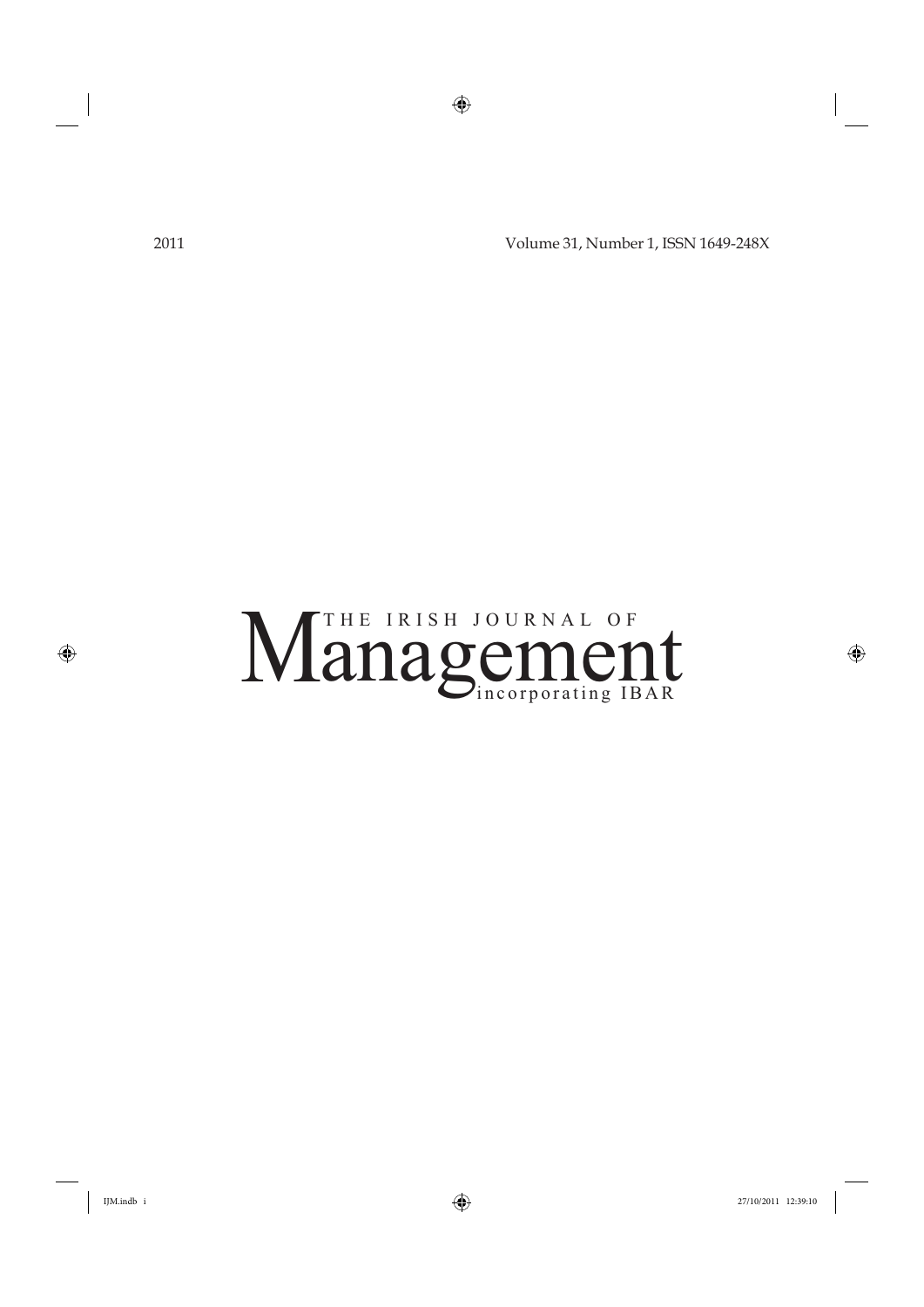This journal was typeset and published by

Orpen Press Lonsdale House Avoca Avenue Blackrock Co. Dublin Ireland

email: info@orpenpress.com www.orpenpress.com

© The individual contributors and Orpen Press, 2011 ISSN: 1649-248X

A catalogue record for this journal is available from the British Library.

All rights reserved. No part of this publication may be reproduced, stored in a retrieval system or transmitted in any form or by any means, electronic, mechanical, photocopying, recording or otherwise, without the prior, written permission of the publisher.

This journal is sold subject to the condition that it shall not, by way of trade or otherwise, be lent, resold, hired out, or otherwise circulated without the publisher's prior consent in any form of binding or cover other than that in which it is published and without a similar condition including this condition being imposed on the subsequent purchaser.

Printed in Dublin by Gemini International.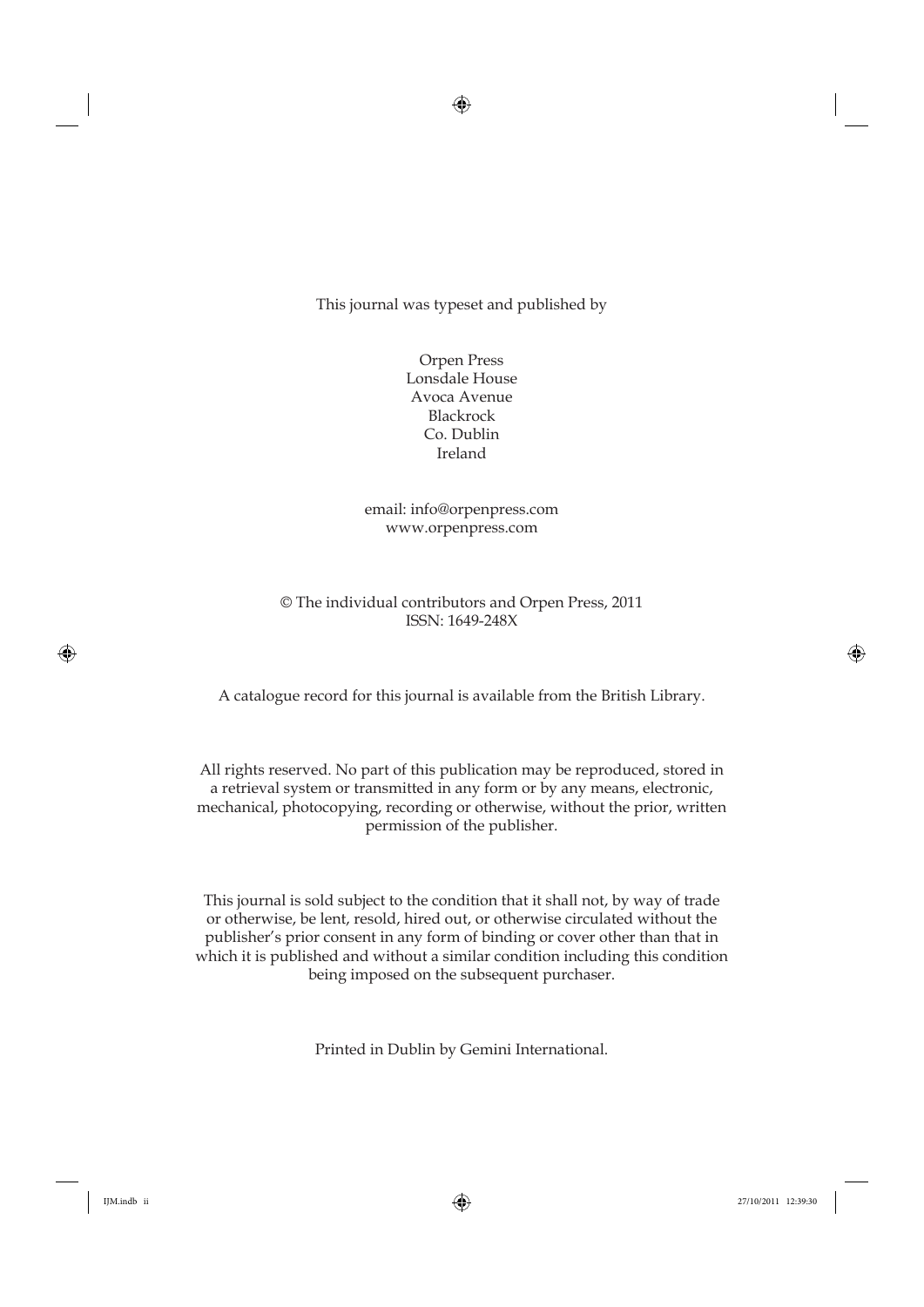## **Contents**

N

Ń

Ŋ

| Margaret Linehan                                                                                                                       | $\mathbf{1}$ |
|----------------------------------------------------------------------------------------------------------------------------------------|--------------|
| Reflections on Assessments in the Context of Case-Based Teaching<br>John Doran, Margaret Healy, Maeve McCutcheon and Steve O'Callaghan | 3            |
| Margaret Walsh, Patrick Lynch and Denis Harrington                                                                                     | 21           |
| User Views on Questionable Web Design Practices in Ireland<br>Chris Barry, Mairéad Hogan and Ann M. Torres                             | 43           |
| 5. A Framework to Manage the Early Value Proposition of Emerging Healthcare                                                            | 59           |
| Shirley M. Davey, Michael Brennan, Brian J. Meenan, Rodney McAdam, Alan Girling,<br>Amanda Chapman and Richard L. Lilford              |              |
| 6. Enhancing Professionalism through the Continuing Education of Micro and<br>A Model for Programme Development                        | 77           |
| Jennifer Hussey, Mary T. Holden, Anthony Foley and Patrick Lynch                                                                       |              |
| <b>Book Reviews</b>                                                                                                                    |              |
| Edited by Glenn Morgan, John Campbell, Colin Crouch, Ove Kai Petersen and<br>Richard Whitley<br>Geoffrey Wood                          | 101          |
| by Paul Ormerod                                                                                                                        | 105          |

*Grace Walsh*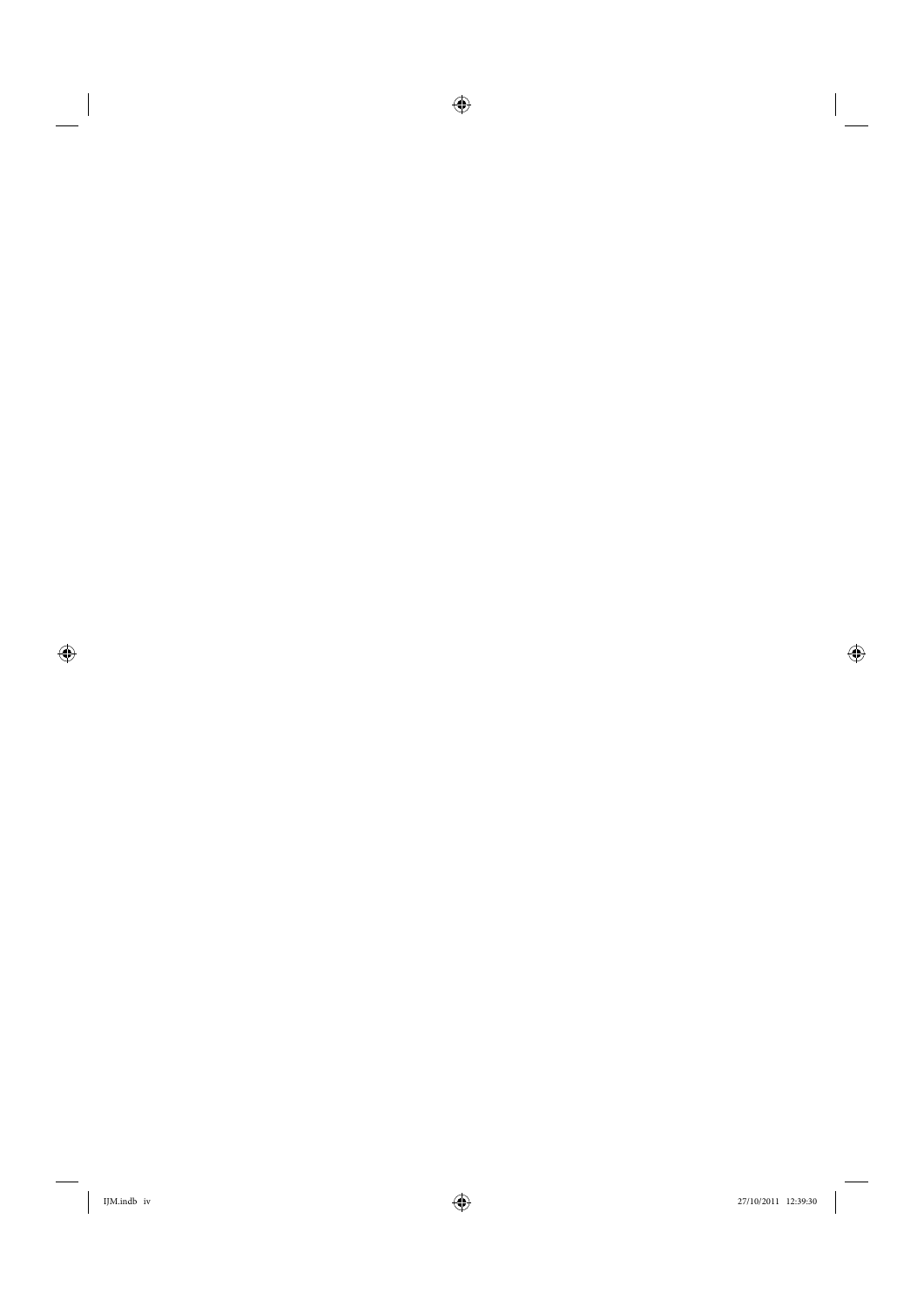# Vincorporating IBAR<br>IRISH BUSINESS AND Managemen

# T ADMINISTRATIVE RESEARCH ADMINISTRATIVE RESEARCH

#### **EDITOR IN CHIEF**

Teresa Brannick, *University College Dublin*

#### **EDITORS**

David Collings, *National University of Ireland, Galway* James Cunningham, *National University of Ireland, Galway*

#### **ASSOCIATE EDITORS**

Kieran Conboy, *National University of Ireland, Galway* Edel Conway, *Dublin City University* Patrick Gibbons, *University College Dublin* Mark Harcourt, *Waikato University, New Zealand* Donncha Kavanagh, *University College Cork* Colm O'Gorman, *Dublin City University* Lisa O'Malley, *University of Limerick*

### **EDITORIAL ADVISORY BOARD**

Elena Antonacopoulou, *University of Liverpool, UK* Jeff Bagraim, *University of Cape Town, South Africa* John Benson, *University of South Australia, Australia* Jan Cleveland, *Penn State University, USA* David Coghlan, *Trinity College Dublin* Rong Du, *Xidian University, China* Tony Dundon, *National University of Ireland, Galway* Patrick Flood, *Dublin City University* Audrey Gilmore, *University of Ulster* Kjell Gronhaug, *Norwegian School of Business Administration, Norway* Jim Guthrie, *University of Kansas, USA* Denis Harrington, *Waterford Institute of Technology*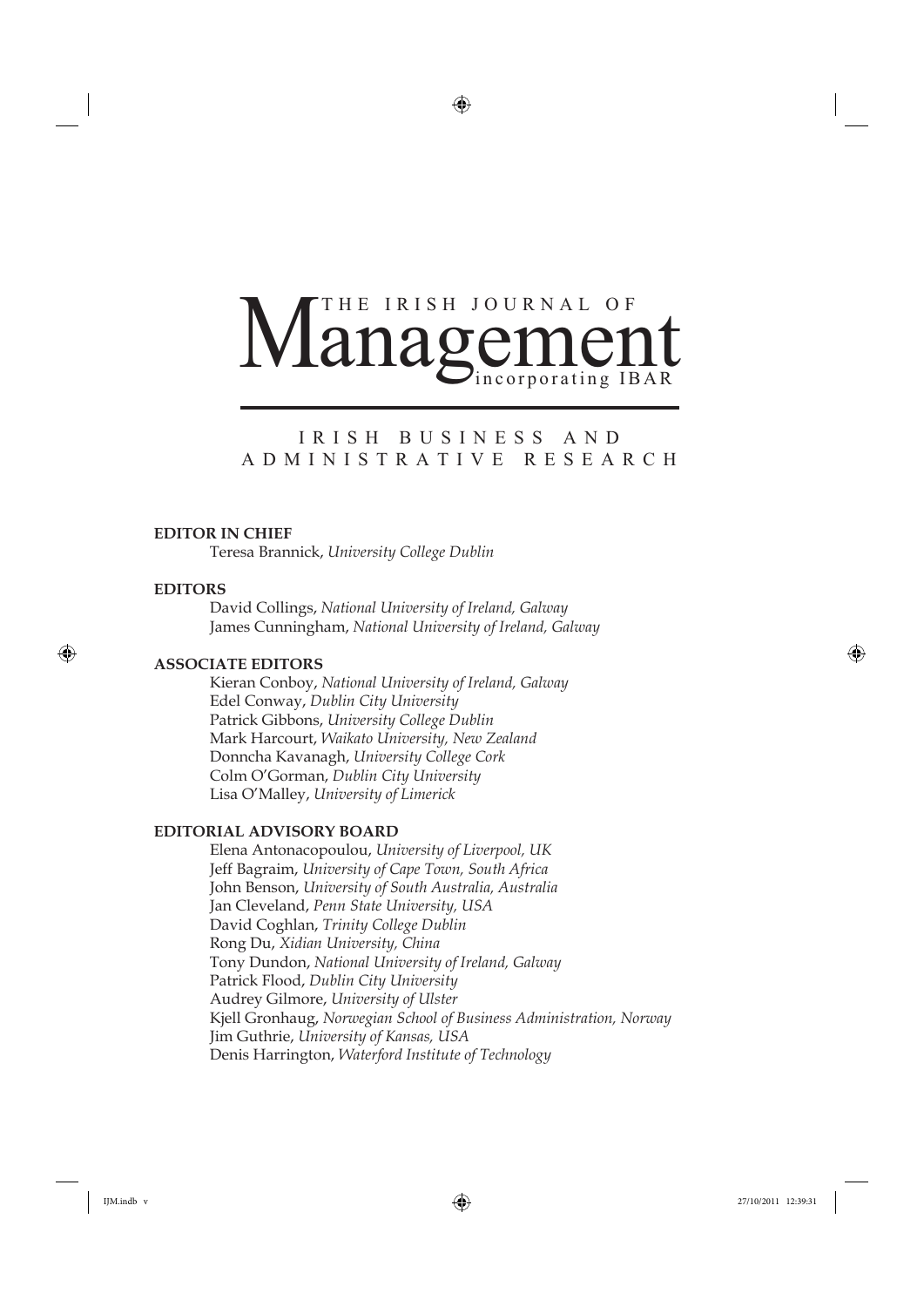Frances Hill, *Queen's University Belfast* Margaret Hogg, *Lancaster University, UK* David Jacobson, *Dublin City University* Donnacha Kavanagh, *University College Cork* Katrina Lawler, *Dublin Institute of Technology* Thomas Lawton, *EMLYON Business School, France* Anthony McDonnell, *University of South Australia, Australia* Fergal McGrath, *University of Limerick* Peter McKiernan, *University of St Andrews, Scotland* Brendan McSweeney, *Royal Holloway, University of London, UK* Helle Neergaard, *Aarhus School of Business, Denmark* Nagarajan Ramamoorthy, *University of Houston, USA* William K. Roche, *University College Dublin* Tony Royle, *National University of Ireland, Galway* A.B. Rami Shani, *California Polytechnical University, USA* Katie Truss, *University of Kent, UK* Geoffrey Wood, *University of Sheffield*, UK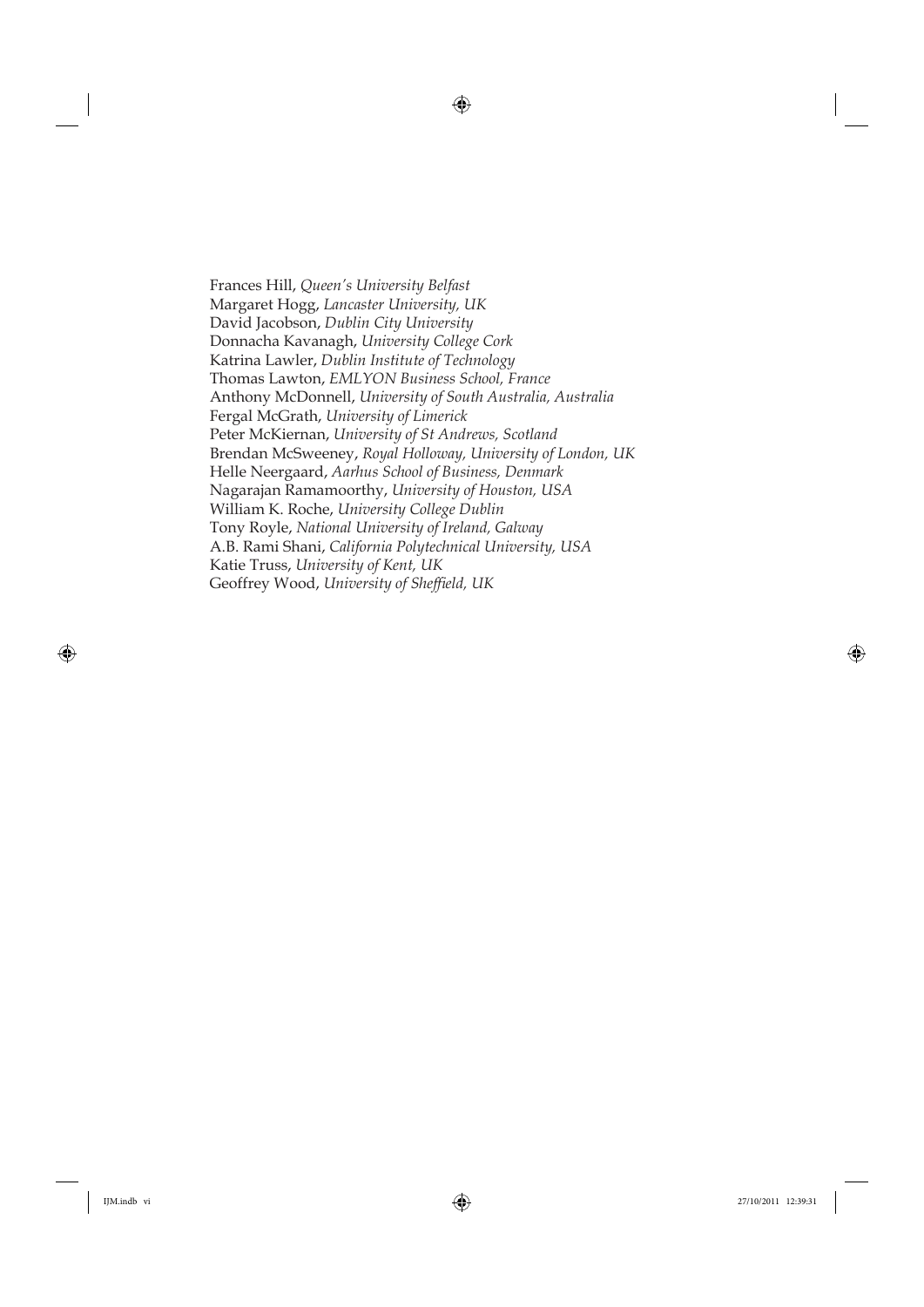## **Subscriptions**

The *Irish Journal of Management (incorporating IBAR – Irish Business and Administrative Research)* is published twice a year. The annual subscription rate is €45 for individuals and €65 for institutions. Back issues are available on request. Cheques should be made payable to the publishers: Orpen Press, Lonsdale House, Avoca Avenue, Blackrock, Co. Dublin.

The editors invite research and teaching submissions. For research submissions, the editors seek submissions from a range of discipline areas within management: quantitative and qualitative research, literature surveys, conceptual pieces and critiques. For teaching submissions the editors seek submissions ranging from case study contributions, book reviews, research and critiques to retrospective contributions on pedagogical issues across discipline areas.

Notes for the guidance of contributors are detailed separately in this issue. The authors of articles to be published in *IJM/IBAR* will be required to assign the copyrights to the editorial board. The views expressed in articles are the responsibility of individual authors and should not be regarded as being endorsed by the editorial board, the editors or publishers. In accordance with the provisions of the Copyright Act, no article may be reproduced without the permission of the editors.

> The *Irish Journal of Management* is published by Orpen Press, Lonsdale House, Avoca Avenue, Blackrock, Co. Dublin. email: info@orpenpress.com

The Irish Academy of Management was founded in 1996 with the aim of promoting and encouraging research in all aspects of management. It holds a major conference every September. Details of membership can be obtained from Dr Teresa O'Hara, Secretary, Irish Academy of Management, DCU Business School, Glasnevin, Dublin 9.

UMI/ABI/Proquest Database: http://global.umi.com/pqdweb

The *Irish Journal of Management (incorporating IBAR – Irish Business and Administrative Research)*, aims to contribute to a wider understanding of the nature, characteristics and performance of both Irish and international organisations through the dissemination of research from a wide variety of management-related areas.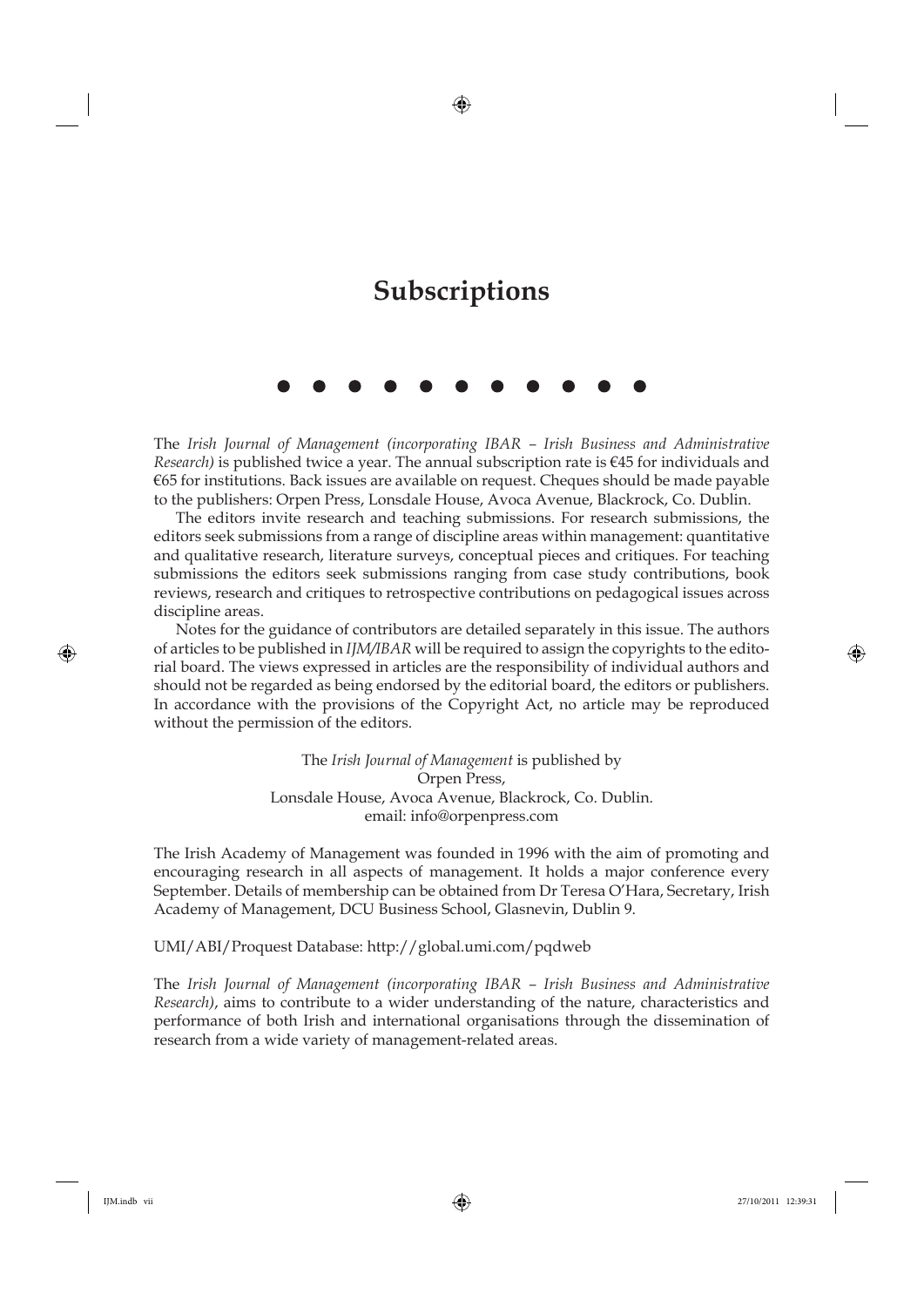### **Notes for Contributors**

The *Irish Journal of Management* aims to publish well written and well researched articles that contribute to an understanding of management-related issues from a national, regional and international perspective. The *Journal* welcomes contributions from a wide range of management viewpoints, including inter-disciplinary and multi-disciplinary perspectives, as well as traditional disciplines and functions. Our list of associate editors reflects the breadth of coverage of the journal. Contributions should be accompanied by a statement indicating that the paper is a new submission, that all authors have agreed to the submission to the *Irish Journal of Management* and that it is neither under consideration at another outlet nor been published elsewhere (papers published in conference proceedings are acceptable). If the paper draws on a project that has resulted in other publications, the authors should, in their cover letter, indicate how the current submission differs from previous work.

Specifically, the *Journal* seeks the following types of submissions:

- **Research papers:** Publishing quantitative and qualitative research approaches, literature surveys, conceptual papers and critiques.
- **Teaching submissions:** These can range from case study contributions and critiques to retrospective contributions on pedagogical issues related to teaching issues across discipline areas.
- **Book reviews:** word count 1,000–2,000 words
- **Special journal issues submissions:** The editors of the *Journal* seek submissions for special issue themes that are in keeping with the overall focus of the *Journal*.

Articles should normally be between 6,000 and 8,000 words (1,000–2,000 words for book reviews) in length and should conform to *IJM* style as follows:

- 1. **Tables and figures** should be clearly labelled and their position in the text should be indicated by 'Insert Table 1 here'. Tables and figures should be provided on separate pages and included at the end of the article. In the case of graphs, diagrams or other illustrative material, the author will be responsible for the preparation of artwork, or for exceptional costs associated with any artwork required.
- 2. **Footnotes** should be avoided. Essential notes should be numbered consecutively in the text and grouped together at the end of the paper.
- 3. **References** should be set out in alphabetical order of the author's name, in a separate list at the end of the article. They should follow Harvard referencing guidelines.
- *Books:* Argyris, C. (1992) *On Organizational Learning*, Oxford: Blackwell.
- *Chapters in books:* Griseri, P. (1998) 'Institutional Transformation and Educational Management', in T. Bush, R. Bolam, R. Glatter and P. Ribbens (eds.) (2001) *Educational Management: Redefining Theory, Policy and Practice, London: Paul Chapman Publishing.*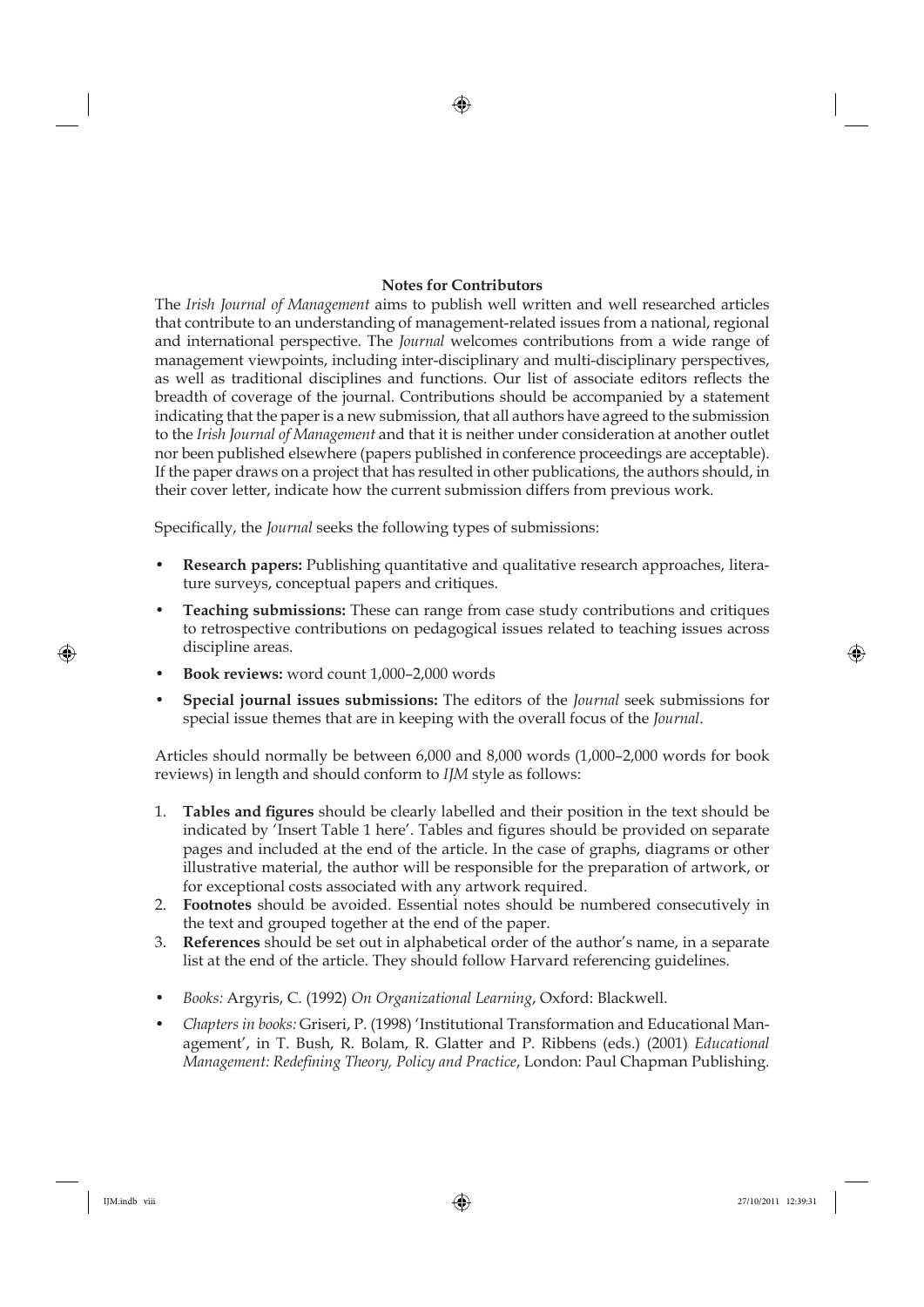- *Articles in journals:* Morrison, E. and Phelps, C. (1999) 'Taking Charge at Work: Extrarole Efforts to Initiate Workplace Change', *The Academy of Management Journal*, 42, pp. 403–19.
- The issue for journal articles should only be included if the volume is not paginated in a continuous way, i.e. if the page numbers revert to 1 at the beginning of each issue.
- *References in the text* should give the author(s), year of publication and page number(s), for example, 'as Roche (2001: 6) has argued…'
- If there is more than one reference to the same author and year, use letters  $(a, b, c)$  to indicate differences between publications, for example, Murphy (2005a).
- Web sources should be identified by title of article or information source with the date it was created, published or posted (date, month, year), exact URL, pagination, and date accessed.
- References in the text should not use *ibid*, *op. cit.* or any similar abbreviations.
- 4. **Style and punctuation:** Quotations should have single quotation marks with double quotation marks used where necessary within single quotes. Lengthy quotations should be indented with no quotation marks. There should be one space only after full stops.

#### **Submissions**

Contributions should be typed double-spaced on A4 paper, with ample left- and righthand margins. A cover page should contain only the title, author's name(s), position(s) and institutional affiliation(s) and the address (one only) to which proofs should be sent, together with full contact details (email, phone and fax numbers). An abstract of 100–150 words should be included on the second page, together with 3–6 key words. To ensure anonymous review, authors should not identify themselves in the text but should include a separate sheet with a short biography of 50–75 words.

Authors are strongly advised to consult one or more recent issues of the *IJM* before submitting manuscripts for publication.

Contributions should be sent, by email only, to the editorial office: *IJM@nuigalway.ie*.

If you have a query on the suitability of a paper for the *Irish Journal of Management*, please contact the relevant associate editor or one of the editors: Dr David Collings at *david.collings@nuigalway.ie* or Dr James Cunningham at *james.cunningham@nuigalway.ie*.

All articles are double-blind refereed. The *Irish Journal of Management* aims to obtain a response to submissions within three months.

An electronic offprint of each published paper and one copy of the journal issue in which it is published is provided free of charge.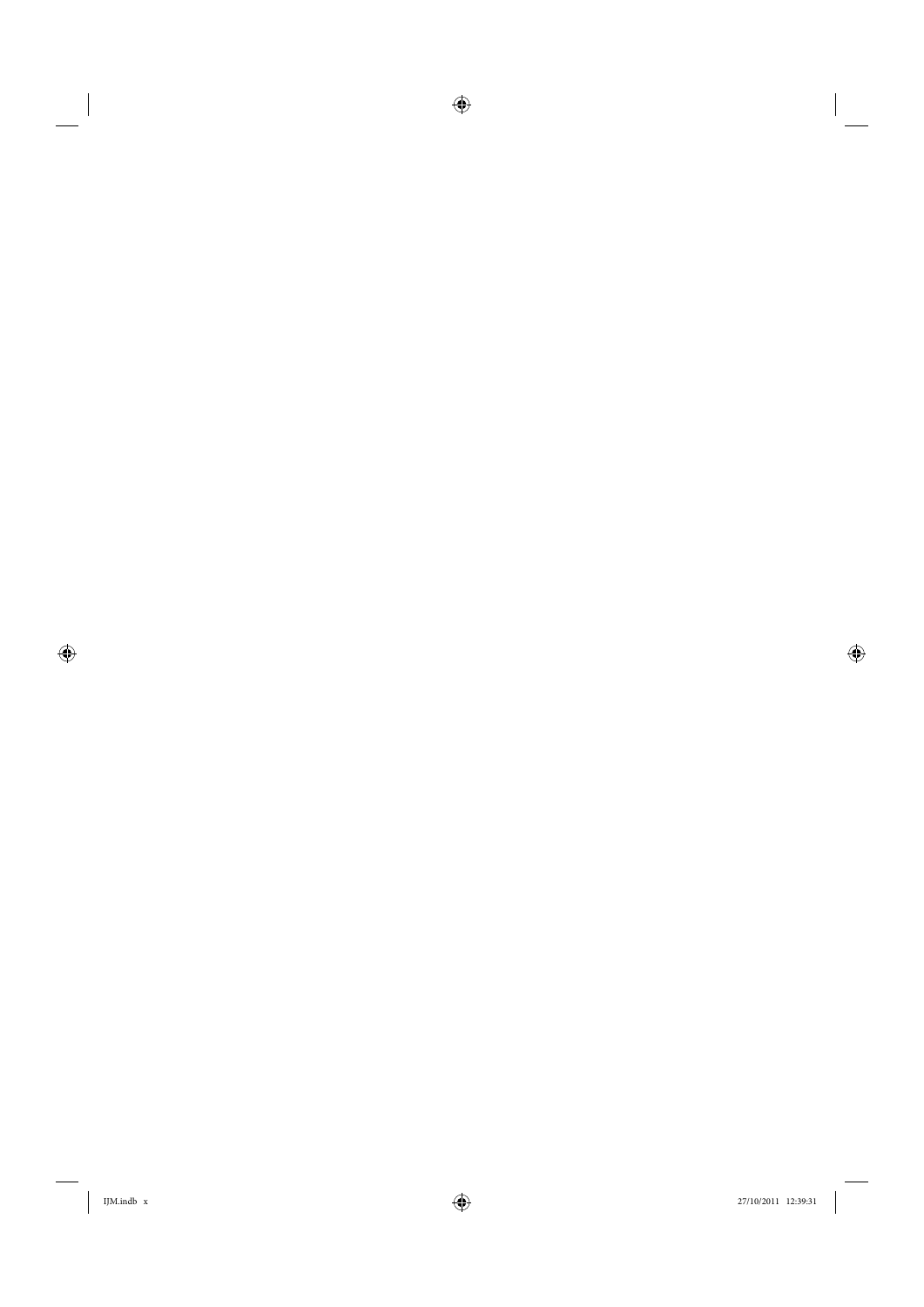## **Editorial**

MARGARET LINEHAN\*

This special edition of the *Irish Journal of Management* consists of a selection of the best papers presented at the thirteenth Irish Academy of Management annual conference hosted in Cork Institute of Technology. The 'Renewing the Management Research Mandate' theme of the conference was very relevant in the context of the recent worldwide economic downturn. Many of the papers presented timely evidence and ideas to address management issues in turbulent times.

Approximately 140 delegates from academic institutions in Ireland, Britain, France, Iceland, Switzerland, Australia and the United States attended the conference. The large number of papers presented by academics and postgraduate students were arranged into a number of parallel sessions, including human resource management, organisational behaviour, tourism, teaching and learning, marketing, industrial relations, retailing and wholesaling, strategic management, technology management, accountancy and finance, and healthcare management. Prizes were awarded for the best paper in each of the parallel tracks.

I would like to acknowledge the valuable comments from the various reviewers who contributed to the double-blind refereeing of the papers included in this special edition. I wish to thank Ms Valerie Parker, National University of Ireland, Galway, for her administrative help in compiling this special edition. Valerie's willingness to engage with authors and reviewers and her excellent attention to detail is much appreciated.

Thanks also to Dr David Collings and Dr James Cunningham, editors of the *Irish Journal of Management*, for suggesting this special edition of the journal based on the conference proceedings. Their ongoing work on the production of the journal is to be commended.

I thank my fellow Irish Academy of Management Council members for their support, friendship and camaraderie leading up to and during the conference.

Finally, I would like to acknowledge the help and encouragement from my colleagues in CIT. In particular, I would like to thank Dr Brendan Murphy, president; Mr Damien Courtney, head of faculty, Business and Humanities; Mr Gerard O'Donovan, head, School of Business; Ms Shirley Kingston, administrator; Mr Shane Cronin, multimedia developer, and our postgraduate students who ensured the smooth running of the conference. It was our pleasure to host the conference and to welcome so many delegates to CIT and to Cork.

\* Cork Institute of Technology, IAM Conference Chair 2010, Margaret.Linehan@cit.ie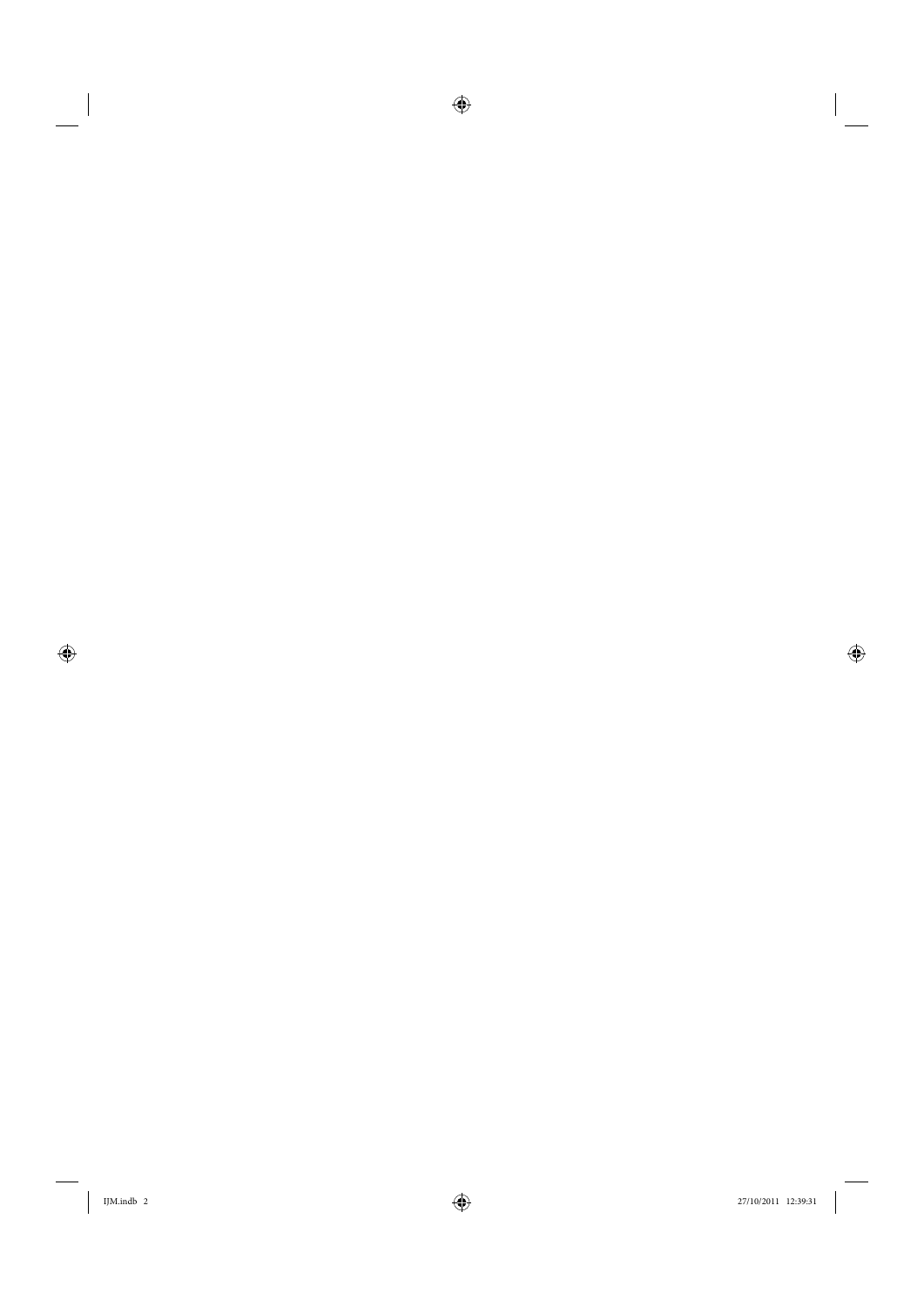## **From Beyond the Grade: Reflections on Assessments in the Context of Case-Based Teaching**

JOHN DORAN,\* MARGARET HEALY,\* MAEVE MCCUTCHEON\* AND STEVE O'CALLAGHAN\*

#### ABSTRACT

The literature identifies challenges in assessing case-based teaching, including avoiding selectivity and subjectivity, assessing multiple solutions, managing group work, providing timely feedback and motivating engagement. The objective of this study is to consider student and lecturer views on the assessment of case-based teaching, to obtain an integrated view of how such challenges are reflected in the classroom and suggest possible interventions. The methodology involves a multi-stakeholder approach, using student surveys, lecturer reflections and focus groups. The key themes emerging are the interplay between assessment and group dynamics, the relationship between grading and motivation, the experience of informal peer evaluation, deficiencies in the provision of feedback, and differing perspectives on reliability and fairness. The findings highlight the need for clear communication with students, active management of group work, and insights into students' interactions and competitive instincts as a precursor to achieving engagement with the learning activities.

**Key Words:** assessment; case-based teaching; group work

#### INTRODUCTION

Crooks (1988), in summarising the early literature on the role of assessment, states that evaluation is one of the most potent forces in education as it signals what is important, affects student motivation and influences the development of learning skills and strategies. Ideally, assessment is both valid, in that it relates to all learning outcomes, and reliable, in that it is both objective and replicable (International Federation of Accountants, 2004).

<sup>\*</sup> Department of Accounting, Finance and Information Systems, University College Cork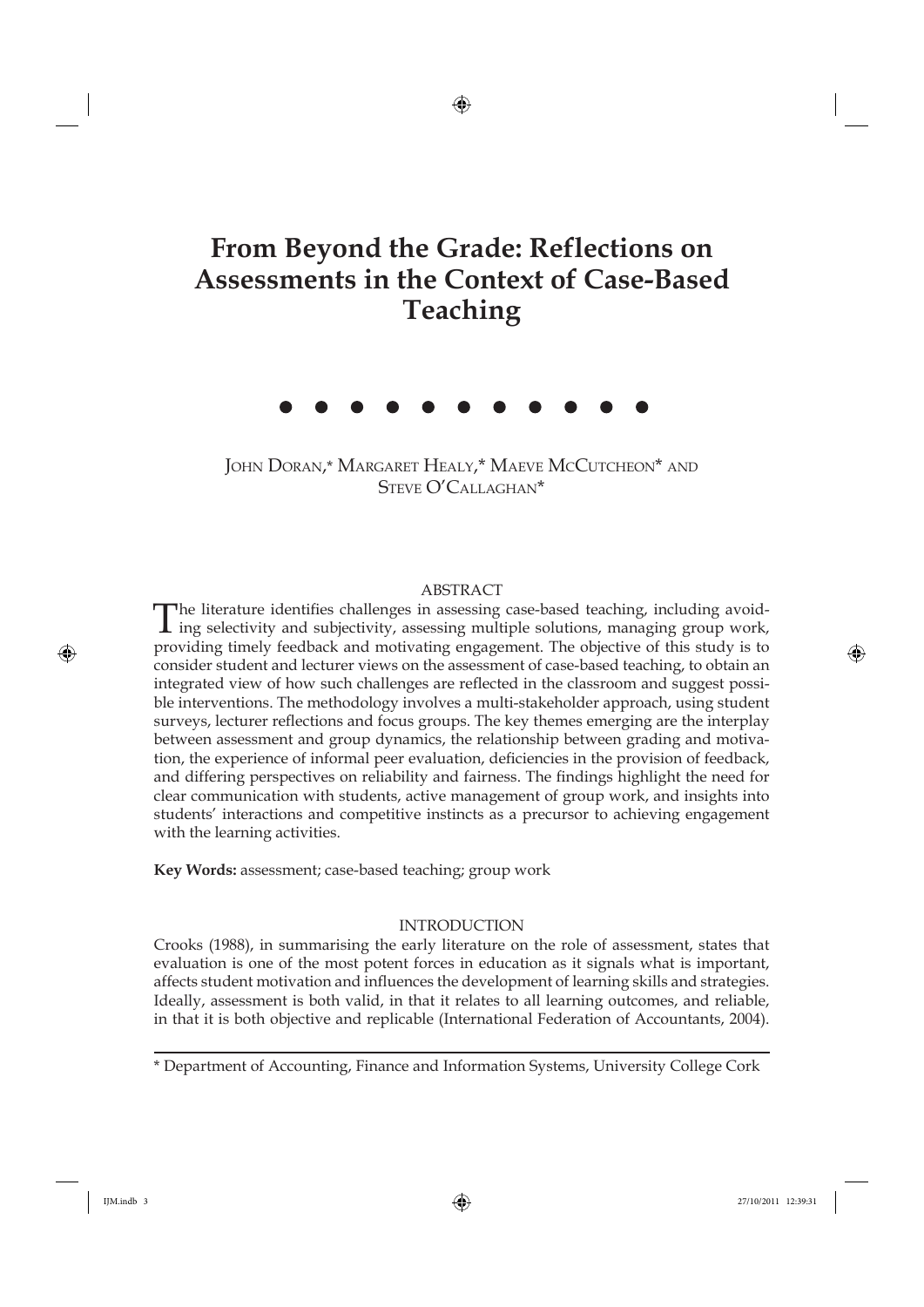However, Herbert et al. (2009) point out that assessment practices can rarely achieve both reliability and validity and that the assessment of higher order learning outcomes driven by active learning approaches may be problematic. If approaches such as case-based teaching are to be successfully introduced and maintained, the problematic nature of their assessment practices must be addressed.

The benefits of case-based teaching as a vehicle for learning both within and beyond the business curriculum are well established (Cullen et al., 2004; Milne and McConnell, 2001). In addition to subject-specific knowledge, the learning objectives of case-based teaching include the development of skills in critical thinking, collaborative learning and communication (Boyce et al., 2001). The literature points to a number of challenges in aligning assessment practices to the learning objectives of case-based teaching (Libby, 1991). These challenges include the difficulty in objectively assessing activities such as group work and presentations, which form an integral part of the case method. In addition, the emphasis in the case method on the validity of multiple solutions rather than just 'one right answer' requires assessment of the learning process as well as the eventual student output.

The research objective of this study is to consider student and lecturer views on the assessment of case-based teaching, with a view to obtaining an integrated view of the manner in which the different challenges identified in the literature reflect the experience in the classroom. Its contribution therefore is the generation of a more coherent and complete picture of the assessment challenges of case-based teaching.

The remainder of this paper is organised as follows. The current literature on casebased teaching and the assessment challenges it poses in practice are described in the next section. The methodology, which involves a rigorous multi-stakeholder approach, using student surveys, lecturer reflections and focus groups, is then discussed. The research setting involving undergraduate case-based teaching over five iterations is described in detail, providing the reader with a context for the research findings that follow. The findings identify key themes which emerge from the data analysis and the implications of these for educators are also highlighted.

#### LITERATURE REVIEW

#### **The Context of Case-Based Teaching**

The use of case study pedagogies has been addressed extensively in the literature. It has been established that the case method has the potential to engage and motivate students, to encourage self-learning and to develop skills in critical thinking. However, challenges to achieving this potential also exist (Libby, 1991). The successful use of case studies requires lecturers to relinquish control and allow students to determine their own approaches, with an emphasis on the process of analysis rather than on the finished product (Adler et al., 2004; Boyce et al., 2001; Healy and McCutcheon, 2010; Wynn-Williams et al., 2008). Typically, case studies will engage the student in a process of analysis, reasoning and decision making, and will also involve small and large group discussions to facilitate interaction with others and presentations which develop skills in communication. These activities offer the means of achieving a set of rich and varied learning objectives but present a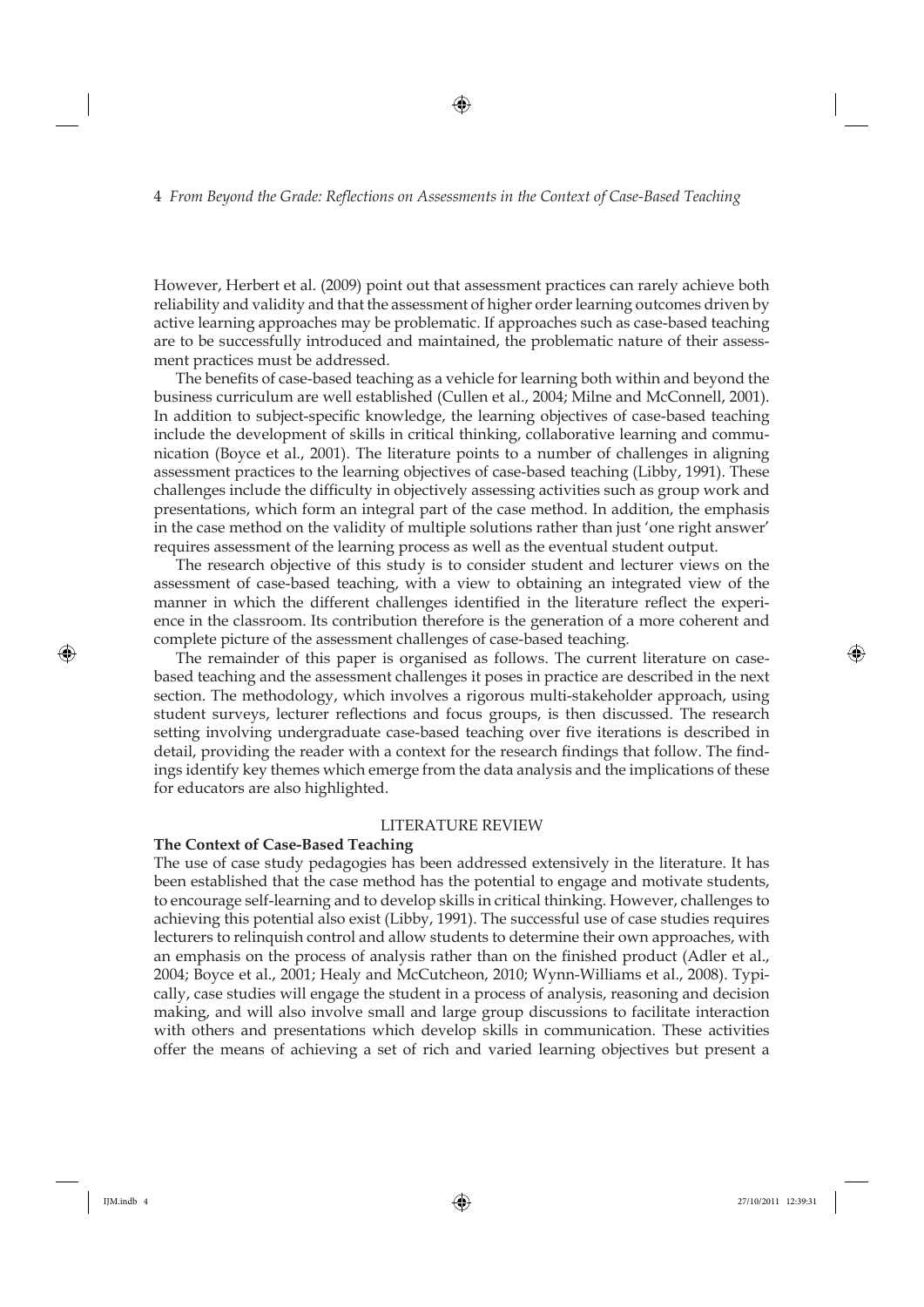challenge in designing appropriate assessment (Boyce et al., 2001). The alignment of the learning activities (Biggs, 1996) with assessment practices is essential to enable achievement of these objectives.

#### **The Assessment Challenge for Case-Based Teaching**

Case-based teaching seeks to deliver higher-order learning outcomes, yet the validity of its assessment is problematic. Herbert et al. (2009) underline the tension which exists between reliability and validity in relation to assessment practices. Reliability in assessment relates to the objectivity or replicability of the assessment process, while validity relates to the applicability of assessment to all learning outcomes. For example, the multiple choice questionnaire achieves reliability and breadth but does not offer a valid solution to the challenge of assessing higher-order learning outcomes. Other approaches, for example oral presentations, which are a feature of case-based teaching, may lead to selectivity and subjectivity (International Federation of Accountants, 2004).

A valid assessment strategy seeks to assess all learning outcomes; however, as Willis (1993) points out, there may be inconsistencies between espoused theory and actual practice. Thus educators may speak of teaching for understanding but this rhetoric will be meaningless if assessment strategies are not context specific and emphasise product rather than process. Assessment of product rather than process is a concern in case-based teaching where students are encouraged to believe that there is 'no single right answer'. It is far more challenging to find reliable methods of assessing questions or problems with multiple approaches rather than with single solutions (International Federation of Accountants, 2004). This can lead to assessment being focused on a narrow range of more measurable outcomes. Gibbs and Simpson (2004) argue that assessment should be primarily designed to support learning and that reliability should be a secondary consideration.

#### **Assessment of Case-Based Teaching in Practice**

A desired learning outcome when using case-based teaching is the development of skills in effective collaboration. The benefits of group work from the student perspective in terms of skills and active learning are well established (Ballantine and McCourt Larres, 2007; Cadiz Dyball et al., 2007; Davies, 2009). Collaborative effort or group work is inherently difficult to assess (Cadiz Dyball et al., 2007). Group tasks need to be structured so that individuals have a vested interest in working with each other, rather than simply dividing the assigned task into stand-alone sub-tasks. Efforts to eliminate free-rider and 'sucker' effects (Davies, 2009), for example through the use of monitoring, peer evaluation and learning logs, are time-consuming and have had mixed results to date (Ballantine and McCourt Larres, 2007; Gammie and Matson, 2007). Peer assessment (often discussed in the context of the assessment of group work) can itself constitute a vehicle for reflection and self-evaluation (Gibbs and Simpson, 2004). However, the process of peer assessment is reported as being generally disliked by students, with many having little faith in their own and other students' ability to be informed and fair assessors (Ballantyne et al., 2002). It has also been suggested that peer assessment may lead to other difficulties affecting marking, for example student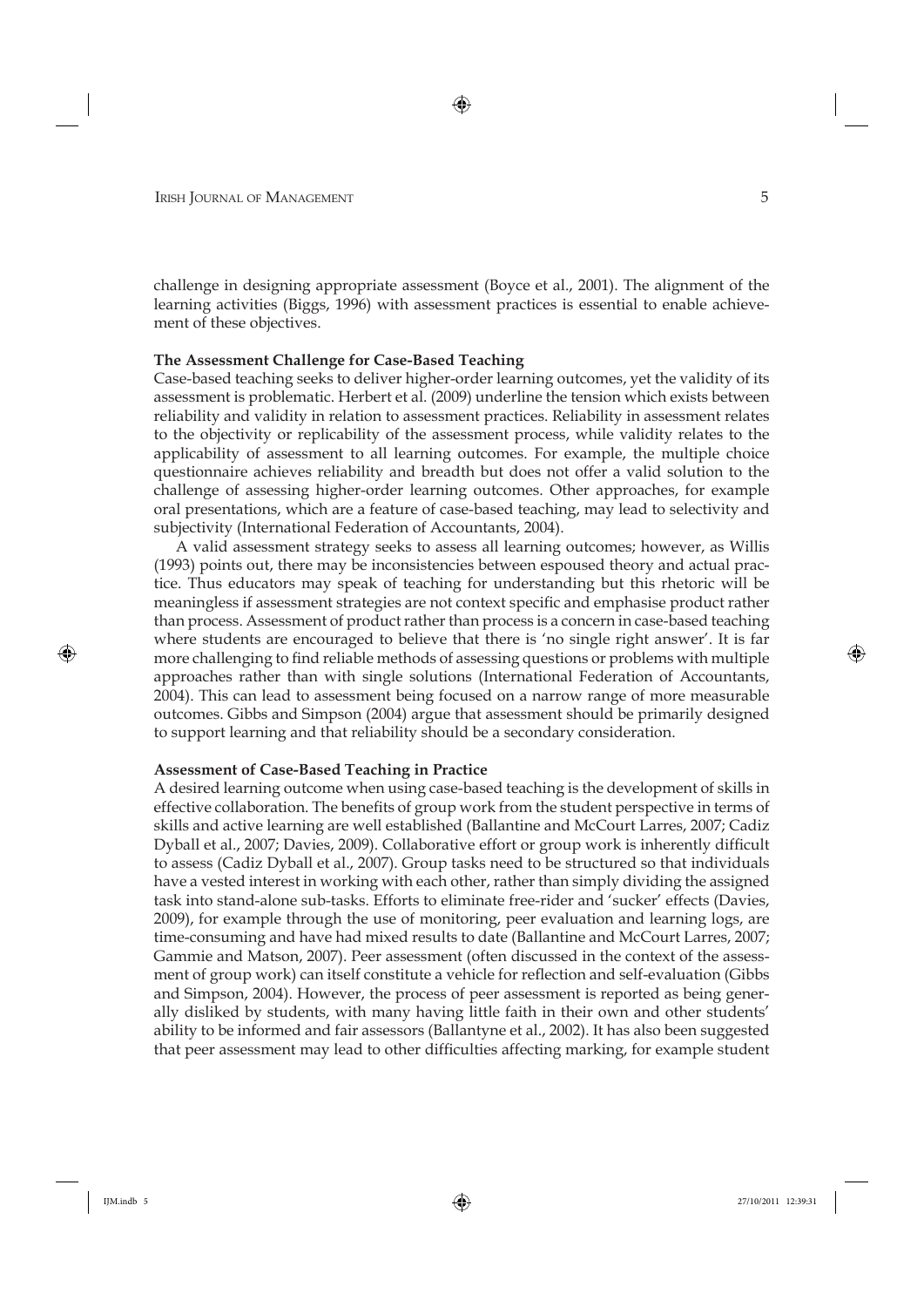reluctance to mark down better students and issues concerning friendship (or personal dislike) and collusion (Ballantyne et al., 2002; Pond et al., 2007).

Formative assessment or feedback has the potential to yield substantial learning gains (Black and Wiliam, 1998). MacLellan (2001) suggests that many students find feedback as received to be much less useful than lecturers anticipate. Its impact appears to be reduced by being either too soon or too late after the assessment, by being infrequent and by being accompanied by grades (Gibbs and Simpson, 2004). Given its less structured format relative to other learning activities, case-based teaching may not provide opportunities for timely feedback. The provision of meaningful feedback is extremely resource intensive and is increasingly problematic as class sizes increase (Gibbs and Simpson, 2004).

Students may also be reluctant participants in case-based activities, with assessment used as a motivator for engagement. For example, accounting students, who tend to be introverted and individualist (Booth and Winzar, 1993), may not willingly participate in group work and presentations, but may be motivated by assessment to do so. Assessment motivates their participation but this is not necessarily sufficient for engagement and deeper learning. Rust (2002) points out that where a task has little relevance or importance beyond assessment, then evidence suggests that students will take a surface approach to its completion, simply 'learning for assessment'. Rust (2002) further suggests that motivation beyond assessment is essential for engagement. Volet and Mansfield (2006) argue that students whose personal goals extended beyond performance to include learning and social issues respond more positively to challenges such as group work.

In summary, the literature has identified a number of challenges which arise in assessing case-based teaching, including avoiding potential selectivity and subjectivity in the assessment of activities such as presentations, assessing the process of arriving at multiple solutions rather than the output of a single right answer, managing issues such as free-rider activity in group work, providing timely feedback, and motivating engagement as well as participation. The research objective of this study is to consider student and lecturer views on the assessment of case-based teaching, in order to obtain an integrated view of the manner in which these challenges are reflected in the experiences in the classroom. Its contribution therefore is the generation of a more coherent and complete picture of the assessment challenges of case-based teaching.

#### RESEARCH METHOD

This study explores student and lecturer views on the assessment of case-based teaching. The specific context in which this study takes place is that of the teaching of accounting and finance, using case-based methods, at one Irish university. Student views of each case session were gathered via an anonymous survey administered at the end of the class. In summary, students were asked a series of open-ended questions regarding what they felt they had learned in the class, what aspects worked well and didn't work well, and what changes could be made, both on their own part and on the part of the lecturer. There were no specific questions on assessment; therefore contributions in relation to assessment were unprompted. The questions were designed to be as broad as possible and specifically were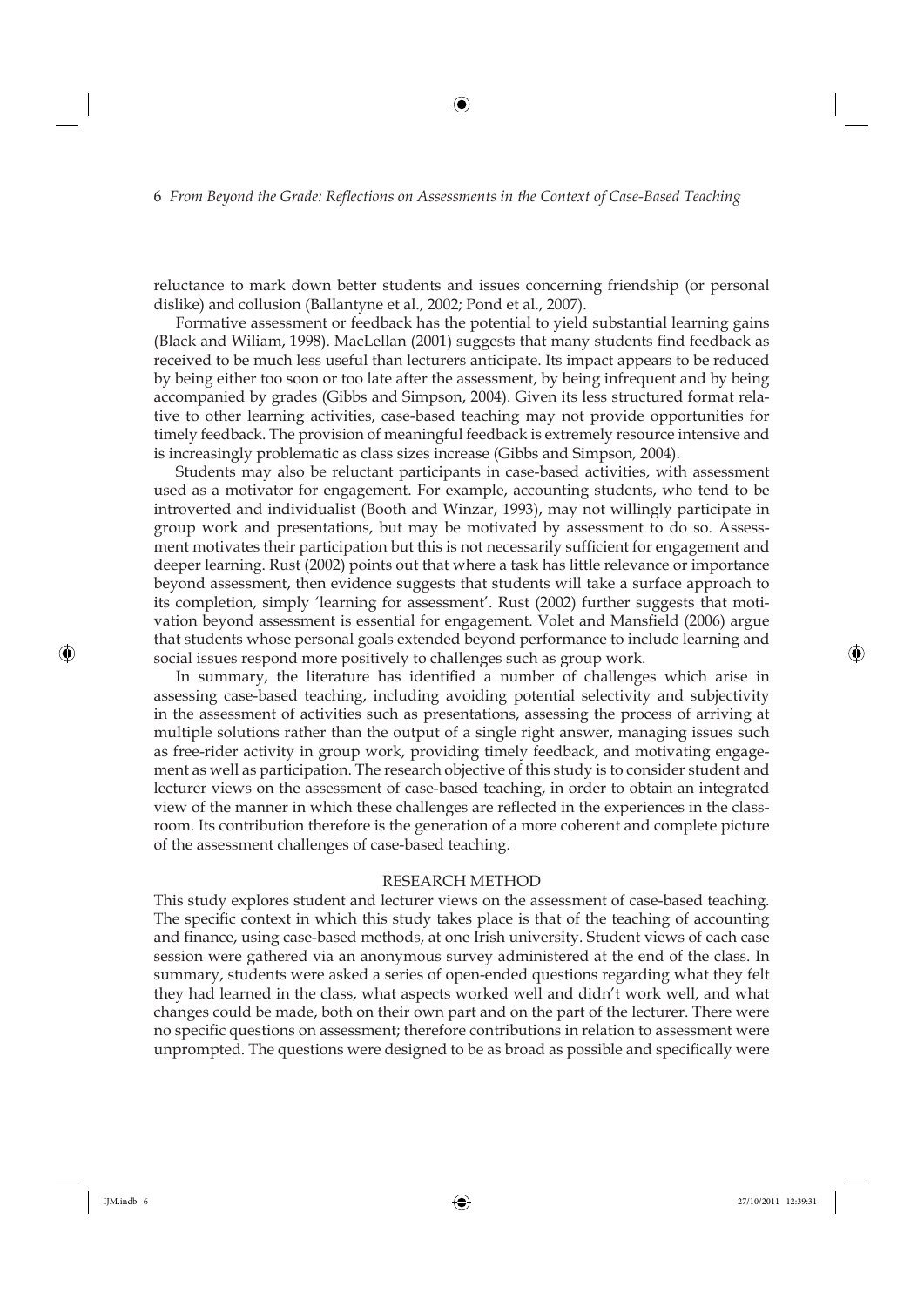not drawn from the literature to avoid any researcher preconceptions that might limit the student response. Table 1 summarises the response rates to the student survey for each of the five case sessions reported in this paper. In total, 52 per cent (144 of 277 respondents) of the students raised assessment as an issue in their responses. The use of open-ended questions, whilst more time-consuming to analyse, allowed students to answer in their own terms, unconstrained by researcher perceptions of possible responses (Brennan, 1998; Bryman and Bell, 2003) and was deemed appropriate given the exploratory nature of the underlying research objective (Saunders et al., 2009).

|                                                                 | <b>Class Size</b> | <b>Response</b><br>Rate | <b>Response</b><br>Rate % | <b>Number Raising</b><br><b>Assessment</b> |
|-----------------------------------------------------------------|-------------------|-------------------------|---------------------------|--------------------------------------------|
| Case I: 'WorldCom'<br>Iteration $#I$                            | 84                | 79                      | 94%                       | 66 $(83%)$                                 |
| Iteration $#2$                                                  | 37                | 33                      | 89%                       | 20(61%)                                    |
| Case 2: 'Cadbury Schweppes'<br>Iteration $#I$<br>Iteration $#2$ | 84<br>47          | 67<br>35                | 80%<br>74%                | 21(31%)<br>14(40%)                         |
| Case 3: The Bakery'                                             |                   | 63                      | 84%                       | 23 (36%)                                   |

**Table 1: Student Survey Response Rates**

In addition to the student surveys described earlier, three student focus groups were also conducted. Focus groups offer the advantage of allowing the views of a number of participants to emerge and for others to react and respond to those views, lending breadth and depth to the research evidence (Bryman and Bell, 2003; Saunders et al., 2009). The first focus group took place after the first iterations of Cases 1 and 2, the second after the second iterations of Cases 1 and 2 and the final focus group after Case 3. In each instance students were randomly selected from the class list and invited by email to participate. Each focus group was conducted by members of the research team who had not been involved in the delivery of the case sessions under discussion. The protocol followed in all groups was the same. Students were given generalised prompts and discussion of assessment was instigated by the students, rather than introduced by the focus group facilitators. The discussion was audio recorded with the prior permission of the participating students. In addition, one researcher made notes of the discussion on a series of flip chart pages visible to all participants, thereby increasing researcher confidence in the development of an accurate understanding and reflection of the experiences being described (Saunders et al., 2009). The conversations were transcribed and independently checked against the original recording by each of the researchers, to ensure not just a concise reproduction of the conversations, but also to appreciate a sense of the nuances and emphasis placed on those words by individual students.

Three of the researchers were directly involved in teaching the case sessions. Each lecturer recorded their expectations and concerns prior to the case session and their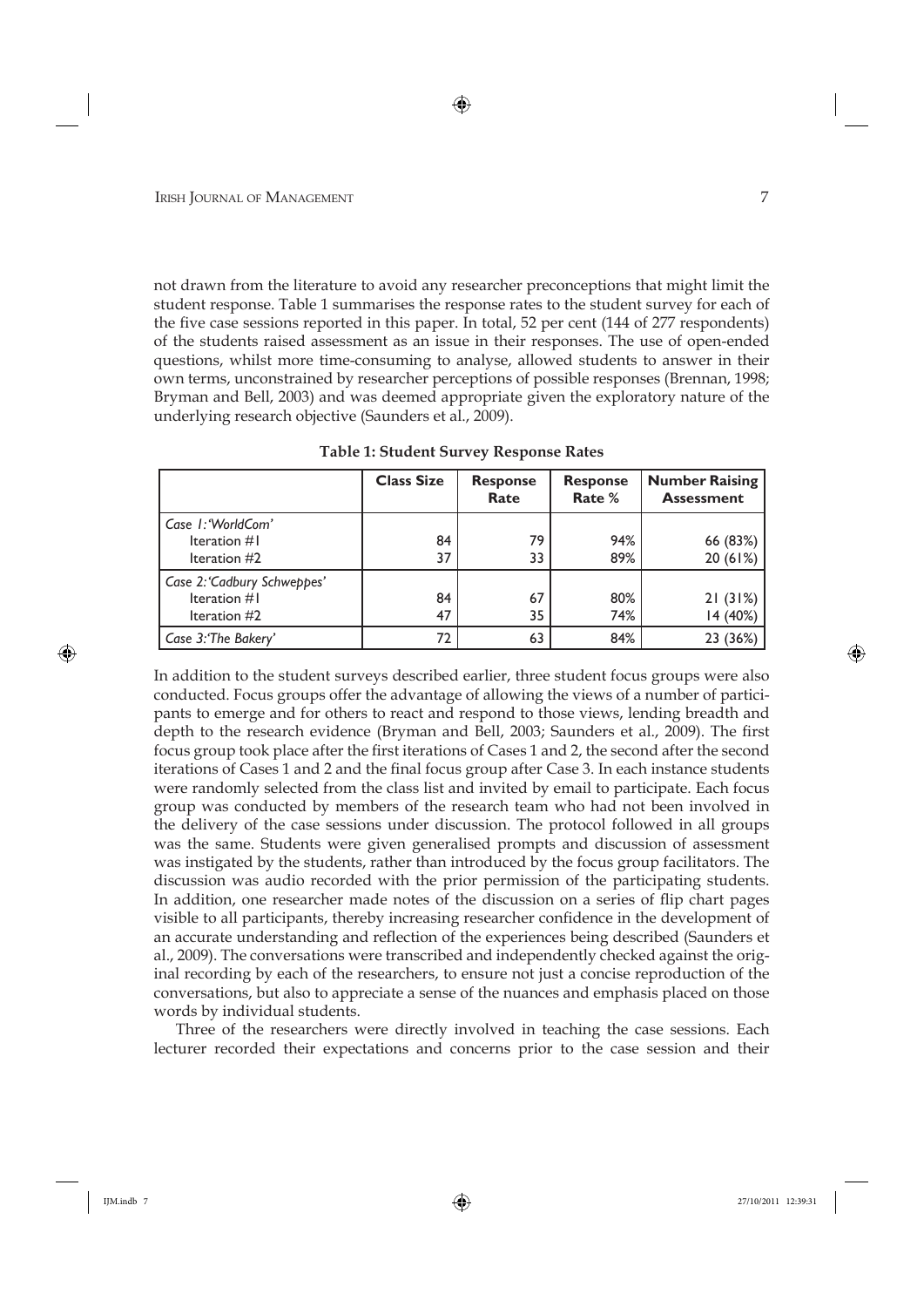reflections immediately after each session before having sight of any of the student data. The use of this multi-stakeholder approach to addressing the research objective was chosen to bring greater rigour and balance to the research evidence.

### THE RESEARCH SETTING

The research study took place during the academic year 2009/2010. The specific setting of the research was the teaching of three case studies: a corporate governance case (WorldCom) over two iterations, a corporate finance case (Cadbury Schweppes) over two iterations and a management accounting case (the Bakery) over one iteration. The cases were used in mixed classes drawn from the third and fourth years of a variety of business undergraduate programmes. Detailed assessment protocols for each case are shown in Table 2 and described in the paragraphs that follow.

| Case               | (1) WorldCom                                                                                         | (2) Cadbury<br><b>Schweppes</b>                                                                                                        | (3) The Bakery                                                                                                                                                  |
|--------------------|------------------------------------------------------------------------------------------------------|----------------------------------------------------------------------------------------------------------------------------------------|-----------------------------------------------------------------------------------------------------------------------------------------------------------------|
| Pre-class          | Groups of six students<br>prepare seven motions<br>for debate<br>Not Assessed                        | Groups of six students<br>prepare a statement for<br>a board meeting based<br>on a pre-assigned role<br>Not Assessed                   | Groups of three students<br>identify key strategic<br>concerns from the<br>perspective of an assigned<br>family member; submit<br>these to lecturer<br>Assessed |
| In class           | Groups are assigned a<br>single motion and select<br>one member to debate<br>that motion<br>Assessed | One group member<br>participates in board<br>meeting to decide on<br>merger<br>Assessed<br>Groups then reconvene<br>and vote on merger | Groups of twelve meet to<br>decide family strategy;<br>decisions presented to<br>class as a whole by group<br>representatives<br>Assessed                       |
| Peer<br>evaluation | Class votes on winner of<br>each debate<br>Not Assessed                                              | None                                                                                                                                   | Class evaluates each group;<br>outcome of evaluation<br>circulated<br>Not Assessed                                                                              |
| Post-class         | Group submits an<br>integrative assignment<br>Assessed                                               | Group submits an<br>integrative assignment<br>Assessed                                                                                 | Students sit individual<br>interim exam<br>Assessed                                                                                                             |

**Table 2: Assessment Protocols for each Case Session**

Group work was a key component of the teaching approach used for all classes in the research study. It was viewed by the lecturers as being particularly appropriate to case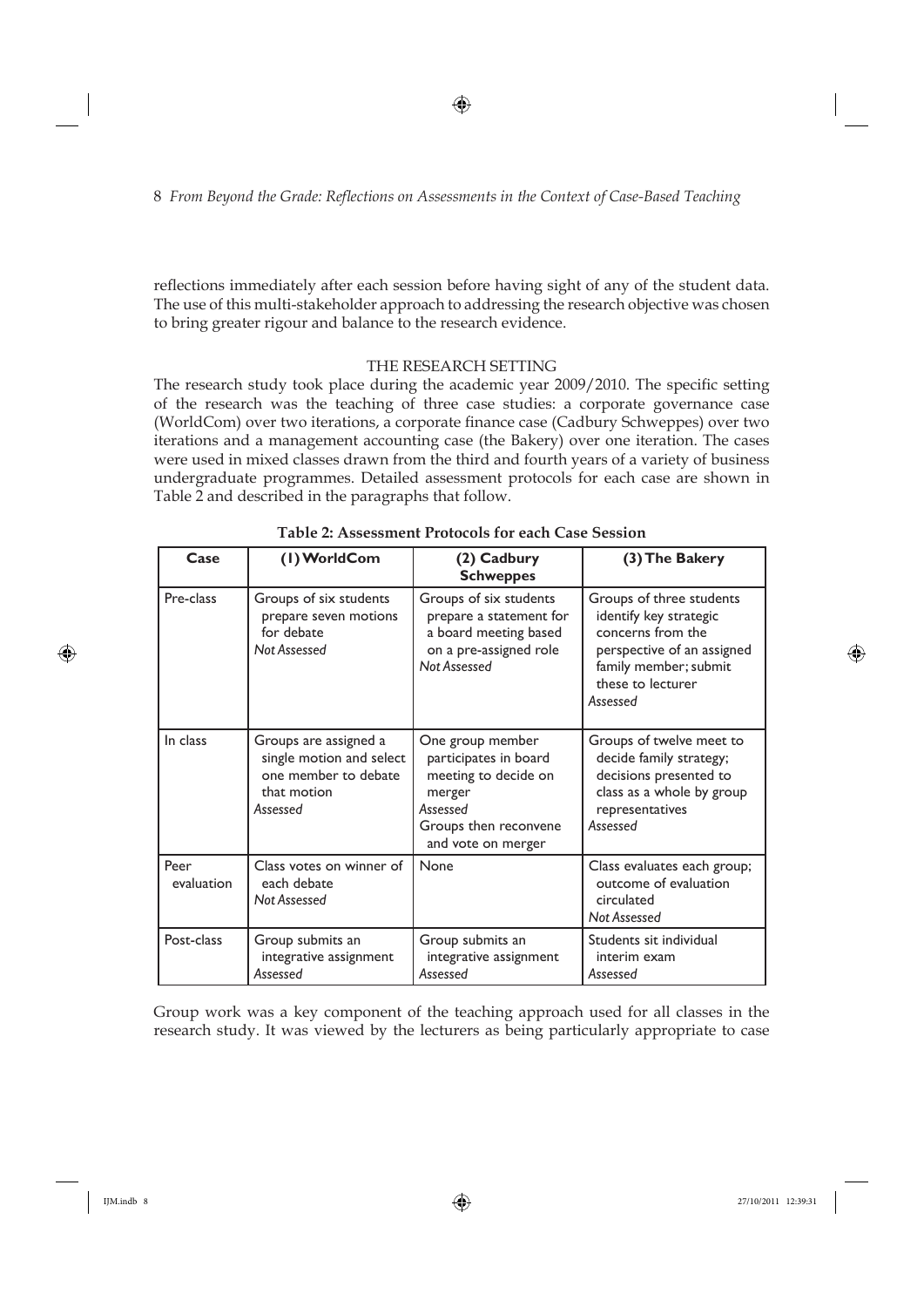study analysis and necessary for a student body whose prior experiences have been almost exclusively oriented toward individual effort and achievement. For each case session the lecturer decided on the group composition. Group size was typically six students, although in the bakery case groups of three were formed for pre-class work and subsequently combined to form groups of twelve for the in-class activities. For each session the output of the group work was assessed but there was no assessment of the process, which was typically unobserved. For the bakery case group work accounted for 30 per cent of the assessment with an individual examination accounting for the balance. For the other cases the entire assessment comprised elements of group work.

For each case session the lecturer sought to create opportunities for structured interaction (Pearce, 2002) as a means of both developing soft skills and exposing students to multiple viewpoints. In the WorldCom case this took the form of a series of debates on seven different motions concerning the actions of the individuals in the case. A representative of each group was required to debate one of these motions. While all seven motions had been provided in advance the groups were not assigned their specific motion for debate until the class itself. Part of the group's overall mark was determined by their representative's conduct in the debate. For the Cadbury Schweppes case a board meeting was held and a representative of each group attended in a role which had been assigned in advance. The representative's individual contribution at the board meeting formed the basis of one part of the assessment. For the bakery case, students in groups of twelve formed family councils with the objective of agreeing future strategy for the bakery. Assessment in this instance was based on the presentation to the class as a whole of the strategy emerging from the group by self-selected representatives. In addition to the assessment of activities in class, written group work, submitted in advance of the class for the bakery case and post-class for the other cases, was included in the grading process.

Some informal elements of peer evaluation were included in the WorldCom and bakery cases. In the WorldCom case the class as a whole voted on each motion to determine which speaker's group had 'won' the debate. In the bakery case students were asked to grade each presentation based on content, visuals and oral presentation. These evaluations were not factored into the final grade but their outcome was circulated to the students.

In each instance the case session class was constrained to a single two-hour timetabled slot. Traditional teaching rooms were used for the assessed in-class activities. The preclass activities were assigned one week in advance of the class and the students were given one week for the follow-on activities. Approaches to feedback varied between cases and between different iterations of the cases. Generally the lecturer chose not to interrupt the flow of the class by intervening to correct individual errors or comment on individual contributions. In some instances general feedback was given during class which either praised specific aspects of the analysis or corrected common errors. More detailed feedback was given in the weeks following the case session class. Students were also informed that they could seek specific feedback from individual lecturers on their group's performance.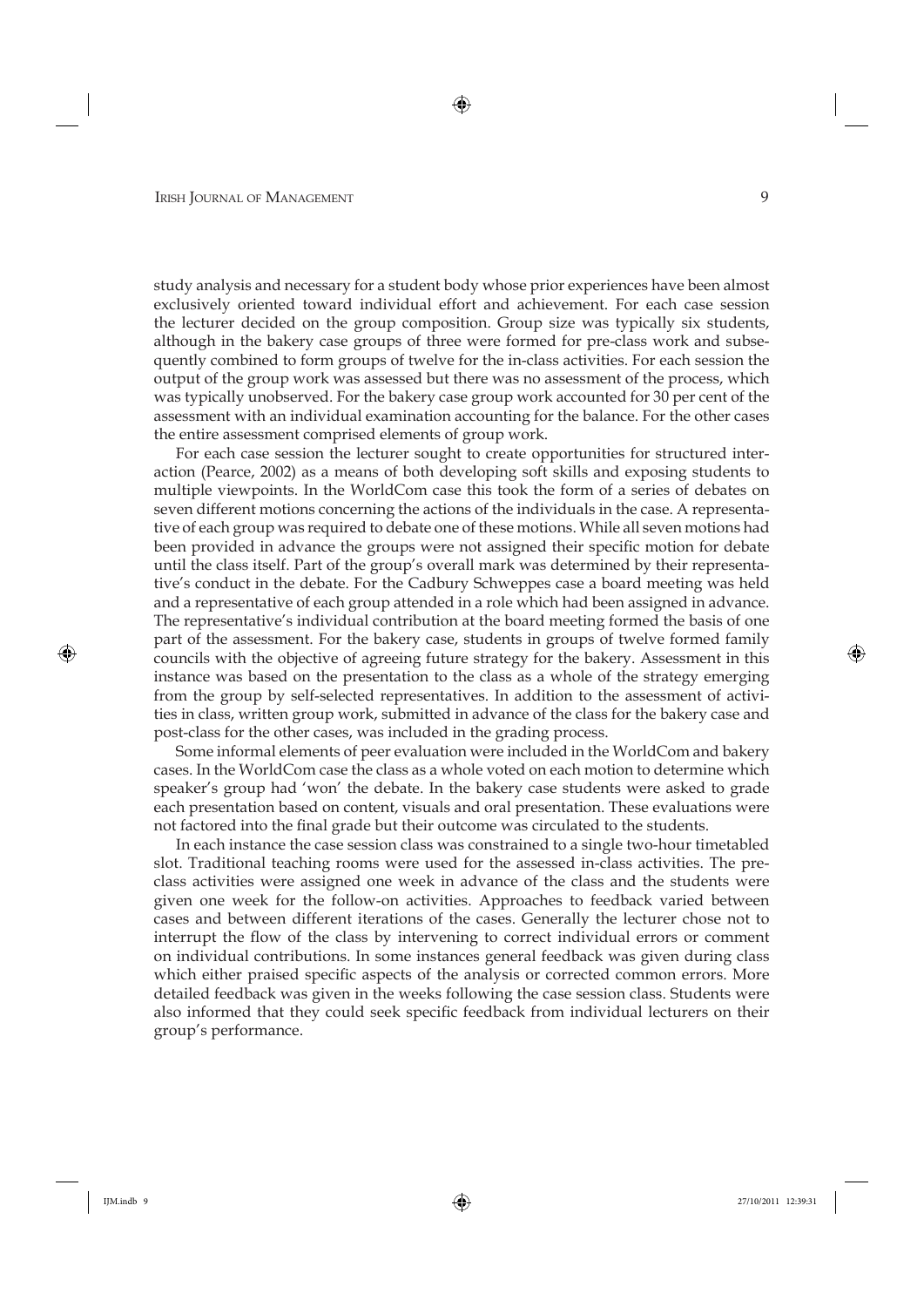### RESEARCH FINDINGS

The key themes in relation to assessment which emerged from analysis of the student surveys, focus group meetings and lecturer reflections related to the interplay between assessment and group dynamics, the relationship between grading and motivation, the experience of informal peer evaluation mechanisms, deficiencies in the provision of feedback, and differing perspectives on reliability and fairness. Each of these is discussed in the following paragraphs.

## **The Interplay between Assessment and Group Dynamics**

Students clearly recognised the benefits of working in groups. These benefits were commented on more frequently by students participating in sessions where group work was in class, was observed by the lecturer and where the groups were forced to come to a conclusion within a fixed time period. The group size preferred by students was three or four members. Where groups in this study were significantly larger the student preference was to downsize in that direction, for example from seven to five.

Three is a perfect number really … three is very good, yeah … you agree on everything, you never really have arguments 'cos it's always going to be two against one so … (general laughter).

Logistical issues were important to students in relation to the composition of work groups. Students found it easier to organise group meetings with students who had similar timetables to themselves (and by implication were following the same degree programme). On balance there was a weak, but not overriding, preference for self-selection of group members and for settled groups over time. One student stated:

It just means you know what each person is good at. You can say, right, well would you do this because you did that last time, and you start to know [what] people are capable of. It just makes it that bit more efficient.

An obvious issue that arises with group work is the division of work within the group and what recognition, if any, the assessment should give to the resultant differential contributions and efforts (Davies, 2009; Volet and Mansfield, 2006). The literature argues that individual assessment undermines the ethos of teamwork (Adler and Milne, 1997). However, it also recognises the issue of unequal contributions and the free-rider problem (Brooks and Ammons, 2003; Davies, 2009). Some advocate the use of mechanisms such as peer assessment to arrive at individualised differential marks within a group (Pond et al., 2007); however counter arguments also exist (Ballantine and McCourt Larres, 2007). None of these mechanisms were used by lecturers in the study and students were rather dismissive of their effectiveness. In fact, students displayed quite sophisticated insights into the possibilities offered for 'gaming' such mechanisms during group formation:

You want to pick somebody weak 'cos you get double the marks.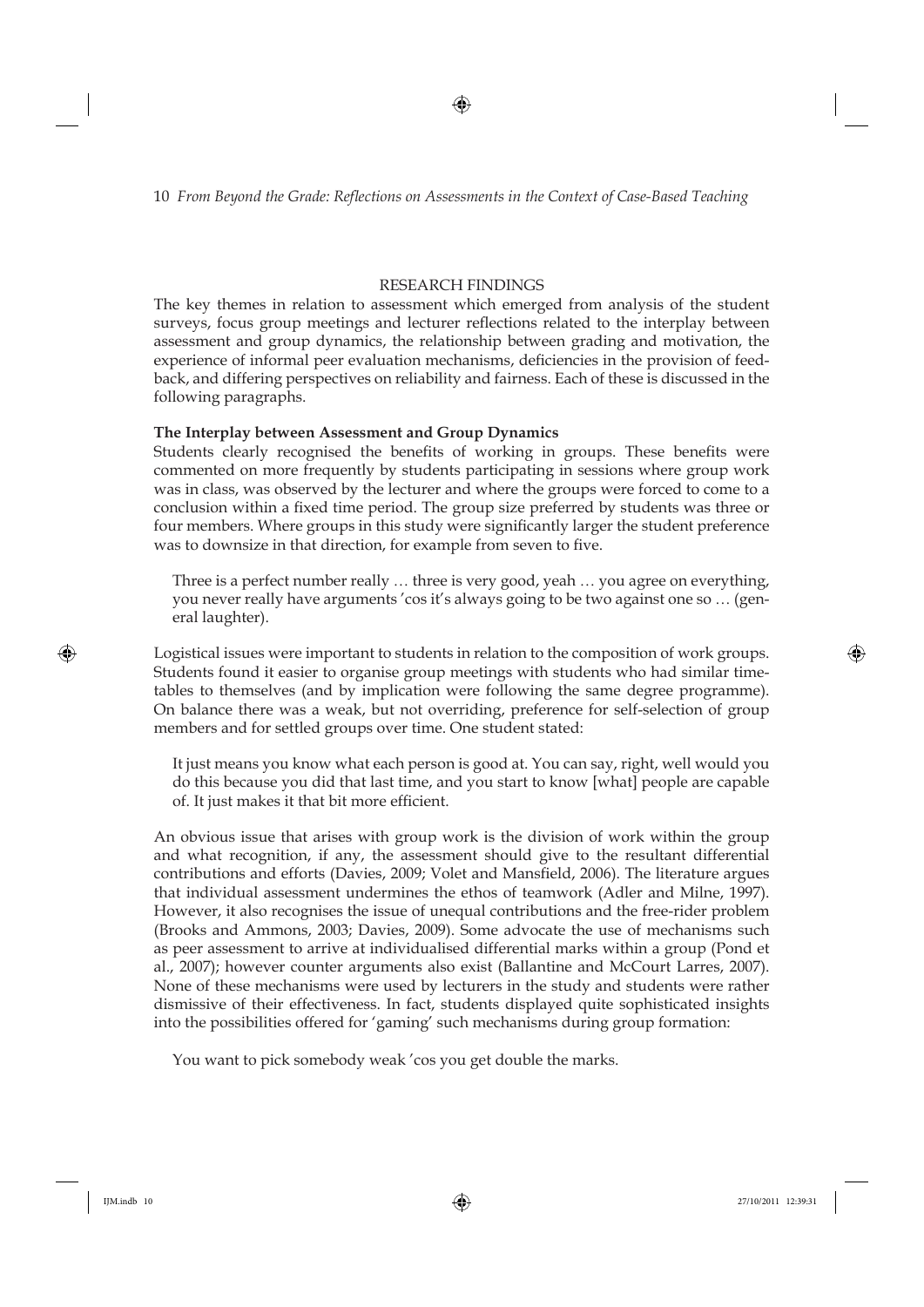Free-rider issues were also mentioned: students appeared to accept them as an inevitability of group work and were sceptical of the standard solutions adopted:

But if you just had a peer evaluation form … if you knew that there was some mark going for what you're actually putting in. … But it would really have to be investigated like – you couldn't just take the marks. … What would happen to somebody that was doing a lot of work that they were the only people that knew about and then was just shy at meetings. … I suppose there's no way perfect, but … it needs work.

You rate the person that you were with – but everyone just gives each other five because you're [all] there when you're writing it down.

#### **The Relationship between Grading and Motivation**

While assessment marks are clearly a strong motivator, the findings of this study suggest that students also valued opportunities to develop soft skills and responded to the opportunities offered for peer approval in a group work setting. Some of the tasks, for example the role-playing of board members, were not specifically assessed but were taken very seriously by the students. Students appeared to identify with the characters or motions they were championing and were anxious for their point of view to prevail or 'win'. Those activities that had been deliberately set up to ignite the competitive streak within the class did seem to motivate.

In reflecting on the design of the course assignments in advance of class, one lecturer in particular expressed concern about a relatively smaller workload required for the given level of marks awarded for the case assignment relative to assignments in previous years:

I would still have a concern that the amount of work required is small relative to a traditional (for me) form of continuous assessment; however the benefits of this session, in enhanced student interest and engagement, actively working in groups, and combining a broad and deep analysis of the merger, outweigh this concern.

As it turned out, the outputs and the observed processes in the debate and large group discussions indicated that students' level of preparation and analysis went beyond what would be expected based on experience of other forms of assigned work such as essays and written projects. There appeared to be an element of students wanting to impress their peers which enhanced their efforts, or alternatively the students may simply have found the tasks more stimulating.

The concern of the students in relation to workload relative to grading had a different emphasis and centred on unrewarded effort where only some aspects of the preparation were apparent. For example, one student stated:

The lecturer should make an effort to ask a few questions to each group; it would give people a chance to stand up for themselves and show their preparation.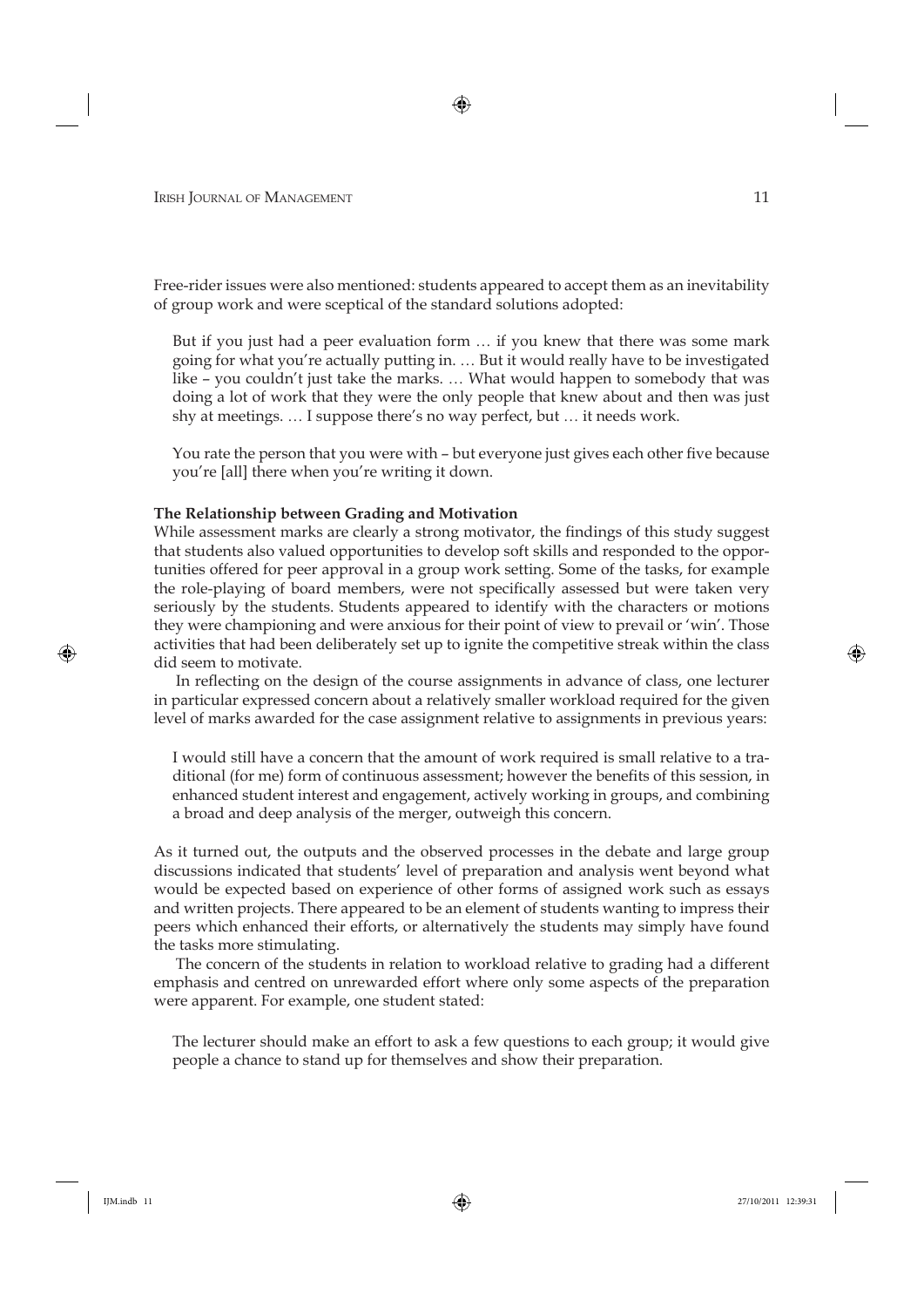Students take a short-term approach to their time management, skipping lectures and tutorials to complete assigned tasks, even while recognising that they are missing material with longer-term consequences:

You put hours and hours into a case you know, getting it perfected, and then you can just ruin all that with one bad exam … because you don't have time to study for the exams, because you put so much time into the case, basically.

### **The Experience of Informal Peer Evaluation Mechanisms**

No formal peer evaluation was included in any of the assessment protocols but two informal mechanisms were used: the voting system in the WorldCom case and an informal evaluation process in the bakery case. Interestingly, the competitive instincts of students were aroused even when they were explicitly made aware that no marks would be awarded for these evaluations. For instance, where the class protocol included a vote on each motion under debate students tended to vote in support of classmates rather than on the merit of the points made, even though the vote had no impact on grading. This action also evoked quite strong feelings in survey responses even though it was the element of the class activity most under student control. Competitiveness and class loyalty outweighed objective faculties to the extent that significant numbers of students criticised their own behaviour:

The voting system – totally biased; people vote for people in their course – FACT!

Ensure no block voting that was apparent today – like the Eurovision.

Some people in other groups did not take the scoring card seriously, e.g. giving some groups minus marks.

Another issue that was of concern to the students was the importance of 'preserving face'. Irrespective of the presence or absence of formal peer evaluation, students wanted to be seen by peers to perform well, while avoiding appearing unprepared or unprofessional. The payoffs at either end of this spectrum ranged from pride to embarrassment. These issues were reflected in comments such as:

You know other people know it as well, so they'll pick out any mistakes.

You're on the spot; you're making a fool of yourself if you get it wrong.

#### Deficiencies in the Provision of Feedback

The difficulty of giving valid on-the-spot feedback to the students was an issue of concern to the lecturers. Time constraints and the pressures induced in the process of absorbing content and reflecting on it as it is delivered meant that for the lecturers there was a real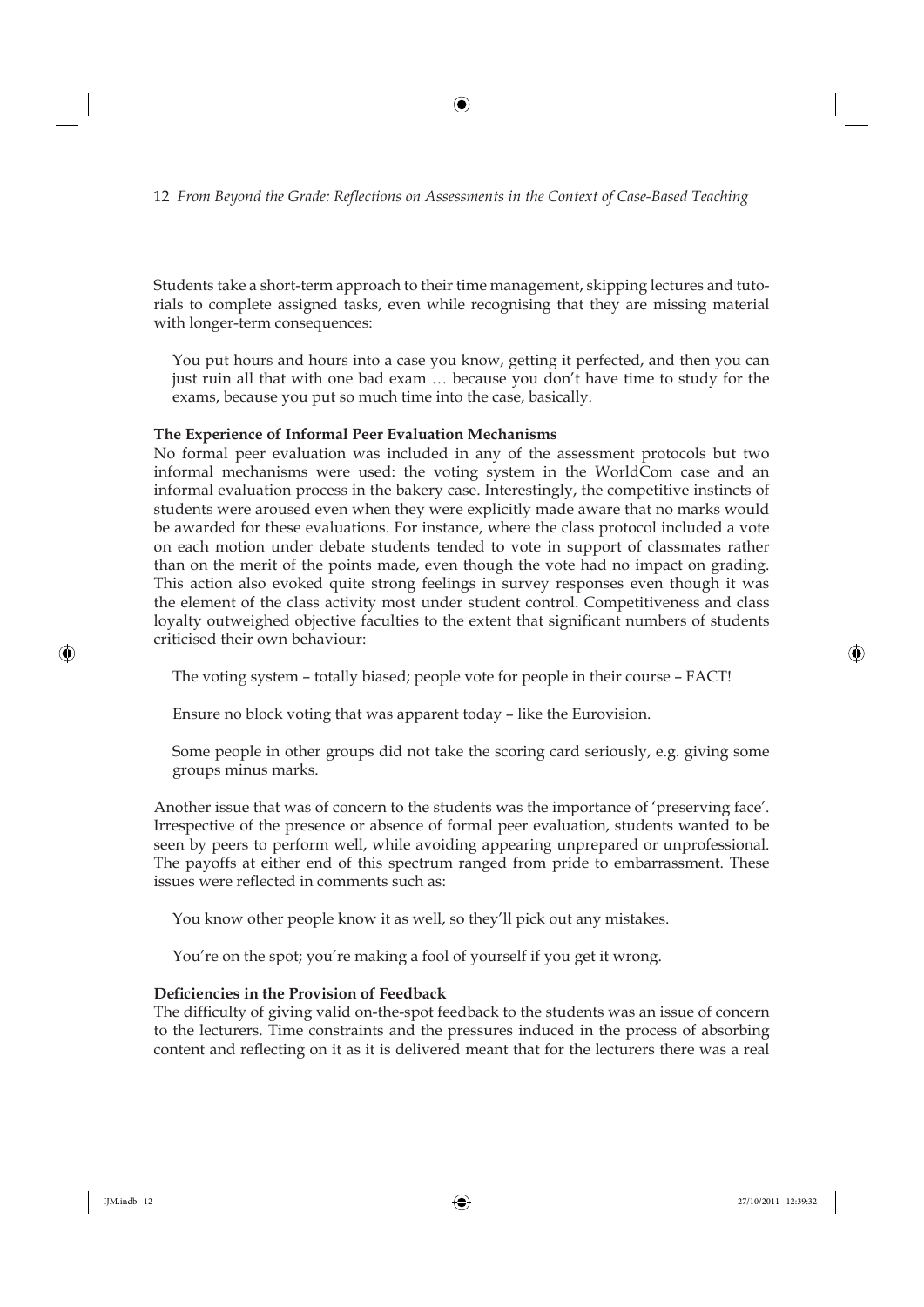missed opportunity to provide formative feedback, not just to the presenter, but to the class as a whole. This was described as follows:

Personally I would like to have been able to contribute after each motion by way of summary or highlight. This was not done due to (a) time constraints, (b) need to keep up continuity and (c) fairness across groups as the feedback could potentially have given advantage to later groups if they were quick enough to follow the trend of feedback and amend the verbal aspects of their presentation accordingly.

I am processing several ideas simultaneously and none of them very well; considering the students' oral presentation skills, reading their content from the screen, grading and time-keeping. I'm listening and reading, reflecting and preparing feedback.

There was also a tension felt by one lecturer between the need to recognise that there are 'multiple valid approaches' and the need to correct basic errors which could serve to mislead and confuse other students. Equally, there was the issue of providing affirmation and encouragement to inexperienced student speakers, in particular as the strategy adopted by many of the student groups resulted in them putting forward a spokesperson on a basis unrelated to who was their best or most confident speaker.

The desire for greater feedback following the release of grades awarded was also raised by students. Despite lecturer concerns regarding the bunching of grades, students still requested feedback as to the reasons why their particular group had achieved a lower mark than another group, even when the percentage gap was so small that it would have virtually disappeared in rounding when the aggregate module mark was calculated. From the student perspective (or at least the perspective of those who raised the issue), the grade relative to that of peers was highly significant. It should be said, however, that the student queries, although prompted by relative grades, were focused on feed forward concerns of how they could do better in the future rather than seeking to change the mark awarded:

You know, you might put an awful lot of work into an assignment, and you might get only an average mark, and you mightn't know where you went wrong, and you might sit down and do the next assignment, and do it the exact same way. You're not learning anything. I think there should definitely be a lecture after an assignment had been marked to give feedback.

He [the lecturer] said that if you want to come up and ask me about the presentation, come up. Well, if I hadn't done that, well I wouldn't have known what I did wrong like. … I didn't know if it was the presentation or what was wrong.

#### **Differing Perspectives on Reliability and Fairness**

The difficulty in developing reliable marking schemes for activities which combined soft skills, for example presentation and role-playing, with analysis, was a concern expressed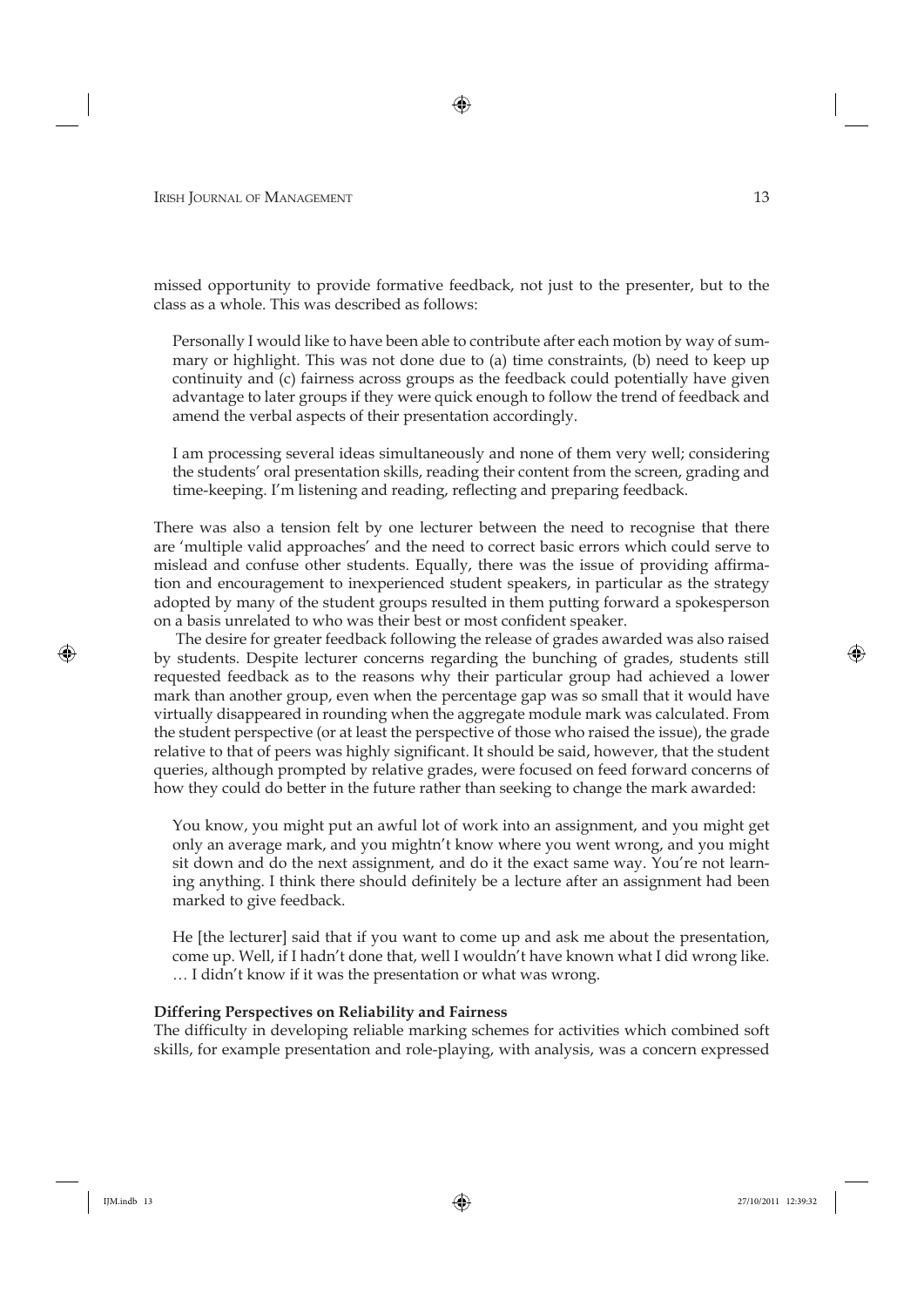by two of the lecturers prior to the case sessions. This concern was compounded in their minds by the potential free-rider issues inherent in group work. A consequence of the concern with the reliability of the assessment metrics was a relative bunching of grades awarded. This did not arise when the bulk of the assessment was in the form of a standard written examination but it was notable with the other two protocols (the debate and the board meeting).

Students, while alert to the potential free-rider issues discussed earlier, were more concerned with fairness rather than reliability, and in particular with inter-group fairness. They noticed and appreciated equitable treatment. For instance, in the debate format the lecturer was strict in the implementation of time limits and this was commented on favourably by many students:

Equal time per group so everyone was one, the same level, and no advantages.

Students also commented on perceived problems with assigning tasks of varying levels of difficulty to different groups - a consequence of lecturers' attempts to provide variety in assigned tasks and to maximise the learning experience for all students from in-class presentations. For instance, one student's reaction to this in relation to the debate protocol was to state:

[need to] be luckier and get an easier topic than trying to defend the indefensible.

Students offered original insights on the concept of intra-group fairness within project groups. While the literature may emphasise the free-rider issue discussed previously, the students raised a different set of concerns that might be loosely termed as the 'burden on one' – in a sense almost a converse, or negative, of the free-rider issue. This is where an undue workload or representative burden is placed on, or falls upon, a single group member. It arises both in summarising tasks and in presentations where a full group is represented by a single speaker. Some group members are disempowered in large class settings where it is impractical to give everyone a chance to speak. Students stated:

There's a lot of emphasis on just one person in the group. … If that person does a bad presentation, say, then it's affecting the other four people as well.

Like you know if marks are going for it in a group then you don't want to be the one to go up and have a bad presentation and then be blamed for everyone else not getting good marks.

There is a dual aspect to this issue: as well as the burden on the group representative, there is also the issue of the unassessed contribution of the other group members and the relative invisibility of their efforts.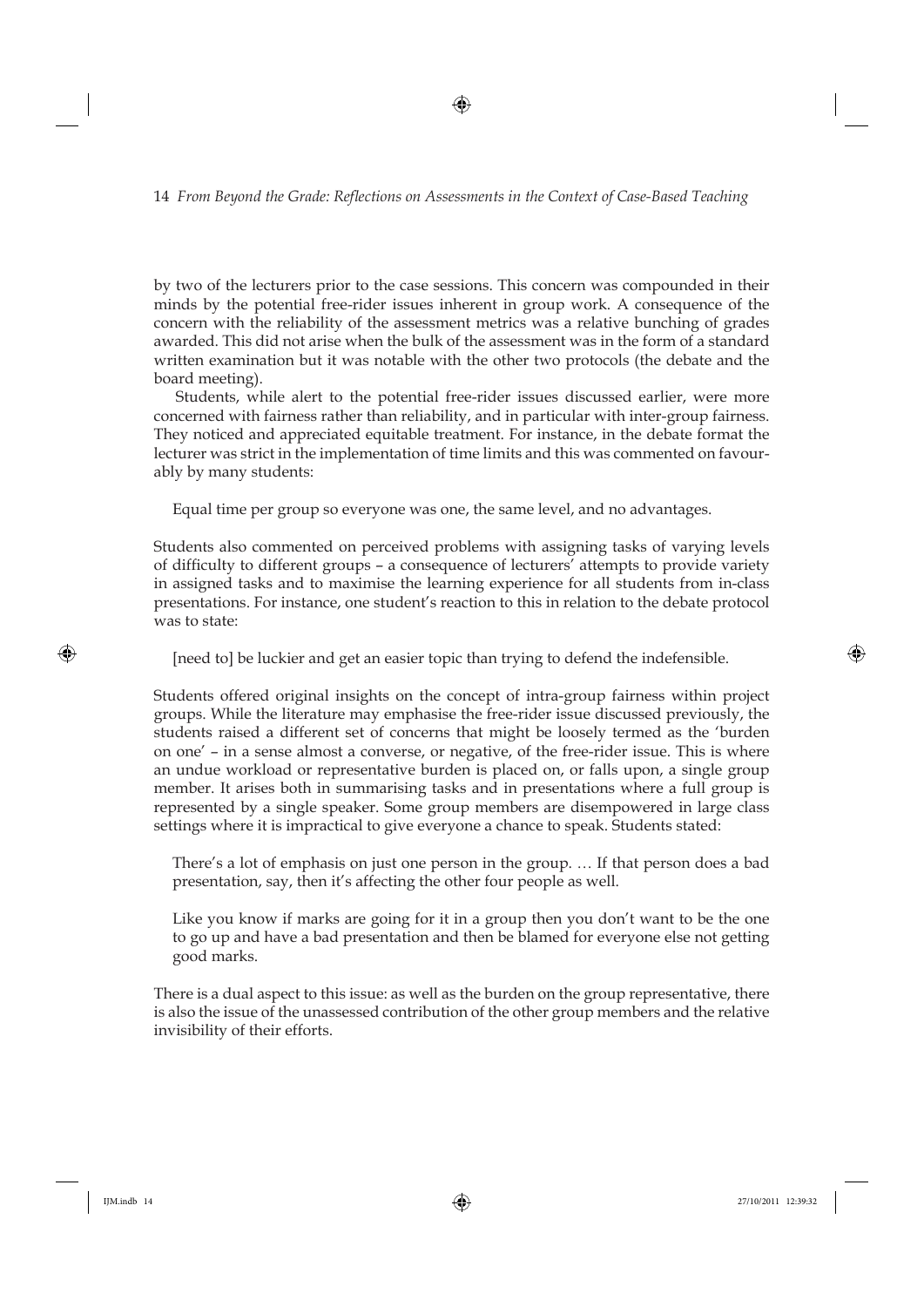As a team member who researched and prepared to speak on three topics, but [these three] didn't come up, I feel it may be slightly unfair.

An additional issue, related to perceived fairness, was the students' sense of whether they were adequately prepared for what was in store for them:

I didn't feel informed enough about what was going to happen on the day; it was a lot more relaxed than I thought it was going to be. I thought it was going to be a formal debate type of thing, like the groups, but it was a lot more relaxed, yeah. … I'd say we'd get more out of it if we went back and did that similar format again, now that we know what it involves … 'cos when it's written down on a sheet, ok! I remember when we got it first. What ... what is going on here?

It is interesting to note how this sense of the importance of knowing the rules of the game relates to more than assessment; it also relates to the level of engagement with the process as a whole.

#### DISCUSSION AND CONCLUSIONS

The research objective of this study is to consider lecturer and student views on the assessment of case-based teaching, in order to obtain an integrated perspective on the manner in which the different challenges identified in the literature reflect the experience in the classroom. In summary, the lecturer and student views of assessment in the context of case-based teaching broadly support the position advanced in the current literature, but go further in some instances.

Students and lecturers recognise the benefits of group work. Many of the problematic areas in group work (for example free-rider issues) were identified in the responses but existing solutions, such as peer assessment, were not advocated by the research participants. Both groups believed that the implementation of group work needs further development, particularly regarding the composition of groups and the oversight of group activities. It is important therefore that lecturers considering the use of groups as part of case-based teaching prepare to actively manage the process and develop mechanisms for observing group work.

This research study also gives insights into the complex world of student interactions. The effort and anxiety which the students displayed in these exercises was disproportionate to the marks allocated and seems to some extent at least to relate to the strong motivating influence of peer esteem. This may also explain a pre-occupation with the professional appearance of their slides, the unwillingness to critique each other's work and the participation in dysfunctional behaviour, however reluctantly. Group pressures may be particularly marked with these students as they spend up to four years together in cohesive class groupings (being quite homogeneous in age, ethnicity and geographical origin, and often required to follow the same, or similar, module sequences). Comparative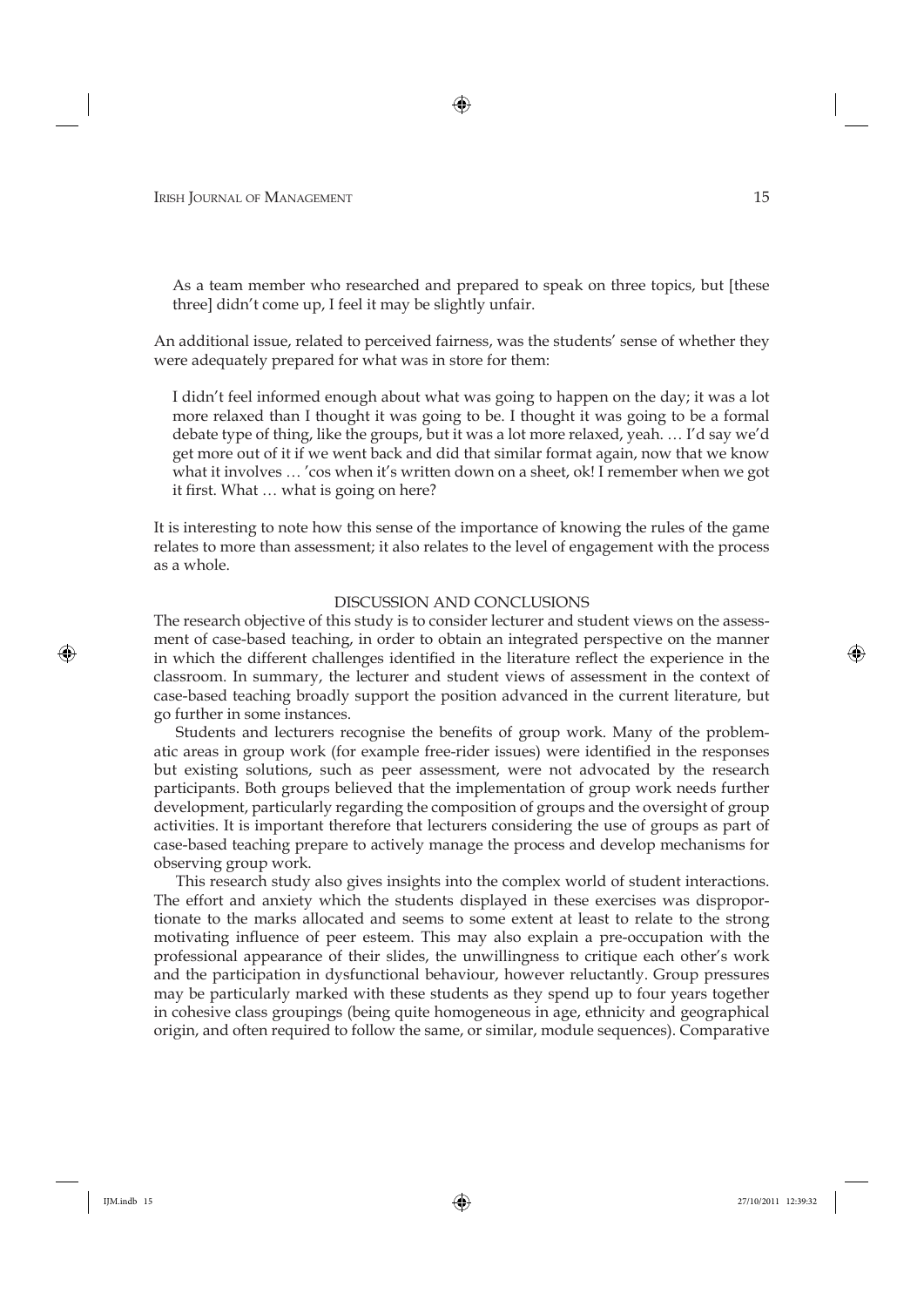research in the future may reveal whether this cultural and social context results in stronger loyalty to peers, less weight to self-interest and loyalty to objective standards than is experienced elsewhere. A greater understanding of the dynamics of peer interaction could lead to better informed strategies for encouraging peer learning in the classroom and more effective regulation of collaborative learning.

The literature points to the difficulty in using assessment to motivate students to move beyond mere participation towards engagement with the learning activities. In this study, for many students engagement with the learning activities appeared to stem as much from their perceived value in terms of workplace skills as it did from a desire to gain marks. To some extent this reflects what Rust (2002) and Volet and Mansfield (2006) have to say about the importance of the inherent value of the learning activities; after all, assessment can only do so much. However, one neglected aspect of motivation is competitiveness, which was revealed in this study through pre-occupation with the relative grade and the importance of the non-graded peer evaluations. The literature emphasises individual learning against an objective standard of targeted learning outcomes. In this context student interest in comparative grades is either ignored or seen as undesirable. However, such an egalitarian view of education is at odds with the highly competitive work environment that many students are preparing for, particularly in professional fields like accounting, where relative as well as absolute performance is routinely assessed. If this competitiveness can be effectively harnessed, case-based teaching can be used more effectively to motivate deeper learning. However, student behaviour when motivated by competiveness can become dysfunctional. In this study, for example, the informal peer evaluation mechanisms led students to simultaneously vote in a biased manner and complain about their collective behaviour in so doing. The findings to date suggest that attempts to harness the students' competitive instinct need to be sensitively implemented. Further research is needed to empirically investigate and develop a greater understanding of the manner in which students are motivated by the nature of the learning activities themselves, as opposed to the assessment of those activities.

As predicted in the literature, the provision of appropriate feedback was viewed as problematic by lecturers, given the need to recognise and encourage multiple valid approaches. The desire for feedback was also raised by students. However this issue related primarily to feed forward concerns, i.e. how they could do better in the future. This suggests the need for lecturers to provide clear signposting to students at the outset of their expectations in relation to the various activities which constitute the case-based teaching experience. Future research in the area of feedback would benefit from focusing on the need to communicate expectations to students prior to as well as subsequent to the completion of tasks.

The literature discusses reliability in relation to the application of grading metrics which are replicable and defensible. While lecturers in this study displayed similar concerns, students appeared to take as given the reliability of the grading process and were more concerned with issues of fairness. The sense of the importance of fair play goes beyond the well-documented concerns with free-rider problems to a broader concern over whether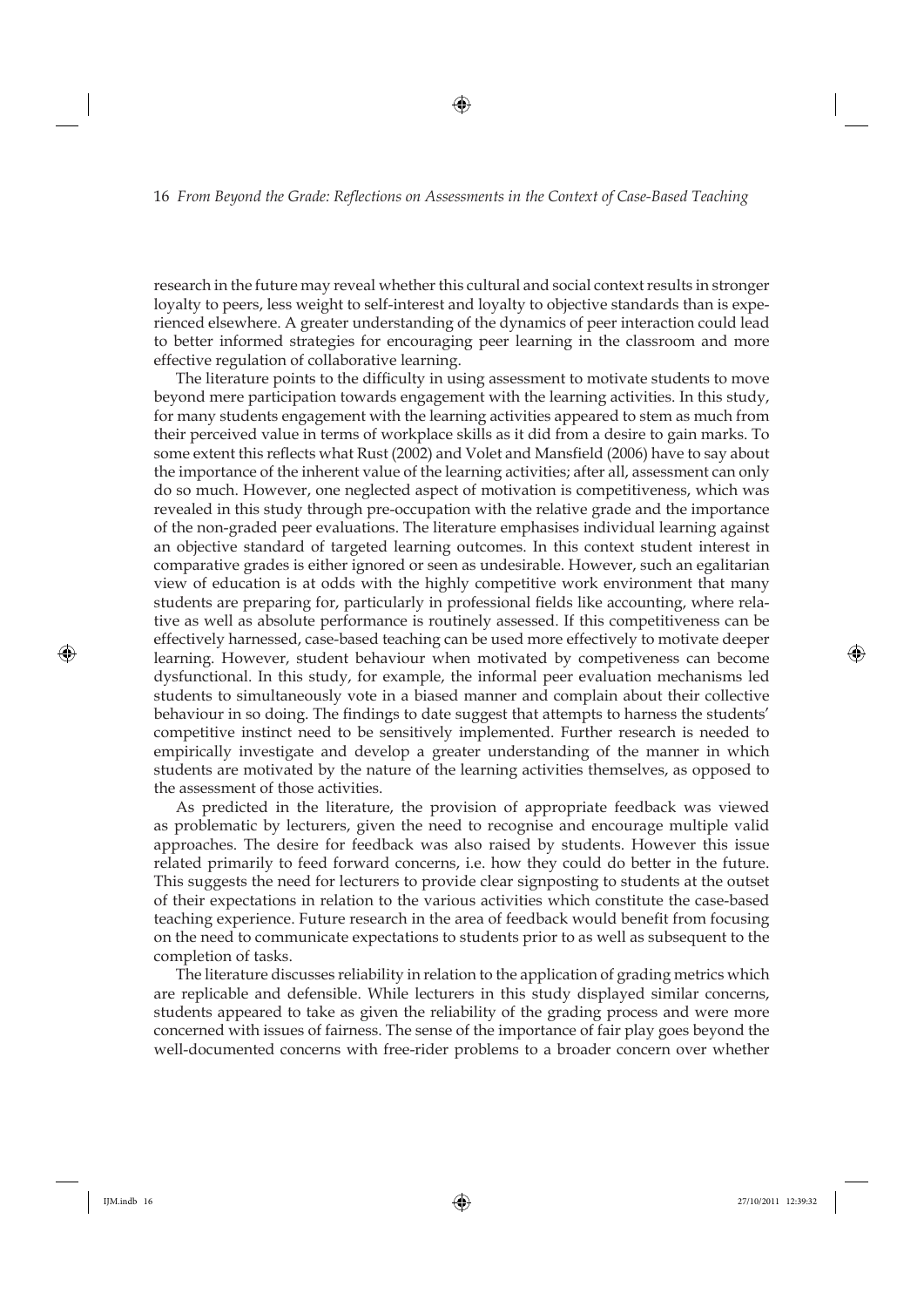marks reflect effort. Students appear to accept that some social loafing is inevitable but are more concerned where efforts are not rewarded and where one student's performance, for good or ill, determines the grade of the group as a whole. They appear to see it to be more problematic where their own grade does not reflect their own efforts than when their efforts are reflected in another classmate's grades. Their concerns were that the assessment criteria be evenhandedly applied and that they be adequately informed of the assessment protocols and lecturer expectations in advance. Here again, this suggests that one avenue for improvement is to focus on greater communication and transparency to signal to students the rules of the game. While such rules may be flawed in objective terms they can still provide a valid means of assessing learning outcomes, acceptable to student and lecturer alike.

This study brings together many of the different challenges of the assessment of casebased teaching identified in the literature and also highlights a number of aspects of the assessment process which were not previously developed. In particular, it emphasises the need for clear communication with students in relation to the nature of case-based learning activities and the assessment metrics to be used. It calls for more active management of group work as a means of realising the potential benefits of collaborative learning. It points to the need for a greater understanding of students' competitive instincts and the nature of their interactions as a precursor to attaining engagement with rather than participation in the learning activities.

#### ACKNOWLEDGEMENTS

This paper is based on research carried out with financial support from the Irish Accountancy Educational Trust.

#### REFERENCES

- Adler, R. and Milne, M. (1997) 'Translating Ideals into Practice: An Examination of International Accounting Bodies' Call for Curriculum Changes and New Zealand Tertiary Institutions' Assessment Methods', *Accounting Education*, 6, pp. 109–24.
- Adler, R., Whiting, R. and Wynn-Williams, K. (2004) 'Student-Led and Teacher-Led Case Presentations: Empirical Evidence about Learning Styles in an Accounting Course', *Accounting Education*, 9, pp. 113–34.
- Ballantine, J. and McCourt Larres, P. (2007) 'Final Year Accounting Undergraduates' Attitudes to Group Assessment and the Role of Learning Logs', *Accounting Education*, 16, pp. 163–83.
- Ballantyne, R., Hughes, K. and Mylonas, A. (2002) 'Developing Procedures for Implementing Peer Assessment in Large Classes Using an Action Research Process', *Assessment & Evaluation in Higher Education*, 27, pp. 427–41.
- Biggs, J. (1996) 'Enhancing Teaching through Constructive Alignment', *Higher Education*, 32, pp. 347–64.
- Black, P. and Wiliam, D. (1998) 'Assessment and Classroom Learning', *Assessment in Education: Principles, Policy & Practice*, 5, pp. 7–74.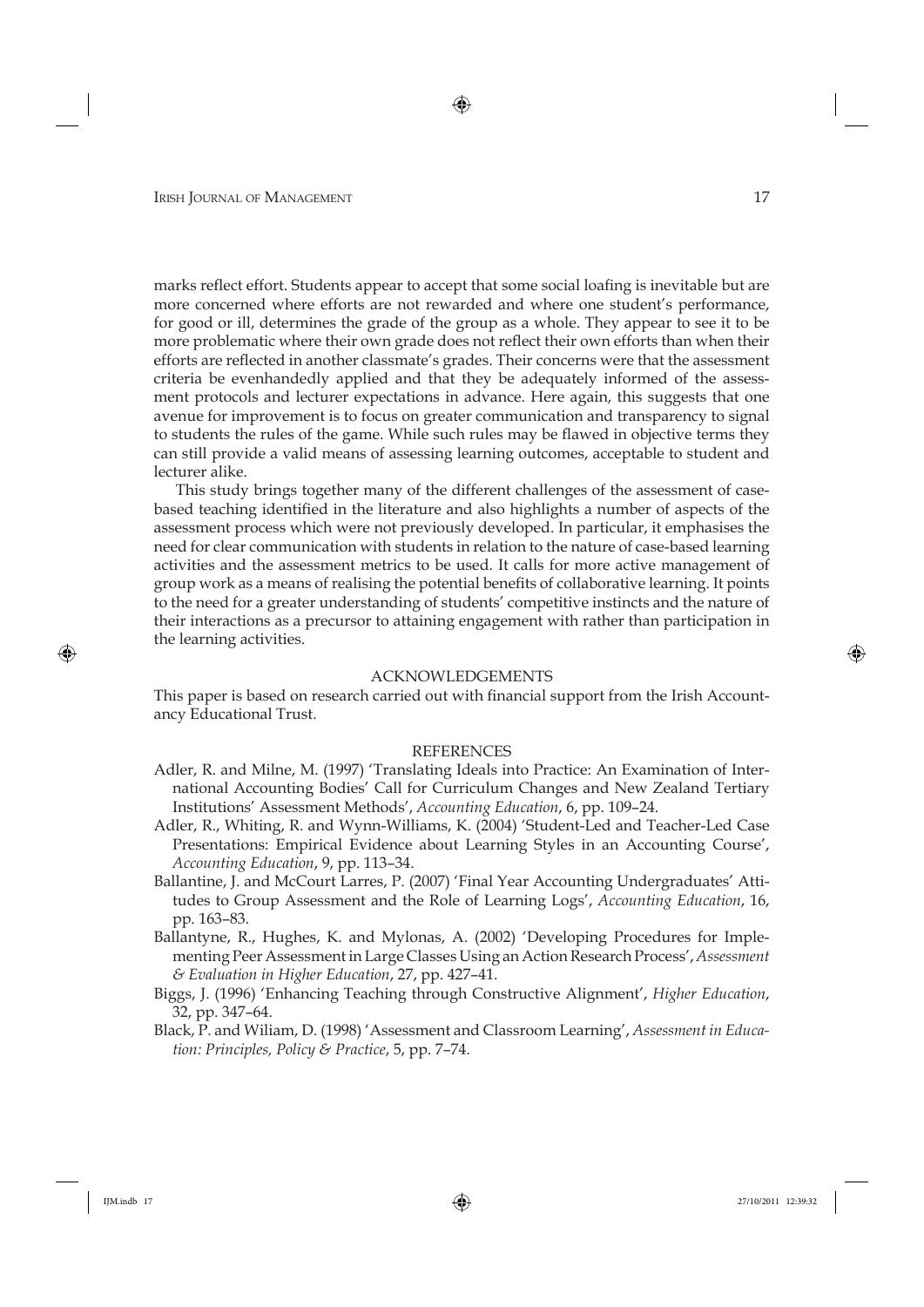- Booth, P. and Winzar, H. (1993) 'Personality Biases of Accounting Students: Some Implications for Learning Style Preferences', *Accounting and Finance*, 33, pp. 109–20.
- Boyce, G., Williams, S., Kelly, A. and Yee, H. (2001) 'Fostering Deep and Elaborative Learning and Generic (Soft) Skill Development: The Strategic Use of Case Studies in Accounting Education', *Accounting Education*, 10, pp. 37–60.
- Brennan, N. (1998) *Accounting Research: A Practical Guide*, Dublin: Oak Tree Press.
- Brooks, C. and Ammons, J. (2003) 'Free Riding in Group Projects and the Effects of Timing, Frequency, and Specificity of Criteria in Peer Assessments', Journal of Education for Busi*ness*, 78, pp. 268–72.
- Bryman, A. and Bell, E. (2003) *Business Research Methods*, Oxford: Oxford University Press.
- Cadiz Dyball, M., Reid, A., Ross, P. and Schoch, H. (2007) 'Evaluating Assessed Group-Work in a Second-Year Management Accounting Subject', *Accounting Education*, 16, pp. 145–62.
- Crooks, T. (1988) 'The Impact of Classroom Evaluation Practices on Students', *Review of Educational Research*, 58, pp. 438–81.
- Cullen, J., Richardson, S. and O'Brien, R. (2004) 'Exploring the Teaching Potential of Empirically-Based Case Studies', *Accounting Education*, 13, pp. 251–66.
- Davies, W. (2009) 'Groupwork as a Form of Assessment: Common Problems and Recommended Solutions', *Higher Education*, 58, pp. 563–84.
- Gammie, E. and Matson, M. (2007) 'Group Assessment at Final Degree Level: An Evaluation', *Accounting Education*, 16, pp. 185–206.
- Gibbs, G. and Simpson, C. (2004) 'Conditions Under which Assessment Supports Students' Learning', *Learning and Teaching in Higher Education*, 1, pp. 3–31.
- Healy, M. and McCutcheon, M. (2010) 'Teaching with Case Studies: An Empirical Investigation of Accounting Lecturers' Experiences', *Accounting Education*, 19, pp. 555–67.
- Herbert, I., Joyce, J. and Hassall, T. (2009) 'Maintaining Alignment in Management Education: The Potential for Drift in Assessment', *International Journal of Management Education*, 7, pp. 21–30.
- International Federation of Accountants (2004) 'Assessment Methods', International Education Paper IEP3, available from: <http://web.ifac.org/publications/internationalaccounting-education-standards-board/other-publications>, accessed 15 November 2010.
- Libby, P. (1991) 'Barriers to Using Cases in Accounting Education', *Issues in Accounting Education*, 6, pp. 193–213.
- MacLellan, E. (2001) 'Assessment for Learning: The Different Perceptions of Tutors and Students', *Assessment & Evaluation in Higher Education*, 26, pp. 307–18.
- Milne, M.J. and McConnell, P.J. (2001) 'Problem-Based Learning: A Pedagogy of Using Case Material in Accounting Education', *Accounting Education*, 10, pp. 61–82.
- Pearce, R. (2002) 'Case-Based Structured Conflict: A Means for Enhancing Classroom Learning', *Journal of Management Education*, 26, pp. 732–44.
- Pond, K., Coates, D. and Palermo, O. (2007) 'Student Experiences of Peer Review Marking of Team Projects', *International Journal of Management Education*, 6, pp. 30–43.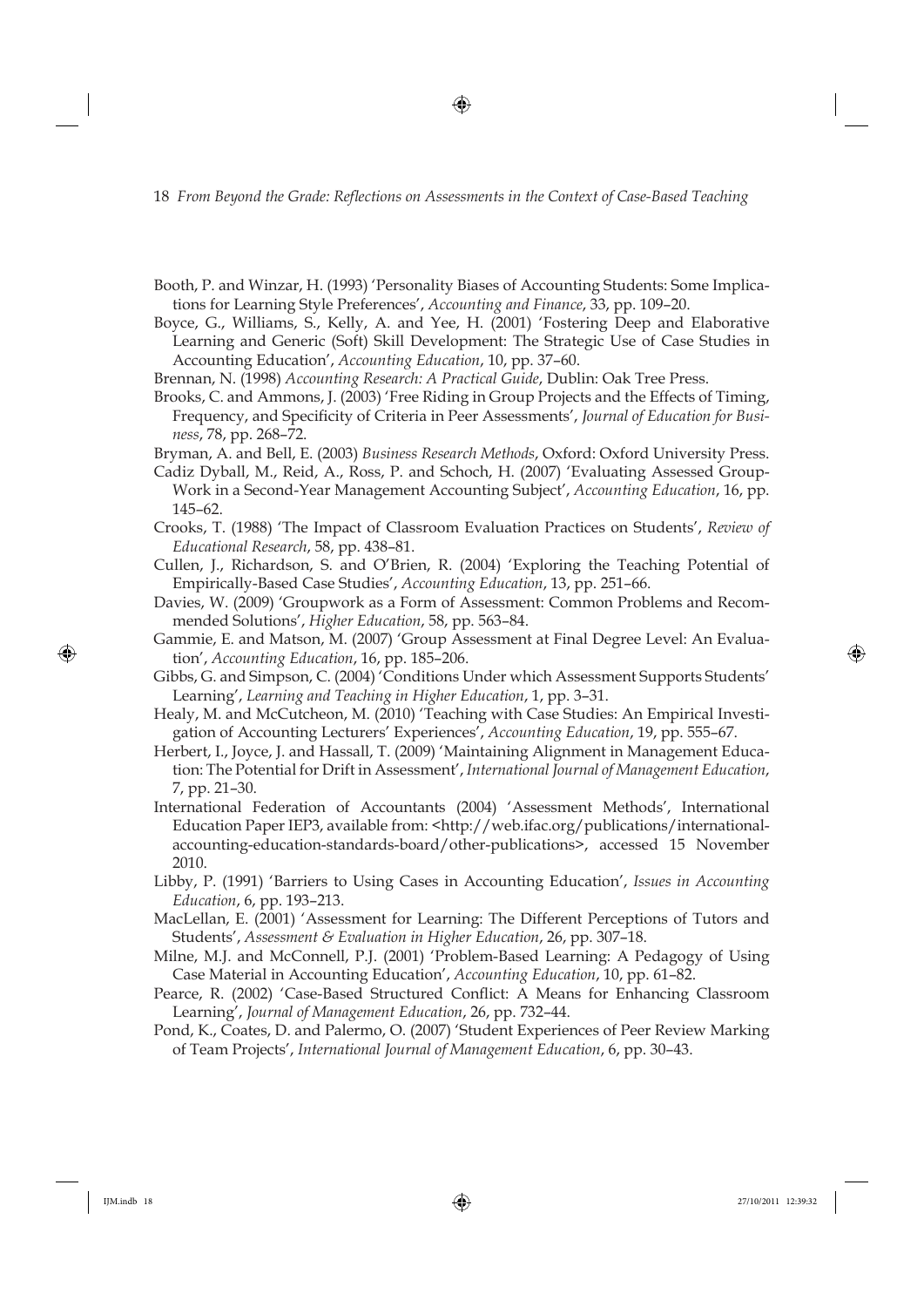- Rust, C. (2002) 'The Impact of Assessment on Student Learning: How Can the Research Literature Practically Help to Inform the Development of Departmental Assessment Strategies and Learner-Centred Assessment Practices?', *Active Learning in Higher Education*, 3, pp. 145–58.
- Saunders, M., Lewis, P. and Thornhill, A. (2009) *Research Methods for Business Students*, fifth edition, Harlow: FT Prentice Hall.
- Volet, S. and Mansfield, C. (2006) 'Group Work at University: Significance of Personal Goals in the Regulation Strategies of Students with Positive and Negative Appraisals', *Higher Education Research & Development*, 25, pp. 341–56.
- Willis, D. (1993) 'Learning and Assessment: Exposing the Inconsistencies of Theory and Practice', *Oxford Review of Education*, 19, pp. 383–402.
- Wynn-Williams, K., Whiting, R. and Adler, R. (2008) 'The Influence of Business Case Studies on Learning Style: An Empirical Investigation', *Accounting Education*, 17, pp. 113–28.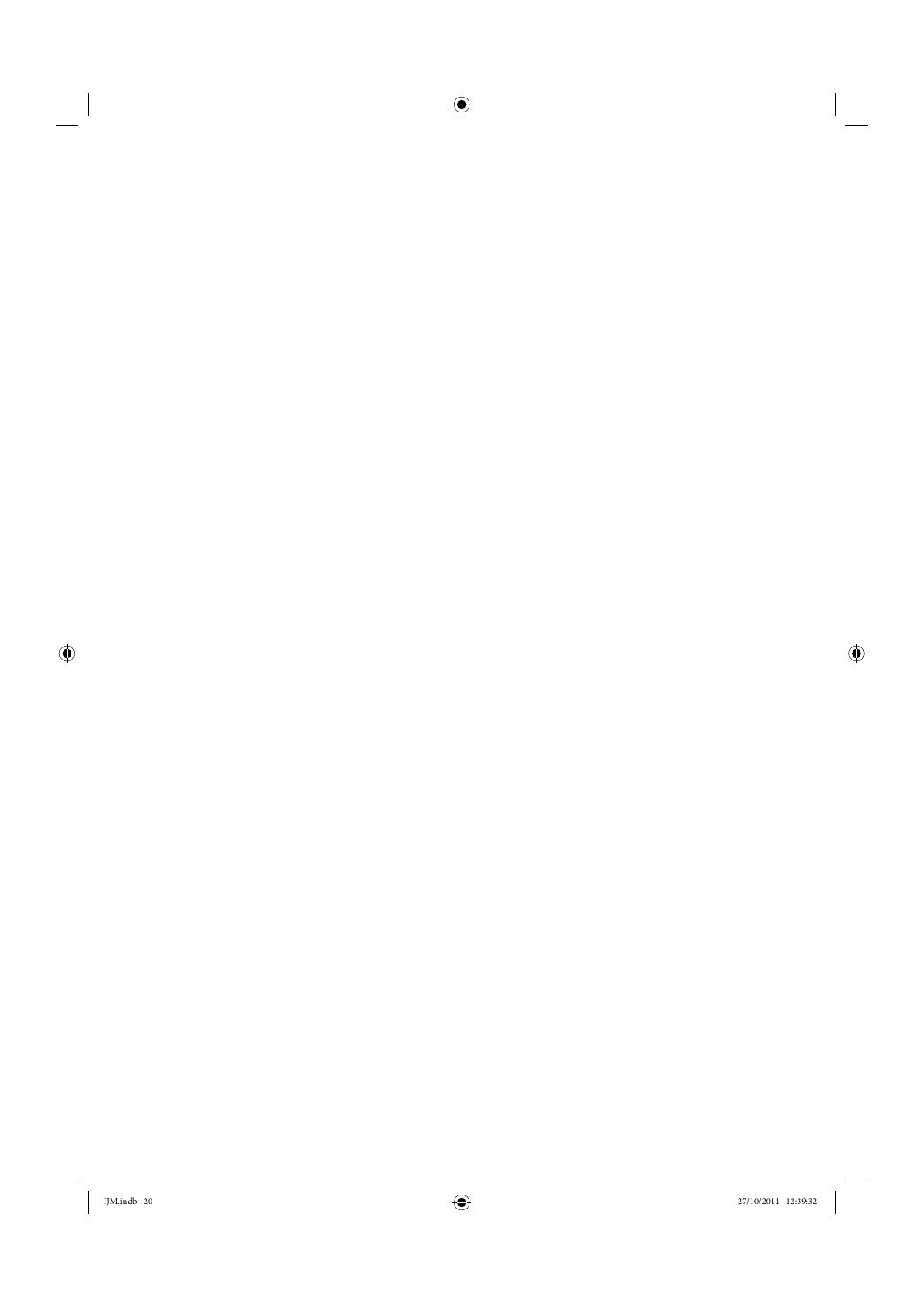## **A Capability-Based Framework for Tourism Innovativeness**

Margaret Walsh,\* Patrick Lynch\* and Denis Harrington\*

#### ABSTRACT

Drawing on the strategic management, innovation, tourism, marketing and organi-<br>sational behaviour literatures over the past 50 years, we propose a resource-based (Barney, 1991) and dynamic capability (Wernerfelt, 1984; Teece et al., 1997; Eisenhardt and Martin, 2000) research approach to theoretically explore how small tourism firms can manage and reconfigure their existing pool of resources through their innovative capabilities to deal with the turbulent environment in which they are embedded. This paper conceptually examines and schematically models the impact of the dynamic capability of firm-level innovativeness on sustainable competitive advantage.

Key Words: tourism; dynamic capabilities; firm-level innovativeness; sustainable competitive advantage

#### INTRODUCTION

Tourism is an important sector and has a critical role to play in contributing to Ireland's economic recovery. It is Ireland's largest indigenous industry, contributing in excess of 4 per cent of gross national product and providing employment for over 200,000 people throughout Ireland (Tourism Ireland, 2010). Notwithstanding these positive features, the landscape is changing, and the Irish tourism industry is at a significant turning point in its evolution (Irish Tourist Industry Confederation, 2010). Tourism represents a highly volatile industry and Ireland is in fierce competition with international tourism destinations (Tourism Ireland, 2010). Hence, the ability to continuously innovate is increasingly viewed as the single most important factor in developing a sustainable competitive advantage (hereafter SCA) in tourism firms (Stamboulis and Skyannis, 2003).

Due to its high velocity, tourism is extremely susceptible to environmental changes, with the entire industry currently facing strong and ongoing competitiveness challenges. The onset of the economic downturn in 2007 has impacted negatively on many tourism

\* School of Business, Waterford Institute of Technology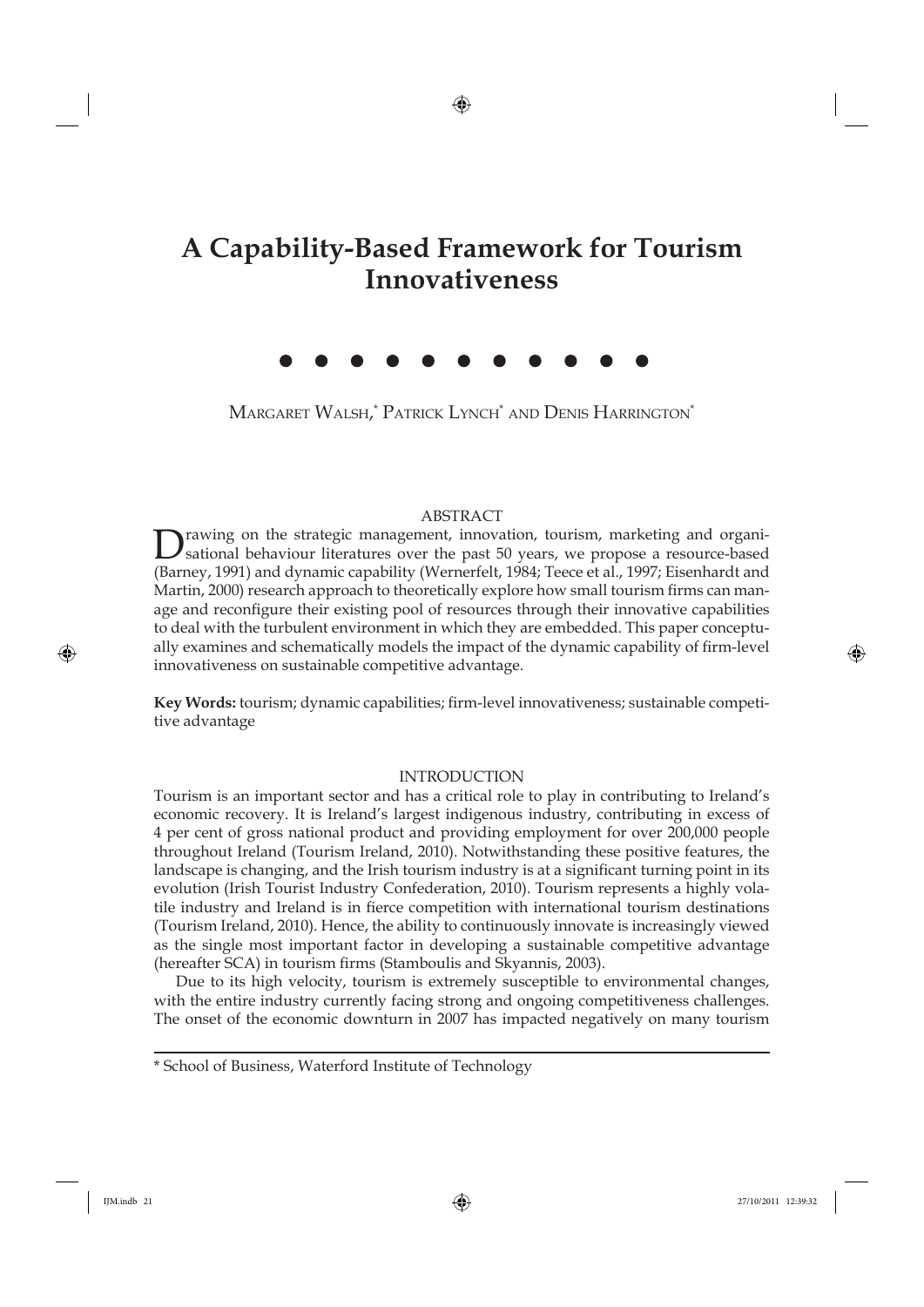businesses, with the associated challenges of competing with low-priced hotels and coping with high labour costs and high fuel costs exacerbating what is perceived as an already difficult business environment (Irish Hotels Federation, 2010). Furthermore, it is argued that some growth in more clement economic times may have masked underlying problems such as lack of labour competitiveness and an overconcentration on non-leisure visitors (Tourism Renewal Group, 2009). Indeed, looking at 2009 data the entire island of Ireland suffered a 12.1 percentage decline in arrivals based on the performance of the first nine months (Irish Tourist Industry Confederation, 2009).

There was a double digit decline in visitors from the most important market, Great Britain, with purchasing power parity and ground transport difficulties playing a significant role (World Economic Forum, 2011). Despite recent government assistance in the form of reform of the travel tax and the continuing efforts of Fáilte Ireland and Tourism Ireland to develop the industry, recent analysis based on overseas market intelligence, industry feedback and analysis of arrivals data all hint at challenging years ahead.

One mechanism through which revitalisation of the tourism industry is posited to occur is through the development of creativity and innovation within the industry. Innovation is increasingly receiving attention at government policy level with the Irish government using the planning framework of the smart economy to embed a culture of innovation within the tourism industry (Government of Ireland, 2008). Fáilte Ireland has also called for a heightened level of 'innovation' across the tourism industry in order to surmount the detrimental effects of lost competitiveness in recent years (Government of Ireland, 2007). Although government and policy makers have called for a heightened level of 'innovation', the traditional focus has nevertheless been on producing once-off product or service innovations as opposed to fostering an overarching organisational innovative culture, climate and mindset within tourism firms. Therefore, different from prior innovation studies, we argue that although innovation is vitally important for economic growth and recovery, it is the ability of the tourism firm to effectively build and manage a strategic innovative capability structure that determines *sustainable* growth and competitiveness.

Drawing from an extensive literature review encompassing conceptual and empirical research within the confines of the resource-based view (RBV) theory and dynamic capabilities, the present study investigates the relationship between organisational resources and firm innovativeness to achieve SCA. In essence, we propose that firm innovativeness is a transformational capability which can deliver an SCA through the reconfiguration of a firm's internal resources. The purpose of this paper is two-fold. Firstly, it aims to conceptualise tourism innovativeness within a capabilities-based framework in order to assist in developing further understanding of the innovativeness construct, and identify its role in surmounting the detrimental effects of lost competitiveness. Secondly, the proposed approach aims at providing a capabilities perspective of tourism firm innovativeness. This contributes towards the current debate in the tourism innovativeness literature on adopting a more innovative approach to tourism management (Hjalager, 2002; Novelli et al., 2006; Pechlaner et al., 2006). Jordan and O'Leary (2009) caution that it is important to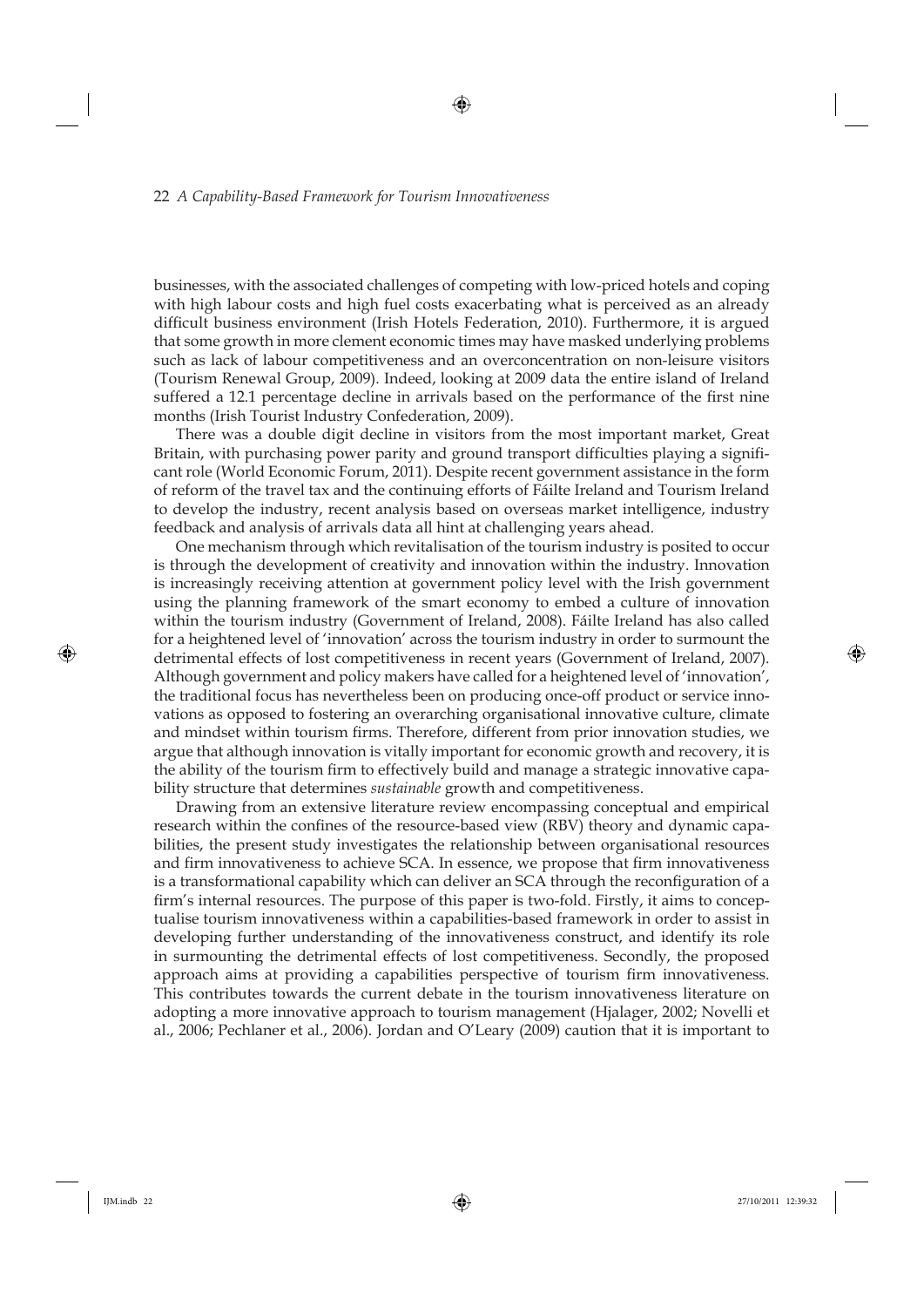focus on the innovation capabilities of all business sectors, rather than only focusing on the high technology sectors.

The rest of the paper is structured as follows. In the next section, the authors examine extant definitions of firm-level innovativeness and propose a new, multidimensional conceptualisation. Next, we introduce the theoretical background of the study. Subsequently, we examine the criticality of innovativeness in restoring tourism firm competitiveness. Next, we conceptually explore the organisational resources that may be sources of SCA, followed by our conceptual framework. The paper concludes by offering the key contribution and implications of the study.

#### FIRM-LEVEL INNOVATIVENESS

At present, the innovativeness literature represents a very fragmented corpus, with many different definitions and conceptualisations being offered by various researchers coming from diverse research disciplines ranging from marketing to economics, from psychology to management. Consequently, theory has failed to advance clearly defined conceptualisations of innovativeness, and thereby a unified and valid measure is yet to emerge (Avlonitis et al., 1994). The term, over time, has come to be used in a rather general and loose manner, with a multitude of definitions emerging from various strands of literature (Lam, 2004). As a result, there is currently no generally accepted or unifying definition and theory of firm-level innovativeness, but each definition depends on the individual researcher's interpretation and research agenda (Garcia and Calantone, 2002). In addition, the term 'innovativeness' has been used interchangeably and synonymously with the term 'innovation'. Some have distinguished innovation from innovativeness (Garcia and Calantone, 2002), while others have argued for the interchangeable perspective of these two terms (Damanpour, 1991). We agree with the former, arguing that these are theoretically distinct concepts that should be separated from each other, and past failure to do so has prevented researchers from developing a clear understanding of innovativeness and its different dimensions. To summarise, *innovation* is typically defined as an outcome-oriented measure, such as 'new product success' (Ayers et al., 1997), while *innovativeness* is recognised as a contextual variable representing the firm-level orientation, proclivity or inclination towards innovation (Menguc and Auh, 2006; Hurley and Hult, 1998). Innovation is characterised by the organisational actions of adopting and executing 'newness' in an arbitrary manner, whereas innovativeness reflects the degree of an organisation's propensity for doing innovation (Chye et al., 2010). Thus, innovation is a tangible and explicit concept, whereas innovativeness is intangible and implicit to the individual organisation.

Since the vast majority of studies do not offer a very strong definitional or theoretical foundation for the innovativeness concept, the question 'What is organisational innovativeness?' remains a complex research issue. Nevertheless, if the notion of firm-level innovativeness is to be useful, it is important to be clear about what we mean by the term, since failure to specify it clearly leads to confusion and misunderstanding.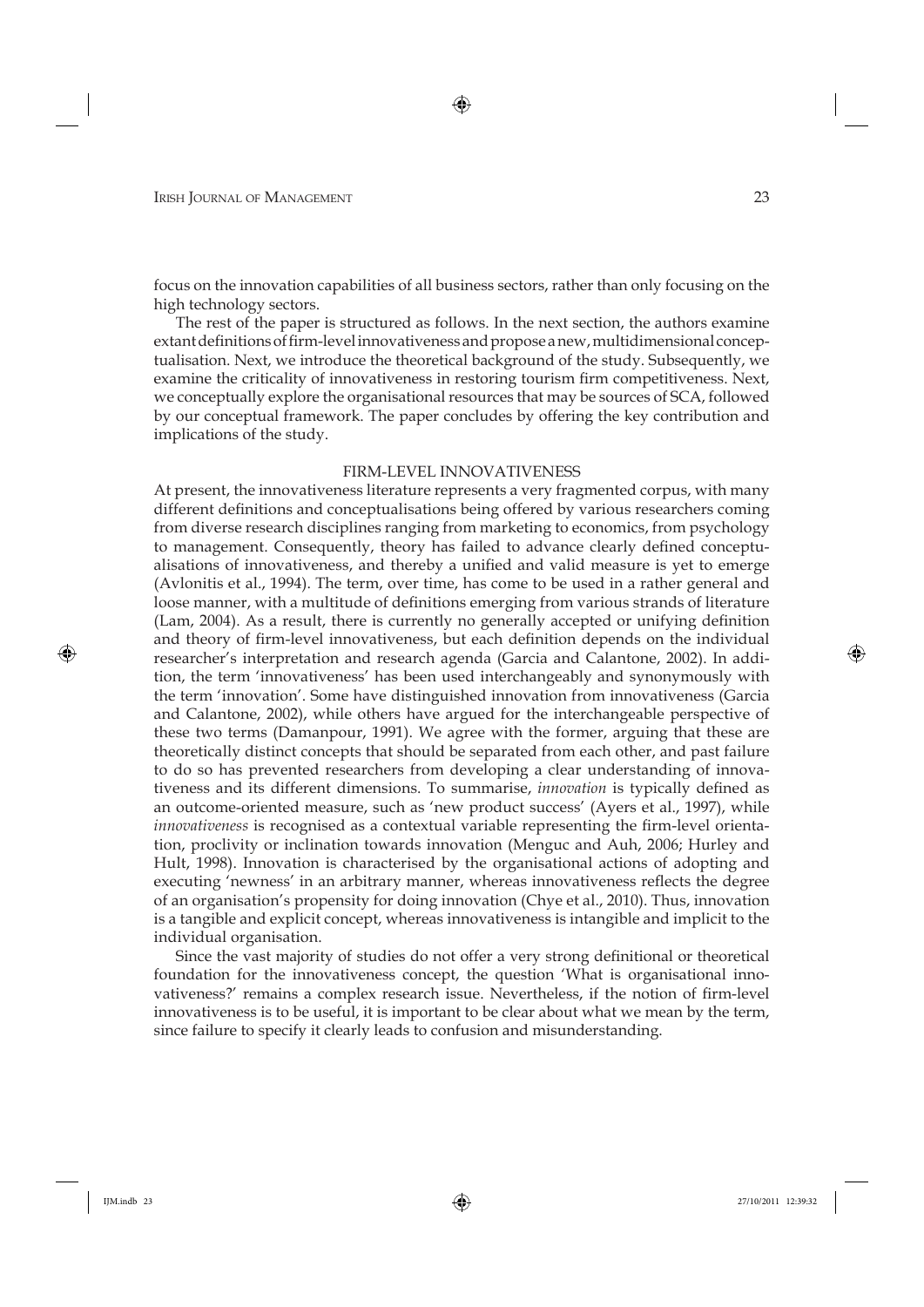Table 1 provides a selection of extant definitions and conceptualisations of innovativeness, illustrating the ambiguity and confusion which prevails in the literature caused by weak conceptualisations, taxonomies and the inconsistent and conflicting use of terminology.

| <b>Author/Study</b>                                                         | <b>Definition/Conceptualisation</b>                                                                                                                                                 |
|-----------------------------------------------------------------------------|-------------------------------------------------------------------------------------------------------------------------------------------------------------------------------------|
| Hurt et al. (1977)                                                          | Willingness to change                                                                                                                                                               |
| Zaltman et al. (1973); Hurley and<br>Hult (1998)                            | Proclivity, receptivity and inclination to adopt ideas that depart<br>from the status quo                                                                                           |
| Kundu and Katz (2003)                                                       | Intention to be innovative                                                                                                                                                          |
| Stamboulis and Skyannis (2003);<br>Hjalager (1997)                          | Some behavioural change in response to a stimulus                                                                                                                                   |
| Menguc and Auh (2006); Wang<br>and Ahmed (2004); Avlonitis et<br>al. (2001) | Willingness to forgo old habits and try new, untested ideas,<br>representing a firm's ability to exceed routine thinking processes,<br>going beyond the obvious to discover newness |
| Lumpkin and Dess (1996)                                                     | Tendency to engage in and support new ideas, to experiment and<br>to be creative                                                                                                    |
| Marcati et al. (2008); Blake et al.<br>(2003)                               | A 'generalised readiness' to follow new ways and be creative                                                                                                                        |
| Hurley and Hult (1998)                                                      | A 'cultural readiness' and openness to innovate or to adopt new<br>ways of doing things                                                                                             |
| Hurley and Hult (1998)                                                      | Ability to adopt or implement new ideas, processes or products<br>successfully                                                                                                      |
| Avlonitis et al. (1994)                                                     | Technological capacity and behavioural willingness and<br>commitment to innovate                                                                                                    |
| Hurley et al. (2005)                                                        | A 'cultural precursor' that provides the 'social capital' to facilitate<br>innovative behaviour                                                                                     |
| Hult et al. (2004)                                                          | Capacity to introduce new processes, products or ideas to the<br>organisation                                                                                                       |
| Garcia and Calantone (2002)                                                 | Degree of 'newness' of an innovation                                                                                                                                                |

Table 1: Extant Definitions and Conceptualisations of the Firm-Level **Innovativeness Concept**

Following an inter-disciplinary review of extant conceptualisations, we found that although an unambiguous definition of innovativeness does not exist, most researchers generally agree on the following dimensions: creativity, openness to new ideas, intention to innovate, willingness to take risks and capacity to innovate (see Table 2).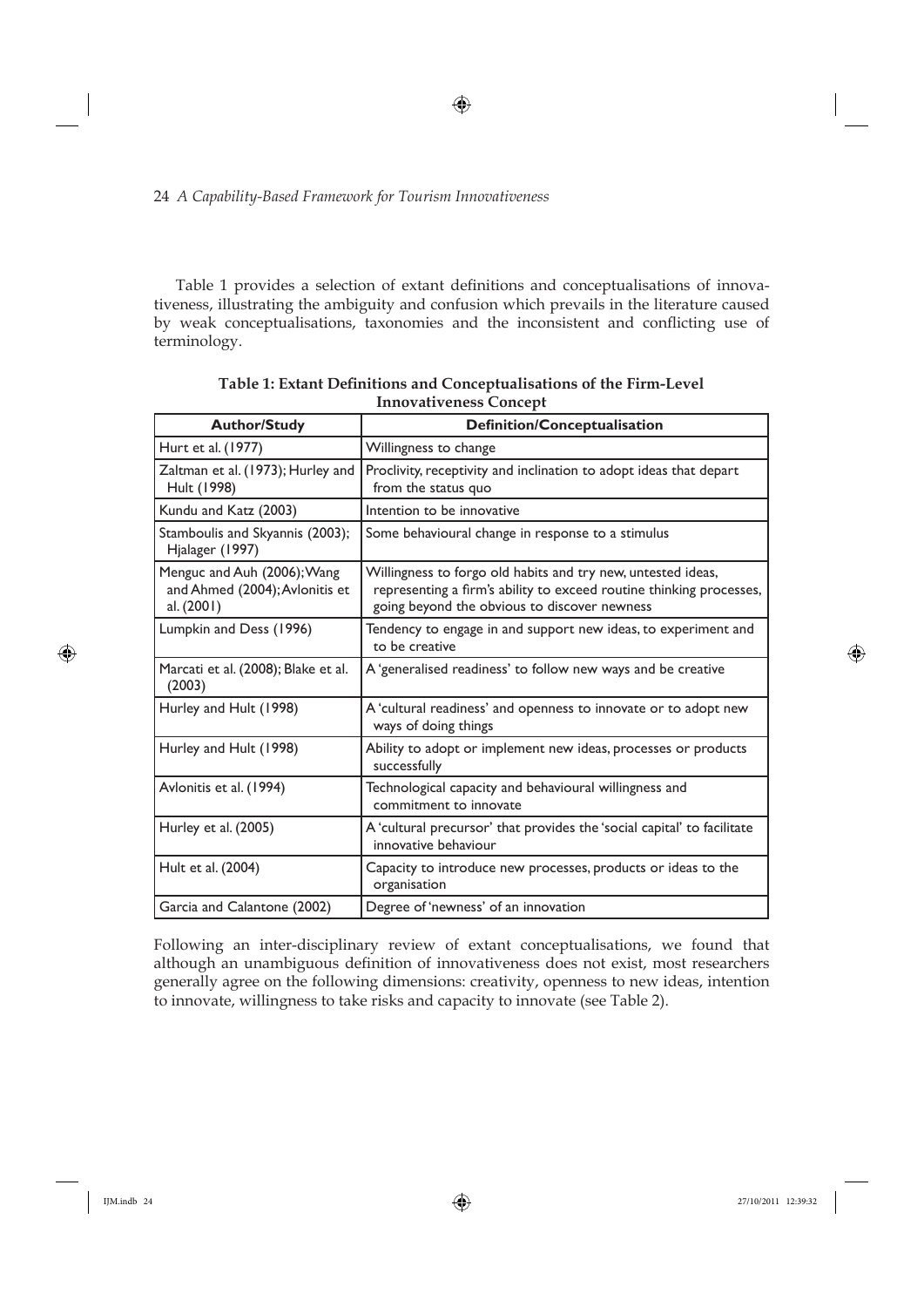| <b>Dimension</b>         | <b>Authors</b>                                                                                                                                                                                                                                                                                                                                                                                                                                                                                                                                                                                                                                                                    |
|--------------------------|-----------------------------------------------------------------------------------------------------------------------------------------------------------------------------------------------------------------------------------------------------------------------------------------------------------------------------------------------------------------------------------------------------------------------------------------------------------------------------------------------------------------------------------------------------------------------------------------------------------------------------------------------------------------------------------|
| Creativity               | Amabile (1998); Amabile (1997); Amabile et al. (1996); Amabile (1996); Amabile<br>(1988); Avlonitis et al. (2001); Dertouzos (1999); Feinstein (2006); Ford (1996);<br>Goldsmith and Flynn (1992); Gumusluoglu and Ilsev (2007); Hirschman (1980);<br>Hult et al. (2004); Hurt et al. (1977); Lumpkin and Dess (1996); Marcati et al.<br>(2008); Markides (1998); Menguc and Auh (2006); Oldham and Cummings (1996);<br>Reckhenrich et al. (2009); Salavou et al. (2004); Shalley et al. (2000); Shalley (1991);<br>Steenkamp et al. (1999); Sundbo et al. (1997); Tang (1998); Tierney et al. (1999);<br>Wang and Ahmed (2004); Woodman et al. (1993); Yusuf (2009); Zhou (2003) |
| Openness to new<br>ideas | Ahmed (1998); Amabile (1997); Amabile et al. (1996); Cotte and Wood (2004);<br>Digman (1990); Foxall (1995); Gold (1981); Goldsmith and Hofacker (1991);<br>Hurley and Hult (1998); Hurt et al. (1977); Jacoby (1971); Leavitt and Walton<br>(1975); Leavitt and Walton (1988); Lumpkin and Dess (1996); Marcati et al.<br>(2008); Menguc and Auh (2006); Midgley and Dowling (1978); Tellis et al. (2009);<br>Vandecasteele and Geuens (2008); Zaltman et al. (1973)                                                                                                                                                                                                             |
| Intention to<br>innovate | Ajzen (1991); Avlonitis et al. (1994); Berthon et al. (1999); Hjalager (1997);<br>Hjalager (1996); Kundu and Katz (2003); Marcati et al. (2008); Stamboulis and<br>Skyannis (2003)                                                                                                                                                                                                                                                                                                                                                                                                                                                                                                |
| Risk                     | Ahmed (1998); Burns and Stalker (1961); Cooper and Kleinschmidt (1987);<br>Cowart et al. (2007); Damanpour (1991); Daneels and Kleinschmidt (2001);<br>Dertouzos (1999); Fell et al. (2003); Gebert et al. (2003); Gebert and Boerner<br>(1999); Gounaris et al. (2003); Midgley and Dowling (1978); Özsomer et al.<br>(1997); Panayides (2006)                                                                                                                                                                                                                                                                                                                                   |
| Capacity to<br>innovate  | Avlonitis et al. (1994); Besanko et al. (1996); Burns and Stalker (1977); Burns and<br>Stalker (1961); Cooper (2006); Gebert et al. (2003); Gilbert (2007); Hjalager<br>(2002); Hult et al. (2004); Hurley et al. (2005); Hurley and Hult (1998); Markides<br>(1998); Paleo and Wijnberg (2008); Siguaw et al. (2006); Slater and Narver (1995);<br>Sundbo et al. (2007); Tang (1998); Utterback (1979); Wang and Ahmed (2004);<br><b>Winter (2003)</b>                                                                                                                                                                                                                           |

**Table 2: Key Dimensions of Innovativeness Emerging from the Various Conceptualisations and Respective Authors**

Based on this, we submit a new definition and conceptualisation of innovativeness that may serve as a starting point for academic and practitioner dialogue. We suggest that reaching consensus on a definition and conceptualisation is critical to advancing new knowledge in a comprehensive manner in this research area. The following definition is proposed:

Innovativeness is an organisation-wide dynamic capability indicated by absorptive capacity, cultural willingness, propensity, receptivity, market responsiveness, commitment, intention and technological capacity, which stimulates innovative activity, propelling the organisation to engage in risky behaviour and rapidly incorporate change in business practices through the [early] creation and/or adoption of new ideas,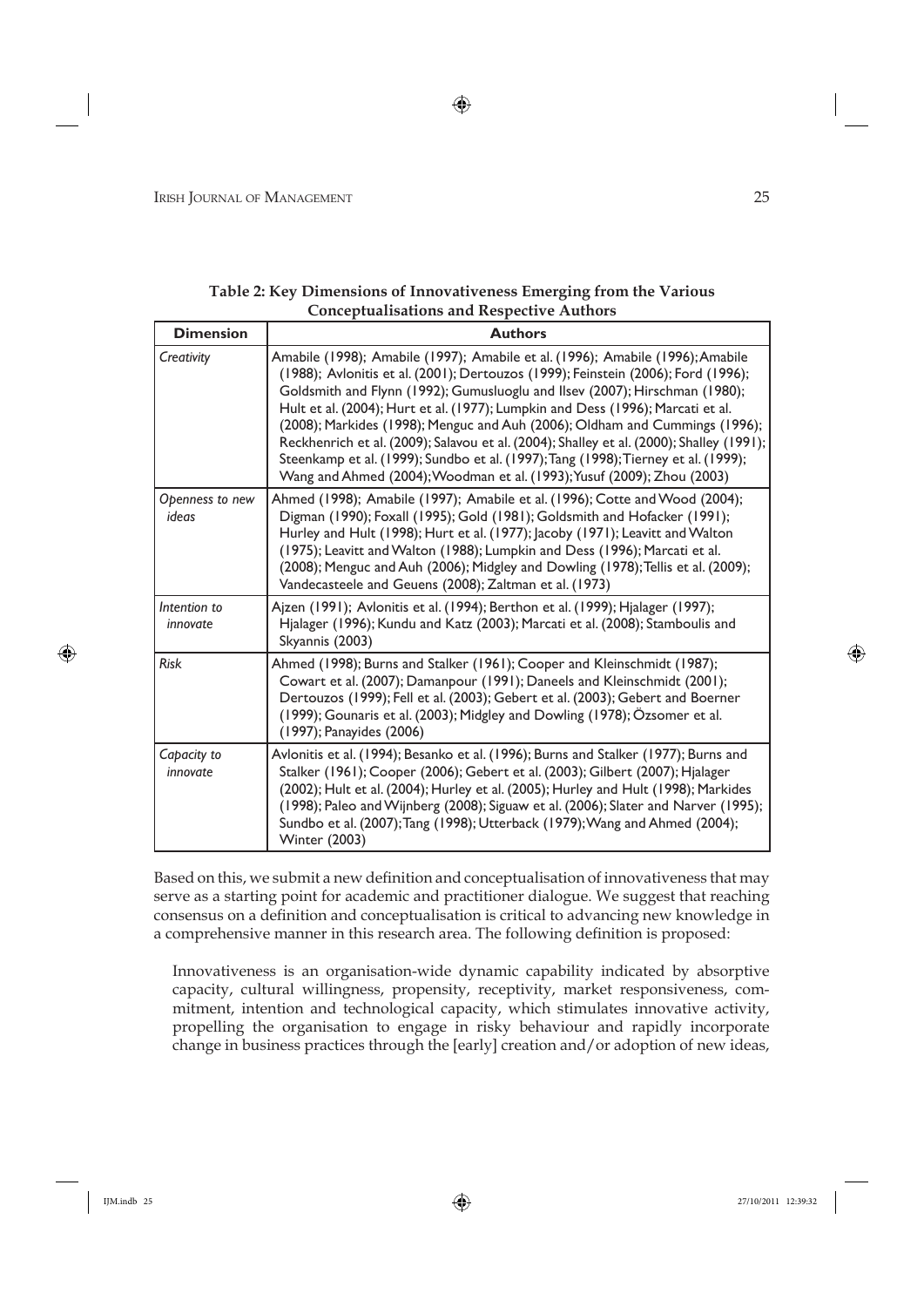consequently enhancing innovation and business performance and ultimately delivering a competitive advantage.

In addition, we argue that innovativeness is possessed to some degree by all firms, with some firms displaying a higher level of innovativeness than others, depending on their *innovative capabilities and capacity to innovate*. In this respect, the ability of a firm to develop successful innovations is a function of their innovative capacities (Hii, 2004).

Conceptualising innovativeness at the macro firm level in tourism innovation literature is not coincidental but concurrent with a growing body of literature that centres on the topic of innovativeness. Numerous researchers have called for a broader or macro view of innovativeness as opposed to the traditional narrow, micro view of once-off product or service innovations (Siguaw et al., 2006; Avlonitis et al., 1994; Cooper and Kleinschmidt, 1995). However, as academics in this area, we must focus our attention on developing a more complete understanding of *why* innovativeness is so important in the restoration of small tourism firm competitiveness.

#### THEORECTICAL BACKGROUND

#### **Innovativeness as a Firm-Level Dynamic Capability**

The resource-based view (RBV) of the firm is a useful theoretical framework for understanding how firm resources and capabilities lead to SCA (Barney, 1991; Nelson, 1991; Penrose, 1959; Teece et al., 1997). As an established strategic management theoretical framework, it concerns itself with resources as being critical to a firm's SCA and longterm survival. One of the fundamental propositions of the RBV is that organisations are a bundle of resources that are simultaneously valuable, rare, inimitable and nonsubstitutable (VRIN), which subsequently generate SCA (Barney, 1991; Wernerfelt, 1984). Thus, the heterogeneity and immobility of resources across firms contribute towards their comparative differences and SCA in the marketplace (Barney, 1991; Wernerfelt, 1984). SCA exists when competitors can neither match the value created by a specific firm nor are able to profit from the firm's effort (Barney, 1991). Whilst tangible physical, human and organisational resources are considered important, special emphasis is placed on intangible knowledge and competence-based resources as these are firm specific and embedded within the organisation itself, hence they cannot be easily copied or competed away<sup>1</sup> by competitors (Barney, 1986, 1991).

In connecting the RBV to dynamic markets, Teece et al. (1997: 516) discuss the notion of 'dynamic capabilities' through which managers 'integrate, build and reconfigure internal and external competencies to address rapidly changing environments'. The main thrust of the dynamic capabilities literature is that such capabilities are essentially organisational routines deployed to alter and renew a resource base by acquiring, creating, shedding, integrating and recombining existing resources to generate new value creating strategies (Teece et al., 1997; Pisano, 1996). Whilst the functionality of dynamic capabilities is generic and applicable across business contexts, their value lies in the resource configurations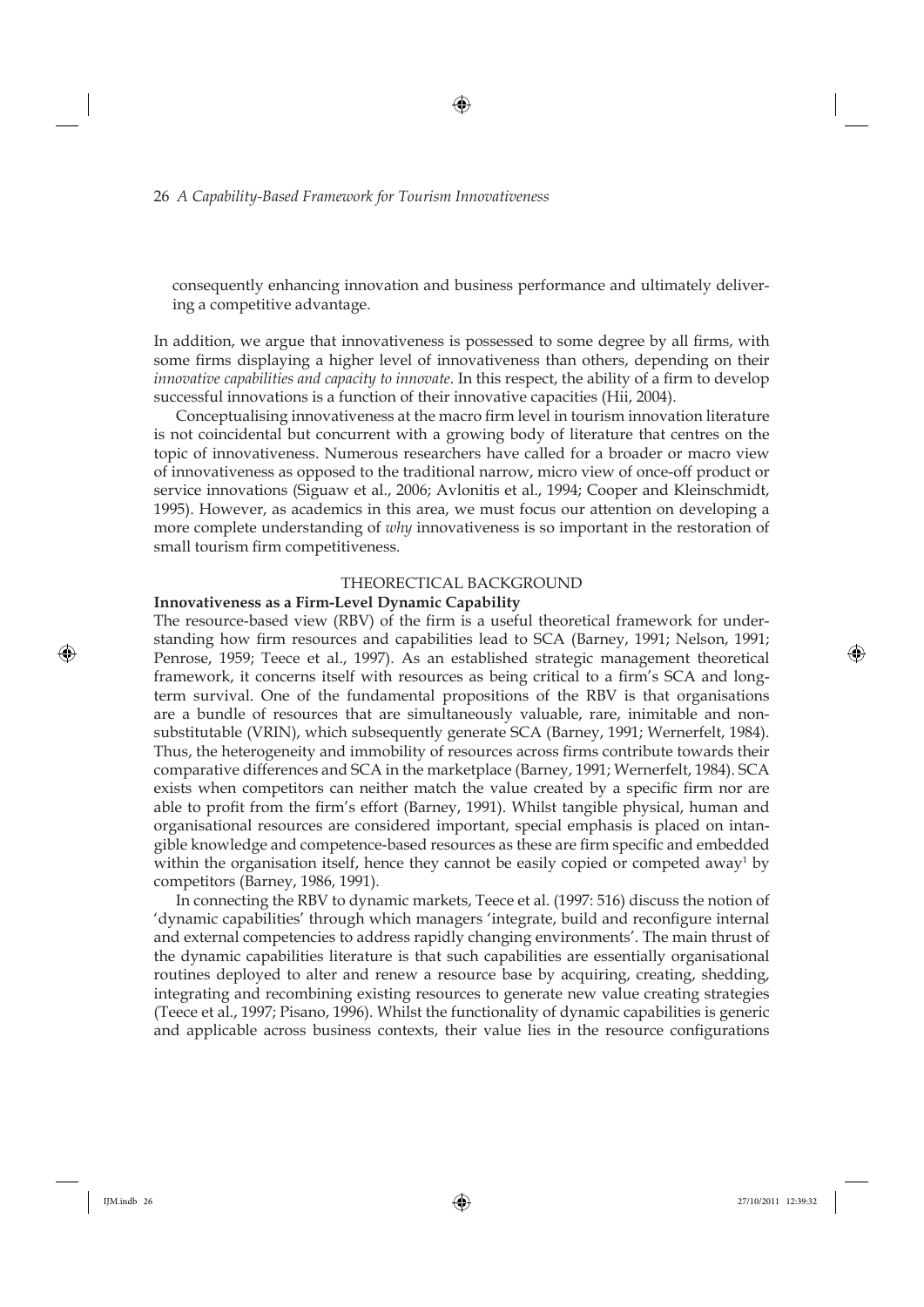that they create, and not in the capabilities themselves (Eisenhardt and Martin, 2000). Dynamic capabilities differ from capabilities in the sense that the former have the ability to constantly change other organisational or non-dynamic capabilities to create SCA, whilst the latter become less effective and more rigid over time (Leonard-Barton, 1992). This signals a co-evolutionary process in which the interaction between resources, competencies and capabilities within the firm are transformed into SCA.

In line with the dynamic capabilities literature, innovativeness is a firm-specific, valuable and socially complex capability that is non-universal and, hence, not easily transferable or imitable by other firms (Hult and Ketchen, 2001), representing an implicit aspect of the firm's social structure and culture (Lado and Wilson, 1994). By definition, innovativeness relates to a firm's cultural willingness, inclination, propensity and readiness to be innovative and try new, untested ideas, thus forgoing old habits (Zaltman et al., 1973; Hurley and Hult, 1998; Hult et al., 2004). Innovativeness implies a firm being proactive by following specific routines and processes to explore new opportunities rather than merely exploiting current strengths (Menguc and Auh, 2006). To be innovative, the organisation needs to adopt a new mindset or attitude that needs to be shared and disseminated throughout the entire firm to be effective (Menguc and Auh, 2006). Moreover, due to its wide dissemination and profound cultural embeddedness within the firm, innovativeness becomes tacit, complex and specific, that is, *causally ambiguous* (Reed and DeFillippi, 1990). Causal ambiguity makes it more difficult for competing firms to decode and imitate innovativeness, thus rendering it a strategic source of SCA. In this vein, Reed and DeFillippi (1990) mention that companies need to constantly reinvest in resources of causal ambiguity to counter competitive forces that can erode imitability barriers. Thus, innovativeness must be a continuous, iterative process throughout the entire organisation since without continuous innovativeness, any barriers to imitation will be neutralised and eroded (Bharadwaj et al., 1993). Similarly, Porter (1985: 20) states that a firm needs to be 'a moving target to its competitors, by reinvesting in order to continually improve its position'.

The RBV literature and dynamic capabilities theorists have adopted four broad categories of strategic resources:

- 1. Managerial resources
- 2. Input-based resources
- 3. Transformational resources
- 4. Output resources (Lado and Wilson, 1994)

This particular study incorporates transformational resources, which are the 'firm resources required to advantageously convert inputs into outputs' (Lado et al., 1992: 85). Hence, we propose that any SCA to be derived from organisational resources is likely to depend on the resource configurations that firms build using their dynamic capability, namely innovativeness.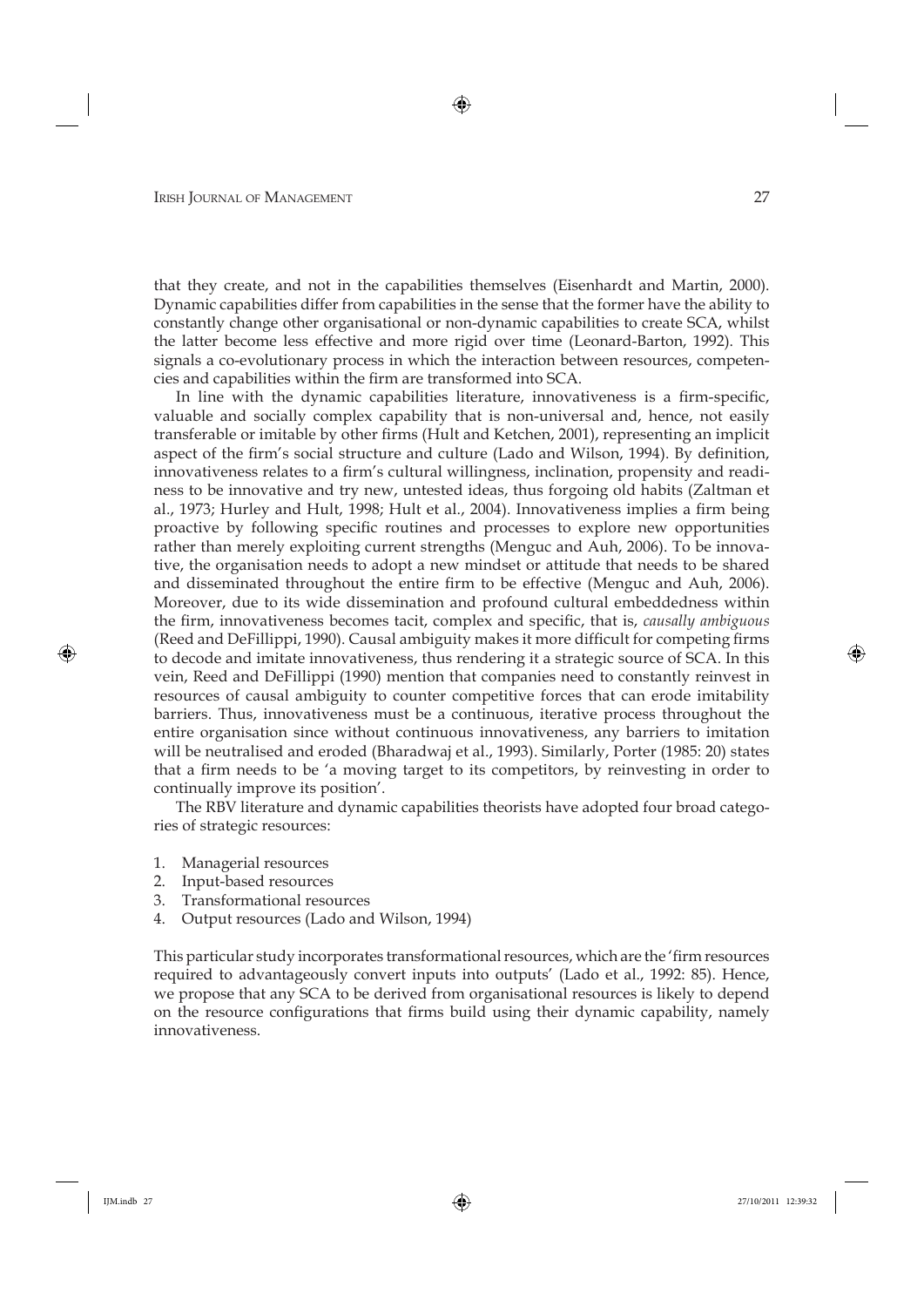#### **Why Innovativeness?**

This study posits innovativeness as the transformational capability in which a firm's internal pool of resources are utilised and converted into a firm's output (Dutta et al., 2005), namely SCA. Working in combination with each other, 'resources are the source of a firm's capabilities' and 'capabilities are the main source of its competitive advantage' (Grant, 1991: 119). Resources by themselves cannot achieve SCA but they must be processed and transformed by the capabilities of the organisation in order to be productive (Grant, 1995; Eisenhardt and Martin, 2000). Therefore, we contend that if a firm merely possesses resources which satisfy the VRIN model (Barney, 1991), but fails to simultaneously utilise the dynamic capability of innovativeness to make these resources more productive, superior returns and SCA cannot be realised (Augier and Teece, 2007; Ambrosini and Bowman, 2009). Thus, this study positions innovativeness as a dynamic capability which drives a firm's SCA by means of converting and reconfiguring organisational strategic resources in response to changing market conditions and environmental turbulence and instability (Teece et al., 1997).

Many researchers recognise the importance of innovativeness as a firm-level strategic objective to ensure the survival of small tourism firms, since innovation in and of itself is a necessary but insufficient condition to provide continued organisational survival and success (e.g. Sundbo et al., 2007; Novelli et al., 2006; Damanpour, 1991). Product innovation success does not necessarily imply firm-level success, yet firm-level innovativeness is a necessary prerequisite for long-term survival (Siguaw et al., 2006; Avlonitis et al., 1994). Because once-off, discrete product or service innovations are not sufficient to guarantee long-term success, success is not determined at the individual product innovation level but at the overall firm level. To illustrate, a firm that has a very good product or service innovation will merely benefit from a temporary competitive advantage until competitors decode its source of competitiveness and imitate the new innovation (Barney, 1991). In contrast, innovativeness guarantees long-term competitive advantage because it is part of the organisation's corporate DNA and, hence, cannot be easily decoded, copied or imitated by competitors.

In the context of this particular study, innovativeness is deemed to be an extremely important dynamic capability because it enables the small tourism firm to alter its internal resource base and quickly adapt and respond to its changing market environment. Tourism is a dynamic and highly flexible industry, hence the ability to 'orchestrate changes', build new capabilities, transform the asset base and reconfigure processes is crucial for competitiveness (Teece et al., 1997). An innovative firm that has the ability to be nimble, change quickly and be alert to changes in the environment can apply its dynamic capabilities sooner and more strategically than competitors, and will be better able to adapt more quickly and easily to changing market conditions, creating an SCA (Eisenhardt and Martin, 2000). This is due to the fact that a more innovation capable organisation has the ability to build and deploy distinctive resources faster than others (Winter, 2003). Therefore, we posit that innovativeness – characterised by a high degree of organisational flexibility and the active and effective implementation of new organisational strategies and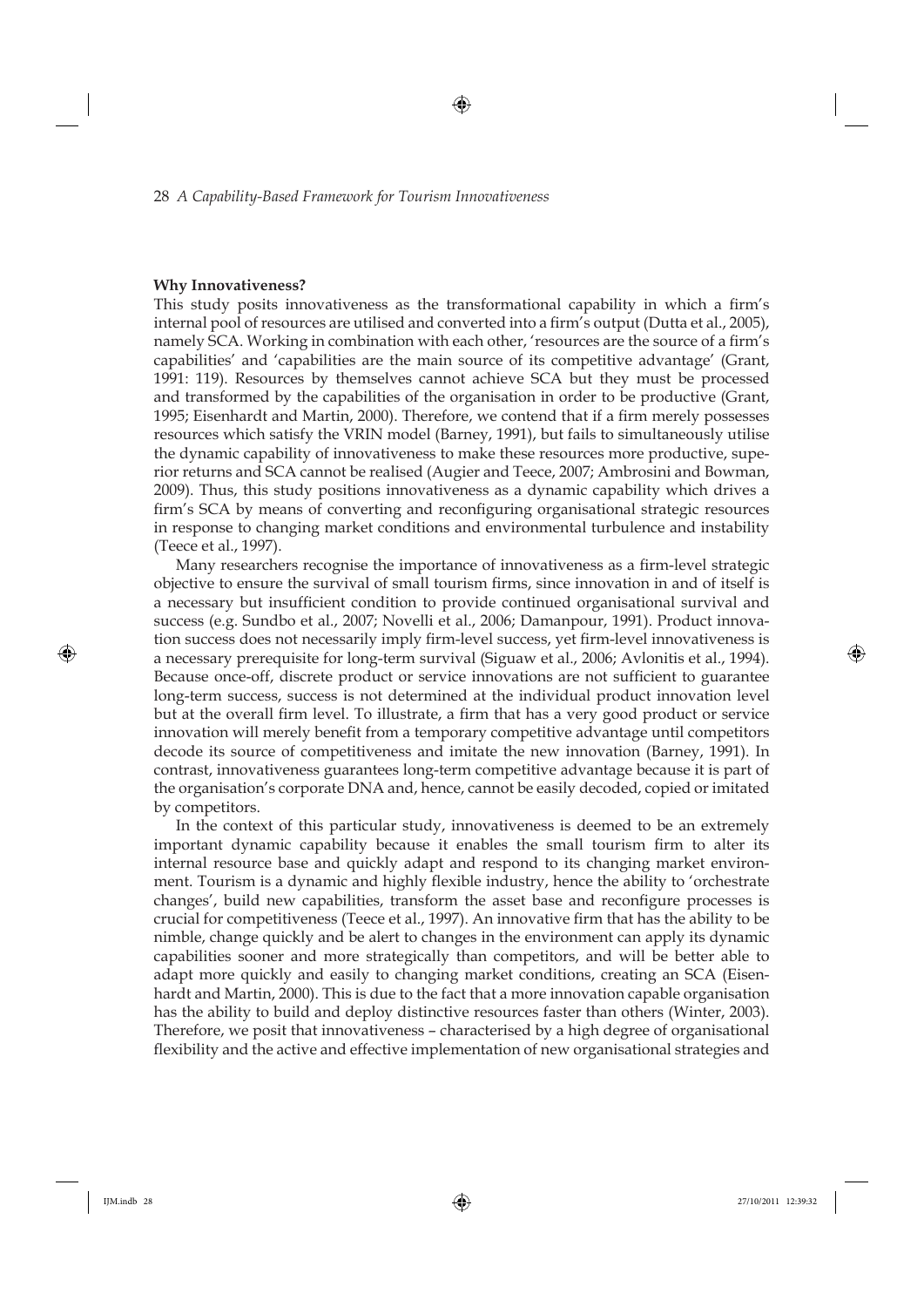practices – enhances productivity and enables firms to match their resource base to the requirements of a rapidly changing business environment. This lends weight to the argument that innovativeness plays an undeniable role in helping a small tourism firm to create and sustain a competitive advantage.

In conclusion, drawing from the RBV and dynamic capabilities literature, if small tourism firms can strategically practice innovation, their limited resources will be utilised to maximum capacity and profitability, and competitiveness should increase as a result (Sundbo et al., 2007). Fundamentally, innovativeness increases a firm's capacity to innovate (Damanpour, 1991) by encouraging organisational innovative behaviours through strategic practices (Siguaw et al., 2006), thus increasing overall competitiveness.

#### KEY RESOURCES TO BE UTILISED

In line with RBV rationale, we posit that certain resources must be in place within the organisation in order to ensure SCA. In an effort to understand what resources are needed, we have categorised them under three broad headings as follows:

- 1. Organisational culture and climate
- 2. Strategic orientation
- 3. Intellectual capital

#### **Organisational Culture and Climate**

An innovative-oriented culture and climate should be promoted and encouraged throughout the entire organisation in order for innovativeness to flourish. Pavitt (1991) raised issues such as flexibility, short communication lines, close relations with customers, motivation of management and labour force, less bureaucracy, little filtering of proposals with a strong interest in product development, and technological change as part of the characteristics of an innovative culture. To promote such a climate, there should be committed leaders who possess vision and enthusiasm for innovation and are future-oriented (Heunks, 1998). Leaders must demonstrate an active strategic commitment to research and technological change (Motwani et al., 1999). The literature (e.g. Amabile et al., 1996; Jung et al., 2003; Scott and Bruce, 1994) consistently highlights the critical role that managers and/or supervisors play in bringing about innovation through inducing an innovative team climate whilst influencing a culture that supports creative ideas and fosters innovation efforts in teams. Transformational leadership is the preferred leadership style for effective organisational innovativeness as it helps develop, intellectually stimulate and inspire followers to abandon their own self-interests in favour of a group or collective purpose (Howell and Avolio, 1993). In addition, managers must be supportive of innovation and display a general willingness to take risks and allow employees to explore new ideas, even when ideas could potentially fail. From an organisational perspective, there needs to be an innovationoriented corporate mission and philosophy statement (see Ahmed, 1998) whereby there exists a cultural belief that innovation is important. The organisation must be committed to the development of innovations by providing psychological and resource support, and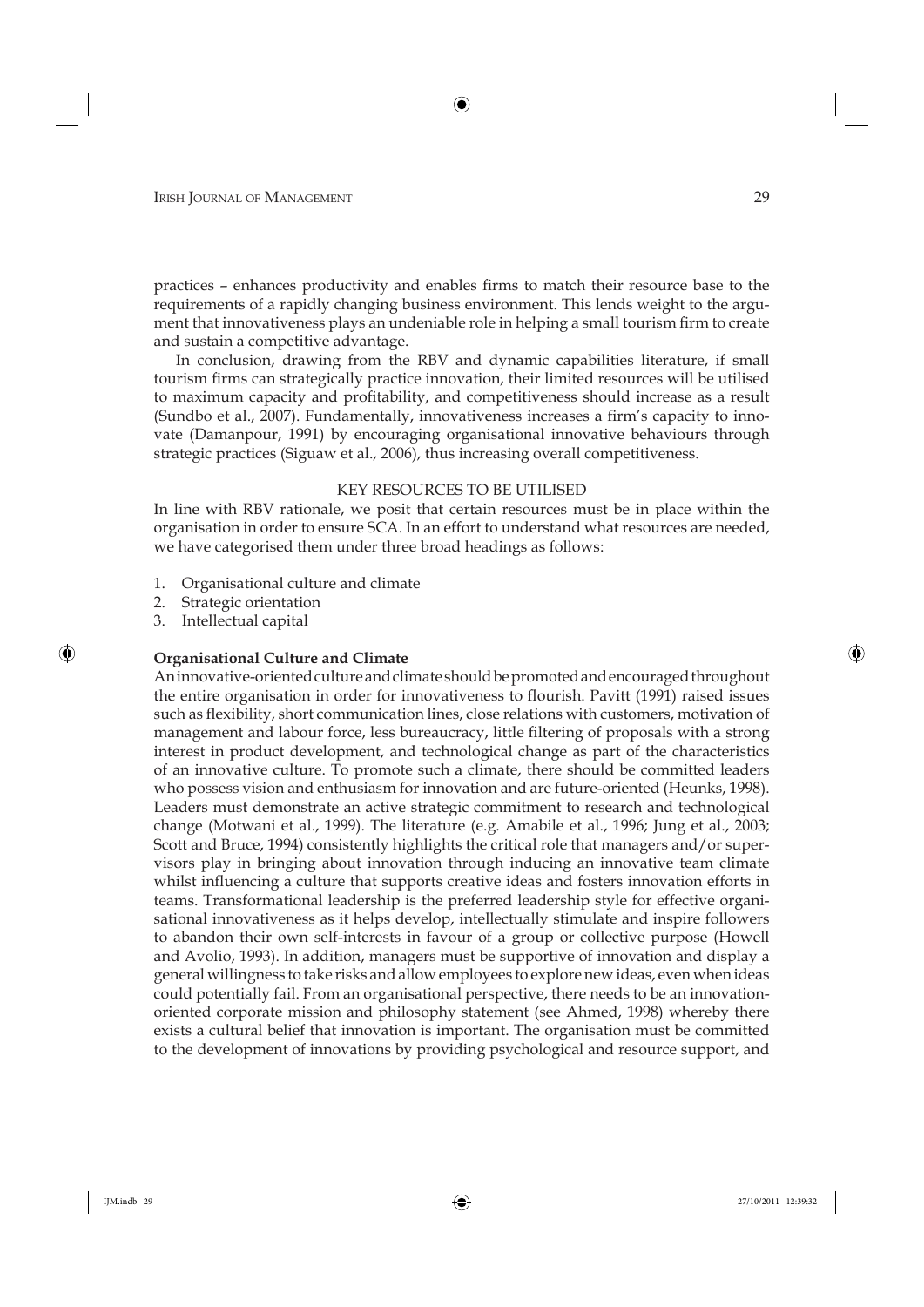reward innovations in order to encourage employees to be innovative (Russell, 1986). In addition, management and leadership must have the ability to develop team cohesiveness and facilitate teamwork using a diverse range of skills and giving sufficient 'slack' time for creativity and generation of new ideas. They must promote creativity and receptivity towards innovativeness throughout the organisation. Consequently, when organisational members perceive innovation-supportive practices, policies and so forth, they believe that the organisation values innovation and, hence, feel more motivated to innovate (Ahmed, 1998). Such a cultural perception has thus become a prerequisite to innovativeness.

# **Strategic Orientation**

The organisation must be able to use strategy to adapt to and change aspects of its environment for a more favourable alignment (Manu and Sriram, 1996). An innovative strategic orientation means that the organisation must possess the capacity to plan ahead, to have clear strategy and to manage strategically, which is reflected in firms being market-oriented and willing to learn as well as to innovate and take risks (Georgellis et al., 2000; Beaver and Prince, 2002; Salavou et al., 2004). The finding of risk-taking was also confirmed by other studies (e.g. Blumentritt, 2004) showing that the most innovative firms were competitively aggressive and willing to take greater degrees of risk. The literature consistently highlights the relationship between innovativeness and three strategic orientations, namely market orientation, learning orientation and entrepreneurial orientation (e.g. Hult et al., 2004). From a *market orientation* viewpoint, Jaworski and Kohli (1993: 56) have argued that 'a market orientation essentially involves doing something new or different in response to market conditions; it may be viewed as a form of innovative behavior'. *Learning orientation* has to do with the development of new knowledge in the organisation (Cohen and Sproull, 1996; Crossan et al., 1999), resulting in new behaviours (Argyris and Schön, 1978; Fiol and Lyles, 1985). Finally, *entrepreneurial orientation* suggests a proclivity toward the creation of new products and ventures and a proactiveness and competitive aggressiveness that embodies a bold action-oriented positioning (Cooper and Dunkelberg, 1986; Cooper et al., 1989). Thus, entrepreneurial orientation is characterised by boldness and a tolerance for risk that lead to new market entry (Naman and Slevin, 1993; Lumpkin and Dess, 1996), but which may not include a concern for market analysis or learning endeavours (Hurley and Hult, 1998). Indeed, entrepreneurial orientation has long been associated with proactive competitive posture, management proclivity for risky projects, and the firm's need to engage in bold, wide-ranging acts to achieve objectives (Covin and Slevin, 1989; Miller, 1987).

### **Intellectual Capital**

To promote innovativeness, the organisation must possess the necessary intellectual capital. Intellectual capital is 'the sum of everything everybody in a company knows that gives it a competitive edge' (Stewart, 1997: 9). It is composed of human, structural and relational capital (Stewart, 1997; Edvinsson and Malone, 1997). *Human capital* relates to talents, specialisations and the capability of developing new and creative ideas of individuals in the organisation. It is described by Roos et al (2001: 23) as the 'competence,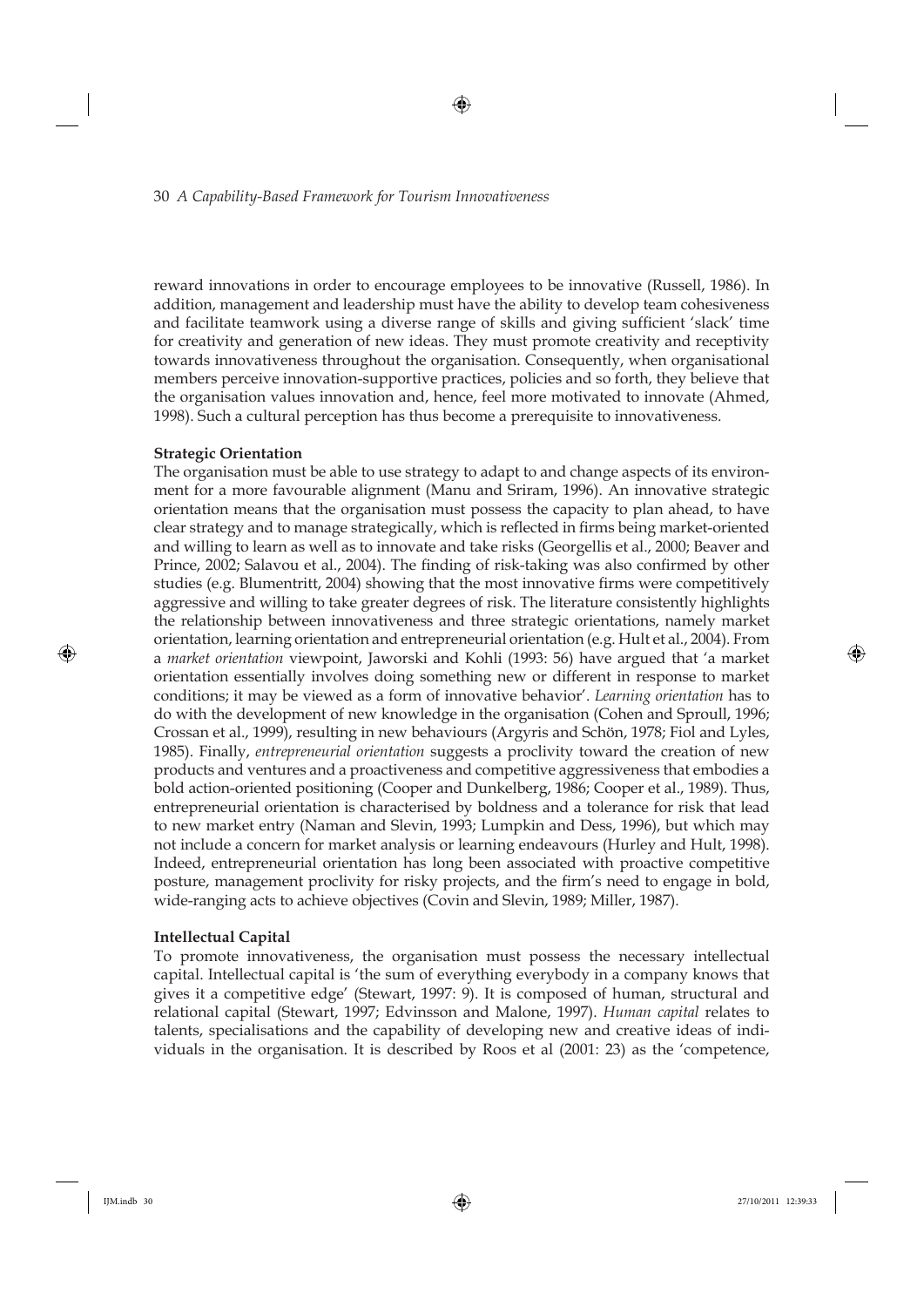skills, and intellectual agility of the individual employees'. *Structural capital* encompasses 'processes, systems, structures, brands, intellectual property and other intangibles that are owned by the firm but do not appear on its balance sheet' (Roos et al., 2001: 23). It can be conceptualised as the fluid intangible assets such as processes, routines, culture, and the more formally crystallised structural capital as codified in an organisation's policies, procedure booklets and intellectual property (Carson et al., 2004). Finally, *relational capital* encompasses 'the external revenue generating aspects of the firms' including 'branding, reputations, strategic alliances, [and] relationships with customers and suppliers' (Seetharaman et al., 2004: 524).

### A CONCEPTUALISATION OF INNOVATIVENESS AS A FIRM-LEVEL DYNAMIC CAPABILITY

Based on the foregoing, the following conceptualisation of organisational innovativeness can be presented, whereby innovativeness is depicted as an organisation's innovative capability. The conceptual model in Figure 1 graphically illustrates how the various constructs of RBV combine together and work towards achieving SCA. It suggests that resources and dynamic capabilities interact, whereby the latter transforms the former to make them more productive and capable of generating SCA.

The model views organisational culture and climate, strategic orientation and intellectual capital as the resources which precede innovation capability building. It suggests that a firm with a strong innovation-oriented culture, climate and strategy, as well as the appropriate intellectual capital structure, is associated with the development of new capabilities. Based on this, it is theorised that an overall innovation orientation (Siguaw et al., 2006) would influence the organisation's capability to innovate by adopting new ideas and processes that would enable adaptation and change and being the first to market with new products and services.

Influenced by RBV thinking, the model depicts the ability of an organisation to effectively and efficiently utilise its innovative capability to exploit these internal resources and capabilities aforementioned, and, most importantly, to recombine and reconfigure its resources and capabilities to sustain competitiveness in changing market environments. In fact, the success of a firm is largely determined by the extent of its innovation capability (Hult et al., 2004). Therefore, it must be innovative in order to survive in a volatile market (Johnson et al., 1997). In this vein, Hult et al. (2004) found that through innovativeness managers devise solutions to business problems and challenges, which provide a basis for firm success into the future.

Finally, the interactive relationship presented in the conceptual model is assumed to be firm specific, socially complex and tacit since it is the result of a constant social interaction process taking place within the organisation. Specifically, a firm with a high innovation capability employs a learning-by-doing effect, which makes it extremely difficult for competitors to buy this know-how in the marketplace and also makes it very difficult for rivals to imitate (Cavusgil et al., 2003). Thus, only a handful of organisations are proficient in successfully building an innovation capability, giving them SCA.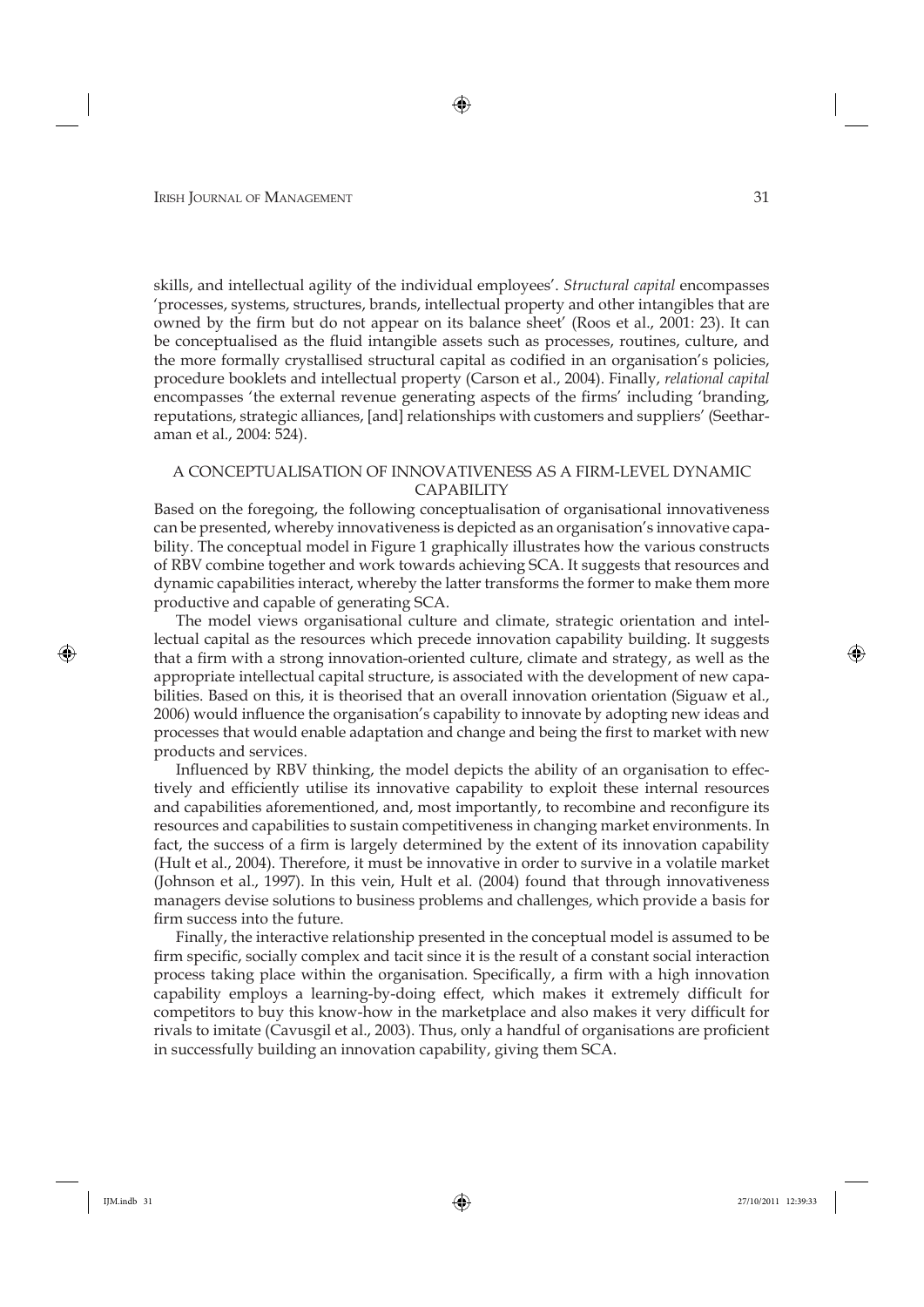# **Figure 1: A Tentative Integrated Conceptual Model of the Impact of the Dynamic Capability Firm-Level Innovativeness on Sustainable Competitive Advantage**



#### **CONCLUSION**

In this paper we have argued that there needs to be a move away from the micro view of tourism innovation towards a firm-level perspective. Indeed, the main premise underlying our argument is that the defining factor of long-term survival of a tourism firm through innovation appears to be based not on specific, discrete innovations but rather on an overarching, organisation-wide innovation capability structure, termed 'innovativeness' (Trott, 1998). The logic underpinning this reasoning is that a tourism firm's long-term survival may rely more on overall firm-level innovativeness, which enhances the development of innovations, and less on the actual innovations themselves (Abernathy and Utterback, 1978; Trott, 1998). It is this idiosyncratic aspect that encapsulates the difference between innovation and innovativeness. Innovation merely provides a firm with a shortterm competitive advantage since innovations can be easily replicated by competitors. In contrast, innovativeness cannot be easily replicated due to its social embeddedness within the organisation. Unlike innovation, innovativeness is an underlying capability structure which is strategically developed through organisational path dependencies (Barney, 1991) to encourage and drive innovative behaviour at the firm level and consequently achieve SCA. Innovative behaviour is taken to mean some change in behaviour by tourism firms in response to environmental market changes (Sundbo et al., 2007).

Whilst there is growing recognition of the importance of innovativeness, there is relatively little in the way of theoretical guidance about how to build and manage an innovation-wide organisational structure that delivers SCA. In this paper, we have tried to make a contribution by theoretically proposing a tentative conceptualisation that shows the relationship between resources and dynamic capabilities for enhanced competitive advantage. While this represents a first attempt at what might become a more robust view for academics and practitioners to view tourism innovation from a firm-level perspective, there is clearly a need to develop our thinking further. For instance, although we have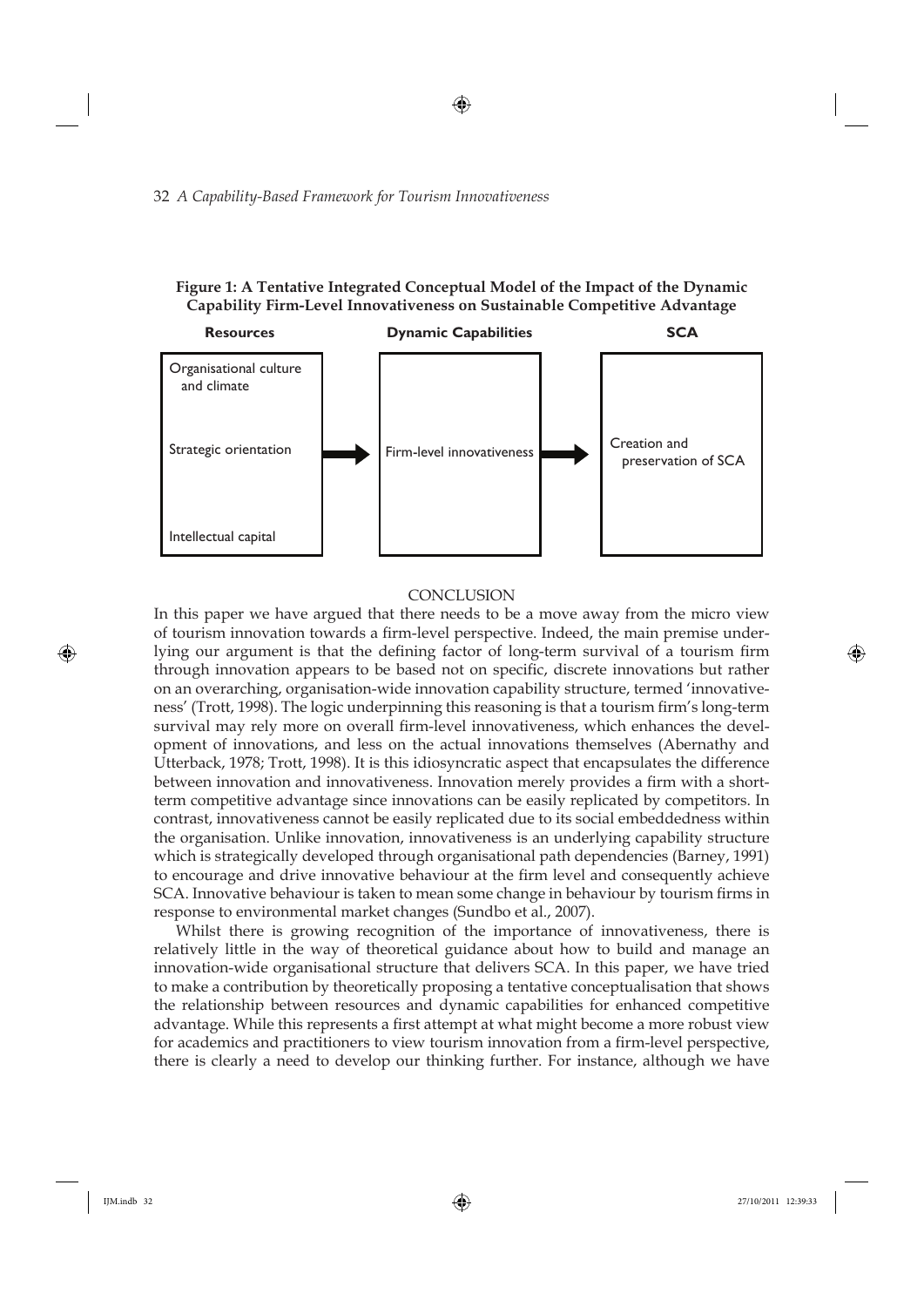conceptually presented the dimensions of firm-level innovativeness, they require further exploration and need to be empirically tested and validated. Likewise, we do not yet know the exact nature of the interrelationship, and how and under what conditions resources and innovativeness interact to achieve SCA.

#### ENDNOTES

1 In this context, the term 'competed away' is based on Barney's (1991) terminology and refers to whether or not the value to a firm of having a specific resource can be potentially lost through the duplication efforts of competing firms when they eventually learn the source of competitive advantage and replicate the same resource. Thus, 'competed away' means that a resource can be taken away, duplicated, copied or imitated by competing firms, and the resource is no longer unique or superior to the firm which originally held it. When a resource is competed away, or taken away, by competitors, its ability to provide a *sustainable* competitive advantage is diminished (Barney, 1991). RBV holds that a firm can only earn supra-normal returns if, and only if, they have superior resources that are protected by some form of isolating mechanism preventing them from being 'competed away' by rivals or new entrants, or diffused throughout the industry (Barney, 1991, 1986).

### ACKNOWLEDGEMENTS

The authors sincerely thank the editor and anonymous reviewers for their valuable comments, feedback and time on a previous version of this paper.

#### REFERENCES

- Abernathy, W.J. and Utterback, J.M. (1978) 'Patterns of Innovation in Technology', *Technology Review*, 80(7), pp. 1–47.
- Ahmed, P.K. (1998) 'Culture and Climate for Innovation', *European Journal of Innovation Management*, 1, pp. 30–43.
- Ajzen, I. (1991) 'Theory of Planned Behavior', *Organizational Behavior and Human Decision Processes*, 50, pp. 179–211.
- Amabile, T.M. (1988) 'A Model of Creativity and Innovation in Organizations', in B.M. Staw and L.L. Cummings (eds.), *Research in Organizational Behavior*, Vol. 10, Greenwich, CT: JAI Press.
- Amabile, T.M. (1996) *Creativity in Context*, Boulder, CO: Westview.
- Amabile, T.M. (1997) 'Motivating Creativity in Organizations: On Doing What You Love and Loving What You Do', *California Management Review* 40(1), pp. 39–58.
- Amabile, T.M. (1998) 'How to Kill Creativity', *Harvard Business Review*, 76(5), pp. 77–87.
- Amabile, T.M., Conti, R., Coon, H., Lazenby, J. and Herron, M. (1996) 'Assessing the Work Environment for Creativity', *Academy of Management Journal*, 39, pp. 1154–84.
- Ambrosini, V. and Bowman, C. (2009) 'What Are Dynamic Capabilities and Are They a Useful Construct in Strategic Management?', *International Journal of Management Reviews*, 11, pp. 29–49.
- Argyris, C. and Schön, D. (1978) *Organizational Learning: A Theory of Action Perspective*, London: Addison-Wesley.
- Augier, M. and Teece, D.J. (2007) 'Dynamic Capabilities and Multinational Enterprise: Penrosean Insights and Omissions', *Management International Review*, 47, pp. 175–92.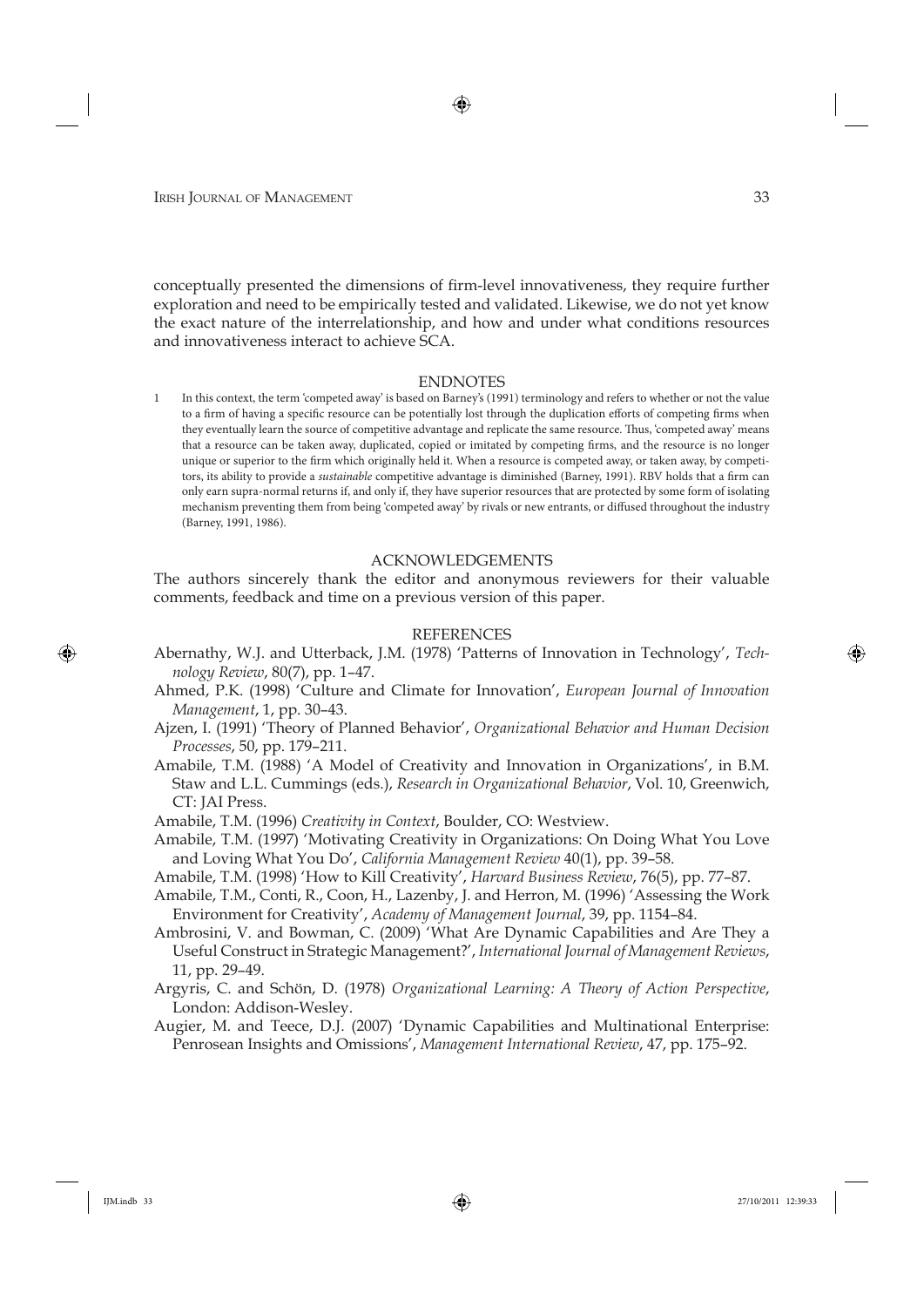- Avlonitis, G.J., Kouremenos, A. and Tzokas, N. (1994) 'Assessing the Innovativeness of Organizations and Its Antecedents: Project Innovstrat', *European Journal of Marketing*, 28, pp. 5–28.
- Avlonitis, G., Papastathopoulou, P. and Gounaris, S. (2001) 'An Empirically-Based Typology of Product Innovativeness for New Financial Services: Success and Failure Scenarios', *Journal of Product Innovation Management*, 18, pp. 324–42.
- Ayers, D., Dahlstrom, R. and Skinner, S.J. (1997) 'An Exploratory Investigation of Organizational Antecedents to New Product Success?', *Journal of Marketing Research*, 34, pp. 107–16.
- Barney, J.B. (1986) 'Organizational Culture: Can It Be a Source of Sustained Competitive Advantage?', *Academy of Management Review*, 11, pp. 656–65.
- Barney, J.B. (1991) 'Firm Resources and Sustained Competitive Advantage', *Journal of Management*, 17, pp. 99–120.
- Beaver, G. and Prince, C. (2002) 'Innovation, Entrepreneurship and Competitive Advantage in the Entrepreneurial Venture', *Journal of Small Business and Enterprise Development*, 9, pp. 28–37.
- Berthon, P., Hulbert, J.M. and Pitt, L.F. (1999) 'To Serve or Create? Strategic Orientations toward Customers and Innovation', *California Management Review*, 42(1), pp. 37–58.
- Besanko, D., Dranove, D. and Shanley, M. (1996) *The Economics of Strategy*, New York: John Wiley & Sons.
- Bharadwaj, S.G., Varadarajan, E.R. and Fahy, J. (1993) 'Sustainable Competitive Advantage in Service Industries: A Conceptual Model and Research Propositions', *Journal of Marketing*, 57(4), pp. 83–99.
- Blake, B.F., Neuendorf, K.A. and Valdiserri, C.M. (2003) 'Innovativeness and Variety of Internet Shopping', *Internet Research: Electronic Networking Applications and Policy*, 13, pp. 156–69.
- Blanke, J. and Chiesa, T. (2011) 'The Travel and Tourism Competitiveness Report 2011: Beyond the Downturn?', *World Economic Forum*, available from: <http://www3. weforum.org/docs/WEF\_TravelTourismCompetitiveness\_Report\_2011.pdf>, accessed 15 June 2011.
- Blumentritt, T. (2004) 'Does Small and Mature Have to Mean Dull? Defying the Ho-Hum at SMEs', *Journal of Business Strategy*, 25(1), pp. 27–33.
- Burns, T. and Stalker, G.M. (1961) *The Management of Innovation*, London: Tavistock.
- Burns, T. and Stalker, G.M. (1977) *The Management of Innovation*, second edition, London: Tavistock.
- Carson, E., Ranzijn, R., Winefiel, A. and Marsden, H. (2004) 'Intellectual Capital: Mapping Employee and Work Group Attributes', *Journal of Intellectual Capital*, 5, pp. 443–63.
- Cavusgil, S. Calantone, R. and Zhao, Y. (2003) 'Tacit Knowledge Transfer and Firm Innovation Capability', *Journal of Business and Industrial Marketing*, 18, pp. 6–21.
- Chye, L.T., Tat, H.H., Osman, M.H.M. and Rasli, A.M. (2010) 'Are Managerial Competencies a Blessing to the Performance of Innovative SMEs in Malaysia?', *International Journal of Economics and Management*, 4, pp. 120–36.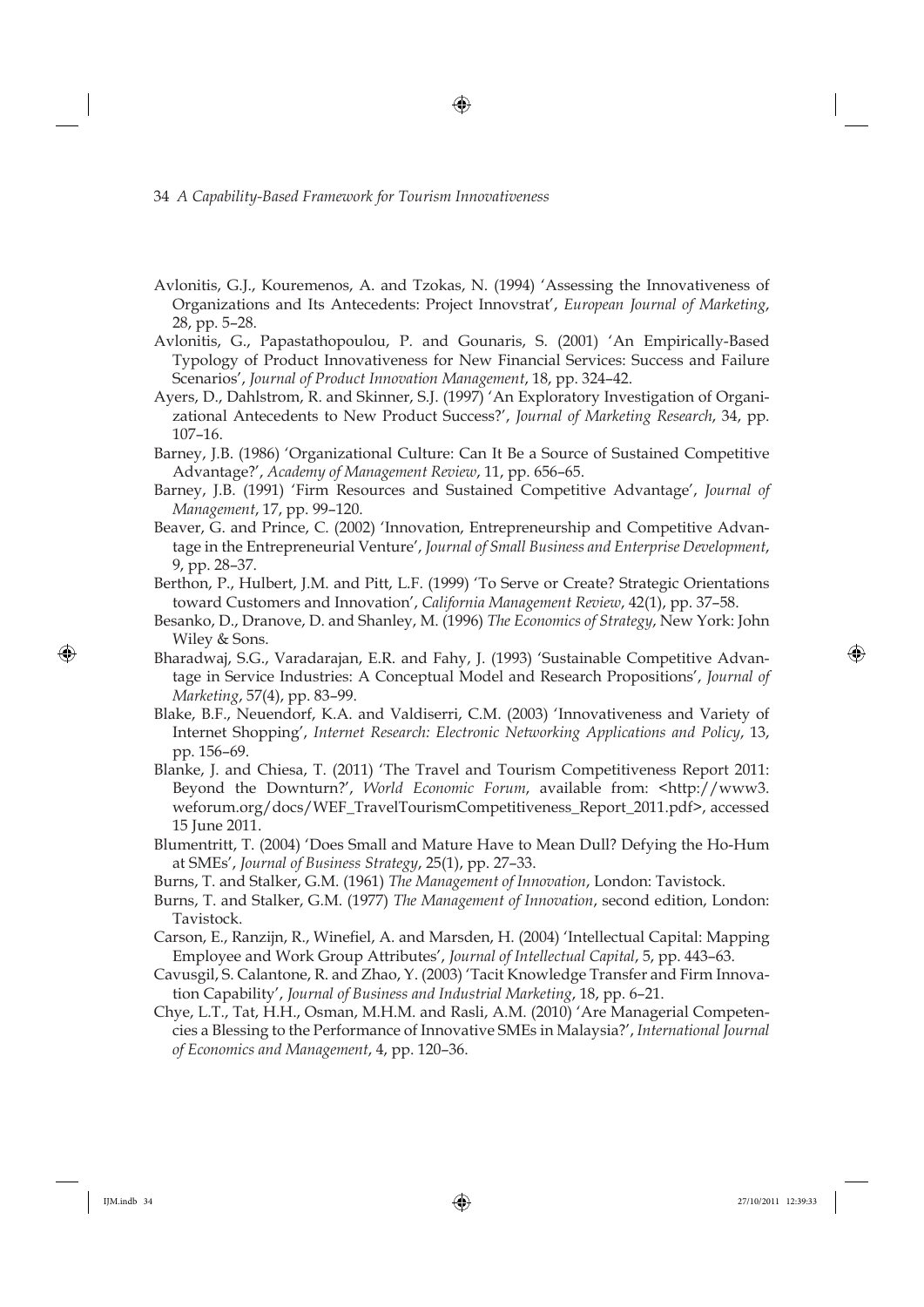- Cohen, M. and Sproull, L. (1996) *Organizational Learning*, London: Sage.
- Cooper, C. (2006) 'Knowledge Management and Tourism', *Annals of Tourism Research*, 33, pp. 47–64.
- Cooper, A.C. and Dunkelberg, W.C. (1986) 'Entrepreneurship and Paths to Business Ownership', *Strategic Management Journal*, 7, pp. 53–68.
- Cooper, R.G. and Kleinschmidt, E.J. (1987) 'Success Factors in Product Innovation', *Industrial Marketing Management*, 16, pp. 215–23.
- Cooper, R. and Kleinschmidt, E. (1995) 'Benchmarking the Firm's Critical Success Factors in New Product Development', *Journal of Product Innovation Management*, 12, pp. 374–91.
- Cooper, A.C., Woo, C. and Dunkelberg, W.C. (1989) 'Entrepreneurship and the Initial Size of Firms', *Journal of Business Venturing*, 4, pp. 317–32.
- Cotte, J. and Wood, S.L. (2004) 'Families and Innovative Consumer Behavior: A Triadic Analysis of Sibling and Parental Influence', *Journal of Consumer Research*, 31, pp. 78–86.
- Covin, J.G. and Slevin, D.P. (1989) 'Strategic Management of Small Firms in Hostile and Benign Environments', *Strategic Management Journal*, 10, pp. 75–87.
- Cowart, K.O., Fox, G.L. and Wilson, A.E. (2007) 'A Structural Look at Consumer Innovativeness and Self-Congruence in New Product Purchases', *Psychology and Marketing*, 25, pp. 1111–30.
- Crossan, M., Lane, H. and White, R. (1999) 'An Organizational Learning Framework: From Intuition to Institution', *Academy of Management Review*, 2, pp. 522–37.
- Damanpour, F. (1991) 'Organizational Innovation: A Meta-Analysis of Effects of Determinants and Moderators', *Academy of Management Journal*, 34, pp. 555–9.
- Danneels, E. and Kleinschmidt, E.J. (2001) 'Product Innovativeness from the Firm's Perspective: Its Dimensions and their Relation with Project Selection and Performance', *Journal of Product Innovation Management*, 18, pp. 357–73.
- Dertouzos, M. (1999) 'Four Pillars of Innovation', *Technology Review*, 102(6), p. 31.
- Digman, J.M. (1990) 'Personality Structure: Emergence of the Five-Factor Model', *Annual Review of Psychology*, 41, pp. 417–40.
- Dutta, S., Narasimhan, O. and Rajiv, S. (2005) 'Conceptualizing and Measuring Capabilities: Methodology and Empirical Application', *Strategic Management Journal*, 26, pp. 277–85.
- Edvinsson, L. and Malone, M.S. (1997) *Intellectual Capital: Realizing Your Company's True Value by Finding Its Hidden Brainpower*, New York: Harper Business.
- Eisenhardt, K.M. and Martin, J.A. (2000) 'Dynamic Capabilities: What Are They?', *Strategic Management Journal*, 21, pp. 1105–21.
- Feinstein, J.S. (2006) *The Nature of Creative Development*, Stanford, CA: Stanford University Press.
- Fell, D.R., Hansen, E.N. and Becker, B.W. (2003) 'Measuring Innovativeness for the Adoption of Industrial Products', *Industrial Marketing Management*, 32, pp. 347–53.
- Fiol, M. and Lyles, M.A. (1985) 'Organizational Learning', *Academy of Management Review*, 10, pp. 803–13.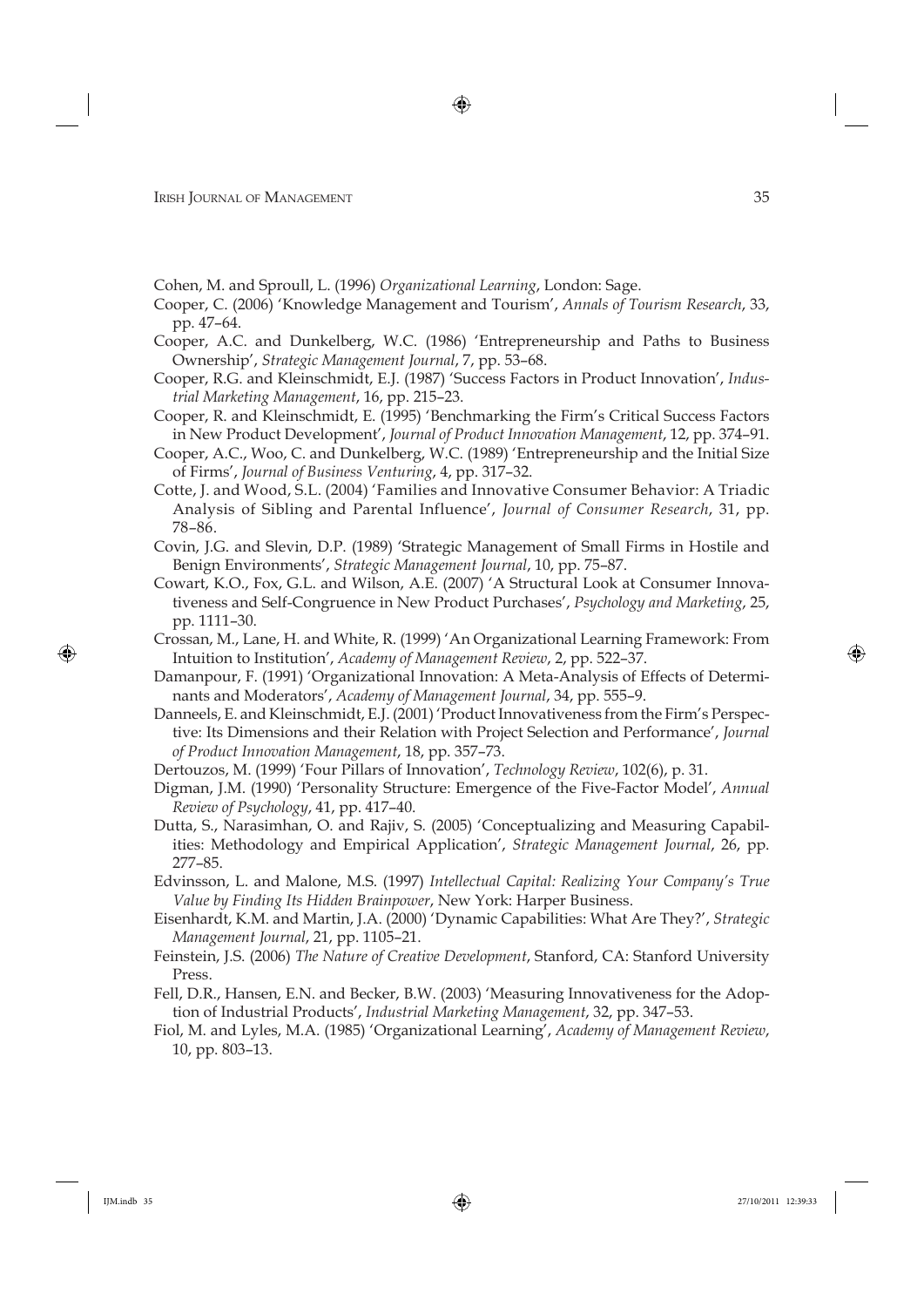- Ford, C.M. (1996) 'A Theory of Individual Creative Action in Multiple Social Domains', *Academy of Management Review*, 21, pp. 1112–42.
- Foxall, G.R. (1995) 'Cognitive Styles of Consumer Initiator', *Technovation*, 15, pp. 269–88.
- Garcia, R. and Calantone, R. (2002) 'A Critical Look at Technological Innovation Typology and Innovativeness Terminology: A Literature Review,' *Journal of Product Innovation Management*, 19, pp. 110–32.
- Gebert, D. and Boerner, S. (1999) 'The Open and the Closed Corporation as Conflicting Forms of Organization', *Journal of Applied Behavioral Science*, 35, pp. 341–59.
- Gebert, D., Boerner, S. and Lanwehr, R. (2003) 'The Risks of Autonomy: Empirical Evidence for the Necessity of a Balance Management in Promoting Organizational Innovativeness', *Creativity and Innovation Management*, 12, pp. 41–9.
- Georgellis, Y., Joyce, P. and Woods, A. (2000) 'Entrepreneurial Action, Innovation and Business Performance: The Small Independent Business', *Journal of Small Business and Enterprise Development*, 7, pp. 7–17.
- Gilbert, D.H. (2007) 'Firm Innovativeness in SMEs: Lessons from Japan', *International Journal of Organisational Behaviour*, 12, pp. 126–43.
- Gold, B. (1981) 'Technology Diffusion in Industry: Research Needs and Shortcomings', *Journal of Industrial Economics*, 29, pp. 247–69.
- Goldsmith, R. and Flynn, L. (1992) 'Identifying Innovators in Consumer Product Markets', *European Journal of Marketing*, 26, pp. 42–56.
- Goldsmith, R.E. and Hofacker, C.F. (1991) 'Measuring Consumer Innovativeness', *Journal of Academy of Marketing Science*, 19, pp. 209–21.
- Gounaris, S.P., Papastathopoulou, P.G. and Avlonitis, G.J. (2003) 'Assessing the Importance of the Development Activities for Successful New Services: Does Innovativeness Matter?', *International Journal of Bank Marketing*, 21, pp. 266–79.
- Government of Ireland (2007) *National Development Plan (2007–2013): Transforming Ireland A Better Quality of Life for All*, available from: <http://www.drugsandalcohol.ie/6137/1/ NDP\_2007-2013-.pdf>, accessed 9 March 2010.
- Government of Ireland (2008) *Building Ireland's Smart Economy: A Framework for Sustainable Economic Renewal, available from:* <http://www.taoiseach.gov.ie/attached\_files/ BuildingIrelandsSmartEconomy.pdf>, accessed 9 June 2011.
- Grant, R.M. (1991) 'The Resource-Based Theory of Competitive Advantage: Implications for Strategy Formulation', *California Management Review*, 33(3), pp. 114–35.
- Grant, R.M. (1995) *Contemporary Strategy Analysis*, fifth edition, Oxford: Blackwell Publishing.
- Gumusluoglu, L. and Ilsev, A. (2007) 'Transformational Leadership, Creativity, and Organizational Innovation', *Journal of Business Research*, 62, pp. 461–73.
- Heunks, F.J. (1998) 'Innovation, Creativity and Success', *Small Business Economics*, 10, pp. 263–72.
- Hii, H. (2004) 'On Why Some Firms Are More Innovative than Others: A Firm-Level Study of Heterogeneity in Innovation Performance', *International Journal of Entrepreneurship and Innovation Management*, 4, pp. 159–77.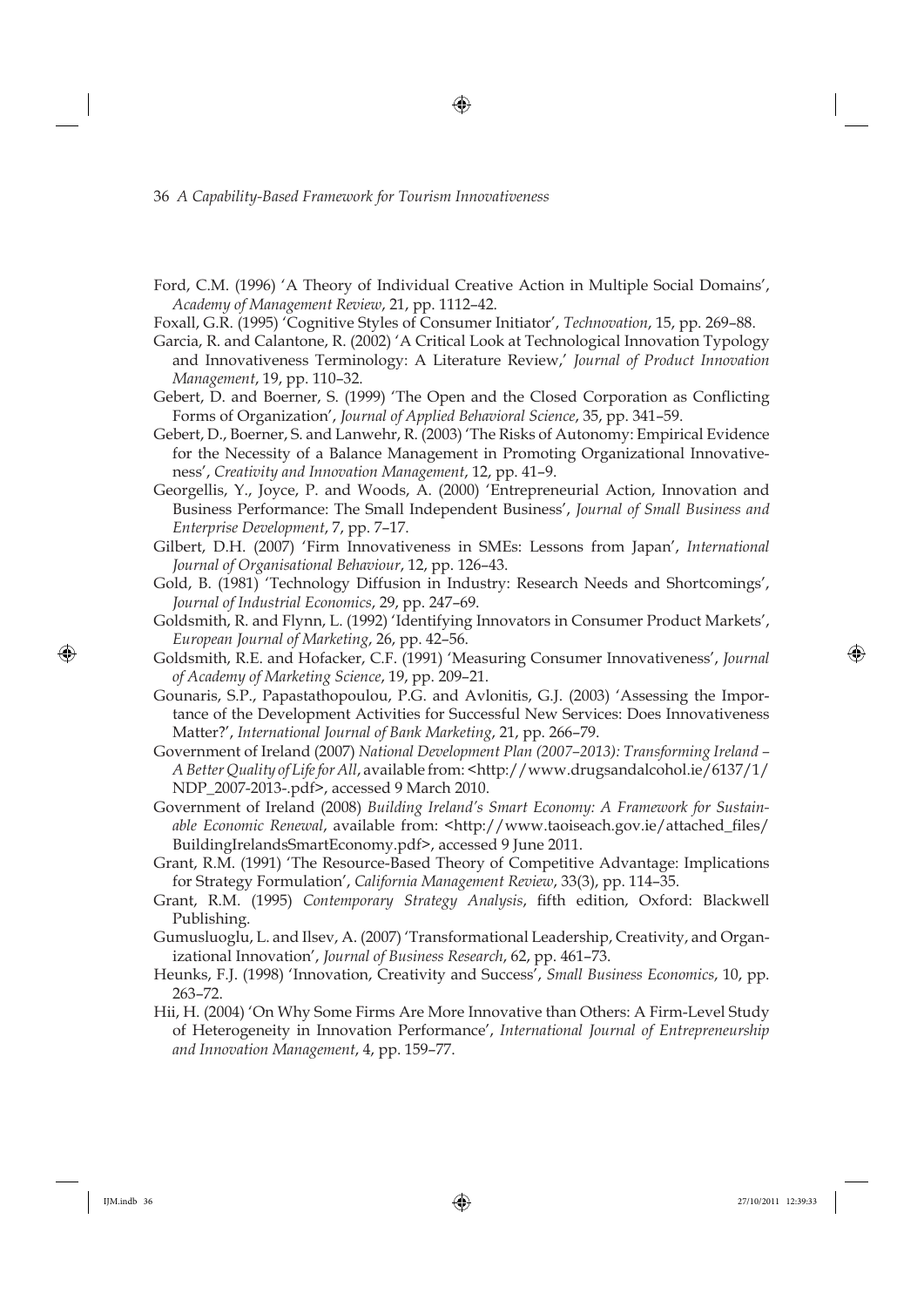- Hirschman, E.C. (1980) 'Innovativeness, Novelty Seeking, and Consumer Creativity', *Journal of Consumer Research*, 7, pp. 283–95.
- Hjalager, A.M. (1996) 'Tourism and the Environment: The Innovation Connection', *Journal of Sustainable Tourism*, 4, pp. 201–18.
- Hjalager, A.M. (1997) 'Innovation Patterns in Sustainable Tourism: An Analytical Typology', *Tourism Management*, 18, pp. 35–41.
- Hjalager, A.M. (2002) 'Repairing Innovation Defectiveness in Tourism', *Tourism Management*, 23, pp. 465–74.
- Howell, J.M. and Avolio, B.J. (1993) 'Transformational Leadership, Transactional Leadership, Locus of Control, and Support for Innovation', *Journal of Applied Psychology*, 78, pp. 891–902.
- Hult, G.T.M., Hurley, R.F. and Knight, G.A. (2004) 'Innovativeness: Its Antecedents and Impact on Business Performance', *Industrial Marketing Management*, 33, pp. 429–38.
- Hult, G.T. and Ketchen, D. (2001) 'Does Market Orientation Matter? A Test of the Relationship between Positional Advantage and Performance', *Strategic Management Journal*, 22, pp. 899–906.
- Hurley, R.F. and Hult, G.T.M. (1998) 'Innovation, Market Orientation, and Organizational Learning: An Integration and Empirical Examination', *Journal of Marketing*, 62(3), pp. 42–54.
- Hurley, R.F., Hult, G.T.M. and Knight, G.A. (2005) 'Innovativeness and Capacity to Innovate in a Complexity of Firm-Level Relationships: A Response to Woodside (2004)', *Industrial Marketing Management*, 34, pp. 281–3.
- Hurt, H.Y., Joseph, K. and Cook, C.D. (1977) 'Scales for the Measurement of Innovativeness', *Human Communication Research*, 4, pp. 58–65.
- Irish Hotels Federation (2010) *Irish Tourism: A Strategy for Job Creation and Economic Growth*, available from: <http://www.ihf.ie/documents/IHFPolicyDocument2011General Election.pdf>, accessed 13 May 2011.
- Irish Tourist Industry Confederation (2009) 'Year-End Review 2009 & Outlook 2010', *ITIC News*, available from: <http://www.itic.ie/fileadmin/docs/ITIC\_Year-End\_ Review\_2009\_\_\_Outlook\_2010\_01.pdf>, accessed 11 February 2010.
- Irish Tourist Industry Confederation (2010) *A Changed World for Irish Tourism: Facing Up to the Challenges of Recovery, available from: <http://www.itic.ie/fileadmin/docs/* PRINT-A\_Changed\_World\_for\_Irish\_Tourism-Exec\_Summary\_July\_2010\_01.pdf>, accessed 12 May 2011.
- Jacoby, J. (1971) 'Multiple-Indicant Approach for Studying New Product Adopters', *Journal of Applied Psychology*, 55, pp. 384–8.
- Jaworski, B. and Kohli, A. (1993) 'Market Orientation: Antecedents and Consequences', *Journal of Marketing*, 57(3), pp. 53–70.
- Johnson, J.D., Meyer, M.E., Berkowitz, J.M., Ethington, C.T. and Miller, V.D. (1997) 'Testing Two Contrasting Structural Models of Innovativeness in a Contractual Network', *Human Communication Research*, 24, pp. 320–48.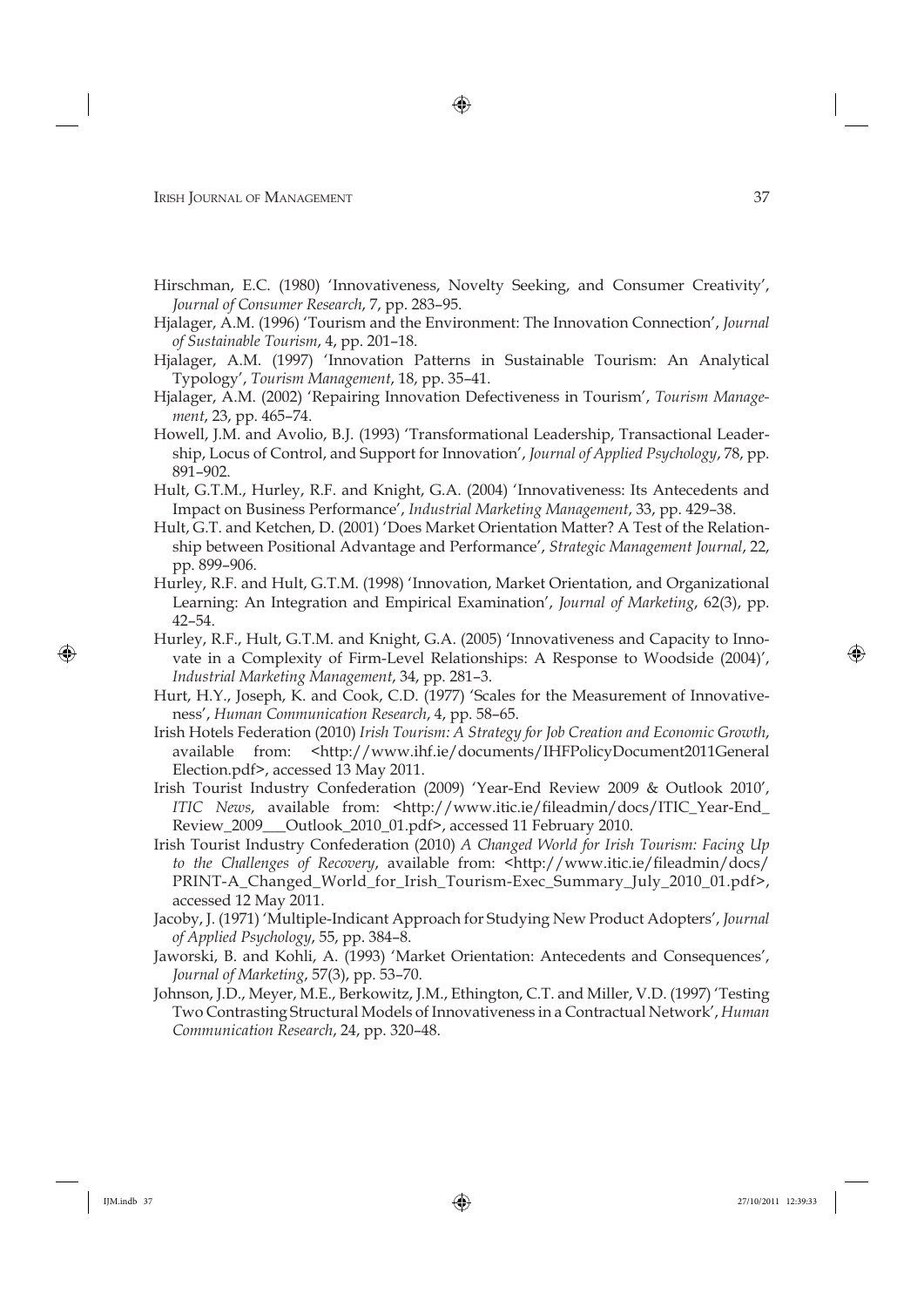- Jordan, D. and O'Leary, E. (2009) 'Innovation Policy after the Celtic Tiger', in M.A. Farshchi, O.E.M. Janne and P. McCann (eds.), *Technological Change and Mature Industrial Regions: Firms, Knowledge and Policy*, London: Edward Elgar.
- Jung, D.I., Chow, C. and Wu, A. (2003) 'The Role of Transformational Leadership in Enhancing Organizational Innovation: Hypotheses and Some Preliminary Findings', *Leadership Quarterly*, 14, pp. 525–44.
- Kundu, S.K. and Katz, J.A. (2003) 'Born-International SMEs: BI-Level Impacts of Resources and Intentions', *Small Business Economics*, 20, pp. 25–47.
- Lado, A.A., Boyd, N.G. and Wright, P. (1992) 'A Competency Based Model of Sustainable Competitive Advantage: Toward a Conceptual Integration', *Journal of Management*, 18, pp. 77–91.
- Lado, A.A. and Wilson, M.C. (1994) 'Human Resource Systems and Sustained Competitive Advantage: A Competency-Based Perspective', *Academy of Management Review*, 19, pp. 699–727.
- Lam, A. (2004) 'Organizational Innovation', in J. Fagerberg, D. Mowery and R.R. Nelson (eds.), *The Oxford Handbook of Innovation*, Oxford; New York: Oxford University Press.
- Leavitt, C. and Walton, J. (1975) 'Development of a Scale for Innovativeness', *Advances in Consumer Research*, 2, pp. 545–54.
- Leavitt, C. and Walton, J.R. (1988) 'Innovativeness: Openness of Information Processing', in W.O. Bearden, R.G. Netemeyer and M.F. Mobley (eds.), *Handbook of Marketing Scales*, Newbury Park, CA: Sage Publications.
- Leonard-Barton, D.A. (1992) 'Core Capabilities and Core Rigidities: A Paradox in Managing New Product Development', *Strategic Management Journal*, 13, pp. 111–25.
- Lumpkin, G.T. and Dess, G.G. (1996) 'Clarifying the Entrepreneurial Orientation Construct and Linking It to Performance', *Academy of Management Review*, 21, pp. 135–72.
- Manu, F.A. and Sriram, V. (1996) 'Innovation, Marketing Strategy, Environment, and Performance', *Journal of Business Research*, 35, pp. 79–91.
- Marcati, A., Guido, G. and Peluso, A. (2008) 'The Role of SME Entrepreneurs' Innovativeness and Personality in the Adoption of Innovations', *Research Policy*, 37, pp. 1579–90.
- Markides, C. (1998) 'Strategic Innovation in Established Companies', *MIT Sloan Management Review*, 39(3), pp. 31–42.
- Menguc, B. and Auh, S. (2006) 'Creating a Firm-Level Dynamic Capability through Capitalizing on Market Orientation and Innovativeness', *Journal of the Academy of Marketing Science*, 34, pp. 63–73.
- Midgley, D.F. and Dowling, G.R. (1978) 'Innovativeness: The Concept and Its Measurement', *Journal of Consumer Research*, 4, pp. 229–42.
- Miller, D. (1987) 'Strategy Making and Structure: Analysis and Implications for Performance', *Academy of Management Journal*, 30, pp. 7–32.
- Motwani, J., Dandridge, T., Jiang, J. and Soderquist, K. (1999) 'Managing Innovation in French Small and Medium-Sized Enterprises', *Journal of Small Business Management*, 37, pp. 106–14.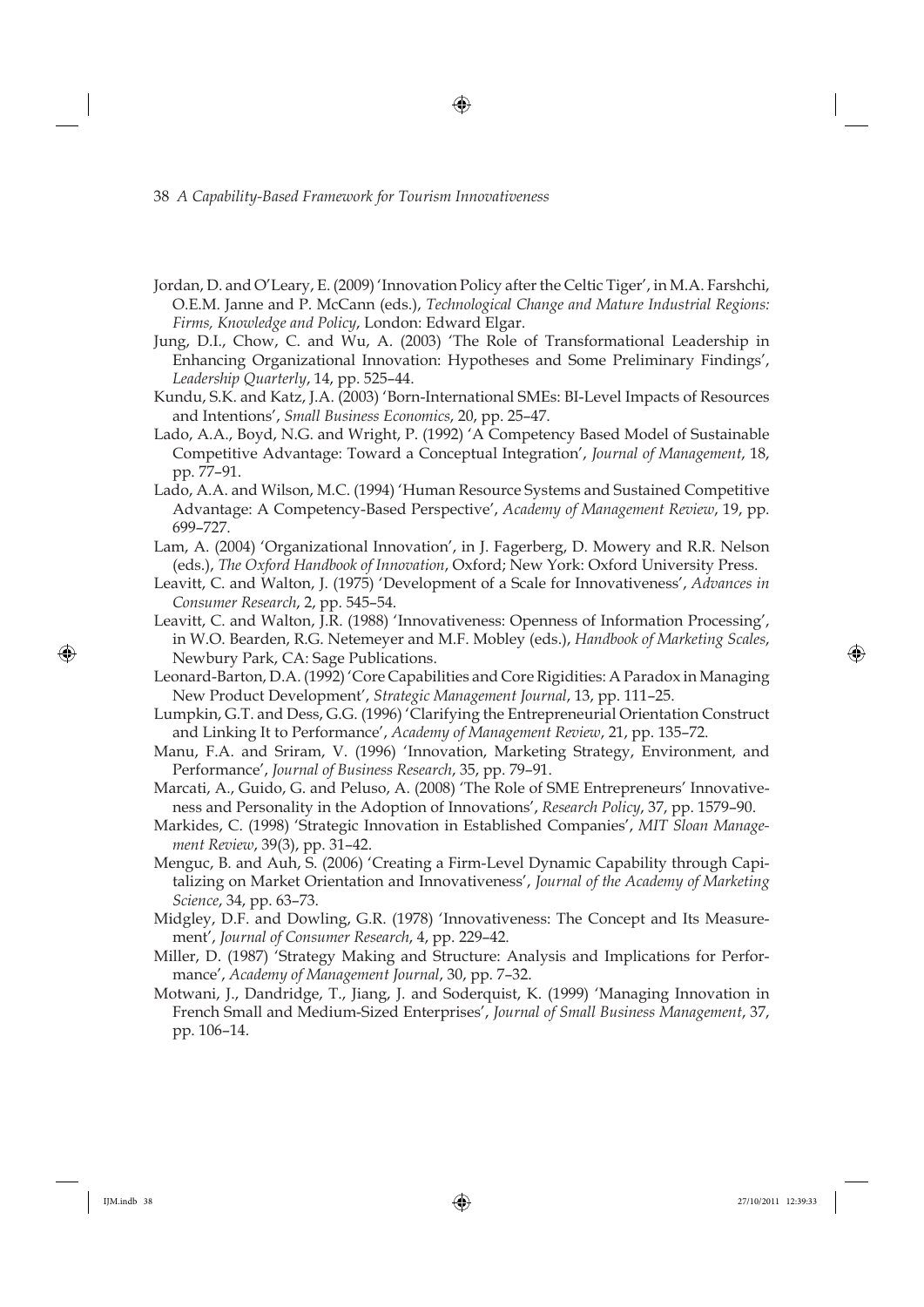- Naman, J.L. and Slevin, D.P. (1993) 'Entrepreneurship and Concept of Fit: A Model and Empirical Tests', *Strategic Management Journal*, 14, pp. 137–53.
- Nelson, R.R. (1991) 'Why Do Firms Differ, and How Does It Matter?', *Strategic Management Journal*, 12, pp. 61–74.
- Novelli, M., Schmitz, B. and Spencer, T. (2006) 'Networks, Clusters and Innovation in Tourism: A UK Experience', *Tourism Management*, 27, pp. 1141–52.
- Oldham, G.R. and Cummings, A. (1996) 'Employee Creativity: Personal and Contextual Factors at Work', *Academy of Management Journal*, 39, pp. 607–34.
- Özsomer, A., Calantone, R.J. and Di Benedetto, A. (1997) 'What Makes Firms More Innovative? A Look at Organizational and Environmental Factors', *Journal of Business and Industrial Marketing*, 12, pp. 400–16.
- Paleo, I.O. and Wijnberg, N.M. (2008) 'Organizational Output Innovativeness: A Theoretical Exploration, Illustrated by a Case of a Popular Music Festival', *Creativity and Innovation Management*, 17, pp. 3–13.
- Panayides, P. (2006) 'Enhancing Innovation Capability through Relationship Management and Implications for Performance', *European Journal of Innovation Management*, 9, pp. 466–83.
- Pavitt, K. (1991) 'Key Characteristics of the Large Innovating Firms', *British Journal of Management*, 2, pp. 41–50.
- Pechlaner, H., Fischer, E. and Hammann, E.M. (2006) 'Leadership and Innovation Processes: Development of Products and Services Based on Core Competencies', *Journal of Quality Assurance in Hospitality and Tourism*, 6, pp. 31–57.
- Penrose, E. (1959) *The Theory of the Growth of the Firm*, New York: Wiley.
- Pisano, G.P. (1996) *The Development Factory: Unlocking the Potential of Process Innovation*, Cambridge, MA: Harvard Business School Press.
- Porter, M.E. (1985) *Competitive Advantage: Creating and Sustaining Superior Performance*, New York: Free Press.
- Reckhenrich, J., Kupp, M. and Anderson, J. (2009) 'Understanding Creativity: The Manager as Artist', *Business Strategy Review*, 20(2), pp. 68–73.
- Reed, R. and DeFillippi, R.J. (1990) 'Causal Ambiguity, Barriers to Imitation, and Sustainable Competitive Advantage', *Academy of Management Review*, 15, pp. 88–102.
- Roos, G., Bainbridge, A. and Jacobsen, K. (2001) 'Intellectual Capital Analysis as a Strategic Tool', *Strategy and Leadership*, 29(4), pp. 21–6.
- Russell, R. (1986) 'The Effect of Environmental Context and Formal and Informal Organizational Influence Mechanisms on the Process of Innovation', unpublished dissertation, Graduate School of Business, University of Pittsburgh.
- Salavou, H., Baltas, G. and Lioukas, S. (2004) 'Organisational Innovation in SMEs: The Importance of Strategic Orientation and Competitive Structure', *European Journal of Marketing*, 38, pp. 1091–112.
- Scott, S.G. and Bruce, R.A. (1994) 'Determinants of Innovative Behavior: A Path Model of Individual Innovation in the Workplace', *Academy of Management Journal*, 37, pp. 580–607.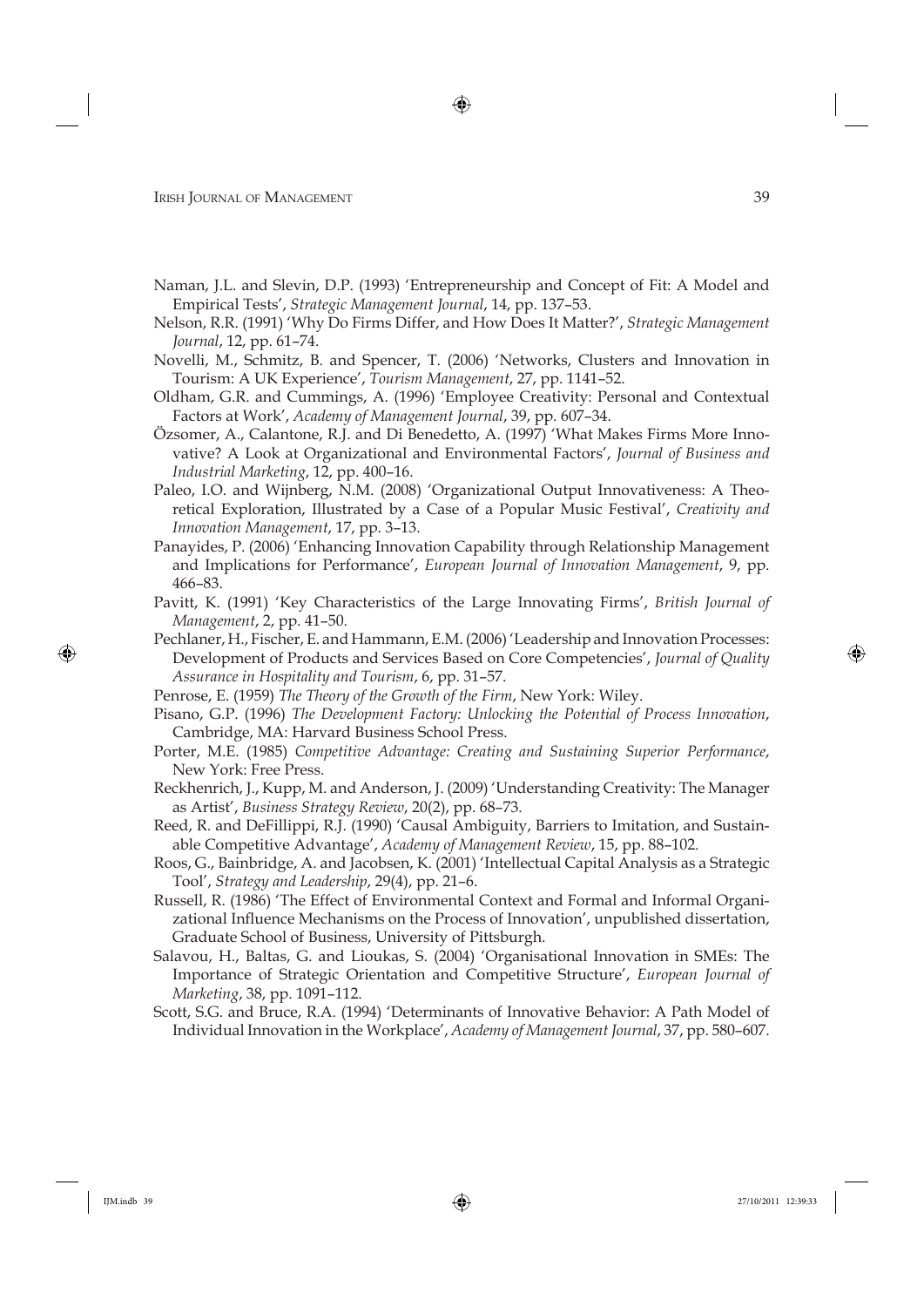- Seetharaman, A., Teng, L.K.L. and Saravan, A.S. (2004) 'Comparative Justification on Intellectual Capital', *Journal of Intellectual Capital*, 5, pp. 522–39.
- Shalley, C.E. (1991) 'Effects of Productivity Goals, Creativity Goals, and Personal Discretion on Individual Creativity', *Journal of Applied Psychology*, 76, pp. 179–85.
- Shalley, C.E., Gilson, L. and Blum, T.C. (2000) 'Matching Creativity Requirements and the Work Environment: Effects on Satisfaction and Intentions to Leave', *Academy of Management Journal*, 43, pp. 215−23.
- Siguaw, J.A., Simpson, P.M. and Enz, C.A. (2006) 'Conceptualizing Innovation Orientation: A Framework for Study and Integration of Innovation Research', *Journal of Product Innovation Management*, 23, pp. 556–74.
- Slater, S. and Narver, J.C. (1995) 'Market Orientation and the Learning Organization', *Journal of Marketing*, 59(3), pp. 63–74.
- Stamboulis, Y. and Skyannis, P. (2003) 'Innovation Strategies and Technology for Experience-Based Tourism', *Tourism Management*, 24, pp. 35–43.
- Steenkamp, J.B.E.M., Hofstede, F. and Wedel, M. (1999) 'A Cross-National Investigation into the Individual and National Cultural Antecedents of Consumer Innovativeness', *Journal of Marketing*, 63(2), pp. 55–69.
- Stewart, T.A. (1997) *Intellectual Capital: The New Wealth of Organizations*, New York: Doubleday/Currency.
- Sundbo, J., Orfila-Sintes, F. and Sørensen, F. (2007) 'The Innovative Behaviour of Tourism Firms: Comparative Studies of Denmark and Spain', *Research Policy*, 36, pp. 88–106.
- Tang, H.K. (1998) 'An Integrative Model of Innovation in Organisations', *Technovation*, 18, pp. 297–309.
- Teece, D., Pisano, G. and Shuen, A. (1997) 'Dynamic Capabilities and Strategic Management', *Strategic Management Journal*, 18, pp. 509–33.
- Tellis, G.J., Yin, E. and Bell, S. (2009) 'Global Consumer Innovativeness: Cross-Country Differences and Demographic Commonalities', *Journal of International Marketing*, 17(2), pp. 1–22.
- Tierney, P., Farmer, S.M. and Graen, G.B. (1999) 'An Examination of Leadership and Employee Creativity: The Relevance of Traits and Relationships', *Personnel Psychology*, 52, pp. 591–620.
- Tourism Ireland (2010) 'Fight-Back Begins to Restore Tourism Growth', *Tourism Ireland*, available from: <http://www.tourismireland.com/Home!/About-Us/Press-Releases/2010/Fight-back-Begins-to-Restore-Tourism-Growth.aspx>, accessed 12 May 2011.
- Tourism Renewal Group (2009) 'Survival, Recovery and Growth: A Strategy for Renewing Irish Tourism 2009–2013', *Tourism Renewal Group*, available from: <http://www. failteireland.ie/Word\_files/PUBLICATIONS-NEW-BUILD/Tourism\_Renewal\_ Group>, accessed 12 May 2011.
- Trott, P. (1998) *Innovation Management and New Product Development*, London: Financial Times/Prentice Hall.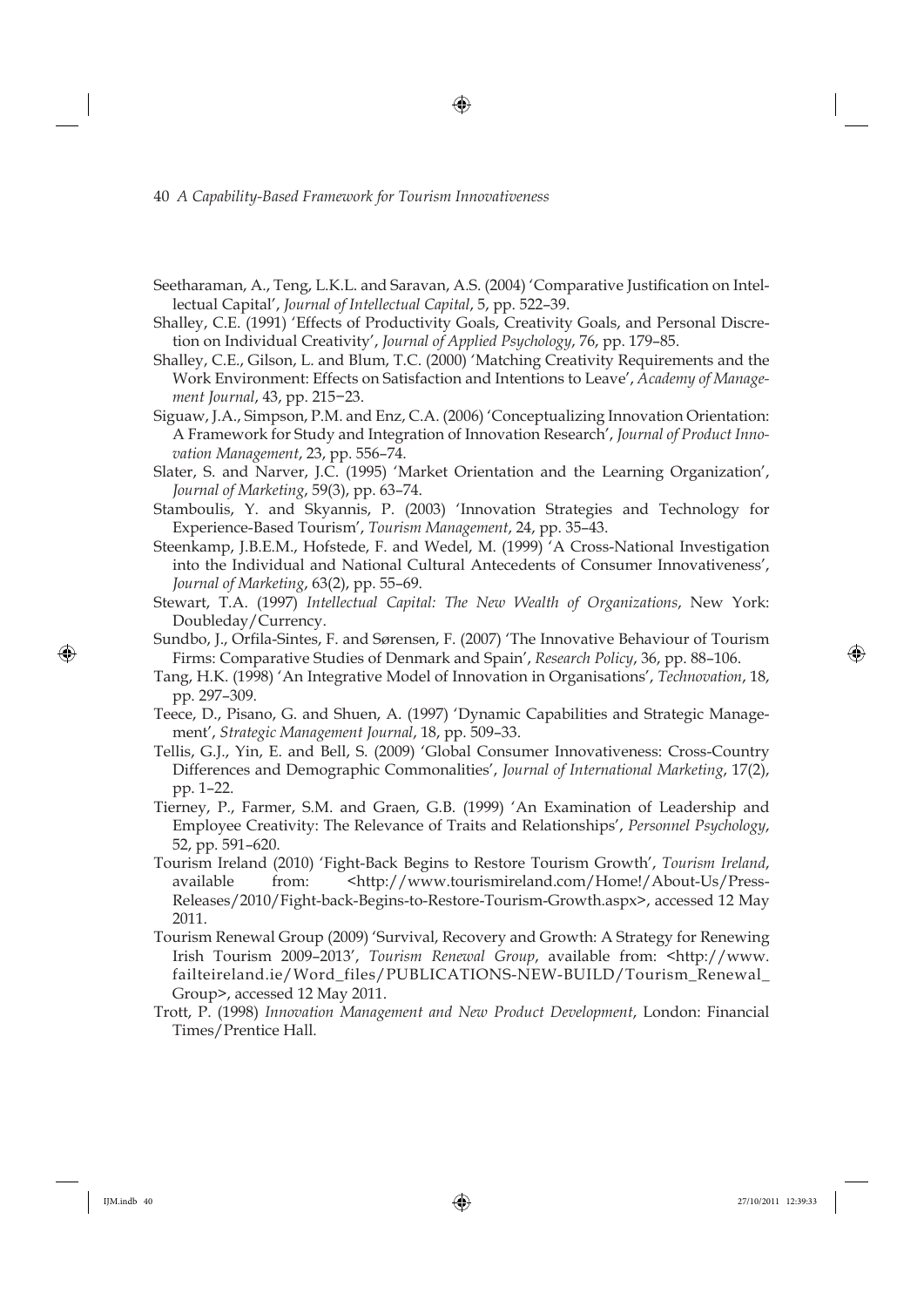- Utterback, J.M. (1979) 'Environmental Analysis and Forecasting', in D.E. Schendel and C.W. Hofer (eds.), *Strategic Management: A New View of Business Policy and Planning*, Boston, MA: Little, Brown & Company.
- Vandecasteele, B. and Geuens, M. (2008) 'Motivated Consumer Innovativeness: Concept and Measurement', working paper, Faculty of Economics and Business Administration, Ghent University, Belgium, available from: <http://www.FEB.UGent.be/nl/Ondz/ wp/Papers/wp\_09\_550.pdf>, accessed 11 March 2010.
- Wang, C.L. and Ahmed, P.K. (2004) 'The Development and Validation of the Organisational Innovativeness Construct Using Confirmatory Factor Analysis', *European Journal of Innovation Management*, 7, pp. 303–13.
- Wernerfelt, B. (1984) 'A Resource-Based View of the Firm', *Strategic Management Journal*, 5, pp. 171–80.
- Winter, S.G. (2003) 'Understanding Dynamic Capabilities', *Strategic Management Journal*, 24, pp. 991–5.
- Woodman, R.W., Sawyer, J.E. and Griffin, R.W. (1993) 'Towards a Theory of Organizational Creativity', *Academy of Management Review*, 18, pp. 293–321.
- Yusuf, S. (2009) 'From Creativity to Innovation', *Technology in Society*, 31, pp. 1–8.
- Zaltman, G., Duncan, R. and Holbeck, J. (1973) *Innovativeness and Organizations*, New York: Wiley.
- Zhou, J. (2003) 'When the Presence of Creative Co-Workers Is Related to Creativity: Role of Supervisor Close Monitoring, Developmental Feedback, and Creative Personality', *Journal of Applied Psychology*, 88, pp. 413–22.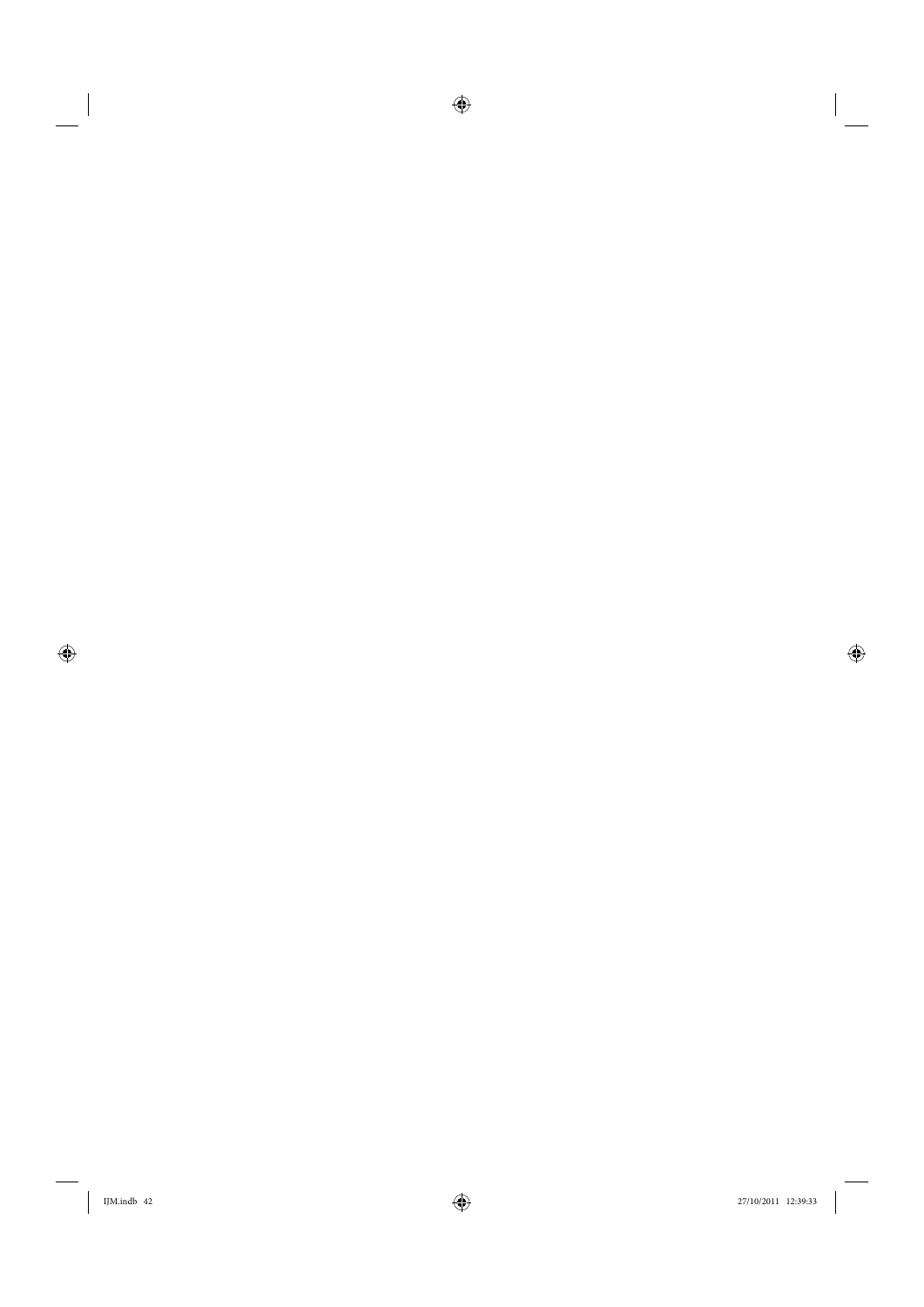# **Low-Cost Carriers and High-Tech Barriers: User Views on Questionable Web Design Practices in Ireland**

CHRIS BARRY,\* MAIRÉAD HOGAN\* AND ANN M. TORRES\*\*

### ABSTRACT

That information systems/information technology (IS/IT) practitioners should use best practice in information systems development is universally agreed. We expect systems to enhance the user experience and allow them to engage in a satisfying, productive interaction. This paper posits all is not well with this hypothesis and suggests many firms in the low-cost carrier (LCC) sector are using web technologies to inhibit or avoid customer service and to construct IS-enabled barriers behind which firms profit from their distance. The emergence of the LCC model is explored before a study is presented that scrutinises LCC web practices. Participants were found to be wary in online interactions and cynical about problematic or omitted features. Teaching of good practice is suggested and improved ethics in IS design is merited.

**Key Words:** usability; information systems; online trust; marketing; consumer protection; regulation

#### INTRODUCTION

That information systems (IS) and information technology (IT) practitioners should use best practice in information systems development is pretty much universally taken for granted. We expect systems to be developed that enhance the user experience and allow them to engage in a satisfying and productive interaction. This paper posits that all is not well with this hypothesis. It is suggested here that some firms in the low-cost carrier (LCC) sector are using web technologies to inhibit or avoid customer service and to construct IS-enabled barriers behind which firms profit from their distance. The emergence of the

\* Lecturer in Business Information Systems, National University of Ireland, Galway

\*\* Lecturer in Marketing, National University of Ireland, Galway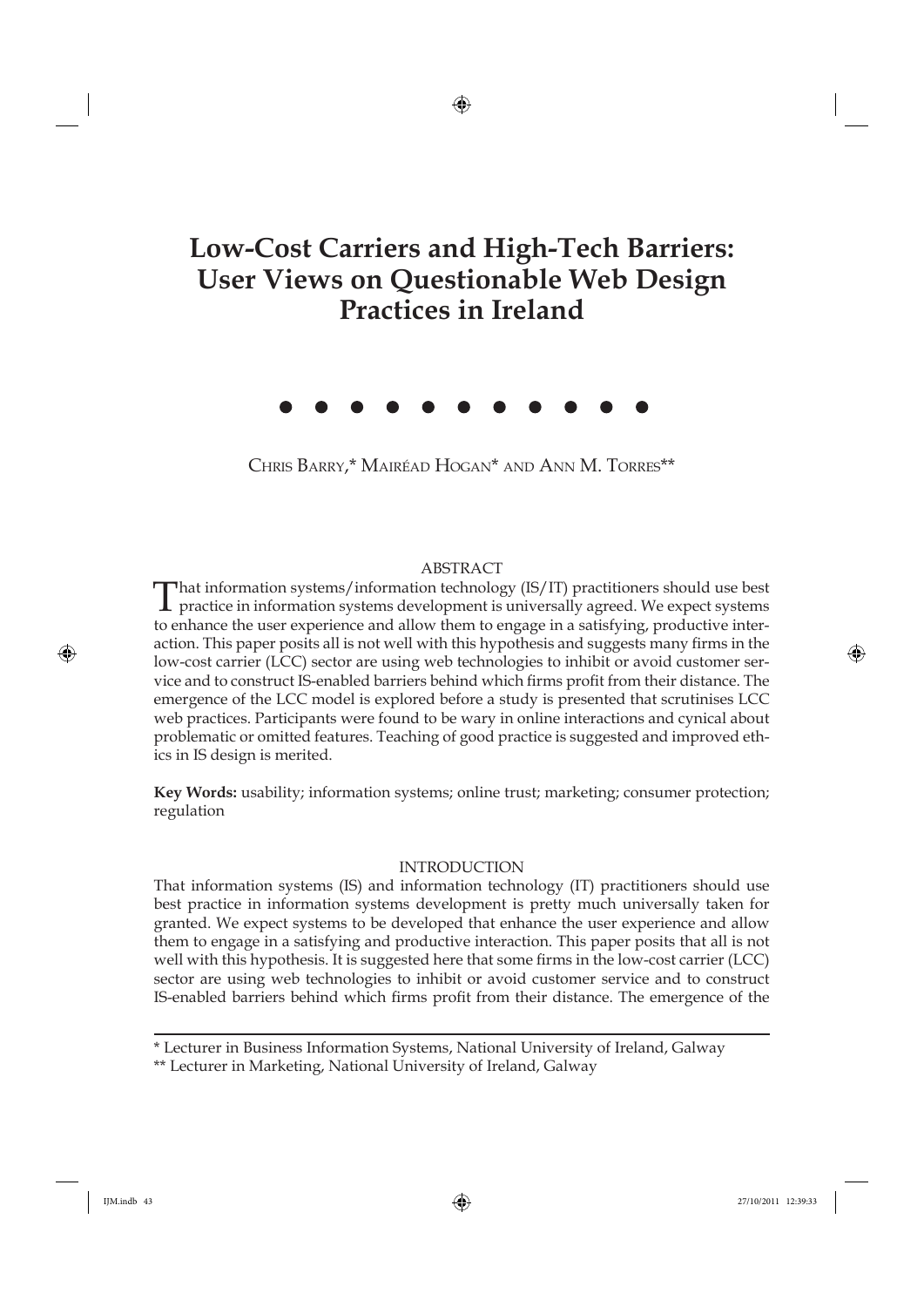LCC model is explored before a study is presented that scrutinises the web practices of four carriers based in Ireland.

### THE LOW-COST CARRIER MODEL

Southwest Airlines was the first carrier to successfully pioneer a low-cost model (Alamdari and Fagan, 2005). It drove growth with a relentless focus on cost reduction. The model has been widely duplicated across Europe and elsewhere (Button et al., 2007). With full deregulation in 1997 in the United States and the European Union airline carriers were permitted to raise and lower fares at will, as well as to enter and exit markets. Without these restrictions intense fare competition ensued, accompanied by new low-cost airports and industry expansion, which spurred airlines to seek improvements in efficiency through the development of hub-and-spoke route systems (Kahn, 2002). Indeed low-cost carriers (LCCs) now 'share a commitment to what Lawton (2003) terms the cult of cost reduction' by reducing unit costs, while simultaneously increasing output and productivity (Graham and Vowles, 2006: 106).

The phenomenon of low-cost travel has brought about tremendous benefits to passengers who previously had no choice but to pay exorbitant ticket prices for relatively short trips to fund an industry that was laden with the structural costs of full-service delivery. With respect to the operational management of LCCs, securing resources and developing competences in managing e-business tools have become crucial (Nucciarelli and Gastaldi, 2008). The LCCs' adoption of technology, in areas such as electronic ticketing and dynamic pricing, has become an important component in offering consumers more efficient flight options. Thus, the industry's increasingly competitive environment has favoured those

… customers who are now becoming more conscious of their needs. Furthermore, the Internet as an information and distribution channel with minor information and transaction costs intensifies these changes in customers' preferences and their behavior (Teichert et al., 2008: 228).

Yet despite these advances, it appears a number of LCCs design their information systems in a conflicting manner when managing customer interactions, particularly when selling ancillary services and managing complaints. The websites for many LCCs smoothly engage and facilitate customers through the self-service process to commit users to purchase tickets. However, after they have decided to where and when they wish to travel and received an initial quote the websites appear more opaque and difficult to traverse. This 'committal' point, identified by Barry and Torres (2009), would appear to be a pivotal point that separates trust building on one side from distrust building on the other. Whereas most of the literature in IS suggests increasing trust building mediates distrust, the notion put forward here of co-existing trust and distrust is more in keeping with the two-process view of Komiak and Benbasat (2008).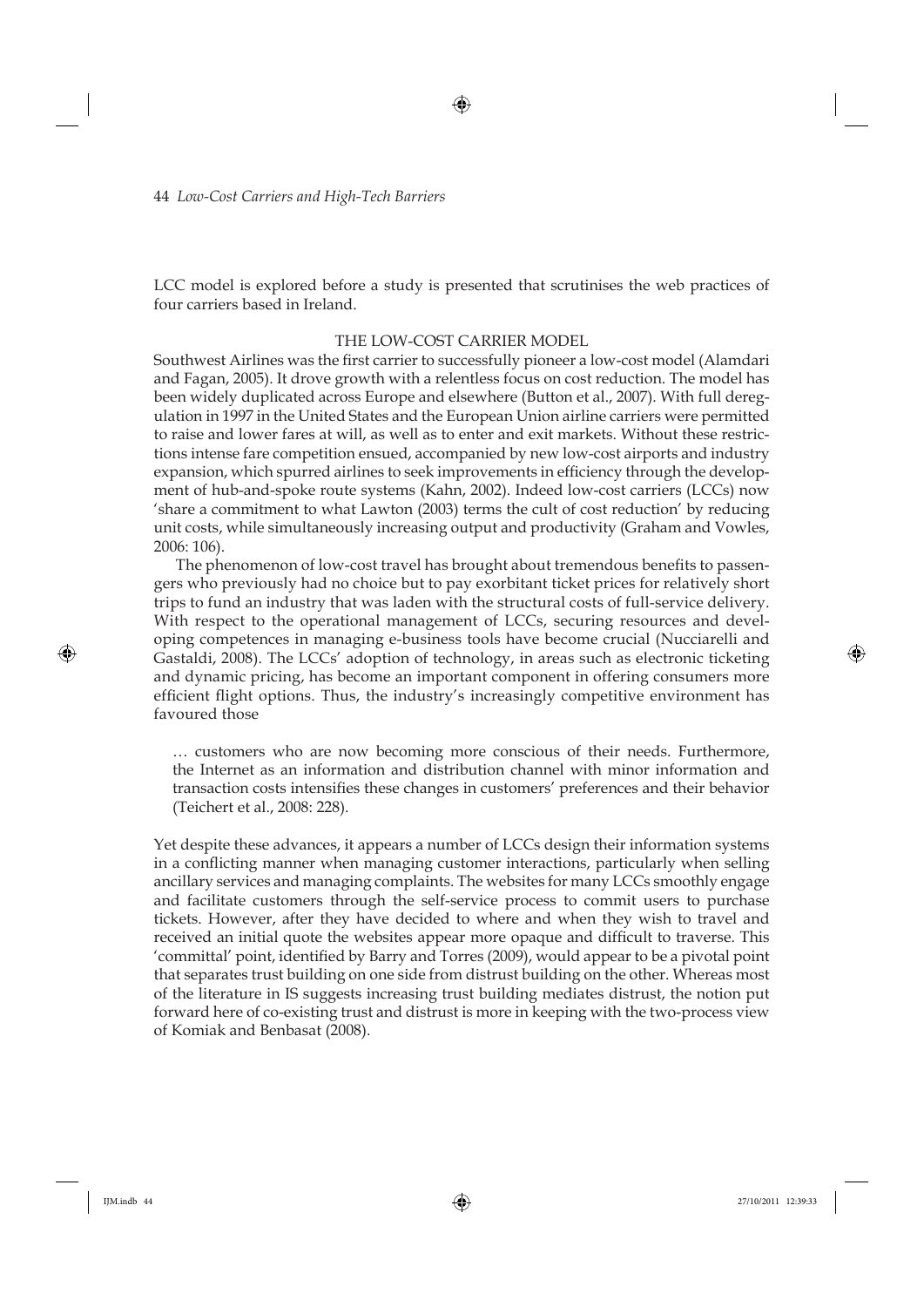#### INFORMATION SYSTEMS DESIGN AND ONLINE TRUST

Various IS development approaches and human–computer interaction (HCI) have long held that an essential outcome is to improve the interaction between users and computer (Barry and Lang, 2001; Dix et al., 2004) and that IS professionals should adopt a benign and moral posture.

Indeed, from a business perspective, designing a good website is seen by organisations as a way of maximising profits (Lee and Koubek, 2010a), and so they would like to ensure users would choose their websites over those of their rivals. One way of achieving this consumer preference is to incorporate high levels of usability into their website, which can have a positive effect on the users' preference for a website (de Angeli et al., 2006; Lee and Koubek, 2010b). The International Organization for Standarization defines usability as:

...the extent to which a product can be used by specified users to achieve specified goals with effectiveness, efficiency and satisfaction in a specified context of use (ISO/ DIS 9241-11 (International Organization for Standardization, 1996)).

Given the importance of usability, educational institutions have been teaching the principles and methods of usability and HCI for some time. ACM SIGMIS (Association for Computing Machinery/Special Interest Group on Management Information Systems), IACIS (International Association for Computer Information Systems) and various other international bodies recommend that HCI be taught as part of graduate degree programmes in information systems (Gorgone et al., 2006).

A plethora of textbooks are available to students and practitioners to further their knowledge in the area of HCI and web design. An examination of widely used texts on the principles of web and interface design (Nielsen, 1999; Krug, 2000; Nielsen and Tahir, 2001; Sklar, 2006; Shneiderman and Plaisant, 2010) suggests the role of the user interface designer is to improve the computing experience of the user. Nowhere is it suggested that the design of the information system should be approached in such a way that the user could be prevented or discouraged from completing certain tasks easily and effectively. It is presumed the designer will adopt a user-centred approach that will result in an information system that makes the role of the user more effective, efficient and satisfying.

The authors would argue this presumption has become unsafe. Poor website design practices are likely to deter users from attempting tasks and result in an unsatisfactory user experience. In addition, they are likely to erode online trust between LCCs and their customers. The importance of online trust should not be underestimated in online environments (Wang and Emurian, 2003). It has been described as 'a complex and dynamic phenomenon that cannot simply be "produced" by applying adequate instruments' (Grabner-Kraeuter, 2002: 48).

Given that many consumers are sceptical about the mechanisms of e-commerce, trust has become essential in the diffusion and acceptance of e-commerce. Firms that fail to recognise this consumer scepticism and the importance of gathering intelligence by soliciting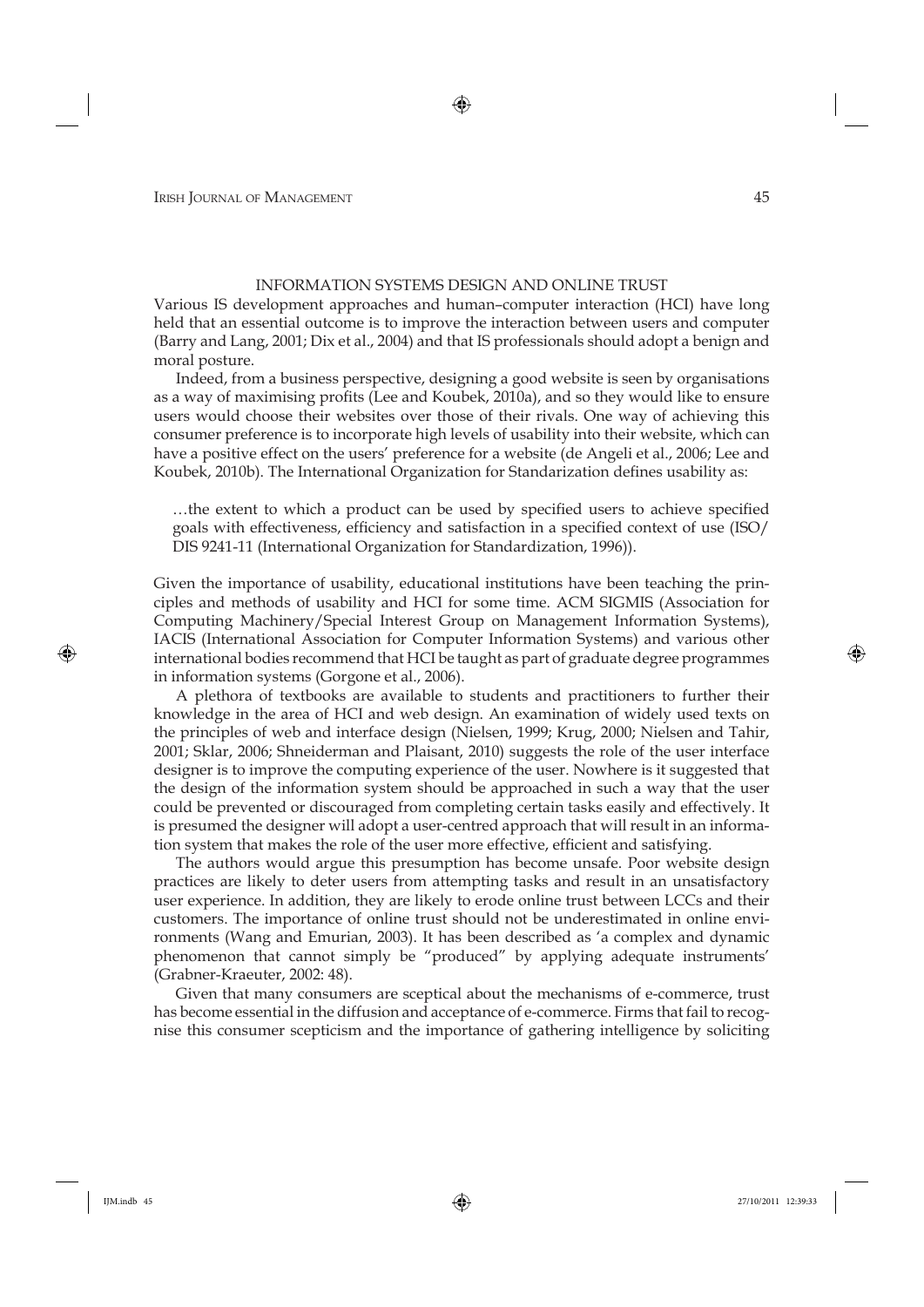complaints are likely to be disadvantaged. Indeed, complaints can be viewed as opportunities for service recovery that can turn angry, disgruntled customers into loyal, vocal advocates for the firm. Poor service recovery is an indication that a firm lacks commitment and diligence, which along with trust and earned reputation are indispensable in establishing enduring relationships in service and internet businesses (Murphy et al., 2007). Because many firms handle customer complaints poorly, those firms that do succeed in offering excellent service recovery may secure an unrivalled source of competitive advantage (Antón et al., 2007).

### RESEARCH APPROACH

This study builds on an earlier study that employed heuristic evaluations to examine LCC websites to determine how they conform to established usability principles (Barry and Torres, 2009). The purpose of this research is to:

- 1. Establish whether users perceive airlines as using IS design practices that facilitate customer interaction in revenue generating areas but not when it comes to non-revenue generating services, such as making a complaint; and, if this the case,
- 2. To determine whether this approach has an impact on the users' perception of the websites' level of usability

It was also planned to explore the views of the users on ancillary charges and how favourably disposed users felt towards LCCs. Based on an examination of the literature and operations of the industry, it was decided to gather broad and specific data about how users perceive the usefulness and functionality of LCC websites. To reveal a rich picture, both quantitative and qualitative research methods were chosen. Three research techniques were used: usability testing, verbal protocols and focus groups. Usability testing was used largely to examine ease of use, verbal protocols to examine attitudes towards the websites and focus groups to explore in more detail issues and concerns arising from usability tests and verbal protocols.

In this study, a simple and focused usability test was conducted. Ninety-six student users completed a pre-test questionnaire, of which ninety-one completed three tasks (i.e. find a flight, book a flight and make a complaint) on two of the websites of four LCCs operating out of Ireland: Aer Lingus, Aer Arann, bmibaby and Ryanair. A key measure was the number of users who completed each of the tasks. Users were also instructed to abandon the task at any stage if this is what they would ordinarily do. After completing each task, they filled in a brief questionnaire in order to determine how easy the task was to complete. At the end of the test, users completed an additional questionnaire describing how easy they found the airline's website to use overall.

Verbal protocols are described using a variety of names in the literature. These include: 'thinking aloud', 'verbal reports' and 'after think aloud' (Nielsen et al., 2002). It involves an end user verbalising their thoughts while carrying out tasks on a system. This verbalisation helps the evaluator to understand the user's attitudes towards the system and to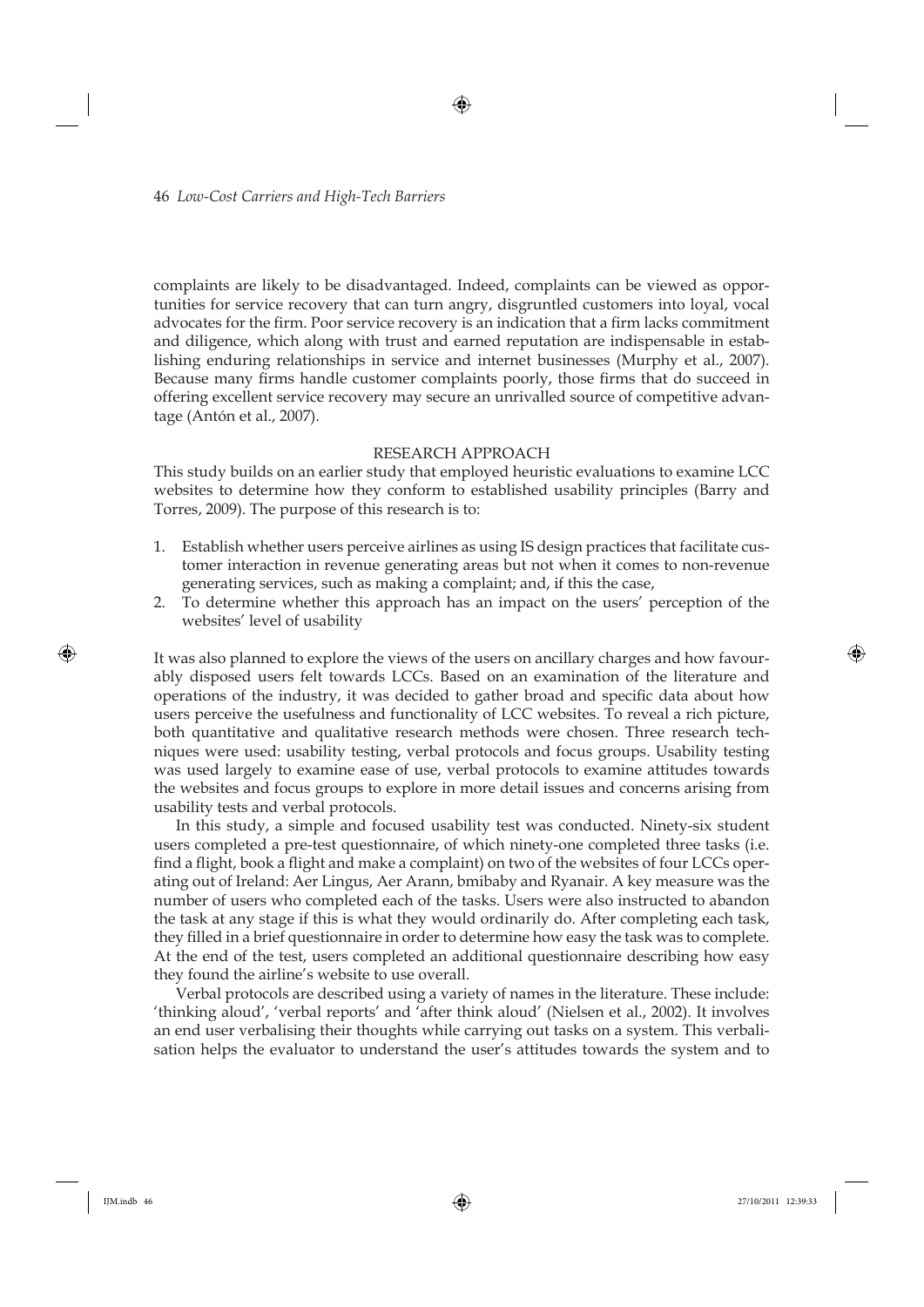identify aspects of the design that are problematic for the user (Holzinger, 2005). During the interaction, the user is encouraged to talk aloud by the evaluator asking appropriate open questions, such as, 'Why has the system done that?', 'What were you expecting to happen?' or 'What has the system done now?' The sessions are generally taped and a separate note taker may also take detailed notes of the comments and actions of the user (Monk et al., 1993). In this study, seven typical users of low-cost carrier websites participated in a series of verbal protocol evaluations. Each participant carried out three tasks (find a flight, book a flight and make a complaint) on each of two airlines' websites. While carrying out the tasks, the participant was prompted to talk aloud and describe the interaction.

Focus group discussions are highly suitable to complement other research methods where greater understanding is required (Bloor et al., 2001). Hence, focus groups were deemed suitable as a means of exploring further insights drawn from the usability tests and verbal protocols. Focus group participants were drawn from members of the usability test sessions. Five focus group discussions were held, with each group consisting of four or five participants. The sessions were guided by a facilitator, who prompted participants to talk freely and spontaneously about the issues presented for discussion (Macnaghten and Myers, 2004). Facilitators also took great care in ensuring the questions posed were presented in a neutral manner to avoid leading the participants in their responses. Similar to verbal protocols, the discussions were taped and a note taker was present to record pertinent comments. The main issues for discussion in the groups were the participants' experience of the booking process, their views of the ancillary charges, their experience in attempting to complain to the LCCs and the role they believe regulation should play in this industry, as well as their general perceptions of each carrier.

#### ANALYSIS OF FINDINGS

#### **Participant Background**

The usability testing was conducted over several sessions with 96 undergraduate and postgraduate students from a variety of disciplines, both technical and non-technical. There were 51 male and 45 female participants, ranging in age from 18 to 55 years, with a mean age of 23.5 years. These participants completed a pre-test questionnaire in order to gather demographic information and to determine attitudes towards purchasing products and services on the internet. It was established that 95 per cent of participants had purchased some type of product or service on the internet and a similar proportion had previously booked flights on the website of an LCC. The average number of flights purchased in the last year was 1.79 flights.

#### **Participant Expectations at the Outset**

As part of the pre-test questionnaire, the participants were asked to specify, on a fivepoint scale, how important each of the following factors were to them when purchasing a product or service other than a flight and when purchasing a flight: cost, ease of purchase, ease of navigation, ease of making a complaint and transparency of additional costs. In all cases, there was little difference in the mean level of importance (with 1 indicating very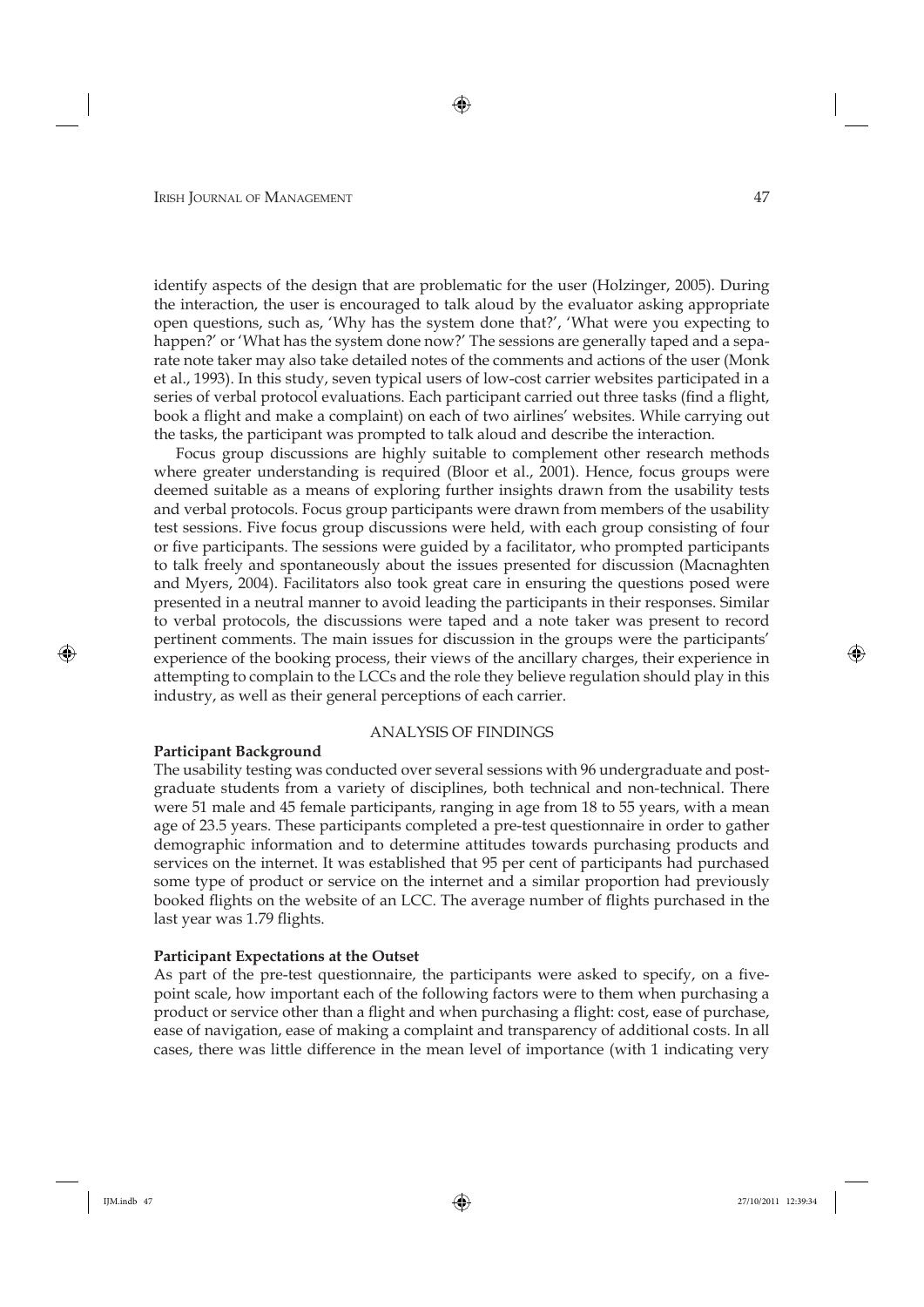unimportant and 5 indicating very important) for each factor when purchasing a product or service and when purchasing a flight (see Table 1). When *t*-tests were carried out, the only factor for which there was a significant difference was cost, suggesting that cost is slightly more important to consumers when purchasing flights than when they are purchasing other types of products or services via the internet. However, the difference between the mean values was small (4.80 versus 4.65) and so even though the difference is significant it is a small difference. As can be seen by the mean values in Table 1, four factors (cost, ease of purchase, ease of navigation and transparency of additional costs) are extremely important to participants. Furthermore, they are largely of equal importance to them. The one factor (for all products) that differs substantially is the 'ease of making a complaint', which, while still important, is less so. This finding most likely represents the position of online consumers generally, who are more conscious of cost and ease of securing purchase (all pre-sale activities) rather than complaining (a post-sale activity) about issues that have not arisen.

| Task                                                         | Cost | Ease of<br><b>Purchase</b> | Ease of<br><b>Navigation</b> | Ease of<br>Complaint | <b>Transparency</b><br>of Additional<br>Costs |
|--------------------------------------------------------------|------|----------------------------|------------------------------|----------------------|-----------------------------------------------|
| When purchasing a<br>product or service<br>other than flight | 4.65 | 4.40                       | 4.31                         | 3.49                 | 4.55                                          |
| When purchasing a<br>flight                                  | 4.80 | 4.45                       | 4.26                         | 3.48                 | 4.60                                          |

**Table 1: Importance of Factors to Internet Consumers (Mean Values)**

The results indicate user expectations of purchasing flights (i.e. at the outset of the tests) are similar to purchasing other types of products or services via the internet. This finding about expectations is important, as it suggest consumers do not at the outset, and perhaps in some abstract sense, expect websites of LCCs to be less easy to navigate, less transparent in terms of charges or less easy to make a complaint. However, as will be shown later, the experience of participants deviates considerable from these expectations.

# **Overall Ability to Complete Tasks**

The percentage of participants able to actually complete the tasks varied, with 98 per cent of participants completing the task of finding a flight, 97 per cent completing the task of booking the flight and only 44 per cent managing to complete the task of making a complaint (see Table 2). The contrast here is stark, as failure to complete the assigned task was only an issue for participants attempting to make a complaint. That more participants failed to make a complaint than were able to do so is alarming. This finding means the websites are able to engage and support users easily in revenue-focused activities, but fail in most cases to do so in a service-related matter.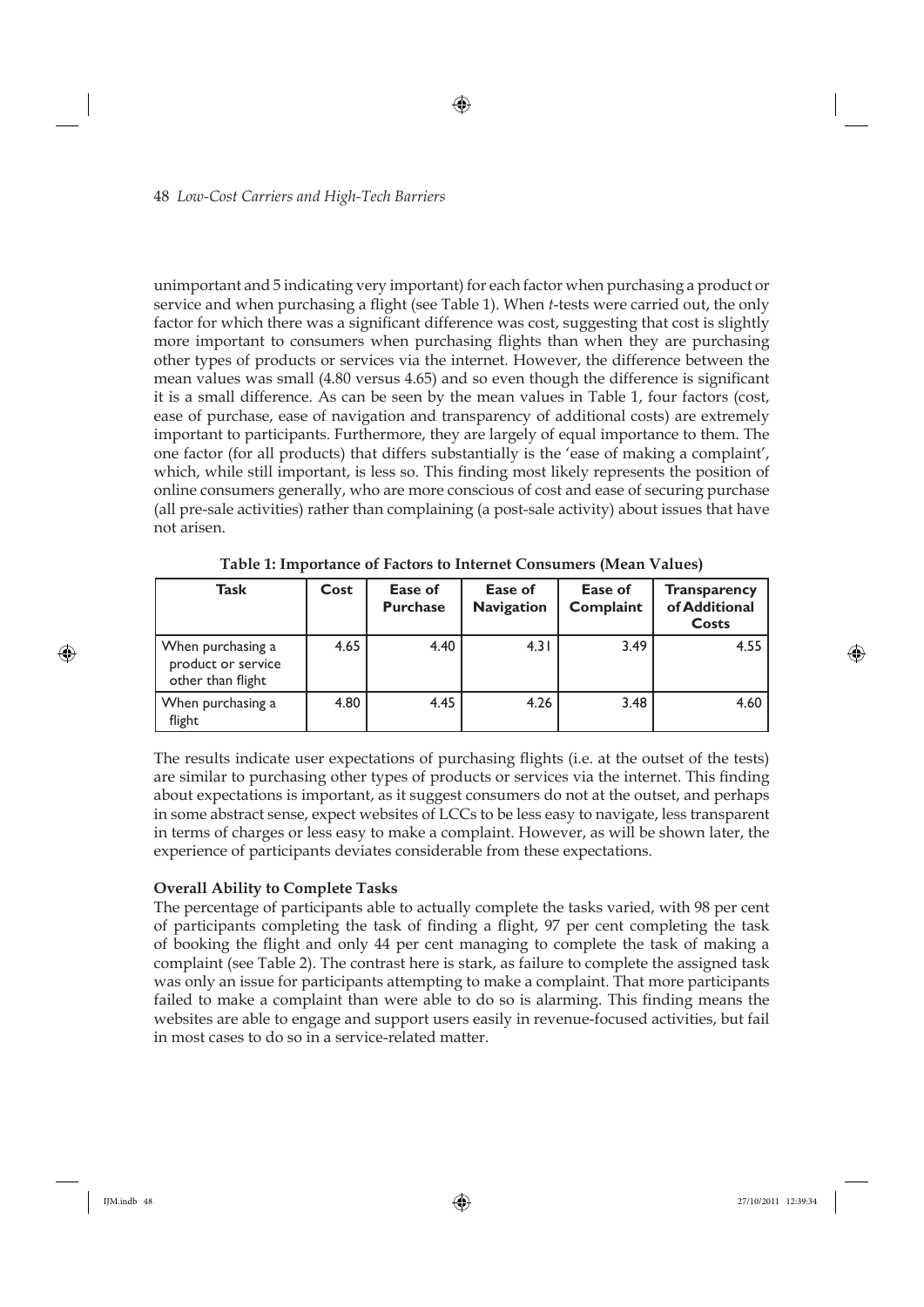|                | <b>Find a Flight</b>                   |                         | <b>Book a Flight</b>                          |                         | Make a Complaint                              |                  |
|----------------|----------------------------------------|-------------------------|-----------------------------------------------|-------------------------|-----------------------------------------------|------------------|
| <b>Airline</b> | Attempted/<br><b>Completed</b><br>Task | % Comp-<br><b>leted</b> | <b>Attempted/</b><br><b>Completed</b><br>Task | % Comp-<br><b>leted</b> | Attempted/<br><b>Completed</b><br><b>Task</b> | % Comp-<br>leted |
| Aer Arann      | 41/40                                  | 98%                     | 43/43                                         | 100%                    | 45/31                                         | 69%              |
| Aer Lingus     | 49/48                                  | 98%                     | 50/47                                         | 94%                     | 47/12                                         | 26%              |
| bmibaby        | 34/34                                  | 100%                    | 34/32                                         | 94%                     | 36/14                                         | 39%              |
| Ryanair        | 44/43                                  | 98%                     | 43/43                                         | 100%                    | 44/18                                         | 41%              |
| Overall        | 168/165                                | 98%                     | 170/165                                       | 97%                     | 172/75                                        | 44%              |

**Table 2: Total Number of Attempted and Completed Tasks**

# **Ease of Task Completion**

Those who attempted each of the tasks were asked to rank the difficulty of the task on a four-point scale, with 1 being very difficult and 4 being very easy. Those who completed the 'find a flight' task had a mean rating of 3.41, while those who completed the 'book a flight' task had a mean rating of 3.35 (see Table 3). Both tasks were deemed technically easy to complete by participants. In contrast, the mean rating assigned by those who completed the 'make a complaint' task was 2.24. *t*-tests were carried out to determine whether there was a significant difference in terms of ease of completion between the different tasks. There was no significant difference between the 'find a flight' and 'book a flight' tasks, whereas there was a significant difference between the 'make a complaint' task and each of the other two tasks ( $p \le 0.01$  in both cases). The similarity in values and lack of significant difference for the two tasks 'find a flight' and 'book a flight' suggest that both of these tasks are similarly easy to complete. This finding is supported by the high completion rate for both of these tasks (98 per cent and 96 per cent respectively). In practice, these tasks would most likely be connected in the mind of the user, as it is necessary to find a flight before booking one.

| Table 3: Ease of Task Completion |  |
|----------------------------------|--|
|----------------------------------|--|

| <b>Airline</b> | <b>Find a Flight</b> | <b>Book a Flight</b> | Make a Complaint |
|----------------|----------------------|----------------------|------------------|
| Aer Arann      | $3.45$ (n = 40)      | $3.43$ (n = 42)      | 2.49 (n = 39)    |
| Aer Lingus     | $3.38$ (n = 48)      | 3.30 ( $n = 46$ )    | $1.77$ (n = 31)  |
| bmibaby        | $3.24$ (n = 34)      | $3.31(n = 32)$       | 2.23 (n = 30)    |
| Ryanair        | 3.53 ( $n = 43$ )    | $3.35 (n = 43)$      | 2.44 (n = 25)    |
| Overall        | 3.41 ( $n = 165$ )   | 3.35 (n = 163)       | 2.24 (n = 125)   |

In contrast, the low mean value for the 'make a complaint' task and its significant difference to the other two tasks suggests this task is considerably more difficult to complete than the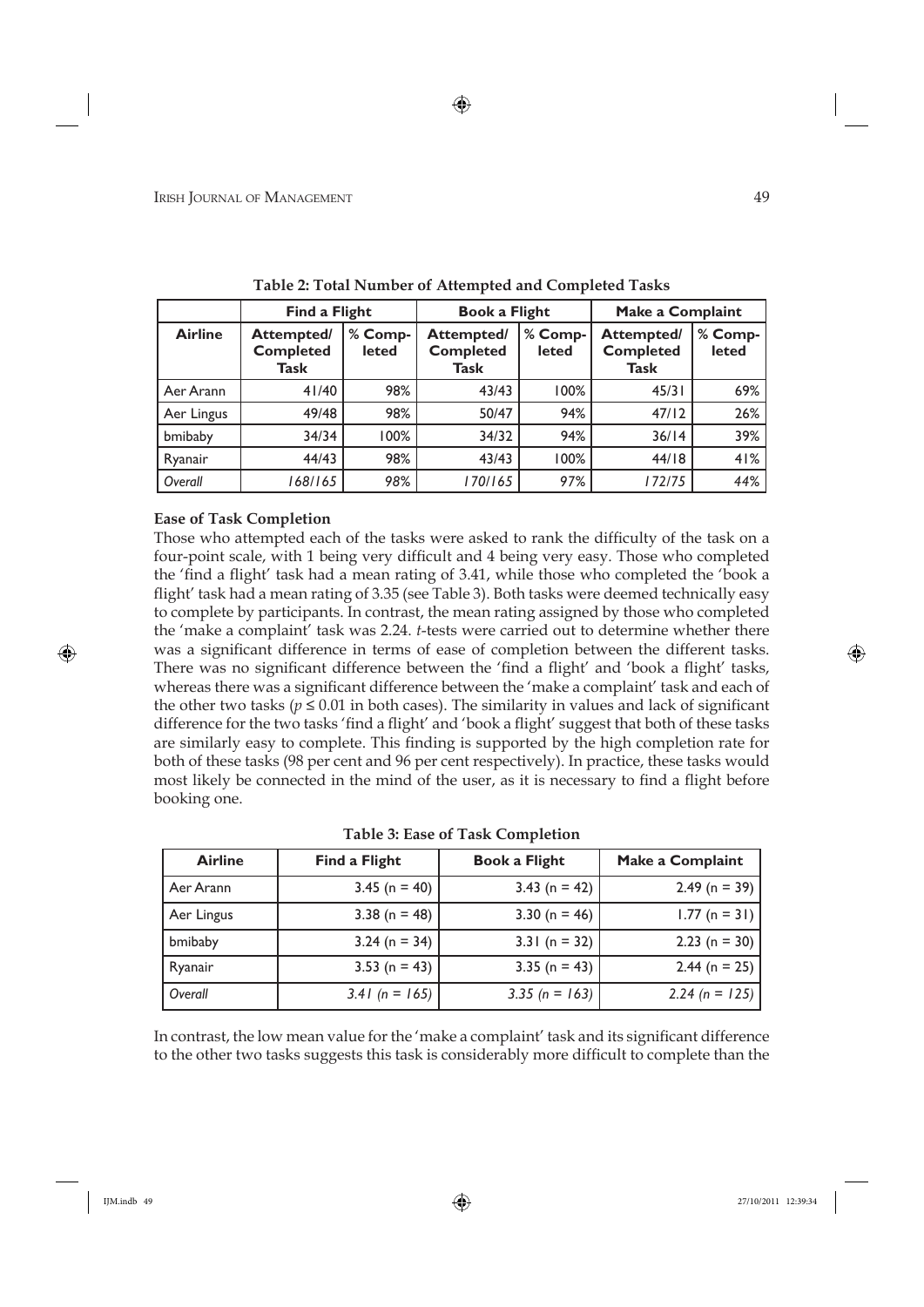others. This finding is supported by the low completion rates (i.e. only 44 per cent overall) for the 'make a complaint' task. As part of a pre-test questionnaire, participants were asked to indicate the importance of different factors (cost, ease of purchase, ease of navigation, ease of complaint and transparency of additional costs) when purchasing airline tickets. Of all of these factors, making a complaint easily was ranked as less important than all others. This finding suggests that, although it was difficult to make a complaint on the airlines' websites, this factor would be of less importance to the users than other factors, such as making a purchase easily. In practice, of course, a user would make a complaint less frequently than completing other activities on a website.

# **Overall Ease of Use of LCC Websites**

Usability test participants were asked to rate the overall ease of use of each airline's website on a scale of 1 to 5, with  $1 = \text{very difficult}$  and  $5 = \text{very easy}$ . A one-way ANOVA test was carried out to determine whether there were significant differences between the airlines regarding overall ease of use (see Table 4). No significant linear trends were apparent. This finding suggests participants perceived no difference in the overall ease of use of the different airlines. The finding is somewhat surprising given the marked difference in the participants' ability to complete the 'make a complaint' task (69 per cent completed it on the Aer Arann website, whereas only 26 per cent, 39 per cent and 41 per cent completed it on the Aer Lingus, bmibaby and Ryanair websites respectively). This finding presumably is connected to the fact that participants ranked making a complaint as less important in the pre-test questionnaire than other factors, such as ease of purchasing. If they attribute less importance to this task, they may well not weight the difficulty in completing the task as highly as the other tasks when determining the overall ease of use of the website.

| <b>Airline</b> | Mean | <b>Number</b> |
|----------------|------|---------------|
| Aer Arann      | 3.91 |               |
| Aer Lingus     | 3.80 | 49            |
| bmibaby        | 3.86 | 37            |
| Ryanair        | 3.90 |               |
| Total          | 3.87 |               |

**Table 4: Overall Ease of Use of LCCs' Websites**

# **Experiences Complaining**

The analysis shows it is significantly harder to secure complaint information than it is to find or book a flight. However, this varied by airline, with Aer Arann having a much higher completion rate (see Table 2) and having a higher ease of task completion rating (see Table 3) than the other airlines. To determine whether there was a significant difference between Aer Arann and the other airlines, linear contrasts were used within a one-way ANOVA. A significant difference was found  $(p < 0.05)$ , suggesting the 'make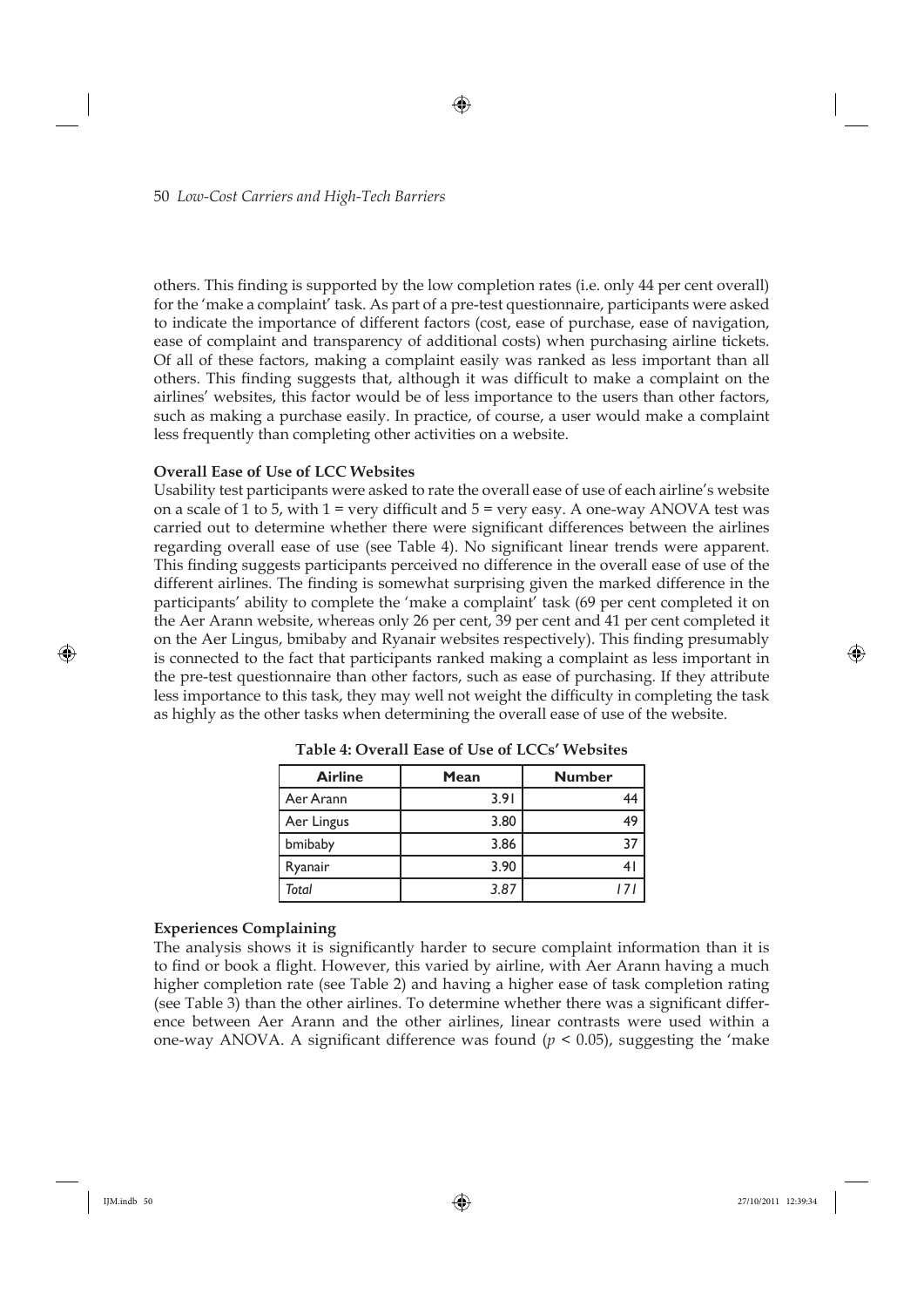a complaint' task was easier to complete on the Aer Arann website than on those of any of the other airlines. These findings are further supported by verbal protocols and focus groups, where it was clear Aer Arann provided the most complete contact information, including both a phone number and an email address in the customer relations section. However, participants were not wholly content with the website as finding this information was not easy; nonetheless, 69 per cent of usability test participants were able to complete the task on Aer Arann.

None of the other airlines provided an email address for complaints. They required customers to complain via fax or the postal system, and to include a copy of their ticket or boarding card. Even finding the postal address and fax number proved difficult with all of the airlines' websites. In fact, contact details appeared to be deliberately hidden in some cases. On the Aer Lingus website, no direct link was provided and the customer must scroll deeply down the webpage. On the bmibaby website, several verbal protocol participants noted that bmibaby's customer relations' page does not state it has anything to do with complaints. Trying to contact Ryanair to complain was perceived as being more awkward than for the other airlines. The link to 'Contact Customer Service' is only found by scrolling down the page, rather than being included on the Customer Feedback or About Us pages. The decision not to provide consumer contact information via an 'About Us' or 'Contact Us' link is either exceptionally poor design or deliberately enacted.

Participants generally believed the airlines were acting deliberately in order to deter customers from complaining. Participants were cynical about the reasons why the task was at times impossible to complete within a reasonable time frame. They were of the opinion that contact details were hidden on purpose, navigation was constructed to deliberately throw users off, and the websites were designed to increase the time it takes to get the information. They believed that such design was deliberate, not accidental or unintended. As one focus group participant put it:

They don't want you to complain, as they might have to do something about it.

One participant from the verbal protocol, who attempted to complain to Aer Lingus, said:

This [process] makes you think I'll just go away and won't bother as it's too much hassle [to complain].

And that:

When you complain [the airlines are] going to have to do something about it. Airlines just want to take your money.

Another participant felt it was well known that:

Ryanair makes it very difficult to make a complaint.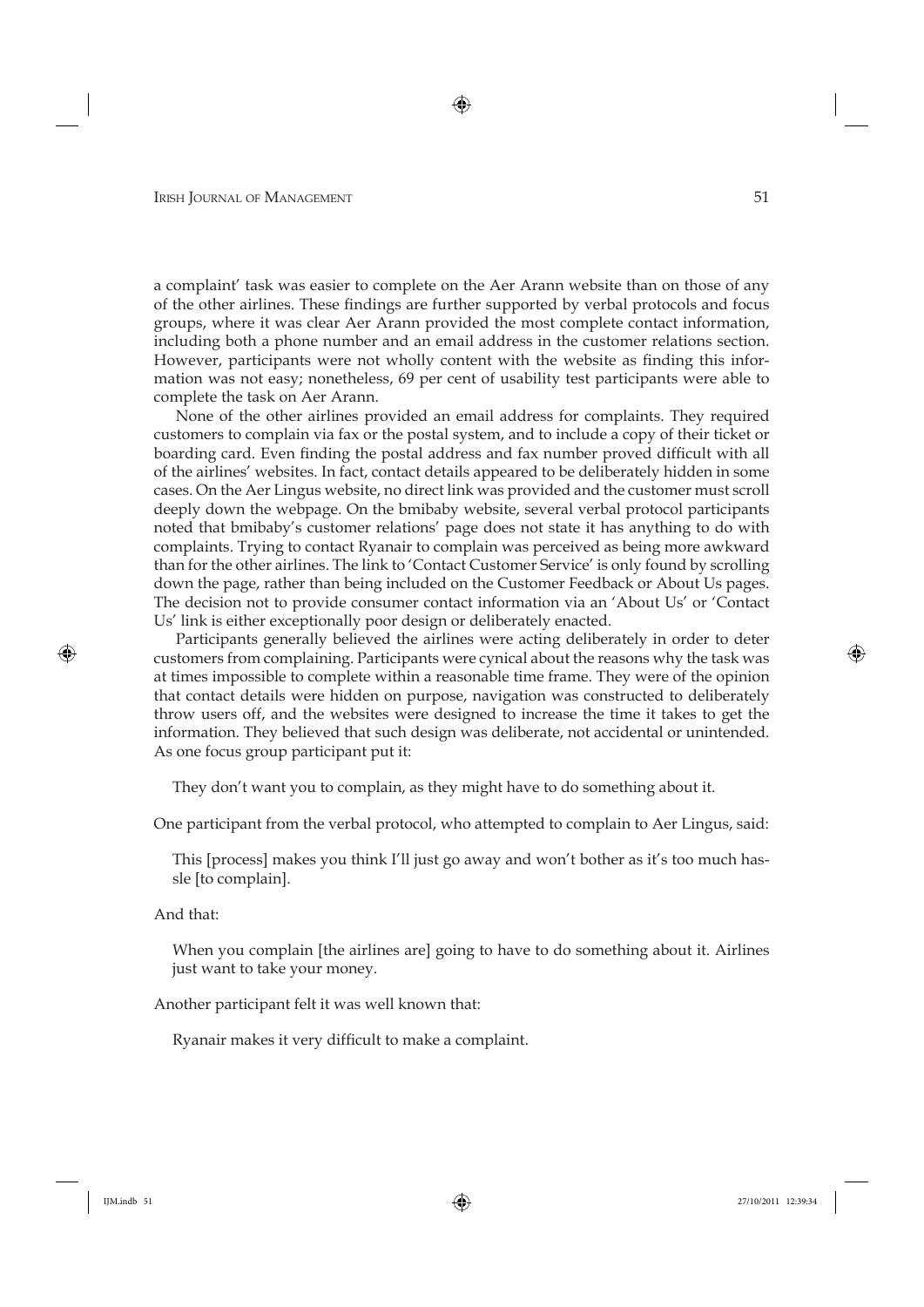It was observed by several participants that the provision of a fax number was a crude attempt to create distance between the airline and the customer. One participant summed up a common observation:

How many [people] have a fax machine at home?

The temporal dimension of complaining was discussed by most focus groups. One comment was:

I would never complain in reality; it takes too much time.

While another observed:

If it was an e-mail I'd complain, but I wouldn't write a letter.

The view was commonly expressed that LCCs were fully aware that removing spontaneous communication channels would minimise contact around complaints and dissuade users from taking pen to paper.

#### **Experiences Finding and Booking Flights**

As noted earlier, the websites of LCCs achieved a high ease of use result from the usability tests. Few had any problem in completing the 'find a flight' and 'book a flight' tasks. Since airlines raise much of their revenues from this activity it is perhaps unsurprising they would design their websites so these tasks are as easy as possible for users. It is good business sense to engage customers through the self-service process so they commit to purchasing flights. In finding a flight, there are many design features that accelerate the process, from giving users the closest dates around the selected date (by default and when that date is unavailable) to retaining user dates and details. For example, Aer Lingus even allows the consumer to select departure and return flights for specific dates, where a screen is presented for which the priced flight is, in fact, the cheapest of a selection of other flights. Additionally, all of the LCCs afford advanced design features such as 'hub and spoke' route maps that superbly assist users in visualising what would otherwise be complex flat information.

However, the ease of use masks demanding experiences later during the process, which surfaced in focus groups and verbal protocols where participants expressed a range of emotions from irritation and frustration to cynicism and resignation. Once users move beyond the committal point (i.e. they have chosen when and where they wish to travel and have received an initial quote), each LCC has design features that adversely affect usability and trust, discussed below.

All airlines quote an initial price that suggests it is either 'final' or 'total' whereas, in fact, it is neither. In focus groups, participants were unanimously of the opinion that this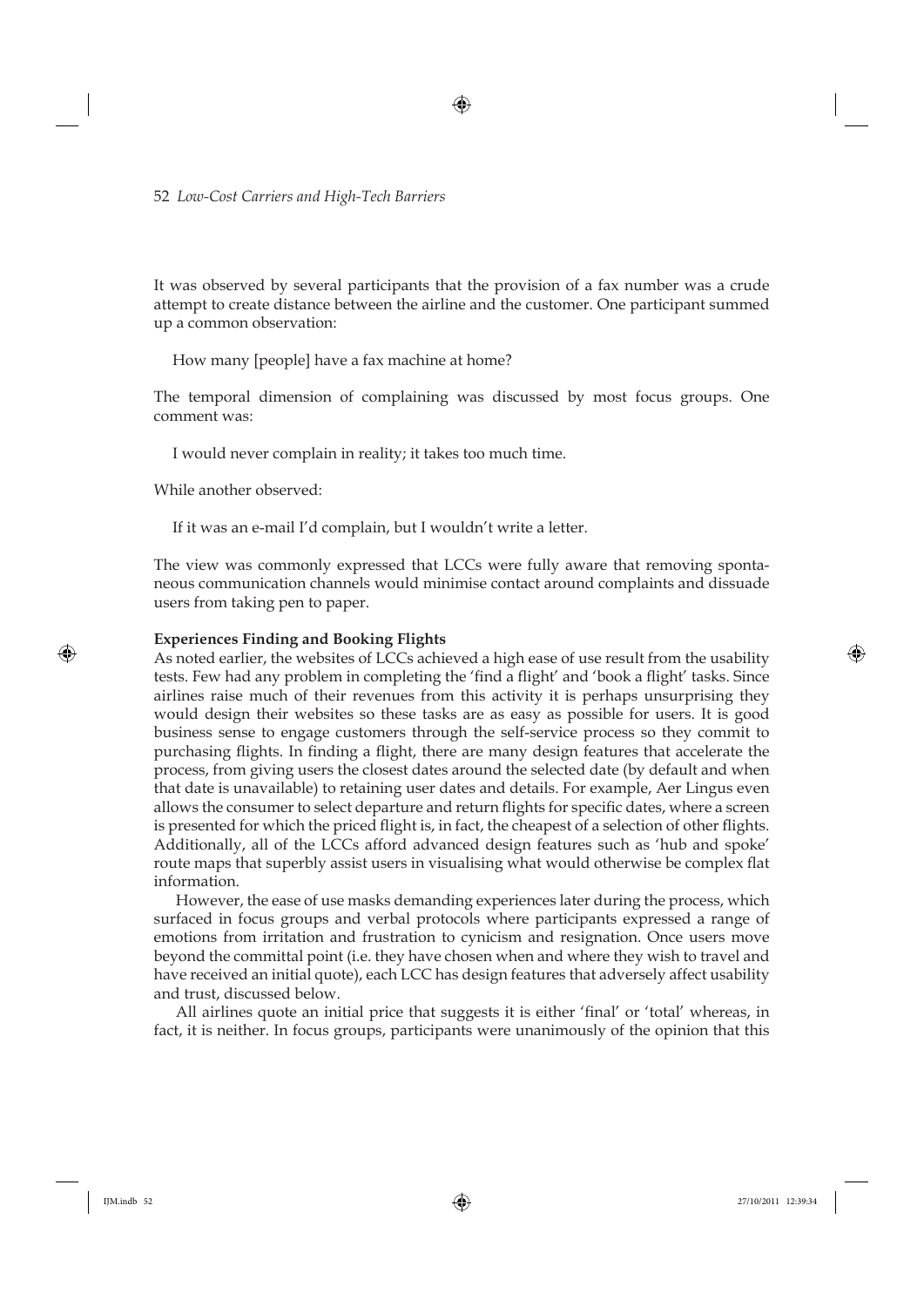tactic was a stratagem for users to become psychologically committed to booking a flight. One participant voiced her annoyance in saying:

Don't tell me it's the total price and then keep on adding things to it.

Once you have bought into the idea of buying the flight (i.e. the 'committal' point identified above), a number of additional avoidable and unavoidable charges and 'services' are drip-fed to the user. On the addition of charges, a participant remarked:

I knew there would be charges, but I didn't think they would be so high

and another noted it was fairly standard practice:

… but it's still annoying because you never really know until you get to the very end how much you are going to pay.

When asked whether this purchasing process was reasonable, a participant responded:

I've come to accept it is part of the [airlines'] tactics.

One verbal protocol illustrates the opaque nature of Ryanair's booking procedure. Once the participant had clicked on 'confirm flights' (which specifies the 'total cost of flight'), seven different choices have to be negotiated before *finally* securing the flight. Five of these involve charges: for baggage (opt-in), priority boarding (opt-out), airport check-in (optout), travel insurance (opt-out) and credit card charges (unavoidable). The remaining are personal information retention (opt-in) and newsletter (opt-in). Other airlines have similar, if fewer, obstacles to overcome. One participant cynically noted Ryanair designed their pre-selected travel insurance charge 'to get people to buy by mistake'. On why he is asked a second time by Ryanair's system if he wants travel insurance, a participant answers:

To make money, it's not illegal; if they can get away with it, why not?

A similar view ('you'd have chosen it without knowing') was expressed regarding bmibaby's travel insurance. Several focus groups felt LCCs designed their websites in such a way that novice or older users would get 'caught' with additional charges.

The inconsistency of the application of charges between LCCs and constantly changing airline policies leave participants continuously wary and cautious. For example, on credit cards Aer Arann charges per booking, Aer Lingus and bmibaby charge per passenger, while Ryanair charges for each passenger for each flight segment. In the latter case, a family of six pays twelve credit card charges for a single return booking. Participants speculated that consumers would never tolerate credit card charges being added on to a garage bill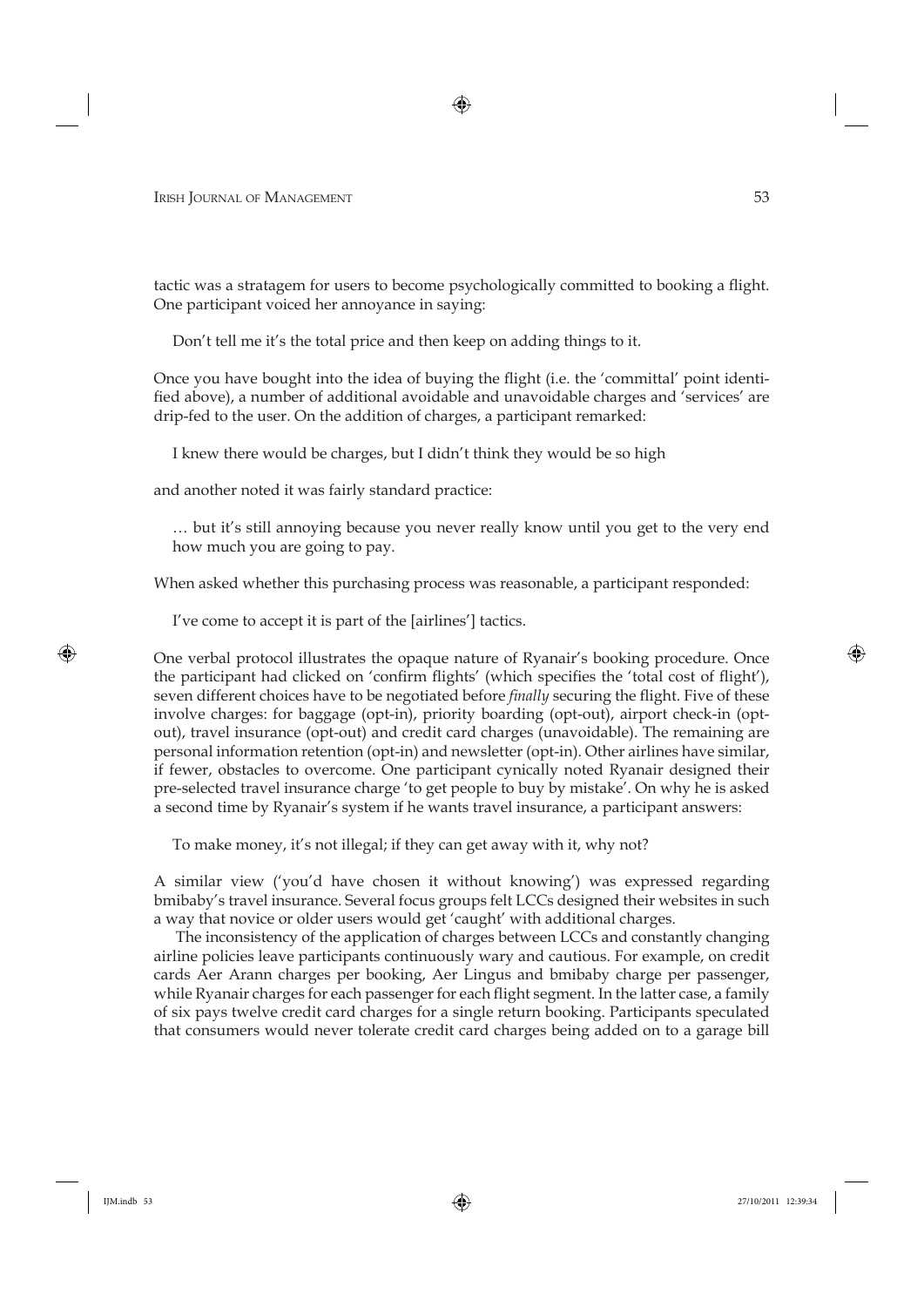or when buying groceries and broadly concluded it simply represents revenue generation and is not related to the administrative cost of processing cards as some LCCs claim.

Such lack of clarity in design camouflages the nature of the real price of a flight for users. Many participants felt there was ostensible transparency where headline prices including taxes and charges are quoted since there are so many other revenue-generating choices that need to be negotiated before a 'final' price is achieved. Furthermore, special offers that are widely promoted can be difficult and sometimes impossible to find, often involving trial and error with dates and airports. A strong view emerged that the LCCs could easily lay out all charges upfront instead of incrementally releasing the charges as users move towards a final card payment. The consensus on why this pricing approach is not pursued is because LCCs do not want consumers to know the final price at the outset to dissuade users from reversing out of the process and also to avoid valid price comparison.

#### **CONCLUSIONS**

LCC self-service websites work well in moving customers through the booking process and toward completion. In this regard they were deemed easy to use. It would appear that LCCs have the capacity to implement sophisticated web technologies to develop functionality with a high level of usability. In contrast, non-sales related activities, such as a complaint facility, are inaccessible to most users in this study and, for those who did find the information, it was difficult to do so. Furthermore, participants considered the contact information as woefully inadequate, and concluded most LCCs simply did not want to be contacted for customer services that did not involve a revenue stream. They suspected that technologies were being used as a barrier to consumers adequately and promptly finding contact information and making a complaint.

Consumers have been advised to question the reputation of firms if they cannot find full contact information (Kassler, 2002). Indeed, of the four LCCs evaluated, only Aer Arann has complied with the European Commission's recommendations (Smyth, 2007) on the supply of contact information. This compliance was reflected in users' views that it was much easier to make a complaint with Aer Arann than with the other airlines.

Some of the features programmed into LCCs' systems are the antithesis of good design principles. For example, it becomes problematic in navigating towards a real final price, necessitating the users to side-step a series of options. The eccentricities of LCC pricing may mean a flight advertised for €5 may cost more than €100, once the extra charges are calculated and the booking process is complete, resulting in consumers feeling deceived and 'ripped off' (Coles, 2007; Clark, 2006). Moreover, as noted above, the websites seem awkward and sluggish in facilitating customer complaints and concerns, and make it challenging for the users to contact the airlines. These difficulties and omissions are contrary to the ethos of designing a 'good system' to facilitate the full spectrum of customer service. It appears that in the LCCs' focused pursuit of lean, cost-efficient operations, customer service has declined in importance, whereby the justification given for neglecting meaningful customer service (i.e. managing complaints and concerns) are the low fares they offer customers.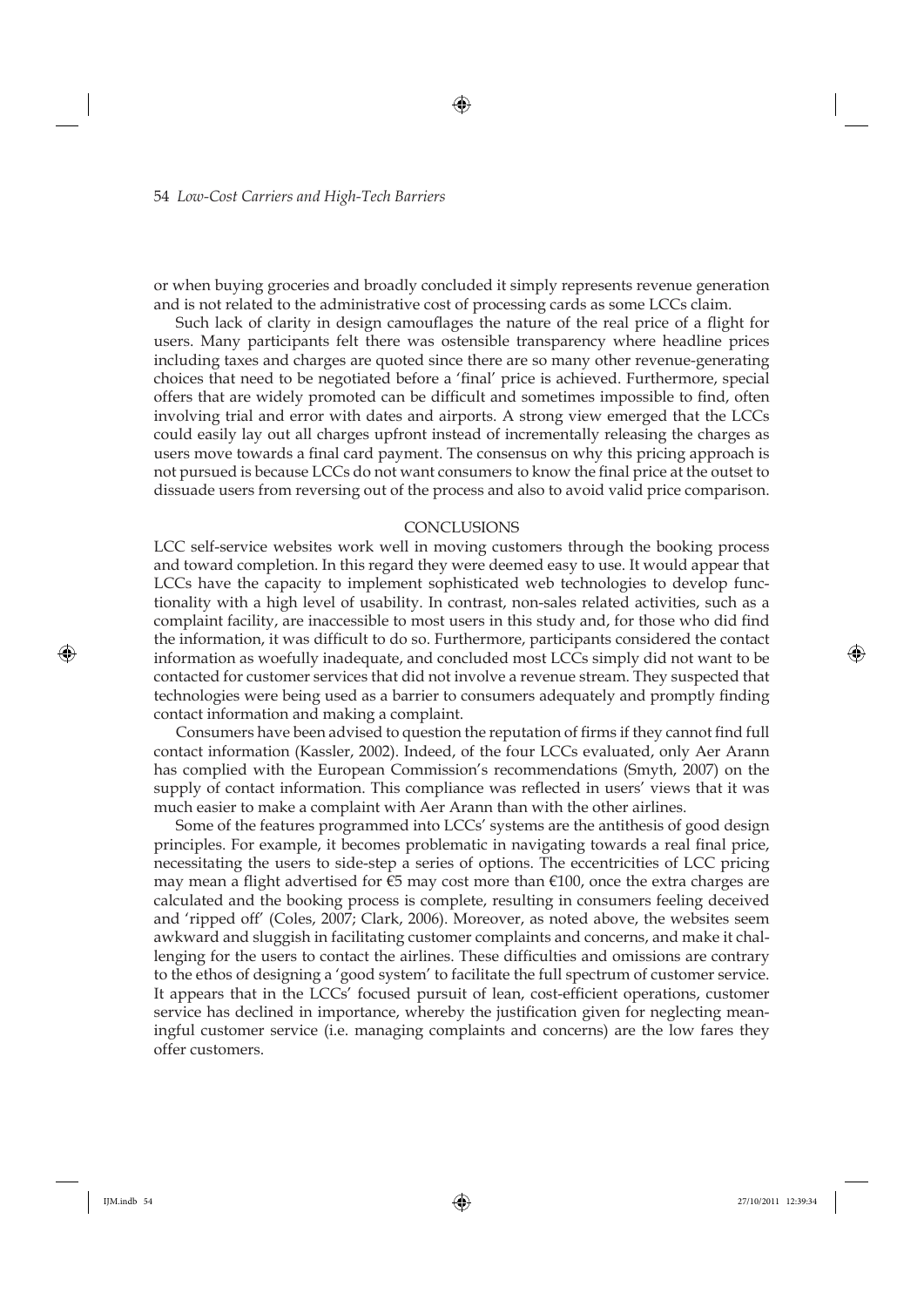It might be expected that the websites of those airlines that make it most difficult to complete customer service tasks such as making complaints would be rated as less usable than those where the task was achievable. On the contrary, the overall ease of use does not appear to be impacted by the poor ease of use in the complaints function, which would suggest that web designers need only concentrate on those features that are of high importance to the user in order to ensure that the user perceives the website overall as having high usability. As usability and user preference have been shown to be correlated (de Angeli et al., 2006; Lee and Koubek, 2010b), user preference may only require usability in certain key aspects of the website, rather than the website as a whole. Thus airlines can continue to design in such a way that discourages non-revenue generating activities while maximising revenue generating activities.

While LCCs have proven their ability to design well, if our suspicious study participants are correct, LCC managers intentionally instruct developers to design certain features poorly or perhaps neglect to instruct developers in these areas at all. Indeed, some IS/IT managers would appear to be in violation of their own software engineering *Code of Ethics and Professional Conduct* (Association for Computing Machinery, 2008: 1), which states software engineers and software engineering managers should act in the public interest and 'subscribe to and promote an ethical approach to the management of software development and maintenance'. The authors believe a more sophisticated professional code of ethics needs to be developed that explicitly recognises the capacity of technologies to produce questionable system features and barriers.

There is assumed ethicality in how information systems are designed and conducted. In respect of the case of LCCs discussed in this study and more generally, such assumptions need to be challenged. Educators must recognise some college graduates who become practitioners are choosing to use opaque design practices; it would appear there is malpractice about. The authors believe educators should not be neutral on this matter; they should be advocates of transparency and ethical design. On this key issue a discussion amongst stakeholders is required; more extensive teaching of 'good' practice and ethics in IS design is also merited.

#### **Limitations and Further Research**

Aspects of the research design limit the findings' generalisability. For example, this study examined four LCCs operating out of Ireland. Hence, the findings may not pertain to all LCCs operating globally. Further, although the researchers sought participants to represent a range of age cohorts (i.e. students in their early 20s to late 50s), the participants were drawn from a student population. Consequently, their responses may not reflect the broad spectrum of passengers who choose to travel with LCCs.

This study has identified a number of areas for further research. User preference for the individual websites was not measured in this study. However, website usability and user preference have been shown to be correlated in previous studies (de Angeli et al., 2006; Lee and Koubek, 2010b). In this study, poor usability in aspects of the website design that were less important to the user did not negatively impact the users' perception of the usability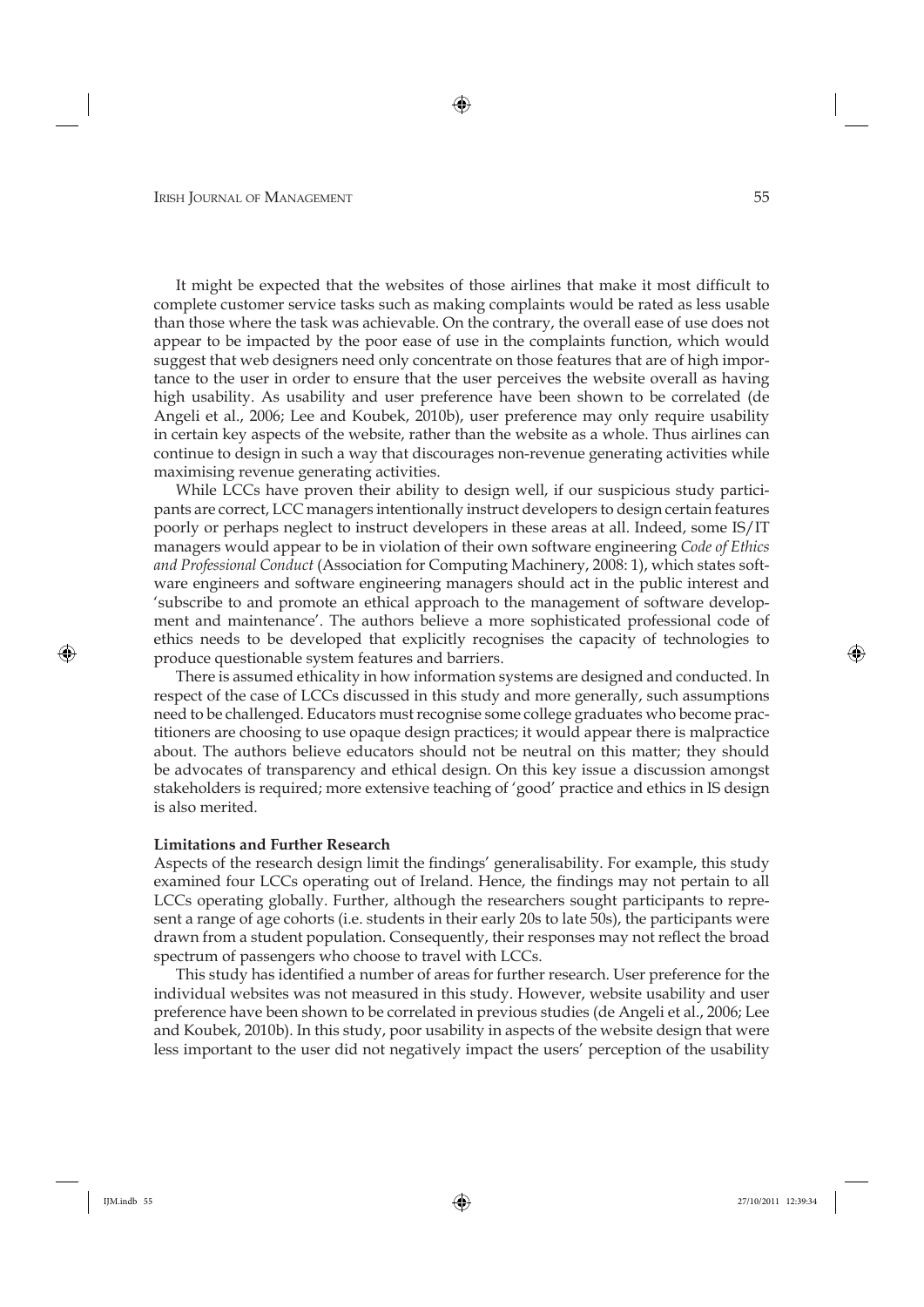of the website overall. Whether or not this disparity in usability levels within the websites impacts on user preference could be investigated further.

A second area for further study is to determine if regulation will resolve the issues identified as problematic by users. Regulation was discussed during the focus groups, with one participant stating:

There will always be regulation, but [LCCs] will always find a way around it.

The European Commission has implemented legislation (Article 23(1) of Regulation 1008/2008) that requires clarity in pricing by airlines. Whether the airlines are compliant with the legislation or have found innovative ways around it using questionable web design techniques could be investigated.

### REFERENCES

- Association for Computing Machinery (2008) *ACM Code of Ethics and Professional Conduct*, available from: <http://www.acm.org/about/code-of-ethics>, accessed 3 March 2008.
- Alamdari, F. and Fagan, S. (2005) 'Impact of the Adherence to the Original Low-Cost Model on the Profi tability of Low-Cost Airlines', *Transport Reviews*, 25, pp. 377–92.
- Antón, C., Camarero, C. and Carrero, M. (2007) 'Analysing Firms' Failures as Determinants of Consumer Switching Intentions: The Effect of Moderating Factors', *European Journal of Marketing*, 41, pp. 135–58.
- Barry, C. and Lang, M. (2001) 'A Survey of Multimedia and Web Development Techniques and Methodology Usage', *IEEE Multimedia*, 8(3), pp. 52–60.
- Barry, C. and Torres, A. (2009) 'Tricks and Clicks: How Low-Cost Carriers Ply their Trade through Self-Service Websites', in D. Oliver, C. Romm-Livermore and F. Sudweeks (eds.), *Self-Service in the Internet Age: Expectations and Experiences*, New York: Springer.
- Bloor, M., Frankland, J., Thomas, M. and Robson, K. (2001) *Focus Groups in Social Research*, London: Sage Publications.
- Button, K., Costa, A. and Cruz, C. (2007) 'Ability to Recover Full Costs through Price Discrimination in Deregulated Scheduled Air Transport Markets', *Transport Reviews*, 27, pp. 213–30.
- Clark, A. (2006) 'Ryanair … The Low-Fare Airline with the Sky-High Insurance Levy', *Guardian*, available from: <http://business.guardian.co.uk/story/0,,1769707,00.html>, accessed 5 April 2007.
- Coles, S. (2007) 'Cheap Flights, Hidden Extras', *Interactive Investor*, available from: <http:// www.iii.co.uk/articles/articledisplay.jsp?article\_id=7018613&section=Planning>, accessed 25 November 2007.
- de Angeli, A., Sutcliffe, A. and Hartmann, J. (2006) 'Interaction, Usability and Aesthetics: What Influences Users' Preferences?', in *Proceedings of the Conference on Designing Interactive Systems 2006*, New York: ACM.
- Dix, A., Finlay, J., Abowd, G. and Beale, R. (2004) *Human–Computer Interaction*, New York: Pearson/Prentice Hall.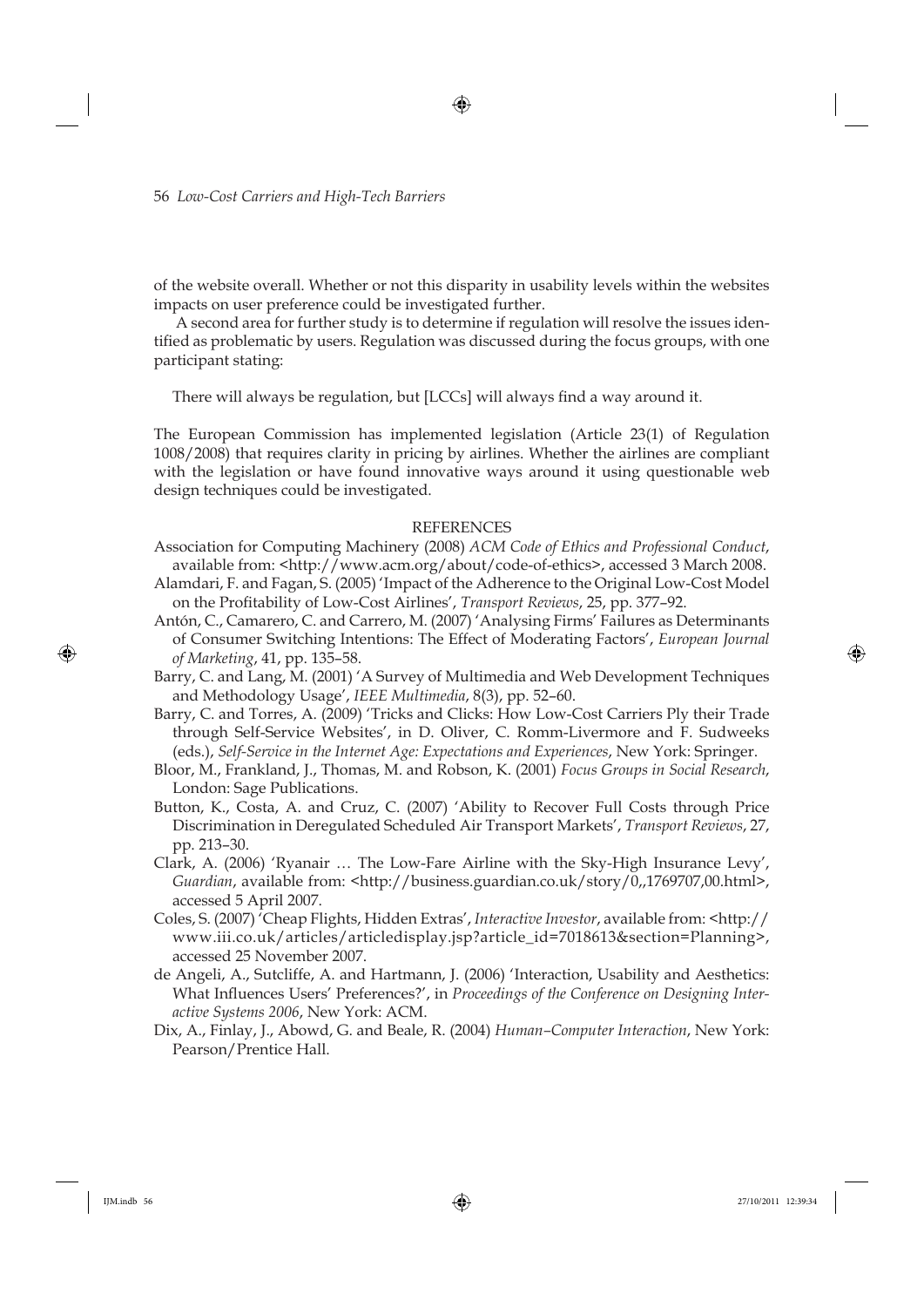- Gorgone, J.T., Gray, P., Stohr, E.A., Valacich, J.S. and Wigand, R.T. (2006) 'MSIS 2006: Model Curriculum and Guidelines for Graduate Degree Programs in Information Systems', *Communications of the AIS*, 17(1), pp. 121–95.
- Grabner-Kraeuter, S. (2002) 'The Role of Consumers' Trust in Online-Shopping', *Journal of Business Ethics*, 39, pp. 43–50.
- Graham, B. and Vowles, T.M. (2006) 'Carriers within Carriers: A Strategic Response to Low-Cost Airline Competition', *Transport Reviews*, 26, pp. 105–26.
- Holzinger, A. (2005) 'Usability Engineering Methods for Software Developers', *Communications of the ACM*, 48(1), pp. 71–4.
- International Organization for Standardization (1996) ISO/DIS 9241-11 *Guidance on Usability: Ergonomic Requirements for Office Work with Visual Display Terminals (VDT)*, Geneva: ISO.
- Kahn, A. (2002) 'Airline Deregulation', *Concise Encyclopaedia of Economics*, Library of Economics and Liberty, available from: <http://www.econlib.org/LIBRARY/Enc/ AirlineDeregulation.html>, accessed 23 February 2008.
- Kassler, H. (2002) 'It's a Dangerous World Out There: Misinformation in the Corporate Universe', in A. Mintz (ed.), *Web of Deception: Misinformation on the Internet*, New York: CyberAge Books.
- Komiak, S. and Benbasat, I. (2008) 'A Two-Process View of Trust and Distrust Building in Recommendation Agents: A Process-Tracing Study', *Journal of the Association for Information Systems*, 9, pp. 727–47.
- Krug, S. (2000) *Don't Make Me Think: A Common Sense Approach to Web Usability*, San Diego, CA: New Riders Publishing.
- Lawton, T. (2003) 'Managing Proactively in Turbulent Times: Insights from the Low-Fare Airline Business', *Irish Journal of Management*, 24(1), pp. 173–93.
- Lee, S. and Koubek, R.J. (2010a) 'The Effects of Usability and Web Design Attributes on User Preference for e-Commerce Web Sites', *Computers in Industry*, 61, pp. 329–41.
- Lee, S. and Koubek, R.J. (2010b) 'Understanding User Preferences Based on Usability and Aesthetics Before and After Actual Use', *Interacting with Computers*, 22, pp. 530–43.
- Macnaghten, P. and Myers, G. (2004) 'Focus Groups', in C. Seale, G. Gobo, J.F. Gubrim and D. Silverman (eds.), *Qualitative Research Practice*, London: Sage Publications.
- Monk, A., Wright, P., Haber, J. and Davenport, L. (1993) *Improving your Human–Computer Interface: A Practical Technique*, New York: Prentice Hall.
- Murphy, P.E., Laczniak, G.R. and Wood, G. (2007) 'An Ethical Basis for Relationship Marketing: A Virtue Ethics Perspective', *European Journal of Marketing*, 41, pp. 37–57.
- Nielsen, J. (1999) *Designing Web Usability: The Practice of Simplicity*, San Diego, CA: New Riders Publishing.
- Nielsen, J., Clemmensen, T. and Yssing, C. (2002) 'Getting Access to What Goes On in People's Heads? Reflections on the Think-Aloud Technique', paper presented at the NordiCHI Conference, 19–23 October, Aarhus.
- Nielsen, J. and Tahir, M. (2001) *Homepage Usability: 50 Websites Deconstructed*, San Diego, CA: New Riders Publishing.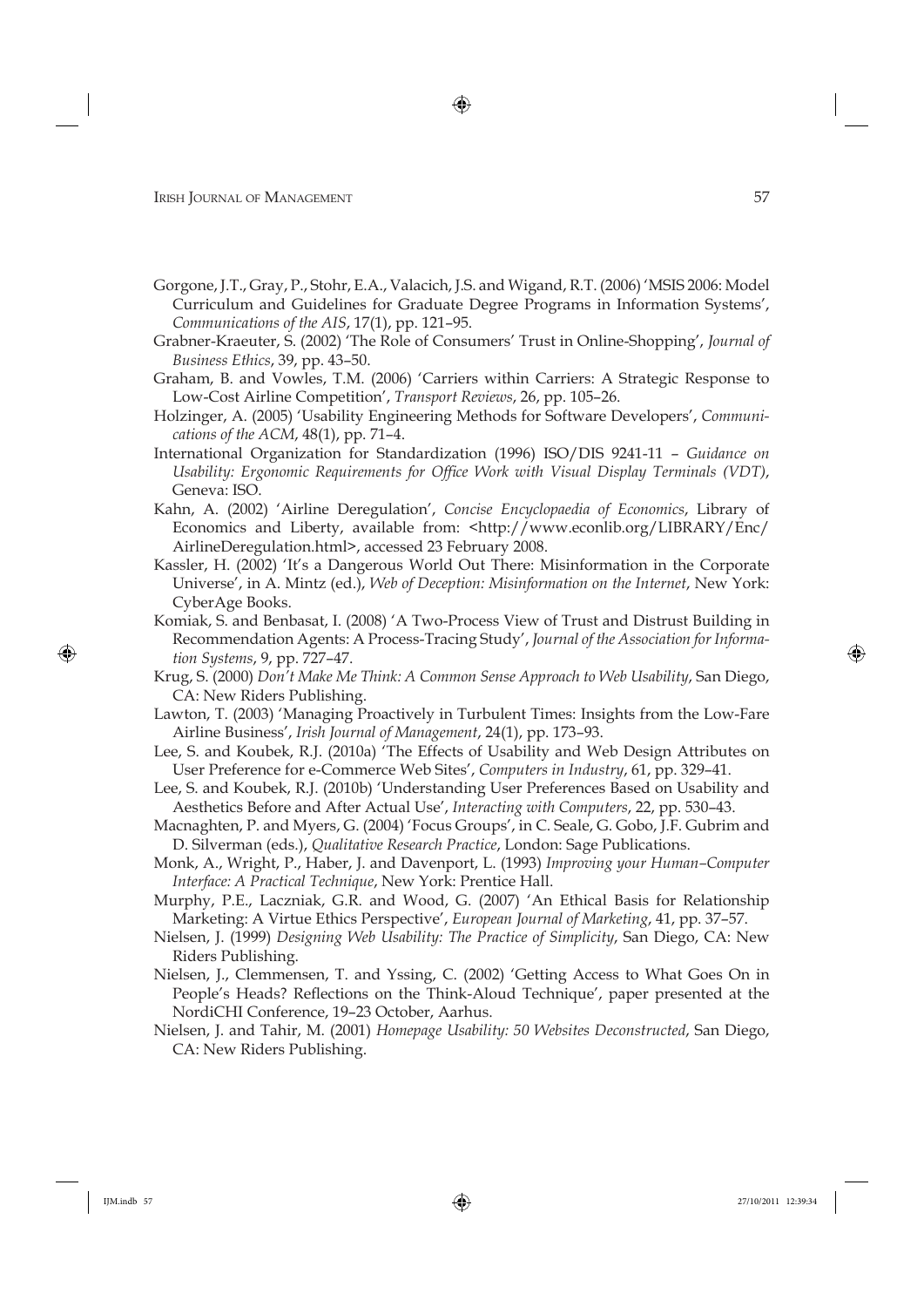- Nucciarelli, A. and Gastaldi, M. (2008) 'Information Technology and Collaboration Tools within the e-Supply Chain Management of the Aviation Industry', *Technology Analysis & Strategic Management*, 20, pp. 169–84.
- Shneiderman, B. and Plaisant, C. (2010) *Designing the User Interface: Strategies for Effective Human–Computer Interaction*, New York: Addison Wesley.
- Sklar, J. (2006) *Principles of Web Design*, London: Thomson Learning.
- Smyth, J. (2007) 'Ryanair Could Face Action on Ticket Sales', *Irish Times*, 13 November 2007.
- Teichert, T. Shehu, E. and von Wartburb, I. (2008) 'Customer Segmentation Revisited: The Case of the Airline Industry', *Transportation Research Part A: Policy & Practice*, 42, pp. 227–42.
- Wang, Y. and Emurian, H. (2003) 'An Overview of Online Trust: Concepts, Elements and Implications', *Computers in Human Behaviour*, 21, pp. 105–25.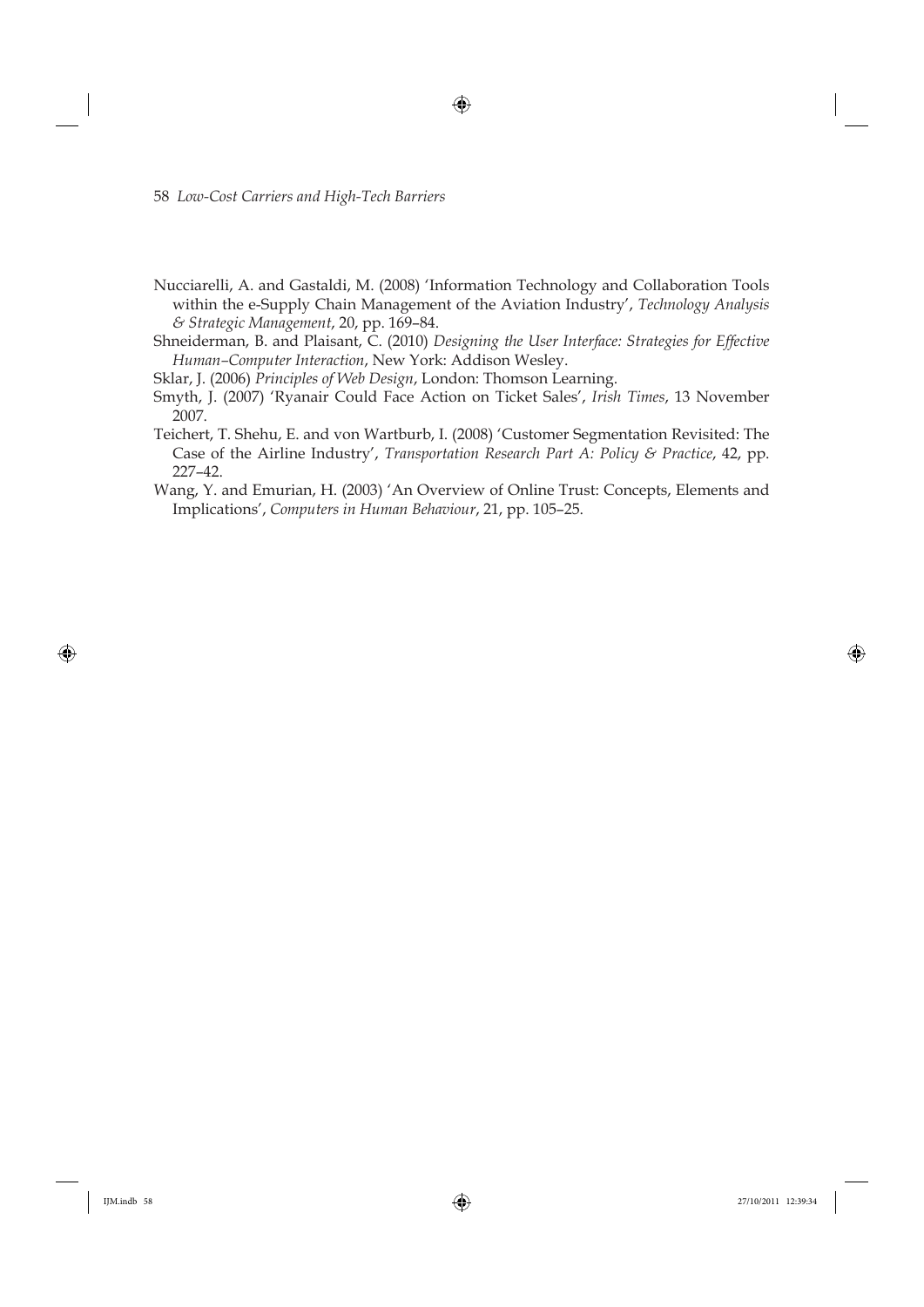# **A Framework to Manage the Early Value Proposition of Emerging Healthcare Technologies**

Shirley M. Davey,\* Michael Brennan,\*\* Brian J. Meenan,\* Rodney McAdam,\*\* Alan Girling,\*\*\* Amanda Chapman\*\*\* and Richard L. Lilford\*\*\*

ABSTRACT<br>I realth service managers and industry face significant challenges in implementing Health service managers and industry face significant challenges in implementing Land delivering innovations for healthcare; shrinking budgets mean there is a need to understand more clearly the value of innovations.

An articulation of the value proposition, that is the value created for users by technology, is the key starting point for current thinking on open and innovative business models. The aim of this research is to develop a framework for 'valuing' a new medical device at the concept stage that balances benefit to the healthcare provider against commercial costs. This paper proposes that appropriate evidence-gathering activities such as determination of the clinical value proposition and early health economic tools such as the 'headroom method' can be utilised as part of the development process to contribute to the early stage estimates of value beneficial to both the health service and industry decision makers.

**Key Words:** innovation; emerging technology; open business model; health technology assessment; value proposition

#### INTRODUCTION

Healthcare accounts for a significant proportion of the global economy and managing rising healthcare costs is of major concern for all governments, particularly in times of slow economic growth and limited funding. Each year health-related spending grows

\*\* Ulster Business School, University of Ulster

<sup>\*</sup> Multidisciplinary Assessment of Technology Centre for Health (MATCH), Nanotechnology and Integrated BioEngineering Centre, University of Ulster

<sup>\*\*\*</sup> Department of Public Health, Epidemiology and Biostatistics, University of Birmingham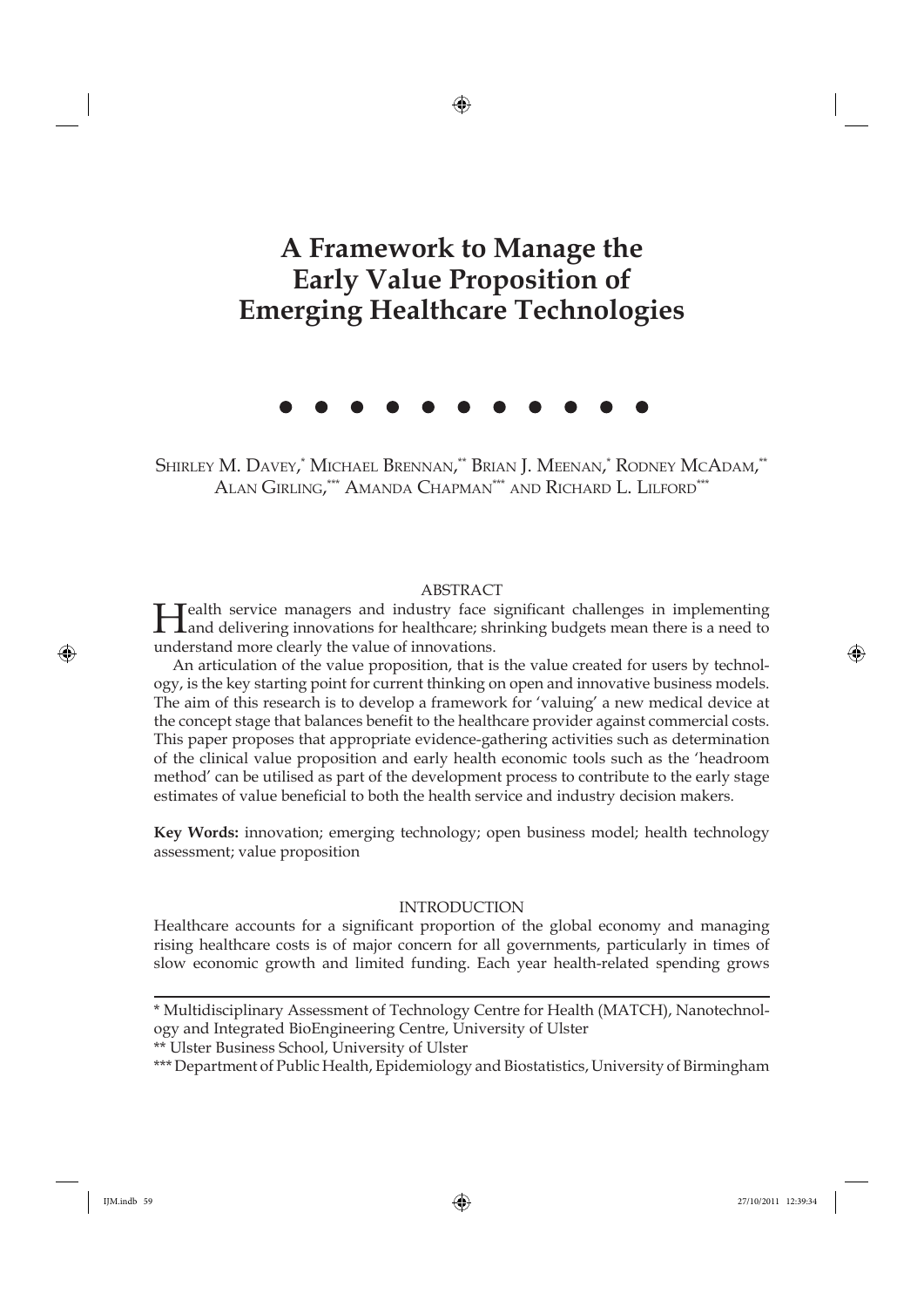often outpacing spending on other goods and services, meaning that the size of that slice increases. These cost increases have a significant effect on households, businesses and government programmes (Kaiser, 2007). Historically, the advancement of healthcare has been synonymous with the innovation of new medical devices and technologies. Medical devices are a significant and growing industry with a global market size of over US\$100 billion (Frost & Sullivan, 2008). For almost 50 years, spending on healthcare has grown by 2 percentage points in excess of gross domestic product growth across all Organisation for Economic Co-Operation and Development (OECD) countries (Drouin et al., 2008). In the United States (US) spending on healthcare accounts for a significantly large proportion of the economy: the US spends about \$7,400 per person on healthcare each year. Sixteen per cent of the US economy is devoted to healthcare (Kaiser, 2011). By 2018, national healthcare expenditures in the US are expected to reach \$4.4 trillion, which is more than double 2007 spending (Siska, 2009).

The medical device sector today is one of the most innovative sectors, improving and saving lives every day by providing innovative solutions for diagnosis, prevention and treatments (Eucomed, 2010). The largest single healthcare market for new medical devices is in the US, where sales are expected to exceed US\$100 billion by the end of 2010 (Frost & Sullivan, 2008). European medical technology sales are estimated to be worth over  $\epsilon$ 72 billion (Wilkinson, 2009). The United Kingdom (UK) accounts for around 11 per cent of the European market and 3 per cent of the global market. Until the economic downturn in mid-2008 the growth rate in the European market was estimated as 5–6 per cent per annum. Some overseas markets have experienced significantly higher growth rates than Europe in recent years, with the Chinese market recording growth close to 11 per cent per annum until 2008 (Quotec, 2009).

Critical to the continued success of healthcare systems in developed nations is managing the adoption of innovative new technologies and medical devices. Doctors today are able to perform operations and procedures that they would not have deemed possible even a decade ago. Future developments in the fields of micromechanical systems, stem cell research, nanotechnology and remote medical informatics have the potential to dramatically change the accepted clinical patient care pathways. As well as this technology push, because of widespread internet access by the public, the patient who visits their doctor or general practitioner today is generally much better informed about their treatment options, which results in a patient pull for innovations that may be at least five to ten years from market as a result of necessary and rigorous regulatory hurdles.

Additionally, many national healthcare budgets are being reduced and healthcare systems are being faced with the possibility of major restructuring. Such is the case with proposals for healthcare reform of the National Health Service (NHS) by the government in the UK; this is currently receiving fierce objections from healthcare professionals. The Royal College of General Practitioners in a recent report raised concerns about charging for healthcare and issues relating to market forces and competition in healthcare (Royal College of General Practitioners, 2011).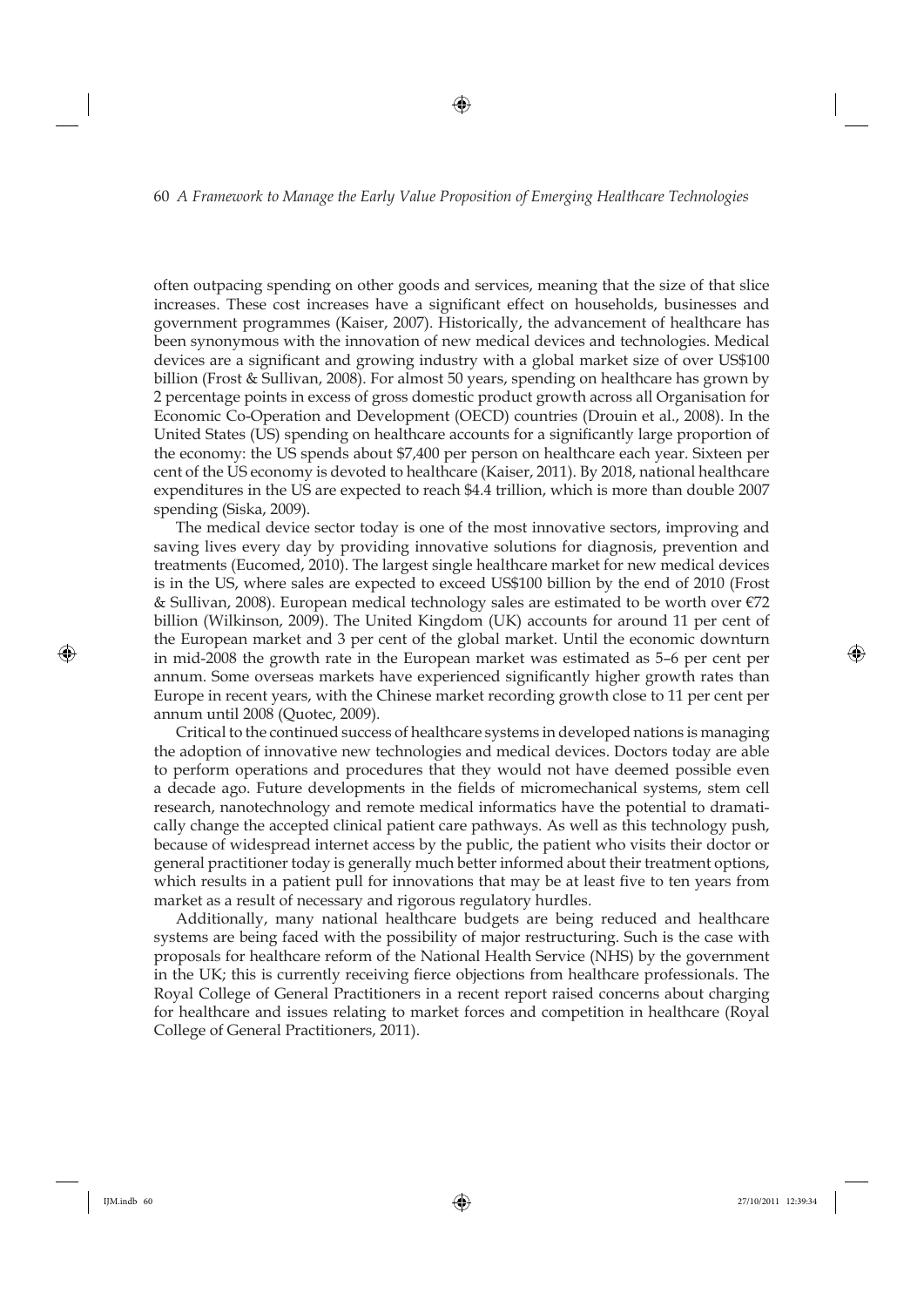There is, therefore, a need now more than ever to research methodologies to determine the early value proposition of new and emerging healthcare technologies. This paper explores the concept of the value proposition from a business model perspective and attempts to illustrate how early health economic approaches such as the headroom method can be applied to value innovative medical technologies in the early stages of development.

#### LITERATURE REVIEW

The rate of progress of innovations in healthcare in recent times has been most remarkable and the ability to innovate effectively is increasingly viewed as the single most important factor in developing and sustaining competitive advantage (Tidd et al., 2009). Indeed, innovation has become the mantra of organisations looking for economic growth in recent times (Malaviya and Wadhwa, 2005). Mulgan and Albury (2003), in their report on innovation in the public sector, state that bright ideas well implemented can lead to valued new services and the efficient delivery of existing ones at a time when the pressure on national purse strings is becoming even tighter.

Health innovation consists of complex bundles of new medical technologies and clinical services emerging from a highly distributed competence base. Health innovation systems are driven by the combination of institutionally bound interactions or 'gateways' of innovation and history-dependent trajectories of change often referred to as 'pathways' of innovation (Consoli and Mina, 2009).

Significant investment is often needed before a new medical device can enter even the first stage of clinical investigation and in many cases new healthcare technologies take decades to progress from concept to a product on the market as a result of intense and, in some cases, poorly understood regulatory requirements. Faulkner (2009) states that in the emerging area of tissue engineering technological innovation is conventionally seen as outpacing regulation – regulation usually 'lags behind' innovation. New regulatory arrangements are seen as responses to the composition and material qualities of novel technologies and practices. In more prosaic terms, regulation is seen as surveillance, policing, approving or disapproving, accrediting and so on. Thus regulation is not only seen as following innovation, but it is also seen as a socio-political force that is external to technological innovation and acts on it from a socio-political and non-technological realm of society. This adds to the challenges for innovators in the healthcare arena. Unlike the pharmaceutical sector, which has a well-defined route to market, it is generally accepted that the medical device industry has a less cohesive approach to new product development (Dixon et al., 2006).

#### **Innovative Business Models**

The need to examine the implicit and explicit business models within an organisation is essential in understanding how innovation actually takes place. History shows that the companies that continue to invest in their innovative capabilities during tough economic times are those that fare best when growth returns (Chesbrough and Garman, 2009). The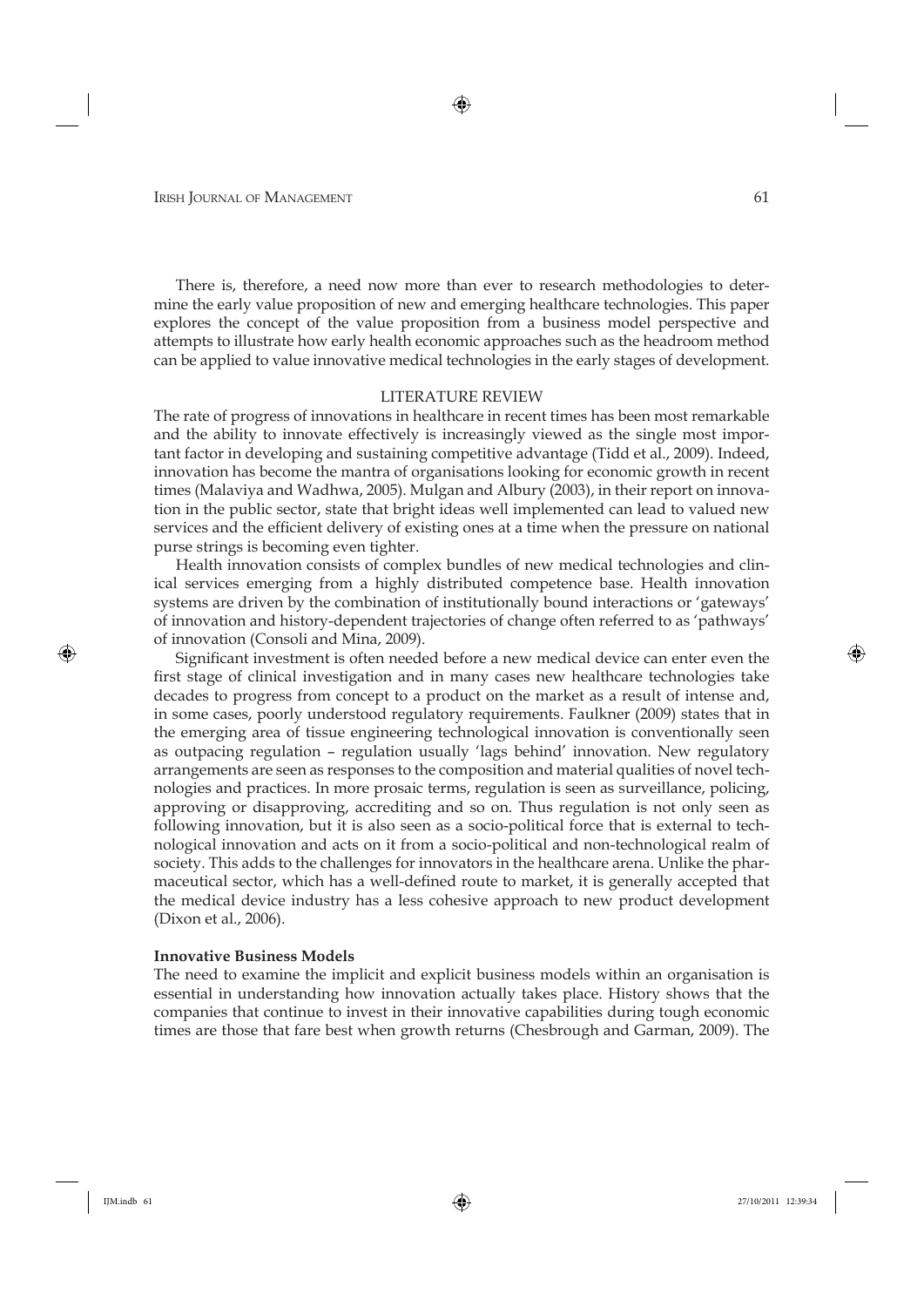cross-disciplinary study of innovation is emerging as a new scientific field which has worldwide impact. There does not seem to be a slowdown in the societal interest for the innovation phenomenon (Fagerberg and Verspagen, 2009). Companies achieve competitive advantage through acts of innovation. They approach innovation in its broadest sense, including new technologies and new ways of doing things (Porter, 1990). Radical, breakthrough innovations create not only great industrial possibilities but also great social uncertainties. When a breakthrough medical technology is discovered the question arises as to whether to accept the possible risks involved or to defer implementing the innovation until more data are available, and, specifically, until others have taken up the innovation and demonstrated its efficacy, relative safety and market acceptance (Baba and Walsh, 2010).

Managers need a framework to help them understand what their organisations are capable of accomplishing (Christensen and Overdorf, 2000). An open business model, when used holistically, forces managers to consider the integrative nature of their business activity from an open innovation perspective.

A business model's great strength as a planning tool is that it focuses attention on how the elements of the system fit into a working practice as a whole, especially in terms of how perceived value is created. Innovation challenges differ from firm to firm and often some firms follow advice that can be wasteful and in some instances even harmful if applied to the wrong situations, but if solutions are tailored to address the right problems the innovation value chain can become a strong asset (Hansen and Birkshaw, 2007).

A business model performs two important functions: it creates value and it captures a portion of that value. A business model captures value by establishing a unique resource, asset or position within that series of activities where the firm enjoys competitive advantage. Open models create value by leveraging many more ideas, due to their inclusion of a variety of external concepts. A successful open business model creates heuristic logic that connects technical potential with the realisation of economic value (Chesbrough, 2006). The economic value of a technology remains latent until it is commercialised in some way. The same idea or technology taken to market through two different business models will yield two different economic outcomes and it can be said that a mediocre technology pursued within a great business model may be more valuable than a great technology exploited via a mediocre business model (Chesbrough, 2010).

Investigation of the elements of a business model is valuable in terms of translating business plans into business processes (Osterwalder and Pigneur, 2009). Chesbrough  $(2006)$  identifies six essential functions of a business model:

- 1. Articulating the value proposition that is, the value created for users by the offering
- 2. Identifying a market segment that is, the users to whom the offering and its purpose are useful
- 3. Defining the structure of the value chain required by the firm to create and distribute the offering, and determining the complementary assets needed to support the firm's position in this chain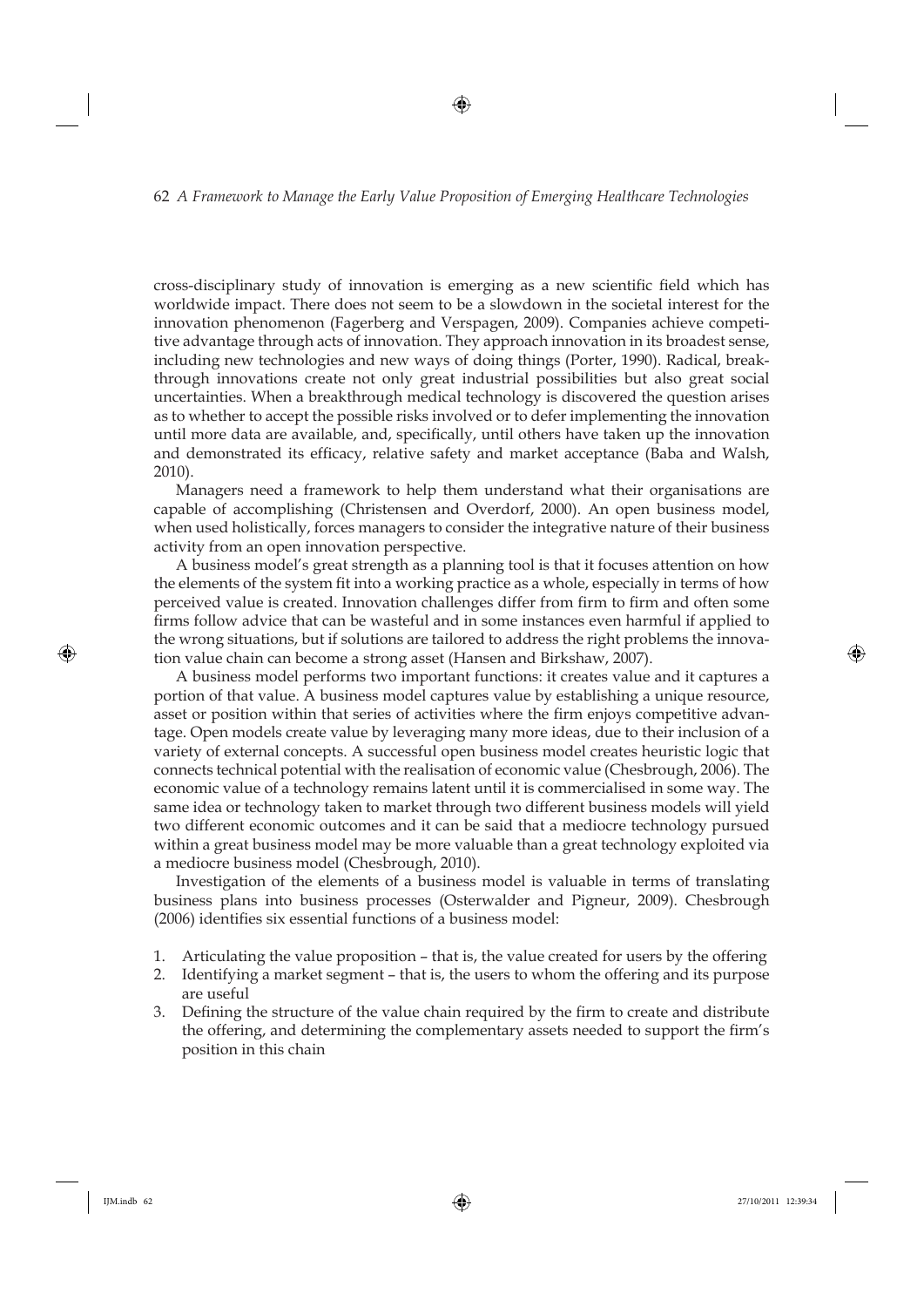- 4. Specifying the revenue generation mechanisms for the firm, and estimating the cost structure and profit potential of producing the offering, given the value proposition and value-chain structure chosen
- 5. Describing the position of the firm within the value network, linking suppliers and customers, including identifying potential complementors and competitors
- 6. Formulating the competitive strategy by which the innovating firm will gain and hold an advantage over rivals

In a recent paper on innovation in small high-tech medical device firms (Davey et al., 2011) one company stated that even though their technology has proven to be effective in an area that is of high priority to the health service at present they are finding difficulty in getting the necessary regulatory approval that will enable it to be adopted across the NHS because it acts in a different way to other technologies already approved for use. This indicates that having a unique product or technology is not enough to guarantee success within the healthcare sector; the innovative medical device must be shown to have a significantly high perception of value to all stakeholders to be adopted by policy makers in the health service. This is supported by the work of Vallejo-Torres et al. (2008) who state that the rapidly increasing range and expense of new medical devices has created a growing need to demonstrate that a new product is superior to an existing one in terms of value.

#### **Value Propositions in Business and Healthcare**

With ever tighter healthcare budgets there is an increasing need to demonstrate value in healthcare. Chesbrough (2006) simply describes the value proposition as the value created for users by the offering.

From a business perspective a value proposition can be understood as the statements of benefits that are delivered by the firm to its external constituencies. Modelling and mapping value propositions helps better understanding of the value a company wants to offer its customers and makes it communicable between various stakeholders. A formal approach to modelling a value proposition allows managers to seize mental models, understand and communicate value propositions, improve their implementation, compare them to the competition and eventually foster innovation (Osterwalder and Pigneur, 2002). The value proposition element of a business model gives an aggregated view of the value a company offers its customers. It can be further decomposed into its set of elementary value propositions. An elementary value proposition is a part of an overall value proposition; it is characterised by its attributes. These attributes capture the analysis of the value proposition and the reasoning as to why it could be valuable to the customer. Not withstanding economic value, at this point social value is created either through use (e.g. driving a car), reduction of the customer's risk (e.g. car insurance) or by making his/her life easier through reduction of his/her efforts (e.g. home delivery of groceries). These attributes – namely use, reduction of risk and reduction of effort – may translate to time or cost savings, which could be beneficial social parameters in which to consider the value of new technologies in the healthcare arena.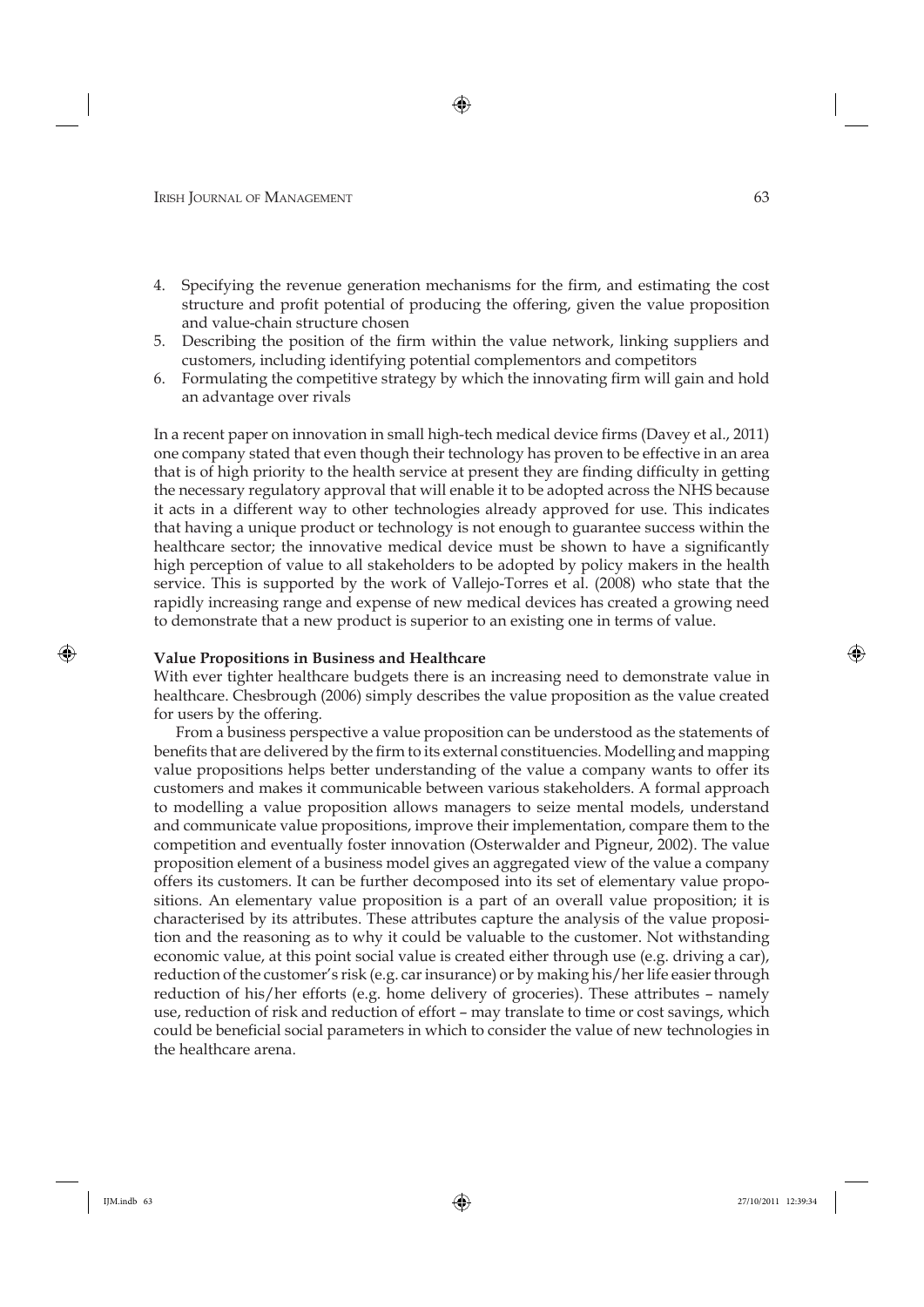As a basis for understanding the challenges that the changing nature of healthcare presents for accurate valuations it is helpful to briefly reflect on certain principles of valuation theory. Economic theory holds that the value of a firm is equal to the present value of the expected future cash flows the company will generate (Damodaran, 2002). Assumptions about the expected future cash flows and the uncertainties of those cash flows, however, often vary among investors. Consequently, the notion of value to whom and under what circumstances becomes important.

Valuations of healthcare companies are largely driven by the quality of the organisation's technology portfolio and management team; however, it is critical to note that good science does not necessarily equate to a viable business proposition and elegant technical solutions are not in themselves sufficient to drive investment (Anderson and Hill, 2006; Cosh et al., 2007). The ultimate success of a technology is its usefulness (Boer, 1999). The clinical problem solved by the technology and its degree of innovation are critical considerations in evaluating the quality of a healthcare technology. It is useful to consider whether the technology improves upon an existing solution or provides a new solution altogether, and the extent to which the technology disrupts current practice.

#### **Specification of Research Purpose**

Earlier research within the healthcare technology sector has shown that for new technologies that have not yet been adopted by the health service companies often have difficulty determining the clinical value proposition for their technology in relation to its advantages over existing treatment options (Davey et al., 2010).

Indeed for managers operating within a resource constrained healthcare system, determining the value of new innovations that have the potential to contribute to improvements in the quality of care while also providing cost reductions is undoubtedly becoming increasingly important.

In a finite resource healthcare system the cost effectiveness of a technology can be compelling evidence for its adoption. Purchasing and reimbursement decisions in healthcare systems with finite resources are increasingly influenced by formal health economic analysis. The opportunity cost of a technology is based on its incremental cost effectiveness, i.e. the cost associated with the benefits achieved from a technology compared to the next best alternative. Cost effectiveness assessments are made from the perspective of the healthcare provider using current UK norms for the value of a 'quality adjusted life year' (QALY) (Girling et al., 2007). The National Institute for Health and Clinical Excellence (NICE), for example, uses this approach for appraisal of potential new treatments for the NHS in England. NICE medical technologies guidance, although mandatory only in England, are reviewed and often applied to other areas of the UK (National Institute for Health and Clinical Excellence, 2011). Cosh et al. (2007) describe an approach to this problem of conducting health economic analysis under circumstances where effectiveness is necessarily conjectural and they state that if the problem is not ruled out by strategic considerations then the investigation should move to the next stage with a study of the clinical problem.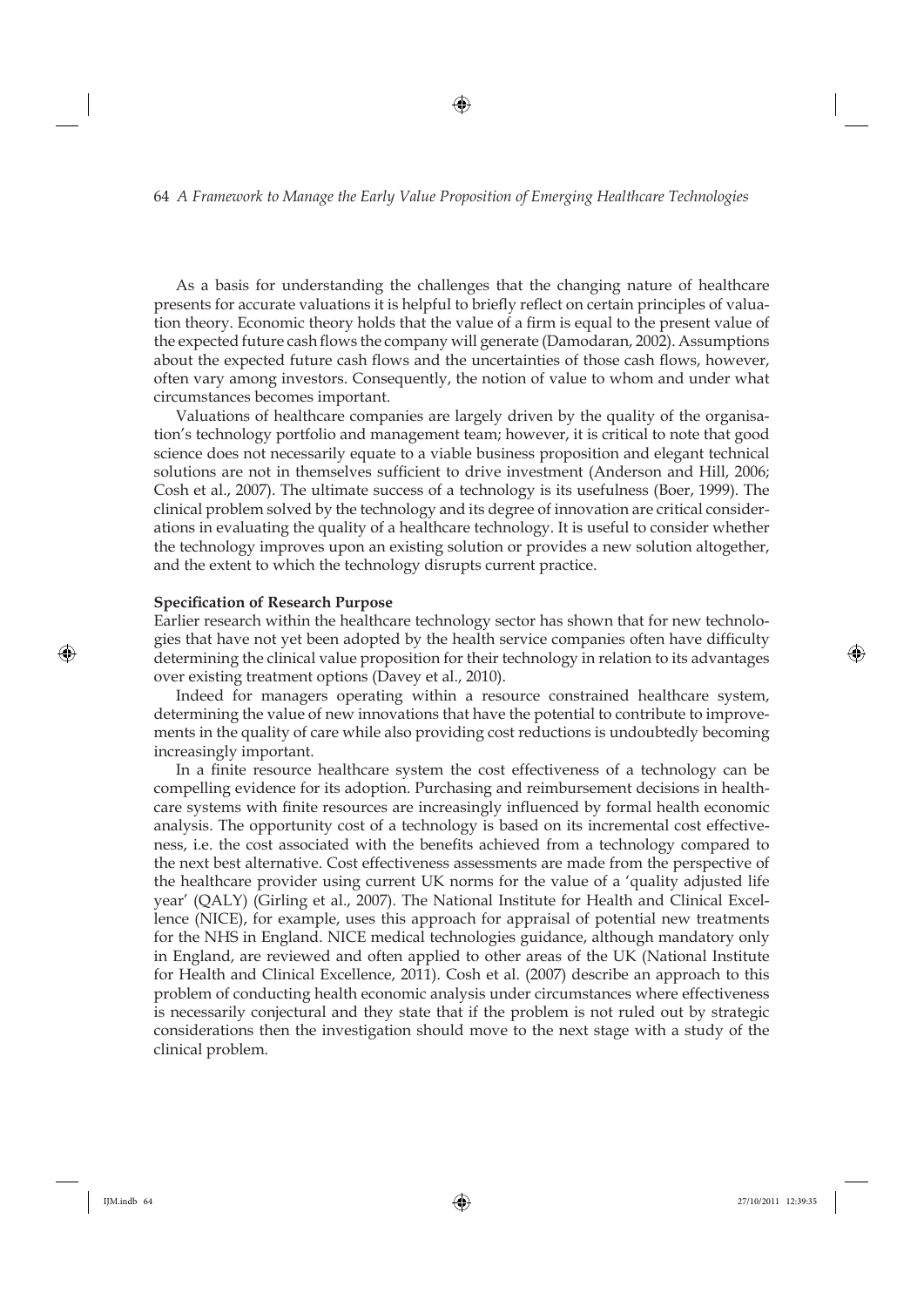This paper uses a case-based approach to explore the methods for determining the early value proposition of emerging healthcare technology and how these methods link with the elemental business model approach for technology adoption by healthcare companies and organisations. The first case study demonstrates how determining the clinical problem definition at an early stage in the design of an innovation can provide insight to guide investment decisions for a technology that improves upon an existing solution in the field of cardiology. The second case study provides the reader with an illustration of how fundamental health economic principles encapsulated in the 'headroom method' can be utilised to give an estimate of the potential value of a technology that provides a new solution altogether in the emerging field of tissue engineering. The implications for the research are discussed in terms of how methodologies to determine the value proposition of an innovation can influence an organisation's business model and the case for adoption by decision makers.

#### METHODOLOGY

This research uses a case-based approach to describe the operation of two different but complimentary methods to determine the early stage value proposition of an emerging healthcare technology. The use of a case-based approach has been shown to be a suitable method to test and build theory (Voss and Voss, 2000). Previous authors (Lindahl and Nordin, 2010) have regarded case study illustrations as a useful research approach to explore the interplay of two different disciplines in new product development and evaluation and to develop models to show how previously disparate methodologies can be coordinated.

With the aim of developing systems and frameworks to manage and understand the early value proposition of emerging healthcare technologies two different technologies were chosen. The first case study technology was an improvement on an existing medical device in the well-established field of stenting for vascular disease. Field research was carried out to determine the opinion of expert clinicians in relation to the value of this innovation.

The second case study technology explains the terminology and application of the 'headroom method' to exemplify the potential value of a technology that provides a new solution altogether in the field of tissue engineering. In this case secondary data was utilised previously gathered from a survey of experts as it was difficult to get accurate valuations of the potential benefit of a technology for a procedure of which healthcare professionals had no prior knowledge or experience.

#### FINDINGS

#### **Clinical Problem Definition**

In some circumstances the decision to invest in a technology can be made without recourse to any formal method of evaluation. If an unmet clinical need can be identified and resolved, such as curing a common, chronic disease at low cost, then the decision makes itself. In 1895, when Roentgen's wife was persuaded to interpose her hand between his x-ray source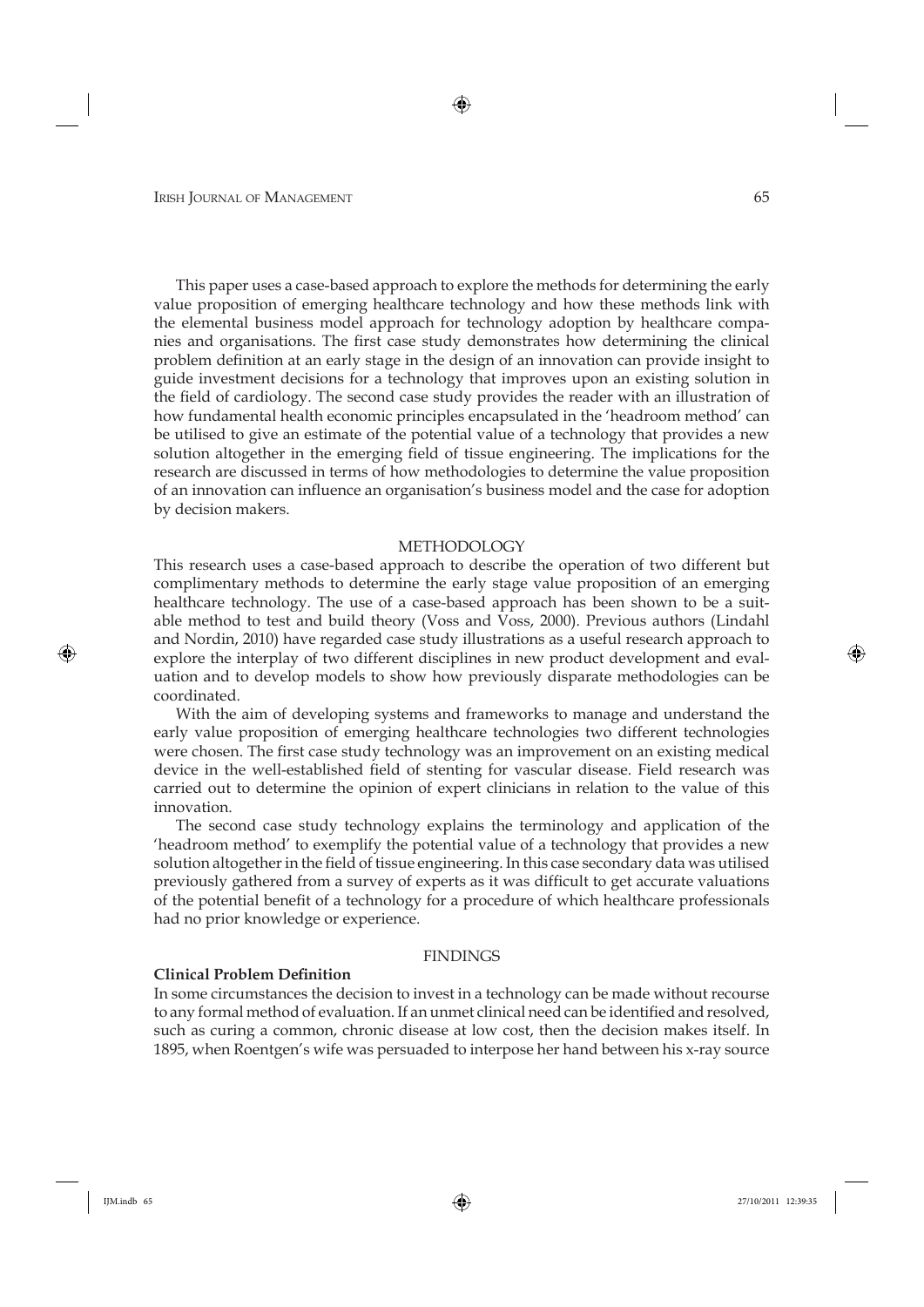and a photographic plate he did not need a health economist to tell him he was onto a winner. These blockbuster discoveries come along only seldom and the cost effectiveness of most proposed new technologies is much more difficult to predict (Cosh et al., 2007). However, there is undoubtedly benefit in determining the potential clinical value of a new device of technology at an early stage in the development. The following mini-case-study on a new technology stent for peripheral vascular disease attempts to illustrate this.

*Mini-Case 1: Initial Assessment of the Value Proposition for a Revolutionary Design, ArtiStent* A company had developed a new design stent that has the potential to benefit patients with peripheral vascular or arterial disease. In order to make a case to attract investment to fund a clinical trial with the technology it was necessary to determine the clinical value proposition. The 'ArtiStent' technology consists of multiple stent segments that interlock once crimped into a single balloon, but completely disengage from each other during balloon expansion so that each stent segment can articulate independently within the vessel to provide a biomechanically stable solution to the challenges of stenting in peripheral vessels. Stenting in these regions in the past has proven to be problematic with good short-term results but generally poor long-term results. Peripheral arteries are, generally, highly flexible vessels which undergo various bending, twisting and torsion modes in multiple planes.

In order to determine the potential clinical value proposition for this device, taking into account the positive and negative attributes, target clinicians who were likely to benefit from this technology were identified and meetings were held with a number of leading consultants from both the vascular surgery and interventional radiology departments in the Belfast Health and Social Care Trust and the South Eastern Health and Social Care Trust. The clinicians were asked a series of questions about:

- Clinical treatment routes
- Disease context
- Current treatments
- Challenges with current stent designs

This enabled the drivers for the clinical success of the ArtiStent to be identified and adoption issues to be clarified.

A potential *clinical value proposition* of the ArtiStent design was qualified as follows:

- A bespoke solution that gives 'better fit' to blood vessels, improving the outcome for patients
- Has the possibility to be used in vessels where there is branching, reducing the need for bypass surgery and saving hospital costs
- Challenging areas where there is a large degree of movement of the vessels (e.g. around the inguinal ligament) could now be stented due to increased flexibility of design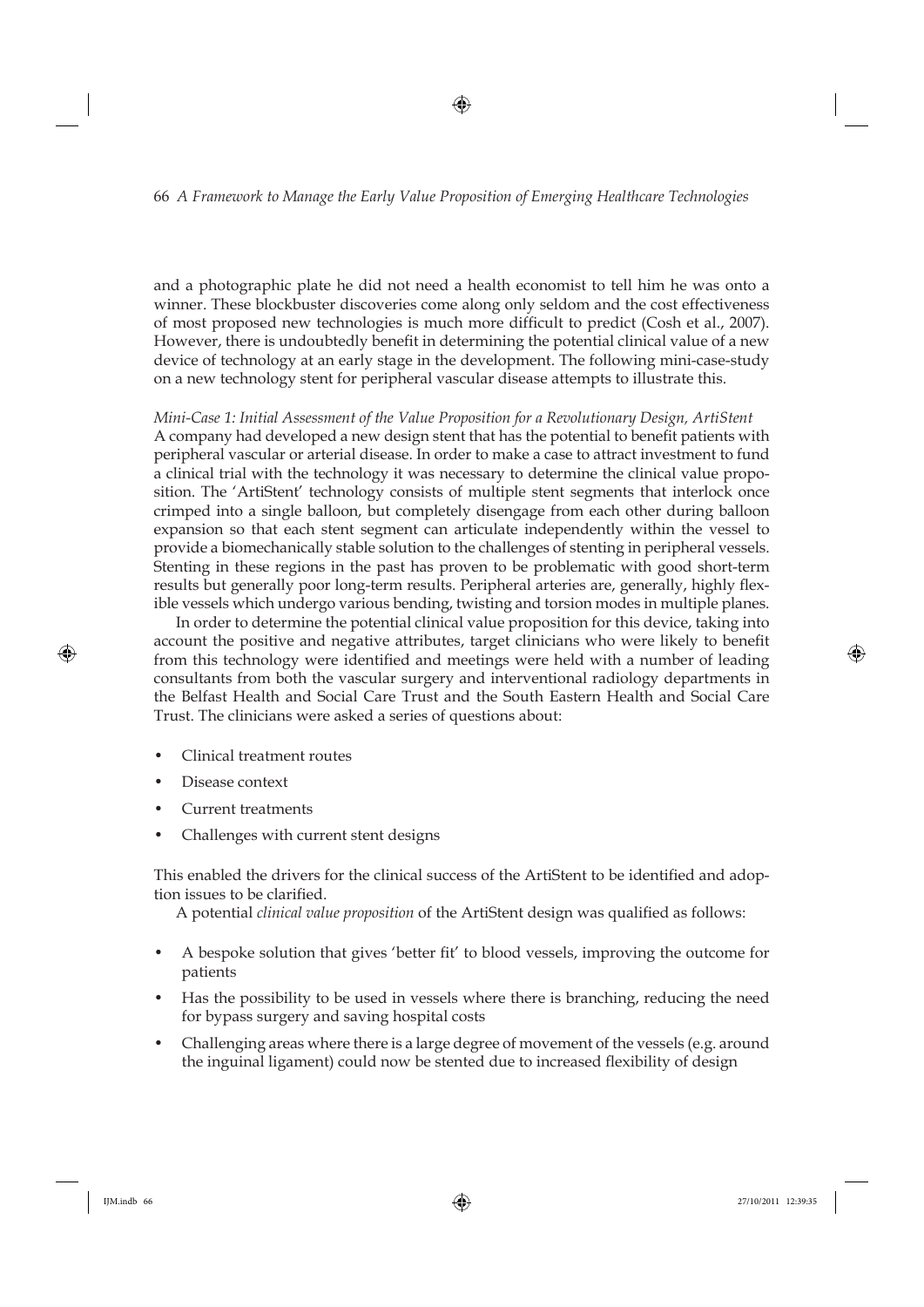This qualitative work on determining the clinical value proposition proved to be beneficial for the company developing this technology and has confirmed the potential for an innovative device in the treatment of peripheral arterial disease and the requirement for future investment in this area.

#### **Early Health Economics: Headroom Method**

When modelling, cost effectiveness parameter estimates are typically obtained from direct studies, ideally from large randomised controlled trials. However, in the case of a technology yet to be developed, or in the early stages of development, the very nature of the product is uncertain.

The headroom method simply looks at the potential of a clinically defined market. Instead of asking, 'How cost effective will the technology be?' – the question for conventional cost effectiveness analysis of a technology already developed – it can be useful to ask, 'Would it be cost effective if it works as well as one would hope?' In other words, optimistic assumptions are made about the incremental effectiveness of the proposed treatment over the best alternative.

It is then possible to calculate the incremental cost of the technology where it could still be cost effective; this is called the 'headroom'. The headroom method can lower the risk of embarking on an investment that is doomed from the outset (McAteer et al., 2007).

Cost effectiveness analysis aims to quantify the incremental cost effectiveness ratio (ICER), specifically the extra cost per unit of benefit when comparing one treatment, technology or programme against another. This incremental health benefit is expressed in QALYs (life years weighted by 'quality of life' (QoL), where  $1$  signifies perfect QoL and  $0$ represents death). The total incremental QALY gain for such a technology is a function of improvement in QoL (ΔQoL) and the duration over which this improvement is sustained:

Equation 1: 
$$
\Delta QALY = (1 - \Delta QoL) x
$$
 time in years

Incremental QALYs are converted into monetary terms to offset the financial costs of the treatment to arrive at a 'net health benefit' for each treatment (Ades et al., 2004). If the societal willingness to pay is assumed to be an ICER of  $£30,000$  ( $€45,000$  or \$60,000) per QALY (Devlin and Parkin, 2004), the headroom can be calculated as follows:

Equation 2: 
$$
\Delta \text{Cost} \text{ (headroom)} = \Delta \text{QALY} \times \text{\pounds}30,000
$$

Where maxΔCost is the headroom – the maximum additional cost of the new treatment over the comparator for the new treatment to be deemed cost effective.

It can be said that if there is little or no chance that the technology could be marketed at a price that would keep the maxΔCost below the cost effectiveness threshold, then the technology should not attract further investment (Cosh et al., 2007).

#### *Mini-Case 2: Headroom for Engineered Bladder*

A tissue engineered bladder substitute could be used as an alternative to the use of bowel tissue in substitution cystoplasty after resection for cancer.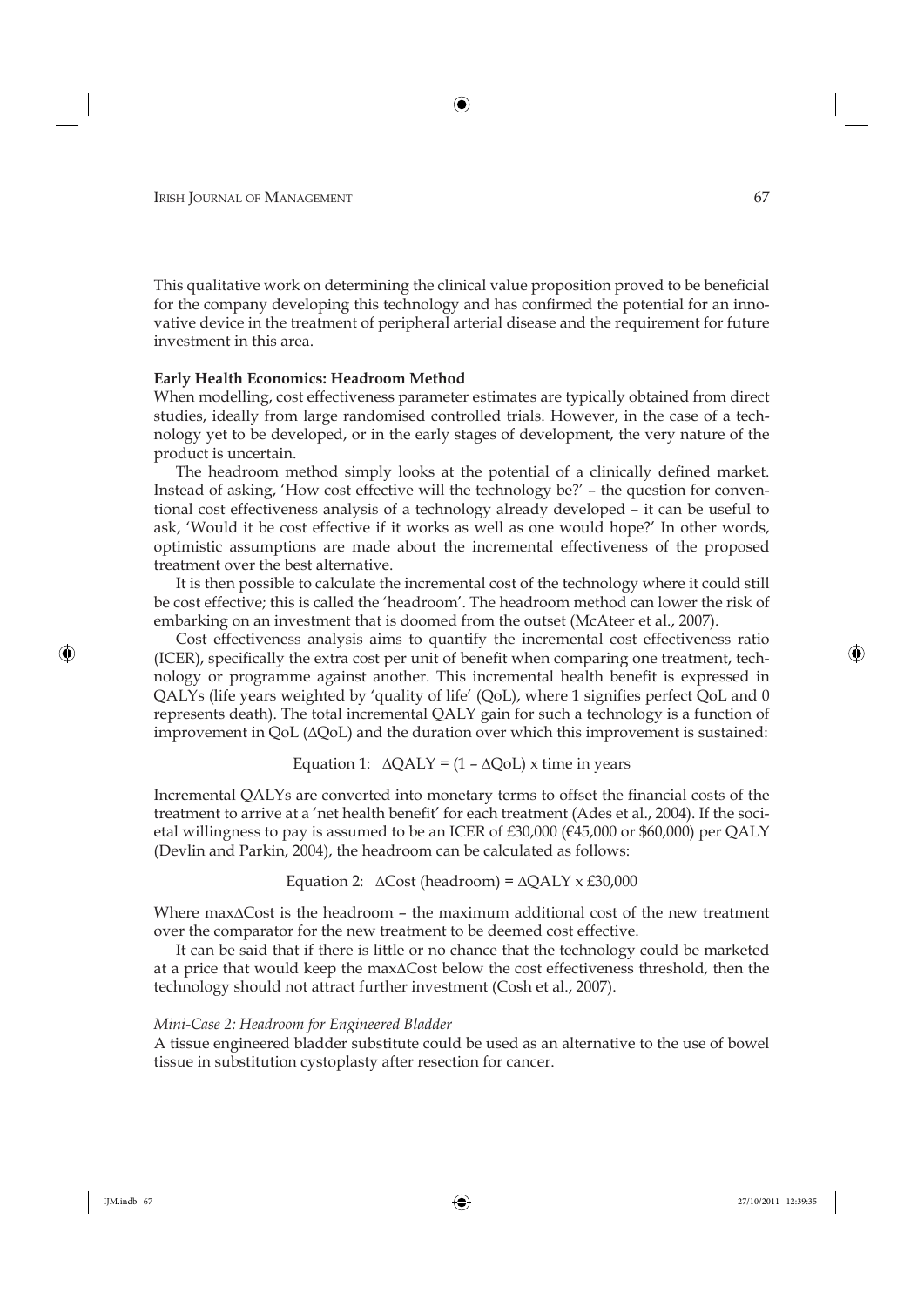Information regarding quality of life after cystoplasty is sparse, and those studies that do exist are not easily translatable into QALYs (Venn et al., 1998). In the light of this and the complex nature of the medical conditions involved in cystoplasty, an estimate of the disutility of this procedure was made via a survey of urologists. The median utility value found was 0.95. The mean age of the presentation of this condition is 72 years (Sangar et al., 2005) and, while reported survival rates vary widely, we may assume that patients suitable for a tissue-engineered solution will have a better than average five year survival and will also be younger than average. Therefore, we assume a mean of ten years of life among this group.

These estimates give a  $\Delta QALY$  of  $10 \times (1 - 0.95) = 0.5$ , which in turn suggests a headroom of £30,000  $\times$  0.5 = £15,000.

The above calculation does not take into account savings of  $£1,000$  per patient by avoiding bowel surgery. Headroom is hence £16,000 per patient treated, resulting in the potential equivalent cost savings to the health service.

Following the methods outlined the investor can make an intuitive decision to invest based on the outcome of the clinical problem definition and headroom method or they can perform a more formal valuation of investment analysis; either way, the additional information gleaned enables a more robust value proposition to be developed within the business model context.

#### **The Relationship between Methodologies for Estimating the Early Value Proposition and the Business Model**

The two mini-cases outlined in this paper have shown the benefit of assessing clinical opinion on a new technology at an early phase in its development. The key to successful assessment of the early value proposition of a new healthcare technology is knowing what methodologies to use and when.

Determination of the clinical value proposition can be extremely beneficial to innovating companies when the device or intervention being developed is an improvement on an existing solution. Defining and evaluating the clinically relevant perceptions on the value of an innovation can enable the developing company to enhance marketing of the attributes of the technology that are likely to provide greatest clinical benefit, thus benefiting the company's marketing strategy as a result of a greater knowledge of the target market. Additionally, a greater understanding of the clinical problem definition can enable improvement in linkages in the value chain and value network by strengthening the relationships an organisation has with the users of the technology.

The value proposition is key to a company's business model and Figure 1 shows the role of the methods in relation to the six-element business model proposed by Chesbrough (2006).

By understanding the headroom method – that is the additional value or 'headroom' that an emerging innovation can provide compared to existing treatments – an organisation is likely to be able to stay ahead of the game and will be willing to invest in innovations that are radical but have the potential to provide great healthcare solutions at reduced costs.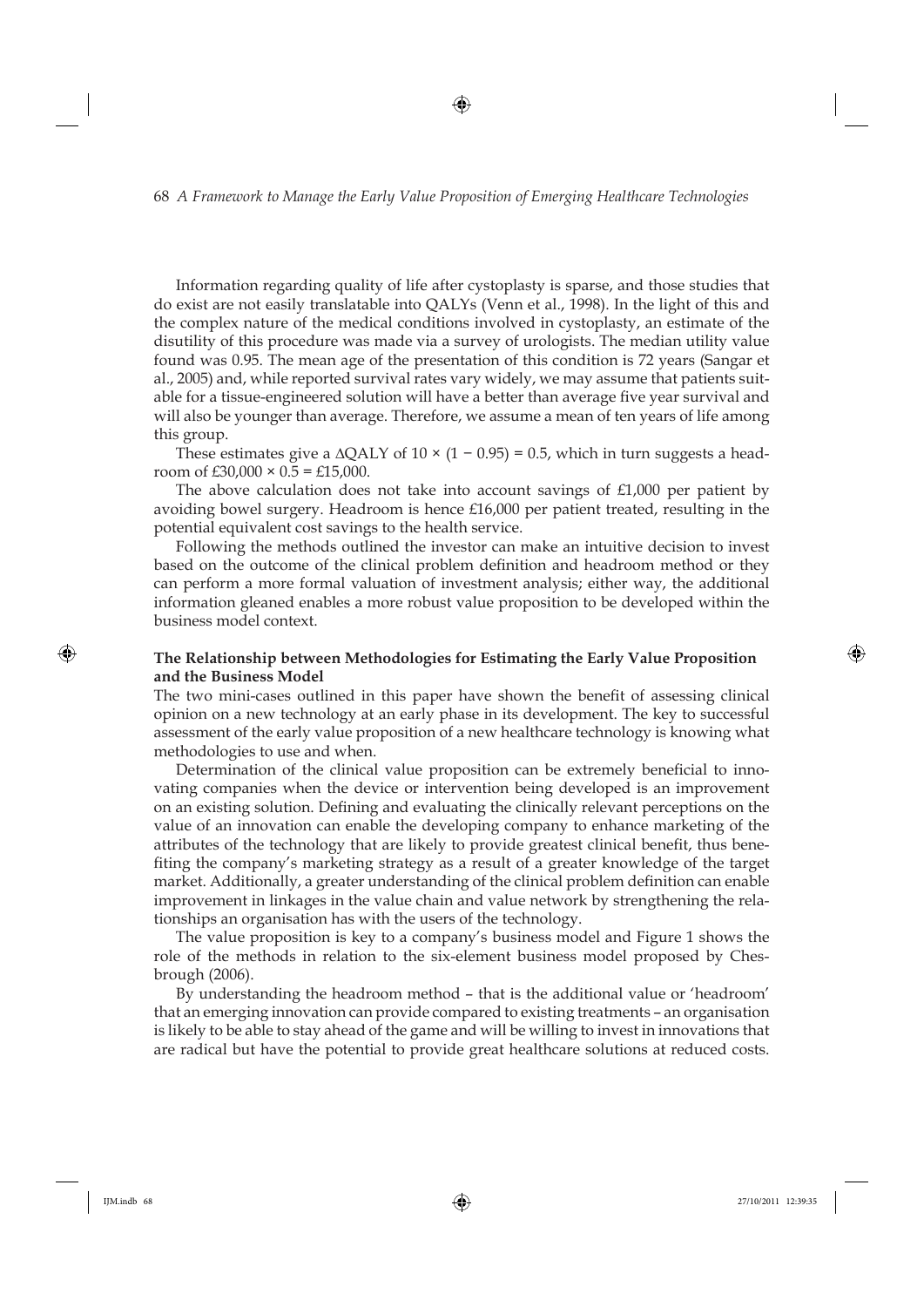Specifically, the headroom method can benefit early estimates of the likely cost or profits for an innovation, providing valuable information to help guide investment decisions.

The model in Figure 1 aims to illuminate the conceptualisation of these linkages, providing potential beneficiaries of an innovation with knowledge of its benefits while the innovation is still in the development phase.

#### **Figure 1: Conceptualisation of the Methods to Determine the 'Early Value Proposition' of Healthcare Technologies with a Business Model Framework**



As shown in Figure 1, determining the early value proposition within the context of an elemental business model can provide a framework for investment decisions which can illuminate a situation that may otherwise appear hard to fathom for healthcare decision makers.

#### DISCUSSION

In the face of scarce resources when the budget for new healthcare technologies is ever limited, methodologies to assess the early value proposition for prioritising the most beneficial healthcare development likely to succeed is indisputably valuable.

As development proceeds, it is important to revisit the clinical problem and economic data with new information regarding the likely effectiveness of the technology as it becomes available. Mina et al. (2007) discuss the mechanisms through which medical knowledge emerges, grows and transforms itself. This is a process that is distributed across time, space and epistemic domains. It involves the development of correlated understandings about the nature of medical problems and the search for solutions to these problems. It entails a shift from the exploratory undertaking of inquisitive individuals to the more systemic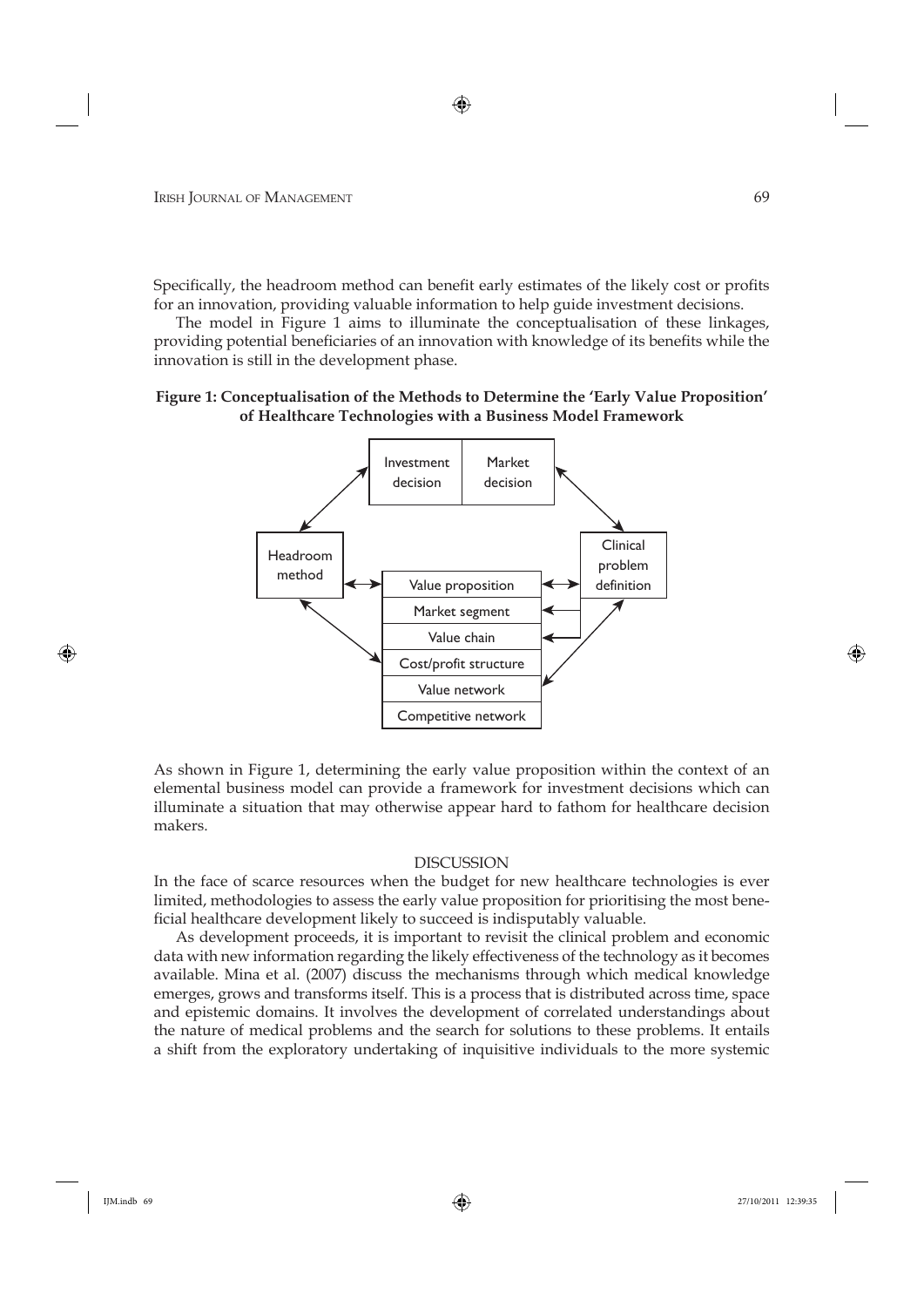interactions of dispersed groups of practitioners competing and cooperating to solve scientific and technical puzzles in a variety of institutional settings and different incentive structures.

A headroom analysis is primarily useful as a barrier to misguidedly investing in those devices that can never be cost effective. As research progresses, estimates of costs and effectiveness can be updated.

It should be noted that the value of applying these methods at the supply side is dependent on the planned technologies being aimed at the third-party payer market. The value that consumers and/or patients place on a technology will undoubtedly be different to health technology assessment agencies and the health service in terms of willingness to pay. For instance, the National Institute for Health and Clinical Excellence in the UK has developed formal methods of economic evaluation that explicitly set funding norms, one effect of which is to moderate acceptable prices for drugs and devices. Meanwhile, from a vendor's perspective, this changing terrain will affect the choice of product to invest in and the level of investment that is warranted, given the price a particular product may attract in the marketplace. This places considerable pressure upon early stage decisions. However, much of the long-term impact of a given device will be shaped by such decisions, which are often made quickly and with limited evidence (Girling et al., 2010).

The process of innovation in medical devices is often one of continuous incremental improvements in close interaction with the users of the technology (Siebert et al., 2002). Therefore, interaction between all stakeholders as early as possible in the development cycle is extremely beneficial. Medical device users are an extremely heterogeneous group and for any one device they may include not only healthcare professionals but also the patients who may use the device themselves or receive treatment using the device and, in some cases, carers who are relatives and friends. There are a number of factors that make capturing user requirements for medical device development challenging, including the ethical and research governance involved with studying users, as well as the inevitable time and financial constraints. Investment in user requirements research benefits the developer as well as the user and the healthcare sector. The increasing recognition, among healthcare purchasers and regulators, of the links between good design and patient safety, clinical and general efficiency and satisfaction has led to formal requirements for user research by funders of development work on medical devices (Martin et al., 2006).

When making early-stage valuations, it seems that value is enhanced when the outlook is uncertain – uncertain cash flows appear to be more valuable than certain cash flows. It does not amount to risk preference; nor is it an invitation to wilfully overstate the degree of uncertainty involved. Uncertainty is advantageous only in a certain sense. In the commercial situation the option to proceed with the product while bypassing the development phase is not available, since the development phase is essential for the realisation of a product concept. Thus it is not the value of the development information that should inform the investment decision, but the full early valuation of the product (Girling et al., 2010). Additionally, the long-term perspective has been adopted by Mina et al. (2007), which stresses another important, and nevertheless often forgotten, feature of the process of emergence,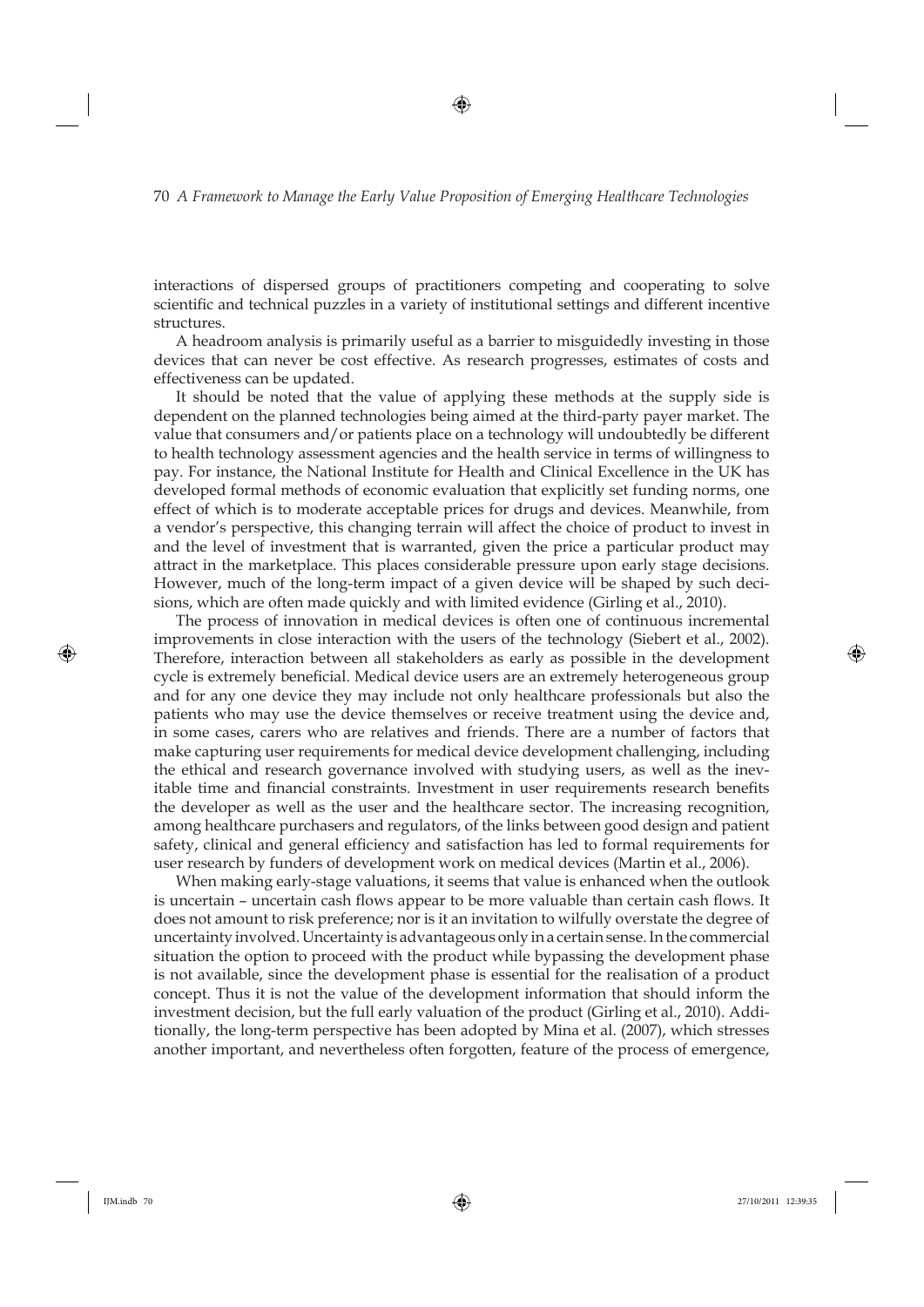growth and transformation of a radically new understanding and treatment of diseases: its characteristically irregular tempo. The pace of innovation is uneven through time and the benefits that are now associated with successful new techniques are nowhere to be found in the performance of their first applications. The most relevant gains were usually obtained well after the original insights (and devices) were conceived and only in combination with other developments that were not at all foreseeable in the first place. Technologies that in the long run have proven remarkably successful initially grew, and often did so for several years, in conditions of uncertainty with regard to their relative efficiency but on the basis of an increasingly collective vision of their potential benefits. Mina et al. (2007) go on to state that in the case of statins diversified incremental change through shared practice, and not the genius of pioneers alone, was the key to their long-term affirmation.

#### CONCLUSIONS AND IMPLICATIONS

Incorporation of available evidence from both clinicians and users into the value proposition helps companies to develop more informed business models and improve their target market knowledge and competitive strategy. There would be clear benefits to the enhanced study of frameworks and models of innovation capable of studying interactions between service providers, patients and policy makers, and how these complex interactions determine the timing, direction and success of innovations in the public sector (Windrum and García-Goñi, 2008).

#### **Implications for Practice**

For virtually any organisation the ability to raise capital is critical to success. A reasonably accurate valuation is, in turn, critical to capital creation from investors in terms of decisions relating to future cash flow streams. The extremely dynamic nature of healthcare organisations will make application of the traditional approaches to valuation more difficult in the coming years. In addition, Carden et al. (2010) state that the combination of greater volatility in cash flows and less accurate valuation of those flows may increase the cost of capital for these enterprises, thereby changing the economic fundamentals of the business. They warn that the unintended consequences of making radical changes to lower the cost of healthcare, only to find that those changes have increased its costs by making the cost of capital higher, would serve to exacerbate the already almost intractable problem of national healthcare cost. The development of a framework which incorporates evidencegathering activities such as determination of the clinical value proposition and early health economic tools at the conception or development phase of an innovation, therefore, is likely to be highly beneficial. By utilising the most appropriate method for evaluating an early stage technology or intervention companies are likely to be able to reduce the time to first patient with minimal financial risk. Also, enhancing potential customers' knowledge of the attributes and benefits of an innovation while the innovation is still in the development phase is likely to nurture their interest and desire for the technology at an early stage. This is applicable to other high technology innovative sectors such as aerospace engineering, information technology and, in particular, smart consumer devices such as the iPhone.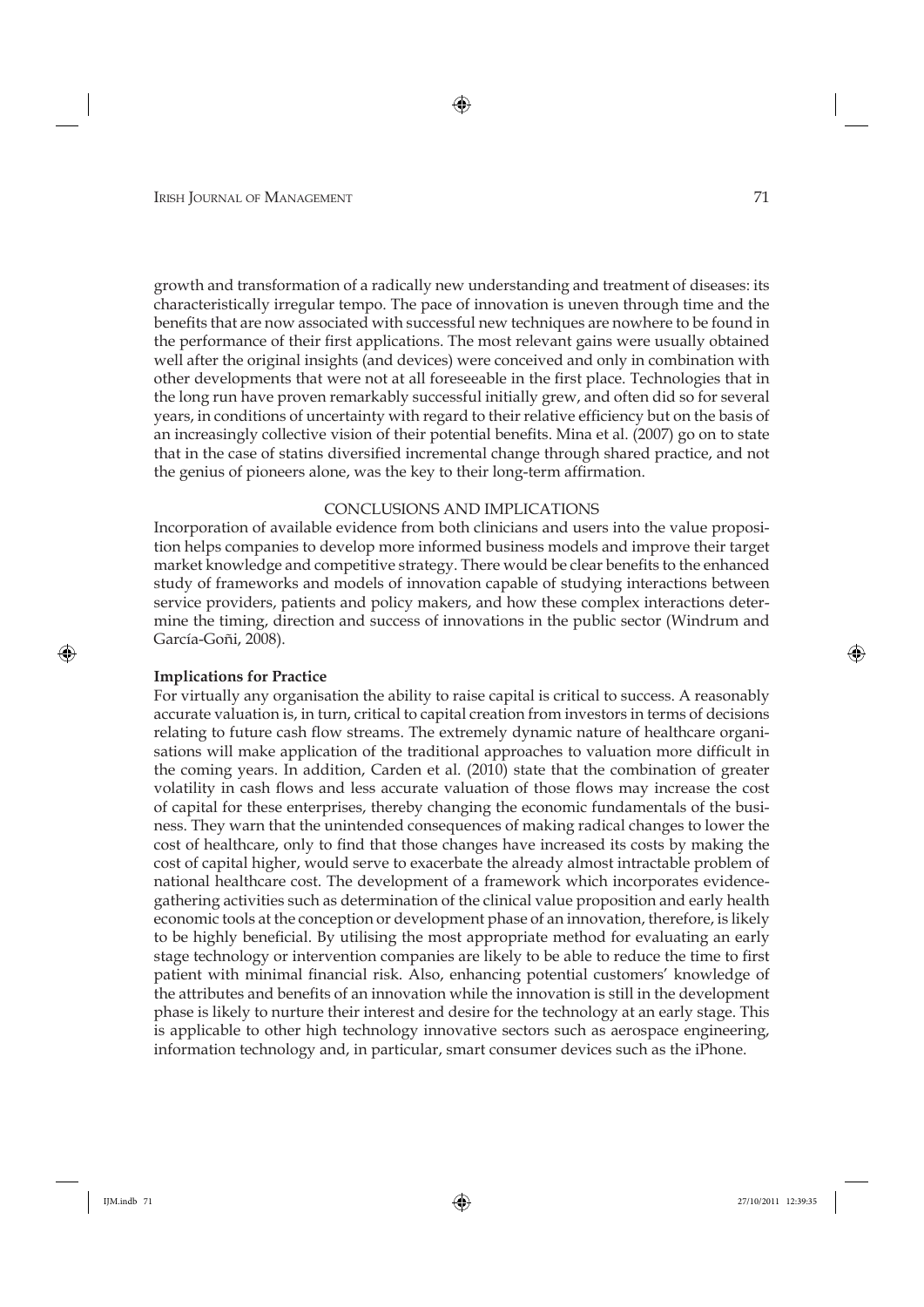#### **Future Research**

The need for methods to determine the early value proposition of innovative healthcare technologies to all stakeholders, including patients, clinicians, industry, health service organisations and governments, is likely to increase in the near future as a result of limited budgets. Michael Scanlan (2010), who at the time was Secretary General of the Department of Health and Children (now the Department of Health) in Ireland, stated that technology, affordability and choices will always be issues for policy makers:

Many potential investments can be shown to provide value for money but affordability is a major factor which is clearer now in the current economic situation (Scanlan, 2010).

Future research is required to develop interdisciplinary methodologies for measuring the value of innovative medical technologies in the early stages of development to allow improvements in healthcare to be made without immeasurable increases in the cost of care.

#### ACKNOWLEDGEMENTS

The authors would like to acknowledge support for this work through the UK MATCH programme (www.match.ac.uk) Engineering and Physical Science Research Council (EPSRC) Grant EP/F063822/1, although the views expressed in this work are entirely their own.

#### REFERENCES

- Ades, A.E., Lu, G. and Claxton, K. (2004) 'Expected Value of Sample Information Calculations in Medical Decision Modelling', *Medical Decision Making*, 24, pp. 207–27.
- Anderson, G.J. and Hill, J.W. (2006) 'A Look into the Mind of a Venture Capitalist', *The Business of Life Sciences*, January.
- Baba, Y. and Walsh, J.P. (2010) 'Embeddedness, Social Epistemology and Breakthrough Innovation: The Case of the Development of Statins', *Research Policy*, 39, pp. 511–22.
- Boer, P.F. (1999) *The Valuation of Technology: Business and Financial Issues in R&D*, Hoboken, NJ: John Wiley & Sons.
- Carden, C.W., Chamberlain, T. and Hill, J.W. (2010) 'The Brave New World of Valuing Life Sciences and Healthcare Enterprises', *Business Horizons*, 53, pp. 183–97.
- Chesbrough, H. (2006) *Open Business Models: How to Thrive in the New Innovation Landscape*, Boston, MA: Harvard Business School Press.
- Chesbrough, H. (2010) 'Business Model Innovation: Opportunities and Barriers', *Long Range Planning*, 43, pp. 354–63.
- Chesbrough, H. and Garman, A.R. (2009) 'How Open Innovation Can Help You Cope in Lean Times', *Harvard Business Review*, 87(12), pp. 68–76.
- Consoli, D. and Mina, A. (2009) 'An Evolutionary Perspective on Health Innovation Systems', *Journal of Evolutionary Economics*, 19, pp. 297–319.
- Christensen, C.M. and Overdorf, M. (2000) 'Meeting the Challenge of Disruptive Change', *Harvard Business Review*, 78(2), pp. 67–76.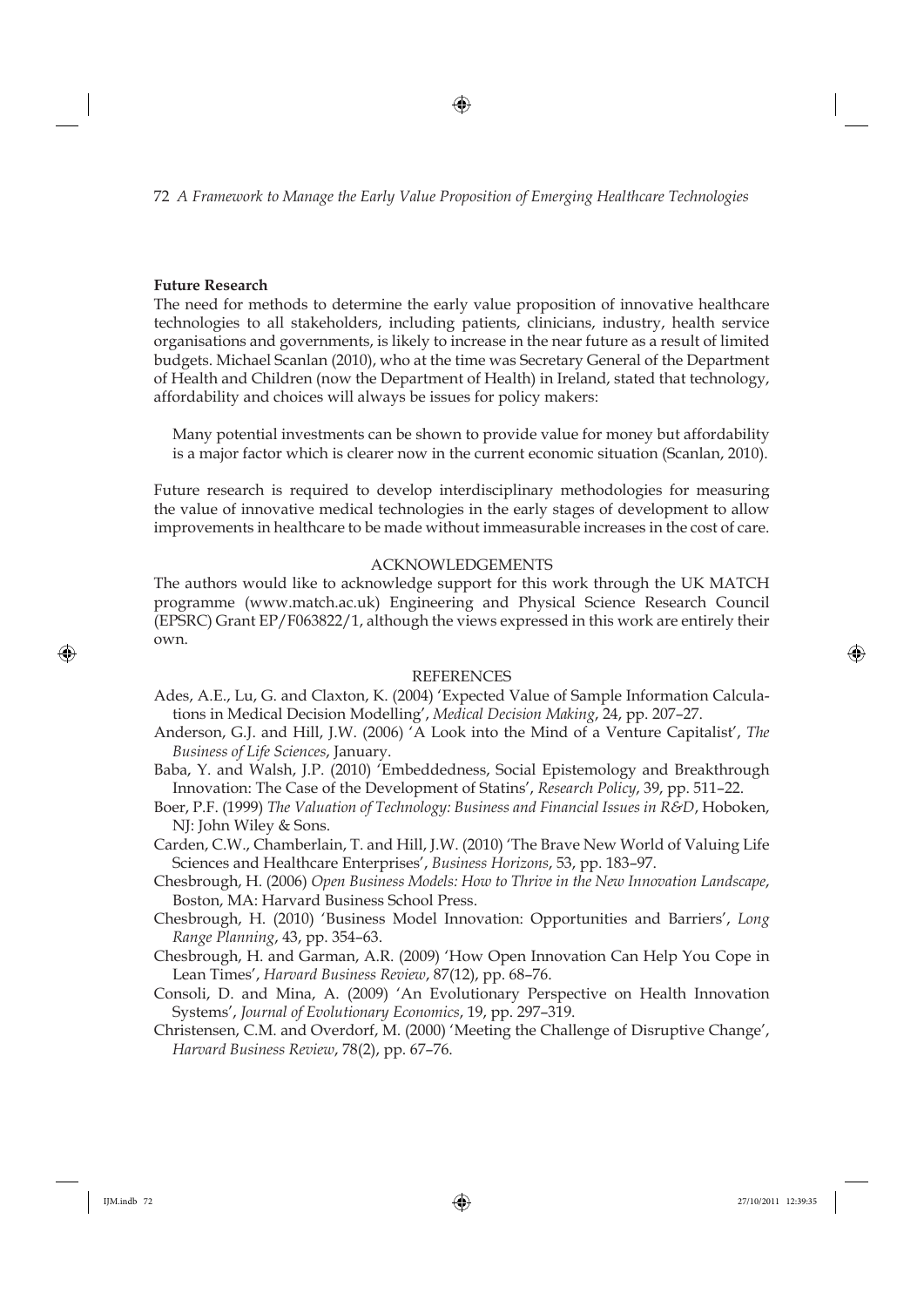- Cosh, E., Girling, A., Lilford, R., McAteer, H. and Young, T. (2007) 'Investing in New Medical Technologies: A Decision Framework', *Journal of Commercial Biotechnology*, 13, pp. 263–71.
- Damodaran, A. (2002) *Investment Valuation: Tools and Techniques for Determining the Value of any Asset*, second edition, Hoboken, NJ: John Wiley & Sons.
- Davey, S.M., Brennan, M., Meenan, J. and McAdam, R. (2010) 'The Health of Innovation: Why Open Business Models can Benefit the Healthcare Sector', *Irish Journal of Management*, 30(1), pp. 21–40.
- Davey, S.M., Brennan, M., Meenan, J. and McAdam, R. (2011) 'Innovation in the Medical Device Sector: An Open Business Model Approach for High-Tech Small Firms', *Technology Analysis & Strategic Management*, 23(8), pp. 807–24.
- Devlin, N. and Parkin, D. (2004) 'Does NICE Have a Cost-Effectiveness Threshold and What Other Factors Influence Its Decisions? A Binary Choice Analysis', *Health Economics*, 13, pp. 437–52.
- Dixon, D., Brown, A., Meenan, B.J. and Eatock, J. (2006) 'Experiences of New Product Development in the Medical Device Industry', *Medical Device Technology Magazine*, 17(3), pp. 20–2.
- Drouin, J.P., Hedige, V. and Henke, N. (2008) 'Health Care Costs: A Market-Based View', *McKinsey Quarterly*, September, pp. 1–11, available from: <http://www. mckinsey quarterly.com/Health\_care\_costs\_A\_market-based\_view\_2201>, accessed 13 June 2011.
- Eucomed (2010) *Exploratory Process on the Future of the Medical Devices*, 28 January 2010, Brussels: European Commission, available from: <http://ec.europa.eu/consumers/ sectors/medical-devices/files/exploratory\_process/final\_report\_en.pdf>, accessed 22 November 2010.
- Fagerberg, J. and Verspagen, B. (2009) 'Innovation Studies: The Emerging Structure of a New Scientific Field', *Research Policy*, 38, pp. 218-33.
- Faulkner, A. (2009) 'Regulatory Policy as Innovation: Constructing Rules of Engagement for a Technological Zone of Tissue Engineering in the European Union', *Research Policy*, 38, pp. 637–46.
- Frost & Sullivan (2008) 'U.S. Medical Devices Market Outlook', N1A5-54, *Frost & Sullivan*, 21 February 2008, available from: <http://www.frost.com/srch/catalog-search. do?queryText=N1A5-54> (purchase required), accessed 25 November 2010.
- Girling, A.J., Freeman, G., Gordon, J.P., Poole-Wilson, P., Scott, D.A. and Lilford, R.J. (2007) 'Modelling Payback from Research into the Efficacy of Left-Ventricular Assist Devices as Destination Therapy', *International Journal of Technology Assessment in Health Care*, 23, pp. 269–77.
- Girling, A.J., Young, T., Brown, C. and Lilford, R.J. (2010) 'Early-Stage Valuation of Medical Devices: The Role of Developmental Uncertainty', *Value in Health*, 13, pp. 585–91.
- Hansen, M.T. and Birkinshaw, J. (2007) 'The Innovation Value Chain', *Harvard Business Review*, 85(6), pp. 121–33.
- Kaiser, H.J. (2007) 'Healthcare Costs A Primer: Key Information on Healthcare Costs and Their Impact', *Kaiser Family Foundation*, available from: <http://www.kff.org/ insurance/upload/7670.pdf>, accessed 10 March 2009.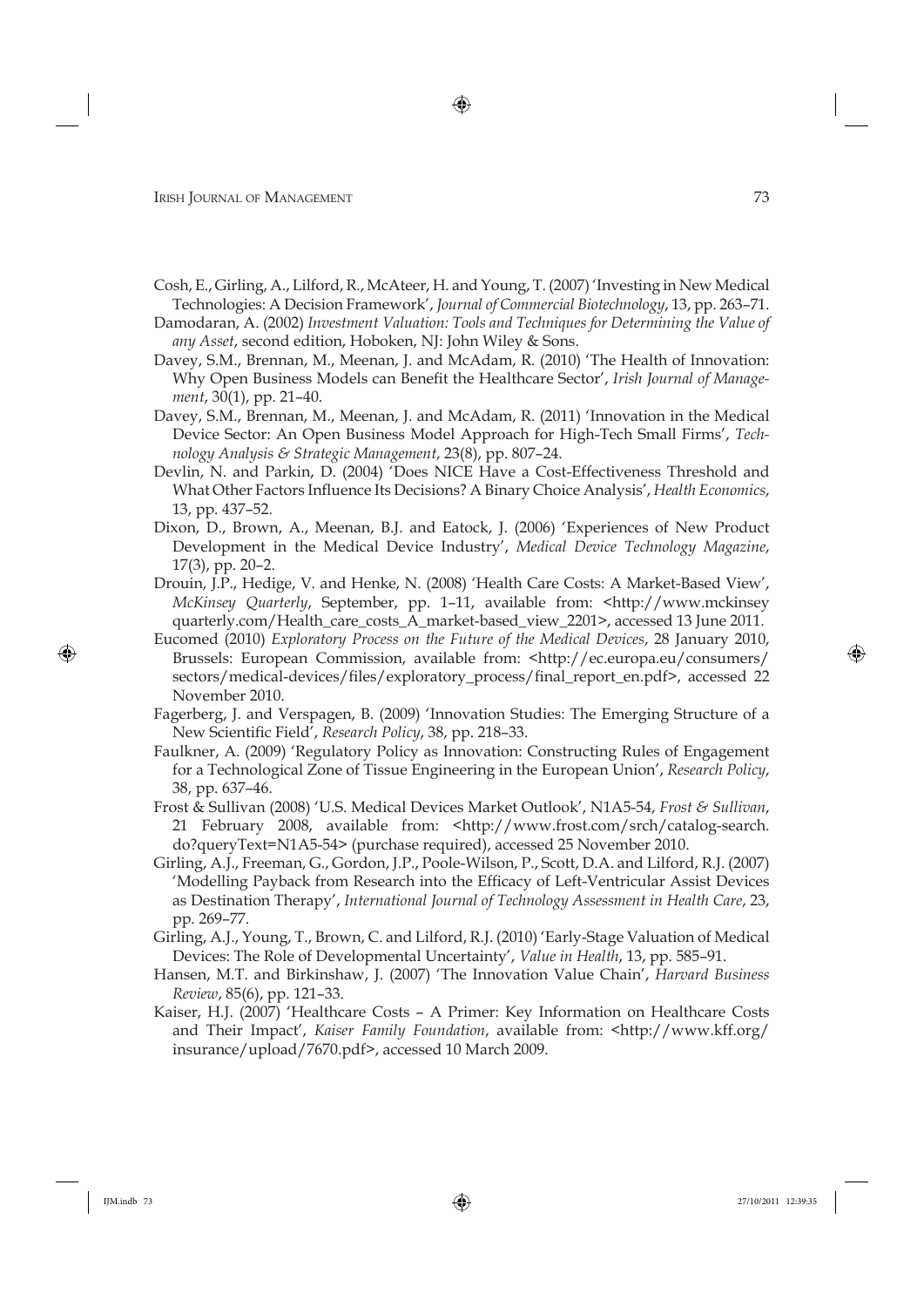- Kaiser, H.J. (2011) 'Health Care Spending in the United States and Selected OECD Countries' Kaiser Family Foundation, available from: <http://www.kff.org/insurance/ snapshot/OECD042111.cfm>, accessed 2 April 2011.
- Lindahl, I. and Nordin, F. (2010) 'The Interplay of Design and Marketing: A General Model', *Irish Journal of Management*, 30(1), pp. 1–20.
- Malaviya, P. and Wadhwa, S. (2005) 'Innovation Management in Organizational Context: An Empirical Study', *Global Journal of Flexible Systems Management*, 6, pp. 1–14.
- Martin, J.L., Murphy, E., Crowe, J.A. and Norris, B.J. (2006) 'Capturing User Requirements in Medical Device Development: The Role of Ergonomics', *Physiological Measurement*, 27, pp. 49–62.
- McAteer, H.L., Cosh, E., Freeman, G., Pandit, A., Wood, P. and Lilford, R. (2007) 'Cost Effectiveness Analysis at the Development Phase of a Potential Health Technology: Examples Based on Tissue Engineering of Bladder and Urethra', *Journal of Tissue Engineering and Regenerative Medicine*, 1, pp. 343–9.
- Mina, A., Ramlogan, R., Tampubolon, G. and Metcalfe, J.S. (2007) 'Mapping Evolutionary Trajectories: Applications to the Growth and Transformation of Medical Knowledge', *Research Policy*, 36, pp. 789–806.
- Mulgan, G. and Albury, D. (2004) *Innovation in the Public Sector*, London: Prime Minister's Strategy Unit, Cabinet Office.
- National Institute for Health and Clinical Excellence (2011) 'Where NICE Guidance Applies', *NICE*, available from: <http://www.nice.org.uk/aboutnice/whatwedo/ niceandthenhs/nice and the nhs.jsp>, accessed 29 August 2011.
- Osterwalder, A. and Pigneur, Y. (2002) 'An e-Business Model Ontology for Modelling e-Business', paper presented at the 15th Bled Electronic Commerce Conference, 'e-Reality: Constructing the e-Economy', Bled, Slovenia, 17–19 June.
- Osterwalder, A. and Pigneur, Y. (2009) *Business Model Generation: A Handbook for Visionaries, Game Changers, and Challengers*, Chichester: John Wiley & Sons.
- Porter, M. (1990) 'The Competitive Advantage of Nations', *Harvard Business Review*, 68(2), pp. 73–93.
- Quotec (2009) *Commercialising Medical Devices: A Guide for UK Based Small Companies*, June, London: Quotec Ltd.
- Royal College of General Practitioners (2011) *The Government's Health Reforms: An Analysis of the Need for Clarifi cation and Change by the Royal College of General Practitioners*, May, available from: <http://www.rcgp.org.uk/pdf/Government%20Health%20Reforms %20Analysis.pdf>, accessed 10 May 2011.
- Sangar, V.K., Ragavan, N., Matanhelia, S.S., Watson, M.W. and Blades, R.A. (2005) 'The Economic Consequences of Prostate and Bladder Cancer in the UK', *British Journal of Urology International*, 95, pp. 59–63.
- Scanlan, M. (2010) 'Plenary 1: Maximizing the Value of HTA to Decision-Makers View from the Department of Health and Children on Health Technology Assessment', paper presented at the Health Technology Assessment International Conference Plenary,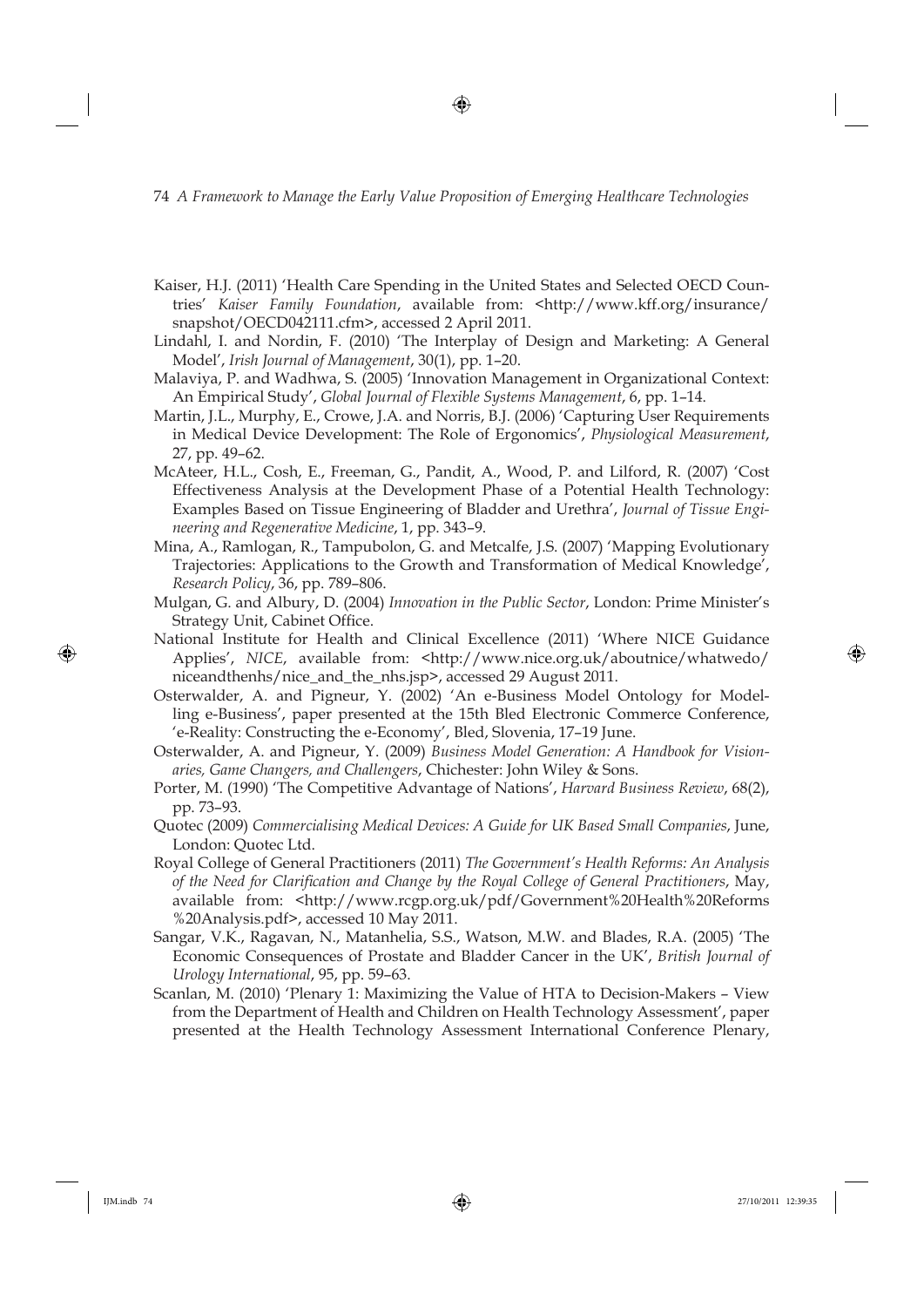Dublin, 6-9 June, overview available from: <http://www.htai2010.org/site/index. php?option=com\_content&view=article&id=32&Itemid=30>, accessed 29 August 2011.

- Siebert, M., Clauss, L.C. and Carlisle, M. (2002) 'Health Technology Assessment for Medical Devices in Europe: What Must Be Considered?', *International Journal of Technology Assessment in Health Care*, 18, pp. 733–40.
- Siska, A. (2009) 'Health Spending Projections through 2018: Recession Effects Add Uncertainty to the Outlook', *Health Affairs*, 28, pp. 346–57.
- Tidd, J., Bessant, J. and Pavitt, K. (2009) *Managing Innovation: Integrating Technological Market and Organisational Change*, third edition, Chichester: John Wiley & Sons.
- Vallejo-Torres, L., Steuten, L.M.G., Buxton, M.J., Girling, A.J., Lilford, R.J. and Young, T. (2008) 'Integrating Health Economics Modelling in the Product Development Cycle of Medical Devices: A Bayesian Approach', *International Journal of Technology Assessment in Health Care*, 24, pp. 459–64.
- Venn, S.N., Popert, R.M. and Mundy, A.R. (1998) '"Nerve-Sparing" Cystectomy and Substitution Cystoplasty in Patients of either Sex: Limitations and Techniques', *British Journal of Urology*, 82, pp. 361–5.
- Voss, G.B. and Voss, Z.G. (2000) 'Strategic Orientation and Firm Performance in an Artistic Environment', *Journal of Marketing*, 64, pp. 67–83.
- Wilkinson, J. (2009) 'Medical Technology in Europe', presentation at the Eucomed Medical Technology Meeting, Brussels, 6 March 2009, available from: <http://130.237.83.53/ Kurshemsidor/MEK/Kursmaterial/MedTechBranschen/Eucomed%20Medical%20 Technology%20Industry.pdf>, accessed 29 August 2011.
- Windrum, P. and García-Goñi, M. (2008) 'A Neo-Schumpeterian Model of Health Services Innovation', *Research Policy*, 37, pp. 649–72.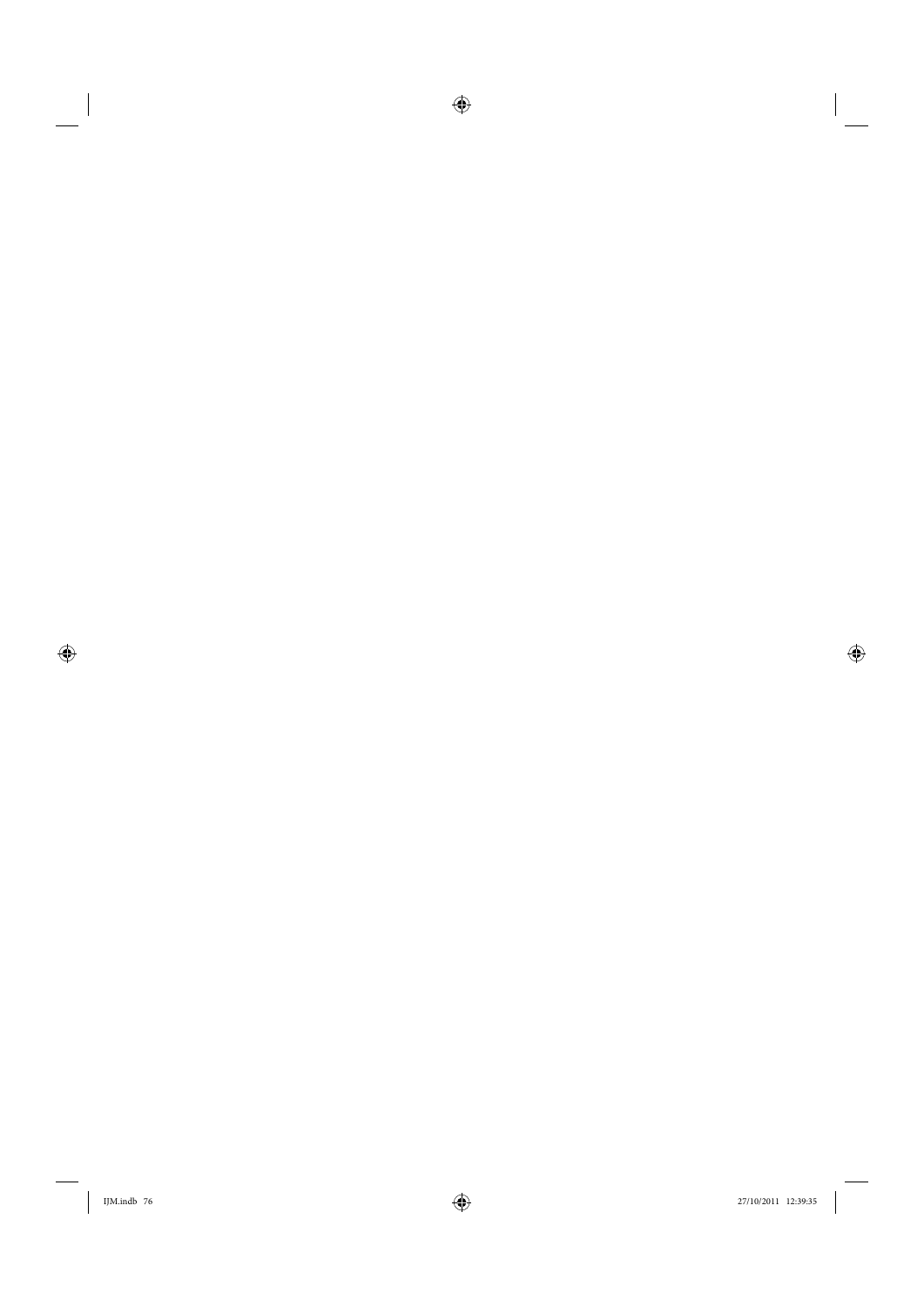# **Enhancing Professionalism through the Continuing Education of Micro and Small Tourism Enterprises: A Model for Programme Development**

Jennifer Hussey,\* Mary T. Holden,\* Anthony Foley\* and Patrick Lynch\*

#### ABSTRACT

This paper originates in the context of growing recognition that the success of the global tourism industry will ultimately depend on the professionalism of its workforce; with recent policy targeting specifically the need for enhanced professionalism in the fragmented, SME-dominated Irish industry. Education's role as a key driver of the professionalisation process is undisputed; however, continuing education for owners/managers of micro/small businesses is problematic. Hence, the authors' tertiary institute developed a new Bachelor of Science (BSc) in Small Enterprise Management, based on an andragogical philosophy and problem-based learning approach (PBL). This paper details the nascent BSc's development led by stakeholder involvement and reports on the first stages of a longitudinal study on the programme's learning impact thereby providing insights into how the particular sector-specific challenges were met through an innovative programme, tailor-made to be responsive to its specific audience's major needs for a sense of involvement, relevance and flexibility.

**Key Words:** problem-based learning; professionalism; blended learning; professional development

# INTRODUCTION AND BACKGROUND

Fáilte Ireland highlights that tourism 'is one of the largest and most important components of indigenous industry within the Irish economy' – the total contribution in 2008 of the tourism industry to gross national product was approximately 4 per cent ( $\epsilon$ 6.3 billion) (Fáilte Ireland, 2009: 6). Furthermore, tourism is seen as a major contributor to achieving sustainable economic development of rural regions (Fossati and Panella, 2000). Despite the

<sup>\*</sup> School of Business, Waterford Institute of Technology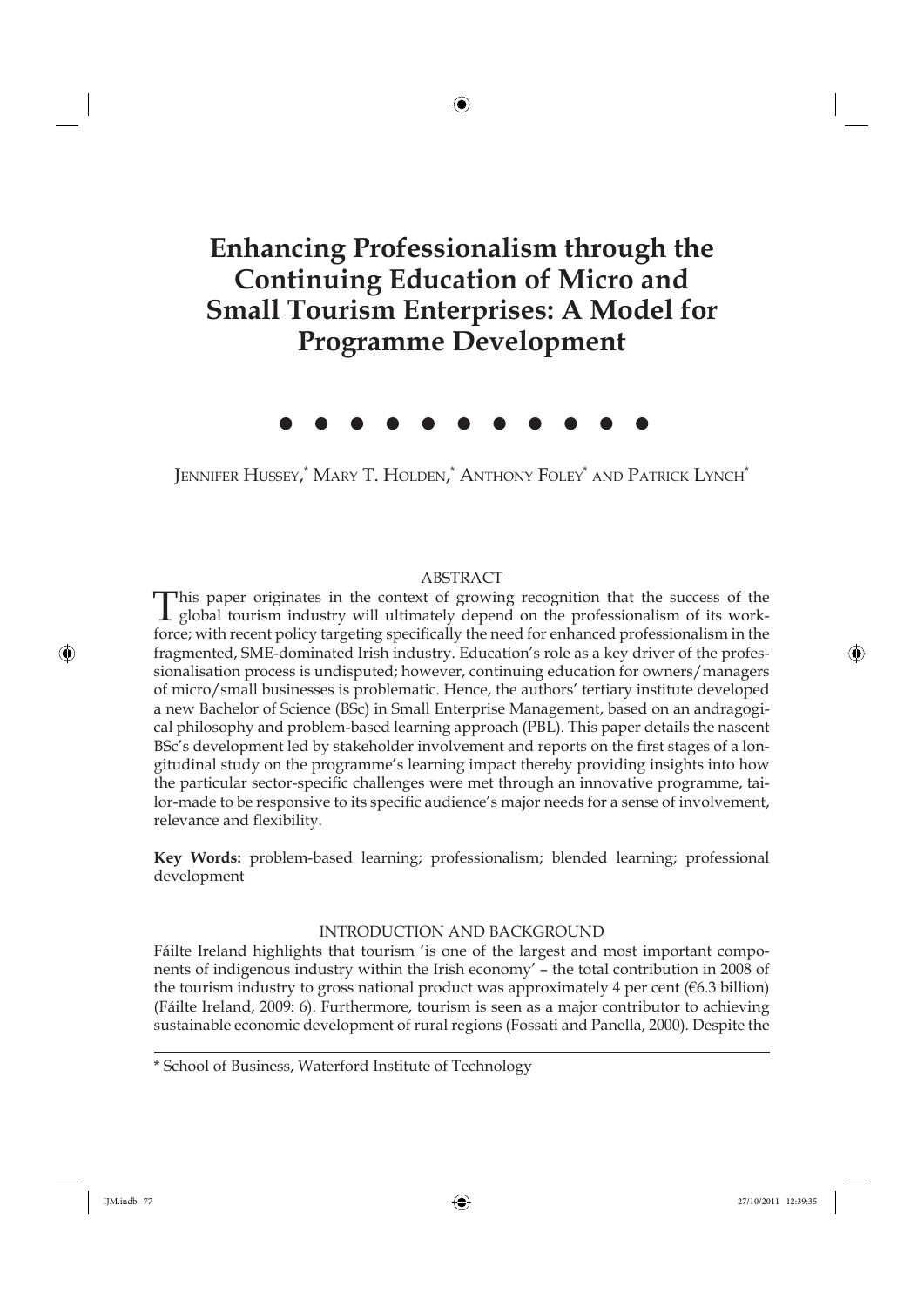current economic difficulties that have severely impacted the tourism sector, the outlook for this sector is strong globally but less so from a European perspective – a 46 per cent drop in tourism traffic is expected by 2020 – thereby indicating the urgency of establishing interventions to circumvent this expected erosion. In light of the foregoing, a major objective of national policy is the enhancement of the industry's professionalism, seen as a major vehicle for improving the innovativeness and the overall competitiveness of Ireland's tourism sector (Government of Ireland, 2007; Tourism Policy Review Group, 2003).

The Irish tourism industry is fragmented and composed mainly of a heterogeneous mix of micro and small enterprises (Travers et al., 2004) that are particularly susceptible to a myriad of external threats and environmental factors which impede their long-term development and competitiveness (Dale and Robinson, 2007). In addition to facing these broader economic issues, tourism operators are commonly characterised by resource poverty, poor strategic focus and dependency on the focal owner/manager (Morrison and Teixera, 2004; Dale and Robinson, 2007; Kelliher and Reinl, 2009), often resulting in a reactive rather than a proactive response to their external environment. The scale of the average business dictates that they have different problems, solutions and environments than their larger counterparts (Leitch and Harrison, 1999); their scale also presents particular trading conditions and management practices not seen in larger operations. For instance, the micro/small enterprise owner/manager often has lifestyle objectives which compete with business objectives, such as a desire to spend time with the family, which can hinder business growth (Morrison and Teixera, 2004). The micro/small enterprise owner/ manager must be multi-skilled and flexible, as they are expected to become involved in general operations in addition to performing more executive functions, thereby reflecting the 'hands-on' nature of the industry (O'Leary and Deegan, 2005: 428).

In the context of growing recognition of the importance played by these small businesses in terms of local community and regional improvement there has been renewed focus at a national level in terms of policy development to support and facilitate their growth and stimulate innovation in these firms (Jones and Tilley, 2003). The literature suggests that professionalism is a determinant of innovation in small tourism firms (Sundbo et al., 2007), yet these micro/small businesses face many obstacles to professionalism, such as inept management skills and low levels of training and education (Dale and Robinson, 2007; Jones and Tilley, 2003). However, both Johnson et al. (2006) and Sundbo et al. (2007) have argued that professionalism can be realised through education. The role of education is all the more important given Hjalager's (2003: 33–4) argument that 'closer links between stakeholders and educational institutions is a step towards the professionalisation of the entire sector and to improving the knowledge base and innovative and economic capabilities.' Yet, tourism education has been criticised for its lack of responsiveness to industry needs (Baum, 2006) in addition to its over-emphasis on vocational training in craft skills, and lack of appropriate and available tertiary education (Fáilte Ireland, 2004, 2007; Inui et al., 2006). Furthermore, while the larger tourism businesses benefit from a graduate intake and continuing executive development, the owner of the micro/small tourism operation is limited in their professional development. Indeed, the literature indicates that these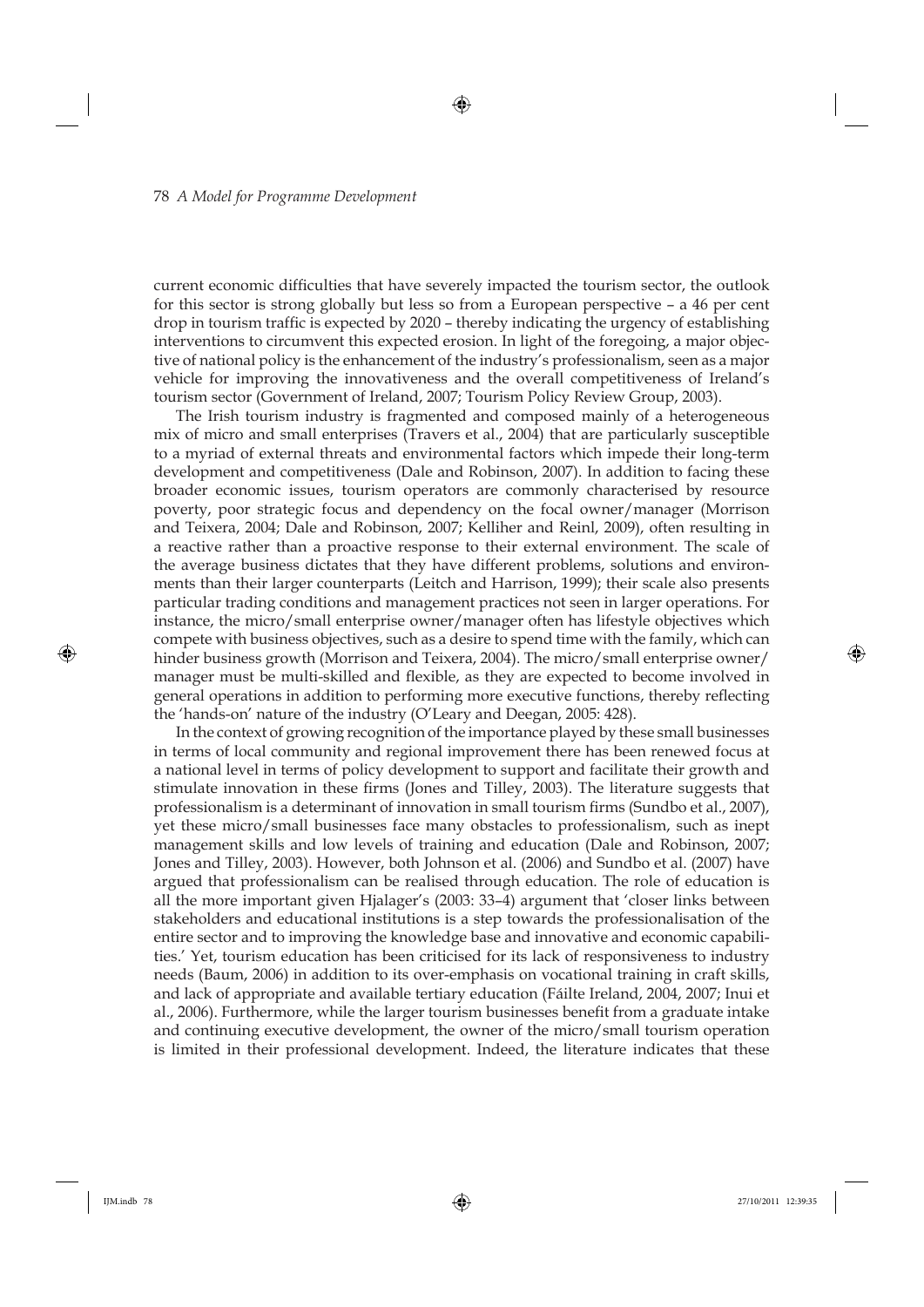owners/managers are lacking in entrepreneurial behaviour (Morrison, 2006) and competencies in such areas as marketing, information technology, quality assurance, pricing policy, innovation and knowledge management (Fáilte Ireland, 2004). As a consequence, a key aspect of governmental response is the targeted education of the micro/small enterprise owner/manager, with specific reference made to the development of higher levels of professionalism (Tourism Policy Review Group, 2003).

In light of the foregoing, Fáilte Ireland began a tendering process for the delivery of a degree-level programme to address this deficit, and the authors' tertiary institute was successful in this process,<sup>1</sup> resulting in the development of a new three-year Bachelor of Science in Small Enterprise Management (BSc); the rest of this paper will detail the operationalisation of this initiative, providing a model for future programme development. The next section presents the BSc's development, including the primary steps taken in deciding on the underlying teaching philosophy, key themes for the content of the programme and the stakeholders' fundamental parameters for consideration in the design and development process. We then discuss the implications for programme delivery and provide our conclusions.

### MODEL DEVELOPMENT: PRIMARY DATA COLLECTION CONTRIBUTION **Research Methodology**

A review of the literature surrounding learning theory, in particular that which was pertinent to adult micro/small business learners, was a major component of the methodology. In addition, in the past decade there has been growing recognition of the importance of stakeholder involvement in the development of new educational initiatives and, in particular, the need for higher education to be responsive to stakeholder needs (Enterprise Strategy Group, 2004; Hynes and Richardson, 2007). In this context, the programme design team viewed the consultative process as invaluable in order to ensure that higher education meets not only the knowledge needs of its targeted learners but also their generic skills needs (this is a key component of the model for programme development illustrated in a later section of the paper). Indeed, it was essential that the course design team<sup>2</sup> gathered detailed and rich information concerning the degree's major dimensions: content, context, process and outcomes. In many respects, each of these four dimensions of the BSc represented a 'blank sheet' and, as a consequence, the model development involved a number of stages in order to promote a culture both inclusive and responsive in terms of the BSc's design and implementation. Furthermore, in order to develop the model, a qualitative methodology was selected as it offered the opportunity for a collaborative context for two-way dialogue with the relevant stakeholders, thereby generating rich data detailing their respective opinions and perceptions to inform programme development. The data was collected through the following four stages:

- 1. Discussions with Fáilte Ireland (the funding body) personnel responsible for education and training to identify module themes (five sessions over spring/summer 2009)
- 2. Round-table discussion with practitioners to obtain their perspectives on module themes (4 June 2009)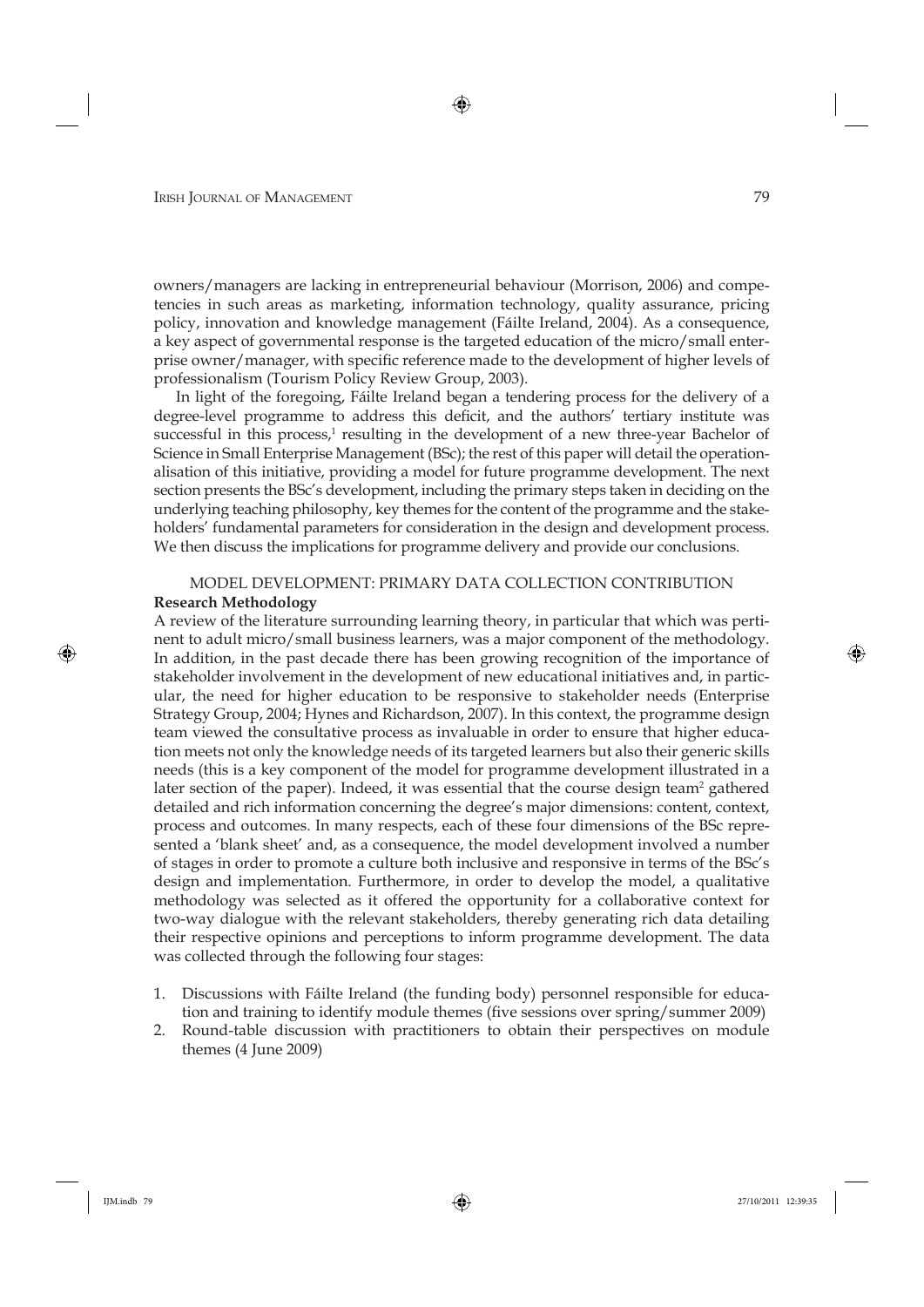- 3. Pilot study and completion of feedback forms (16 February 2010)
- 4. Post-pilot interviews with practitioners (1–9 March 2010)

The next section presents descriptive details on each stage of the data collection as well as each stage's findings.

#### **Data Collection Stages and Findings**

#### *Stage 1: Fáilte Ireland Discussions*

From the earliest discussions between the course design team and the funding agency<sup>3</sup> it was clear that Fáilte Ireland had a clear set of requirements that would need to be met by the nascent degree. The first stipulation was for the programme to be truly national in its design, development and delivery. The second concern from the funding agency was that the degree should be relevant and customised to the needs of the micro/small tourism enterprise. In particular, Fáilte Ireland stressed that the programme should reflect the latest educational thinking on design and delivery.

Based on the foregoing, as well as the extant literature surrounding the educational needs of micro/small business operators, it was decided to apply an andragogical philosophy4 to the new BSc programme. Within this philosophy, the programme recognises the value of the accumulated experience of the students; as recommended by Augier and March (2007), the aim is for the participants to achieve a balanced integration of new academic knowledge with prior experiential knowledge, through the application of both sources of knowledge to real-life problem scenarios. A key outcome of these discussions, therefore, was the decision to use blended learning (as detailed below) as the mode of delivery and employ problem-based learning (PBL). PBL has an action learning ethos<sup>5</sup> and is founded on Dewey's (1938) belief that experience is a major source of learning as well as Kolb's (1984) theory of experiential learning. With its emphasis on self-directed learning, PBL utilises small student 'network' groups (of no more than five or six students) and the role of the lecturer is not to simply be a 'conveyor of information', rather they act as facilitators and mentors in the learning process, guiding learners to appropriate resources. Furthermore, the literature indicates that PBL has been identified as conducive to achieving the high-level skills, knowledge and appropriate personal traits to grow and transform enterprises (Duch et al., 2001; Burns and Chisholm, 2005) (in line with the funding body and institute's strategic aim to enhance tourism professionalism).

Hanke's (2009: 13) examination of PBL and entrepreneurship reveals many reasons why PBL is ideally suited to the development of professionalism; for example, it 'encourages students to adopt a mutual commitment to excellence', similar to a professional colleague group encouraging a code of ethics and standards of practice. Furthermore, Inui et al. (2006: 339) contend that 'skilled individuals are necessary to the industry, but it is the reflective ones who have the insight to question and improve common practice in the context of tourism development', while Hanke (2009: 13) argues that PBL enables participants 'to question the existing standards, methods, and processes'. Indeed, Westcott et al. (2010: 36) stress the benefits of PBL in developing independent autonomous thinking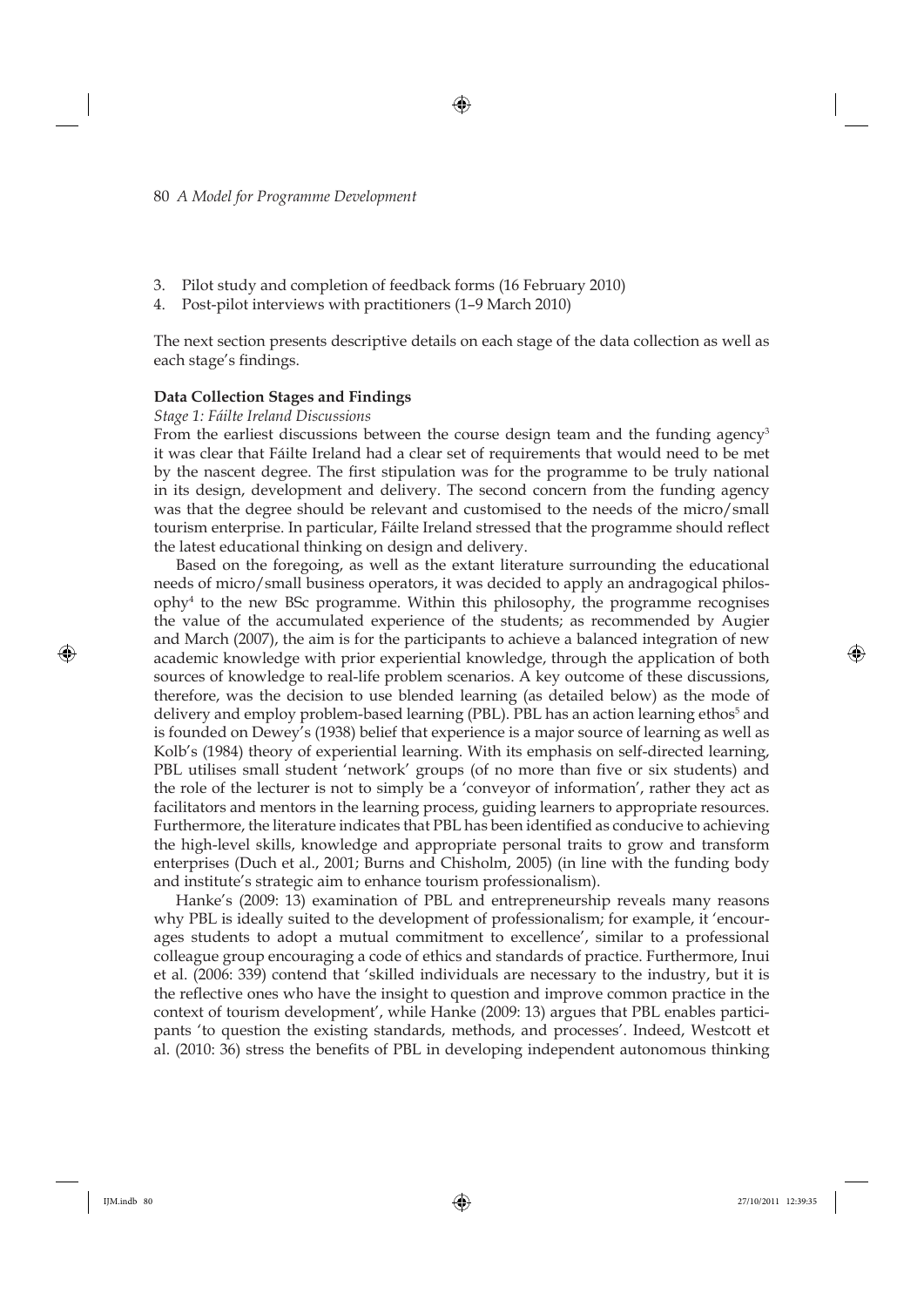and reasoning within a professional context, as well as a strong professional identity 'by considering professional issues and contexts throughout the learning and becoming confident in articulating these', while at all times maintaining relevance for the practitioners.

The consultation with Fáilte Ireland, the direct engagement with tourism industry entrepreneurs in a round-table discussion and pilot session, and the utilisation of a PBL ethos for the programme highlight the course design team's commitment to relevance and customisation of the BSc to the needs of the micro/small tourism business sector. This resulted in an increased awareness of the importance of developing insights into critical areas for the tourism entrepreneur such as networking and business planning. The imperative for the BSc to develop graduates as tourism professionals with the ability to address challenges and opportunities facing the Irish tourism industry as well as enhanced entrepreneurship and innovation was also highlighted in discussions with Fáilte Ireland.

Findings: The discussions with the agency resulted in agreement on a number of guiding themes for the programme:

- *Market engagement and web technology* enabling the participants to develop effective business models in a web 2.0 environment where the internet is driving tourist information, communication and reservations.
- *Tourism business processes* highlighting effective practice in service operations for tourism entrepreneurs.
- *Network development* addressing the challenge for the industry in developing sustainable tourism networks.
- *Entrepreneurial development* it is critical that owners/managers of micro/small tourism enterprises develop the functional capability and critical skills needed in a hyper-competitive environment; this is fundamental to enhanced professionalism.
- *Sales and strategic market development* effective engagement with the market is essential for Irish tourism.
- *Tourism competitiveness and innovation* key challenges for Irish tourism lie in driving a competitive tourism destination and also in developing innovation in service design, delivery and communication. Fáilte Ireland has highlighted the importance of assisting the industry in addressing these challenges as articulated in a number of Irish tourism policy studies.<sup>6</sup>
- *Environmental and energy management* in line with the emerging green economy which has implications for cost control and target marketing for tourism enterprises.

#### *Stage 2: Practitioner Round-Table Discussion*

The major objective of this stage was to obtain the viewpoints of the targeted practitioners on module content - both generic skills and discipline-specific knowledge. The round-table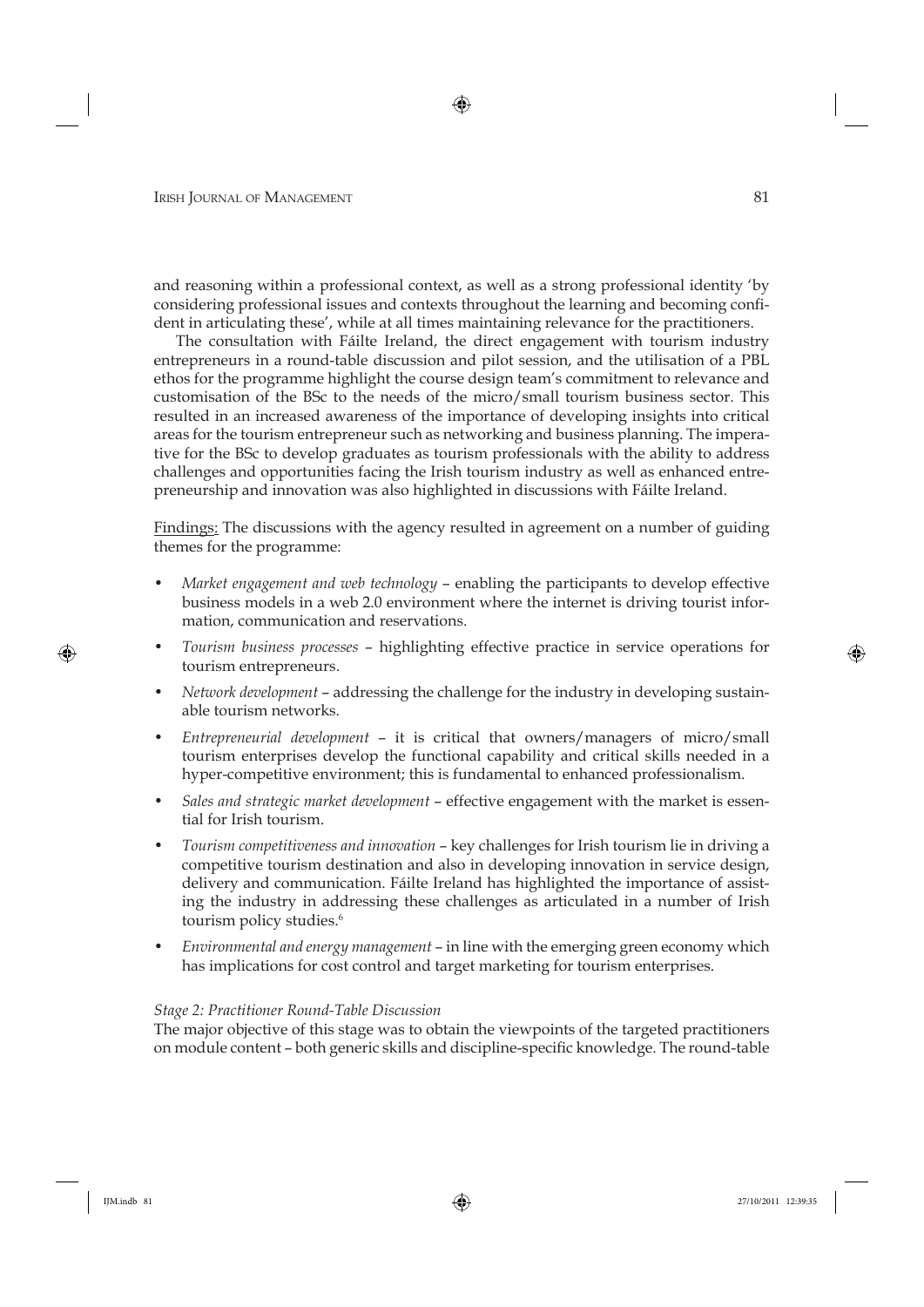discussion involved nineteen practitioners (TLN (Tourism Learning Network) certificate holders) and was facilitated by two of the paper's authors. The sample of practitioners who were recruited was chosen via convenience sampling involving the following criteria:

- 1. They were from the targeted cohort (past TLN participants with the Certificate (see endnote 1))
- 2. They were closely located to Waterford Institute of Technology (WIT) (from the counties of Waterford, Wexford, Kilkenny and Tipperary) (as it was held at a busy time of year, the course design team did not want to ask individuals who would have had to add extensive travel time to the time away from their business)
- 3. They were perceived by the team to be the most likely interested in the BSc
- 4. They represented a diverse set of tourism providers, from hospitality services and attractions to micro/small and medium-sized accommodation providers

In order to provide a starting point for the discussion, practitioners were first asked to write down three major issues or challenges they were currently facing in their business or felt they would be facing in the future. This was then followed by the authors asking one of the practitioners to identify and relate to the group their issue, challenge or problem. What followed was a free-flowing discussion among the practitioners in which many issues and challenges were identified.

Findings: The analysis of this stage found that there was considerable agreement among the participants concerning their needs. The issues and challenges, both personal and professional, that were identified by the participants are detailed in Table 1 below. In Appendix 1 there is a brief synopsis of practitioner comments which reflect each issue or concern.

| <b>Business planning</b>                                                                 | Environmental law/<br>regulations                  | Keeping a positive<br>outlook        | Stakeholder management,<br>most particularly with<br>local authorities |
|------------------------------------------------------------------------------------------|----------------------------------------------------|--------------------------------------|------------------------------------------------------------------------|
| Business writing skills,<br>especially with regard<br>to writing funding<br>applications | Finance/accounting                                 | Leadership                           | Strategic perspective                                                  |
| Change management                                                                        | Human resources                                    | Marketing<br>knowledge and<br>skills | Supply chain management                                                |
| Conflict management                                                                      | Innovation                                         | Negotiation                          | Time management                                                        |
| <b>Customer service</b>                                                                  | Information technology/<br>web/social media skills | Project<br>management                | Verbal communication<br>skills                                         |

**Table 1: Issues and Challenges Identified during Round-Table Discussion**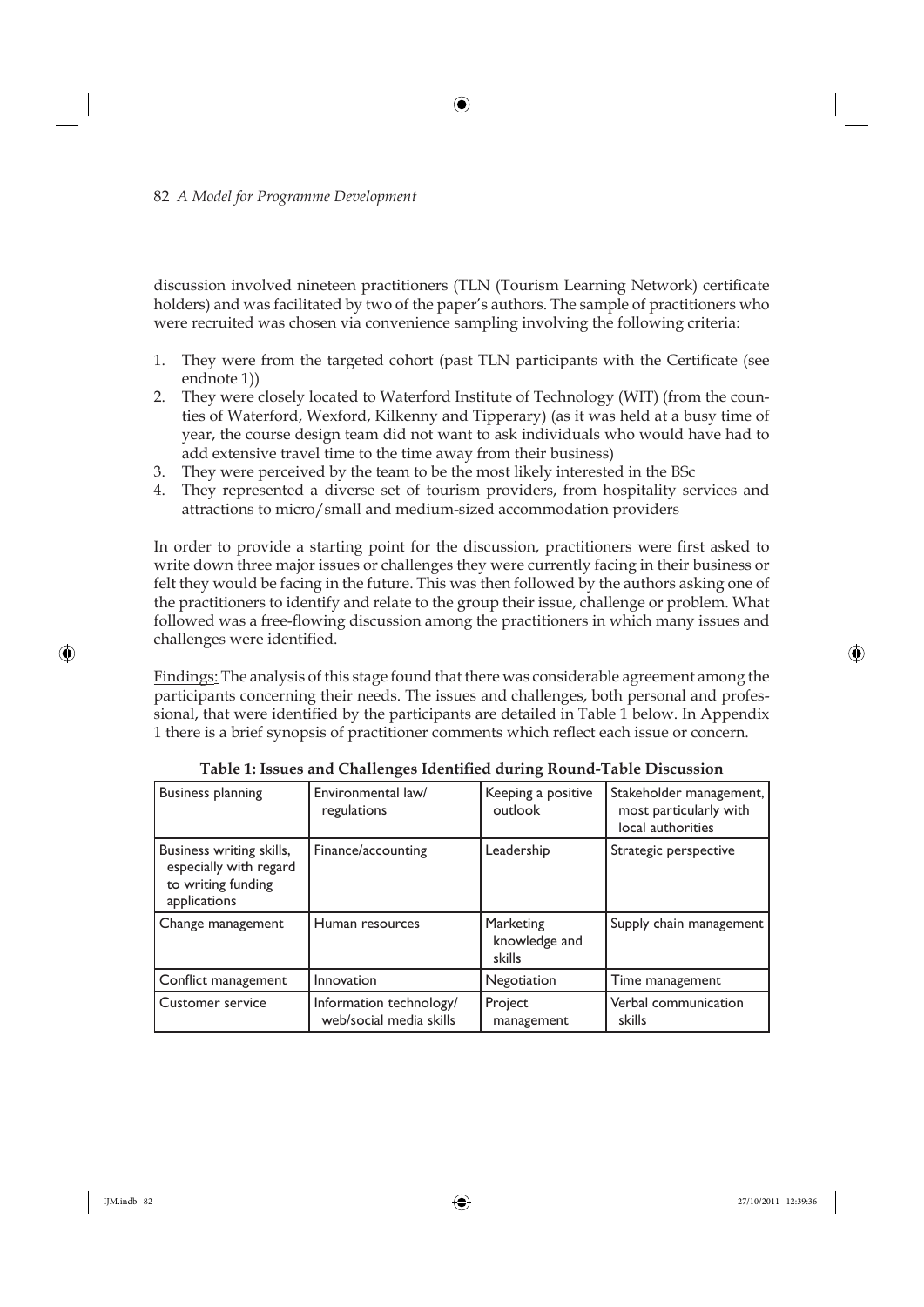## *Stage 3: Pilot Study and Completion of Feedback Forms*

The course design team felt that this stage was critical because of the lack of academic staff experience with problem-based learning and blended learning; both are new initiatives in the School of Business. It was challenging for the team to ensure that the design of the pilot resulted in obtaining rich, accurate data about these two key elements of the BSc.7 Equally, this stage was crucial in ensuring that the targeted cohort were major contributors at each key step of the BSc's development. The pilot study and the feedback form were crafted by the authors in order to gather information from potential participants of the BSc concerning:

- 1. Their response to PBL
- 2. Perceived problems arising in connection with PBL
- 3. Particular challenges in connection with working in an online environment
- 4. Barriers to completing the assessment
- 5. Any other issues or concerns arising

Although the course design team made every attempt to make the pilot realistic, there were limitations to its 'reality'. For instance, the depth and breadth of resources to be reviewed for the assessment fell short of Level  $7$  standards, $8$  therefore results in all likelihood do not fully reveal latent issues and concerns in connection with study skills, time management, coping with the level of work expected, teamwork, etc.; also, the assessment did not attract a grade, hence it was perceived that this had a negative impact on the level of individual and team effort in completing the assignment. However, despite the foregoing, it is perceived by the authors that the pilot PBL process accurately reflected that which occurs in an actual classroom context. As a guide to other studies, the following paragraphs outline how the pilot study was implemented.

Once again, convenience sampling was utilised, employing the same criteria as Stage 2 but the choice of individuals was not limited by distance. Fifty letters were sent to past TLN participants who obtained certification, inviting them to participate in the pilot study – the sample was comprised of practitioners who had attended the prior roundtable discussion and those who had not. Eighteen positive responses to the course design team's invitations were received and all eighteen participants attended the workshop.<sup>9</sup> For those who had not attended the prior event, their letter contained a brief description of the BSc. It was explained to both sets of participants that the pilot involved two steps. The first step would last from  $10.00$  a.m. to  $2.30$  p.m. (including lunch) and would involve the following agenda:

- Introduction to the programme, including update on progress to date
- Overview of programme schedule and delivery plans
- Introduction to the WIT eLearning support website Moodle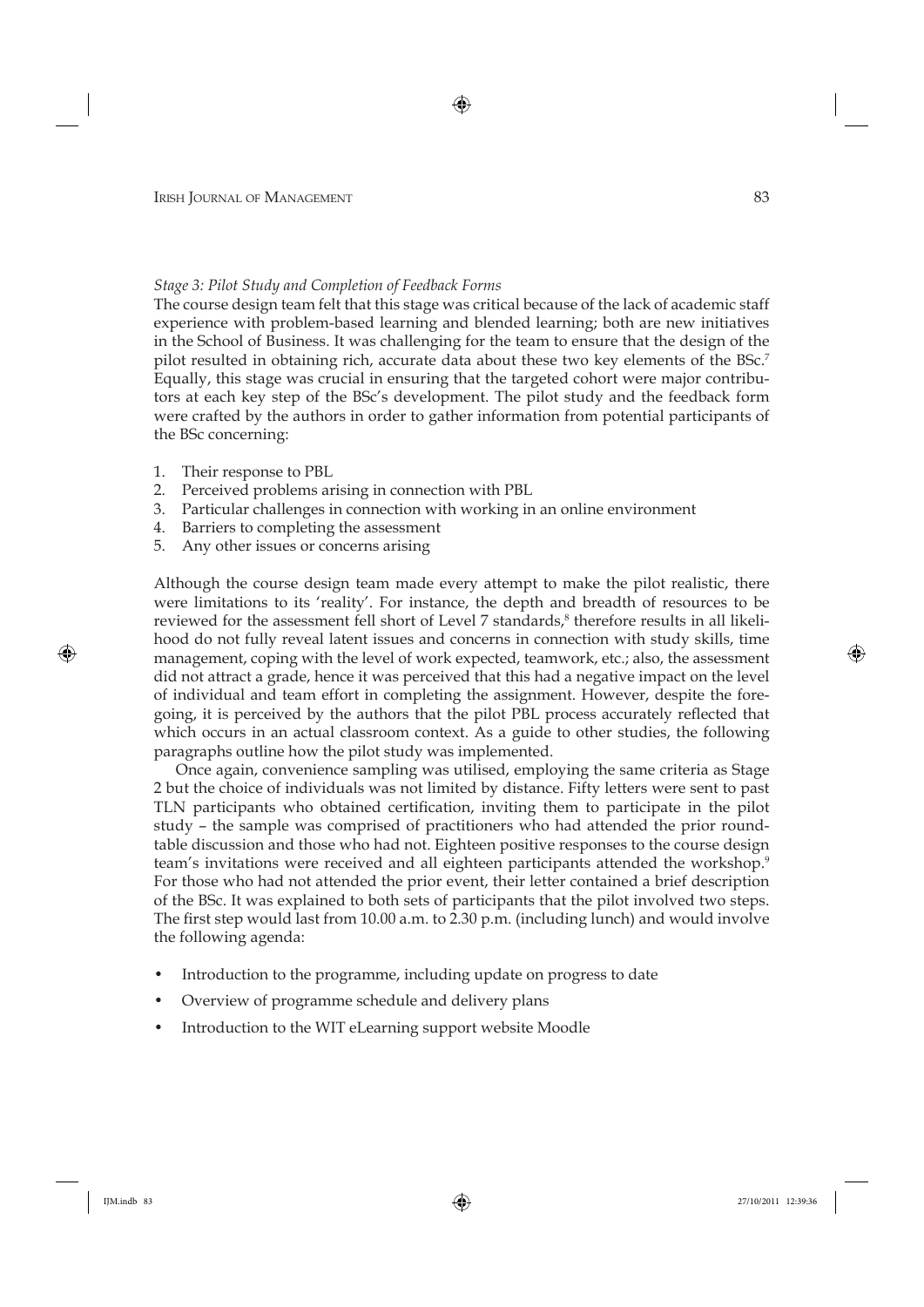- Introduction to problem-based learning
- Division of learners into teams $10$
- Introduction to module and presentation of 'trigger'<sup>11</sup>
- Team roles allocated and team rules identified
- Brainstorming session to identify learning issues
- Presentation to teams of assessment to be completed; as a start, some online resources were given to the learners by the facilitators

The second step involved working in teams to produce a 'solution' to the trigger. The workshop unfolded as outlined in the above mentioned agenda. Participants were divided into four teams; each team was facilitated by one of this paper's authors. At the end of the workshop each team was asked to provide to the course design team a written report – no more than 250 words – which would be assessed. This document was to be uploaded to the pilot's Moodle site by each team one week later. All teams uploaded their assignment on time.

Findings: Based on post-pilot discussions between the authors several major findings from this stage were determined:

- The practitioners quickly grasped the PBL process.
- The participants saw the PBL process and trigger as engaging and very relevant to them.
- The time that they would need to devote to their studies was a major concern (both in terms of time per week as well as the degree's three-year duration).
- The financing of their fees was also a key concern.
- Obtaining exemptions for prior learning was another major issue.

In order to capture immediate feedback from the participants on the pilot study a short, highly structured questionnaire was prepared by the course design team; the feedback form's design was based on PBL feedback forms which had been previously utilised by the authors (results are listed in Table 2). The findings reflect the high level of engagement which was observed by the authors during the pilot study. All mean scores are at the high end of the scale.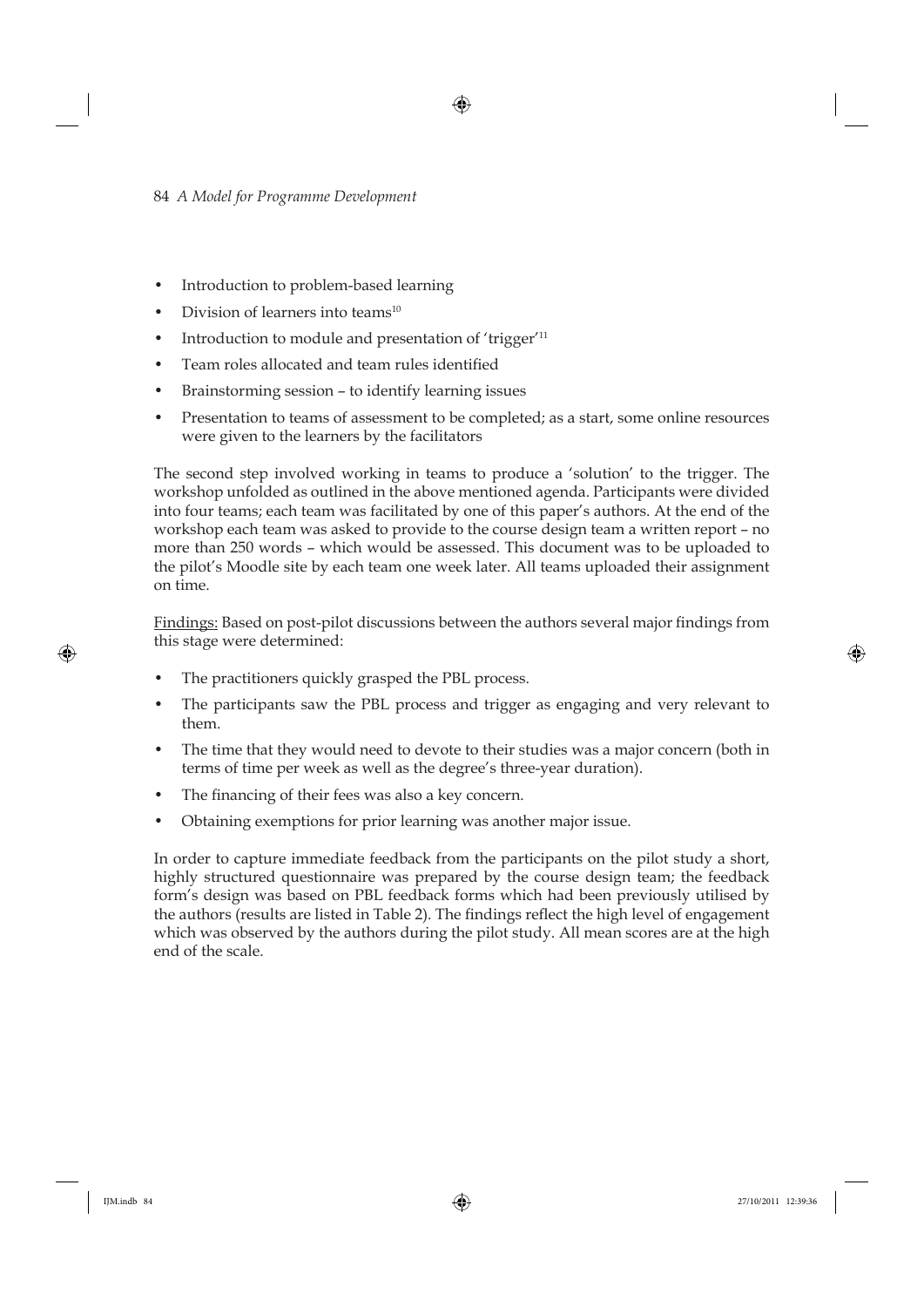# **Table 2: Pilot Study Participant Feedback Results**

 $(n = 18; Scale: 1 = Strongly Disagree and 5 = Strongly Agree)$ 

| <b>Pilot Study Participant Feedback Results</b>                                                                   | Mean |  |
|-------------------------------------------------------------------------------------------------------------------|------|--|
| My first impressions of the BSc degree programme were positive                                                    | 4.22 |  |
| From what I have heard today, I believe the content of the BSc programme will suit my<br>needs                    |      |  |
| I found the subject content of the BSc programme was relevant to me and my business                               | 4.22 |  |
| I believe the online forum provided (Moodle) will make it easier for me to communicate<br>with others in my group | 4.35 |  |
| I enjoyed the chance to discuss the problem posed amongst our team                                                | 4.50 |  |
| I understand the role each team member plays in problem-based learning                                            | 4.39 |  |
| The role of the facilitator in problem-based learning was made clear                                              | 4.39 |  |
| The problem presented to us as a trigger was of relevance to me                                                   | 4.33 |  |
| I believe I have a fair understanding of what problem-based learning is all about                                 | 4.28 |  |
| I have a good idea of the steps involved in the process of problem-based learning                                 |      |  |
| I am interested in finding out about enrolling on the BSc degree programme                                        |      |  |

# *Stage 4: Post-Pilot Interviews*

The interviews were scheduled for the week following completion of the team assignment, allowing the participants time to reflect on their recent experience involving the pilot study; most specifically, the team was interested in gathering information on their experience in completing the assignment. Seventeen of the eighteen<sup>12</sup> pilot participants were interviewed over eight days by one of this paper's authors. On average, each interview lasted 35 minutes; the semi-structured nature of the interviews allowed for follow-up questions and probing on pertinent issues raised by the participants.

<u>Findings:</u> Key findings from the interviews are listed below:

- *Study time and semester timing all interviewees perceived that they did not have suffi*cient time in their schedule to devote to study; some concern was expressed concerning work-life balance. For example, one participant stated 'difficulty to set-out this time totally to myself … added stress that this would bring'. Some participants indicated that semester scheduling would need to take into account that they take their holidays in September–October and also that there is a national movement to extend the tourism season, stating, 'The problem is we take our break in September– October and there's probably quite a few others in the same boat' and another stated, 'I'm organising a festival in late September, so I won't be available until October, really.'
- *Length of degree* six participants indicated that the necessary three-year commitment was daunting.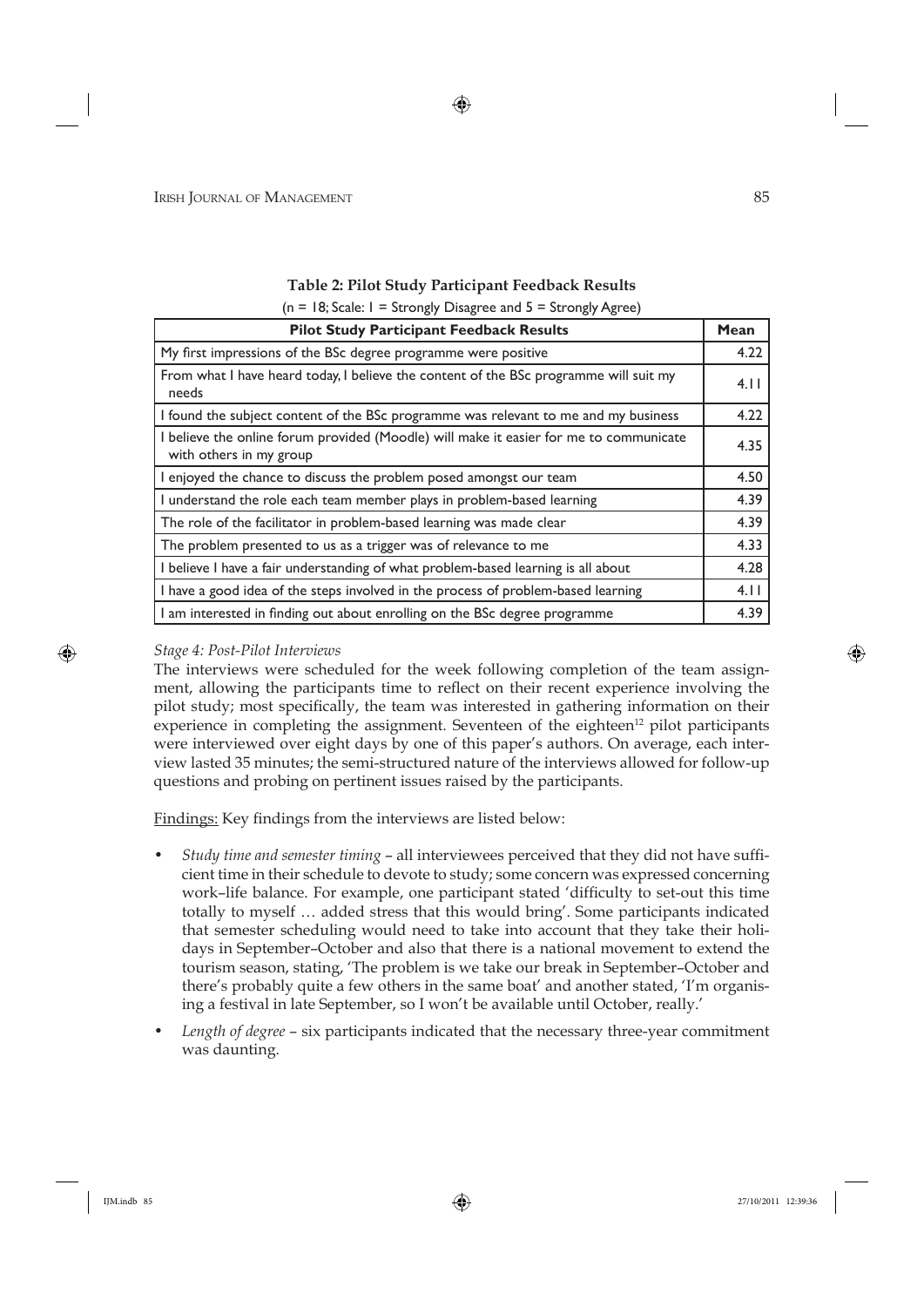- *Motivation* some participants found the pilot study to be motivating in regards to considering further education; one individual stated 'I am awake again' and another stated 'It has got me thinking again.'
- *Group work* some concern was expressed in connection with working with others to complete assignments, such as an unequal burden of work. Five participants indicated that they were accustomed to being self-sufficient and were concerned over having to rely on the skills and abilities of others. For example, one interviewee commented, 'What we had to do was a very small thing … but some of the others took forever to do it' while another participant stated, 'You always get studiers, then others not so into it.' However, others welcomed the added support from peers in completing assignments, stating, 'Gained a group with similar problems and needs' and 'People were willing to help each other', while others indicated that they were '…well used to running a meeting'.
- *Group mix* six of the participants indicated that groups should have a good mix of businesses and management roles.
- *Chairperson role* each of the four chairpersons drew attention to their role and the responsibilities that went with it – none of the other PBL roles (scribe, timekeeper and reader) were highlighted in the interviews.
- *Resource poverty* this was in regards to manpower and financing the degree. As one participant stated, 'It's all down to me and my husband – everything' while others stated, 'With a young family, the cost is going to be a decider' and 'My workplace will not subsidise my training, or allow me time off for it, so these six days [modules' residential workshops] would be my holidays.'
- *Distance learning* the issue of geographic spread of the group and also the need for face-to-face interactions between residential workshops was raised by two and four interviewees respectively.
- *Technology* several interviewees indicated concern in connection with using the forum function in Moodle, their information technology (IT) skills and their lack of broadband (however, only two indicated they didn't have broadband), while others indicated technology 'Will make it a whole lot easier' and 'Moodle side – a dream.'
- *Relevancy* the BSc needed to be relevant for their business and for them personally; some indicated that they saw PBL as providing relevancy: 'Rather than having a lecture, everybody is involved in the problem … and rather than telling us the answer – our experience is brought into it'; 'PBL is brilliant! … a workman's way of solving problems'; and 'One really is getting to grips with the material – you are learning as you go along, going through the research.'
- Academic self-confidence one individual felt reassured about having the ability to complete the degree after the pilot study whereas another individual indicated that it created a 'Tiny element of self-doubt in my mind'.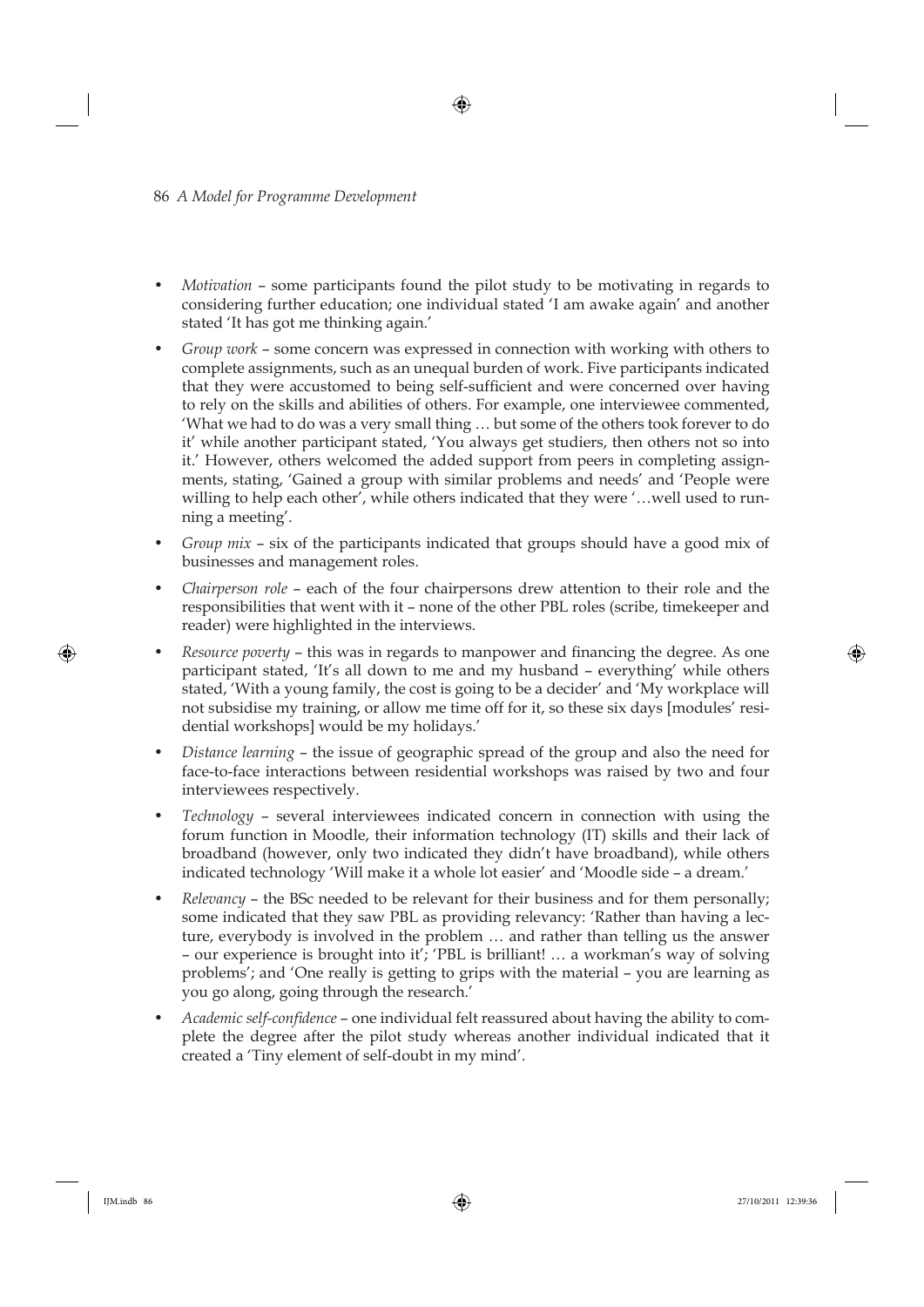# IMPLICATIONS FOR PROGRAMME DEVELOPMENT

Throughout the programme development process the need for both stakeholder involvement and a student-centred approach has acted as a guiding principle. This involvement has provided invaluable feedback to the design team, which forms the basis for the model for programme development, as illustrated in Figure 1. The model represents the integration of the feedback and the creative means by which the design team responded to the initial findings, matching the targeted cohort's needs through a variety of approaches. Earlier in this paper, the role of PBL was examined as one of the innovative approaches employed; the others are as addressed under the following headings:

- The role of a blended learning approach to delivery
- The role of peer group support
- The role of induction
- The role of recognised prior learning (RPL)

# **The Role of a Blended Learning Approach**

The choice of a blended learning approach to delivery was a key outcome of this study. Blended learning is attributed to the Open University's model of combining face-to-face support with distance learning (Sharpe et al., 2006), and encourages the development of skills and knowledge through engaging and challenging the learner in different ways. Rather than the traditional classroom-based, teacher-centred approach, the blended learning approach offers a variety of different delivery methods, designed to be more student centred (Foley et al., 2007). Indeed, blended learning aims to combine the best features of the interaction between student and instructor with the advantages of asynchronous learning. By its nature, asynchronous learning offers the participant the advantage of choice in time and pace of study (Lawless et al., 2000). It is perceived by the team that this mixed mode approach should have a positive impact on student retention. In a learning context Stokes (2001) argued that the following are the benefits of a mix of delivery methods:

- 1. The enhancement of cooperative learning (Lave and Wenger, 1991)
- 2. The mirroring of the informal on-the-job approach to learning preferred by micro/ small business owners/managers
- 3. The accommodation of tailor-made content to suit individual needs

However, there are issues connected with distance education as identified by McAlister et al. (2001) and Sherman and Beaty (2007) which must be addressed by the course design team, such as technology and its support, broadband availability, learner IT skills, reduction in student engagement, staff resourcing and commitment, staff expertise and course design. Furthermore, one drawback of online learning is that, on occasion, a participant may fall behind schedule, whereas the blended approach reduces this risk by decreasing the isolation of the participant by building in a social element, thus accommodating peer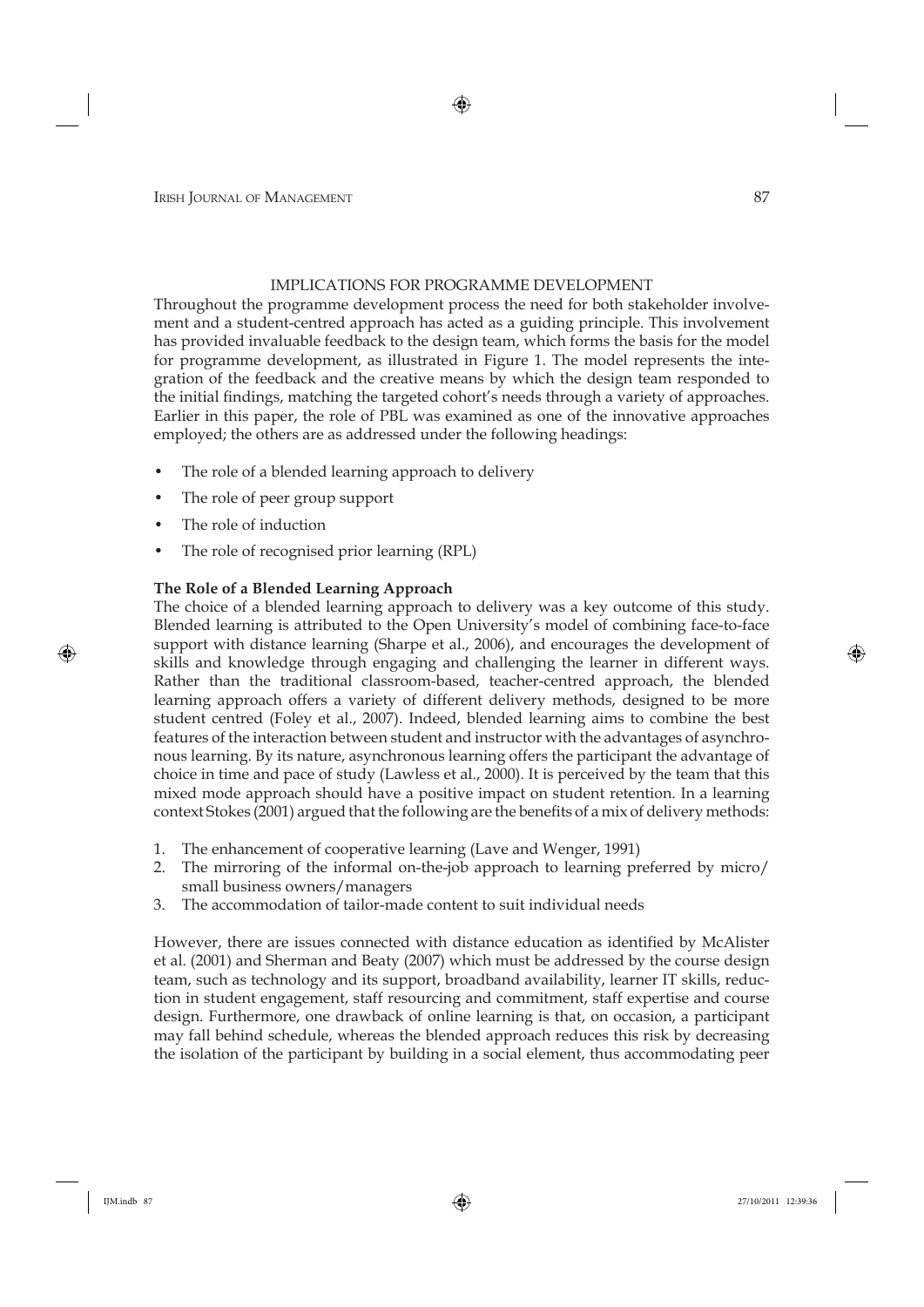group support (see Garrison and Kanuka, 2004; Rovai and Jordan, 2004; Morgan and Tam, 1999). In the section to follow, this aspect of the role of peer group support is outlined in further detail.

# **The Role of Peer Group Support**

The group support offered by the blended approach is particularly pertinent in light of previous research which has highlighted the isolation suffered by many geographically dispersed micro/small tourism operators (Braun, 2002). Indeed, Morrison (1998) argued that peer support offers both relief from the isolation often encountered by these owners/ managers (particularly home-based ones) and reduces the potential risk of an introverted approach to business management. In response to these concerns, the blended learning approach offers students the opportunity to access resources and actively engage with other students without leaving their businesses.13 Furthermore, studies have shown that interaction between multiple participants in a learning environment increases diversity, and the students' diverse experiences contribute to exploration learning<sup>14</sup> and to the development of new knowledge (Fiol and Lyles, 1985; Moorman and Miner, 1998). This is further supported by Ausburn (2004: 329), as in her meta-analysis of the literature she related that:

Among instructional design elements of distance courses online, the research evidence favours interactivity, communication, and 'bonds' or 'connectedness' as important features of course design, with elements such as chat, e-mail, discussion boards, group activities, and learning communities typically drawing positive responses from students.

Moreover, Sheldon (1989), in her study of tourism professionalism, specifically highlighted the role of socialisation through education and training in enhancing levels of professionalism (an overarching goal of the BSc programme).

However, group composition and dynamics represent issues that must be studied and addressed by the course design team. Furthermore, as distance and geographic spread were highlighted for particular attention in the post-pilot interviews, the online component of the programme will be all the more critical as an additional means of addressing or allaying these concerns. A further component in the design team's response to this study's findings is the recognition of the importance of a tailor-made programme induction, as detailed in the section to follow.

# **The Role of Induction**

Previous research has shown that although non-traditional students such as the BSc's targeted cohort may be highly motivated, their transition into higher education can be problematic (Tait and Godfrey, 2001; Barron and D'Annunzio-Green, 2009). The nontraditional student who is entering higher education has several concerns connected with his/her entry:

• Feelings of isolation and lack of identity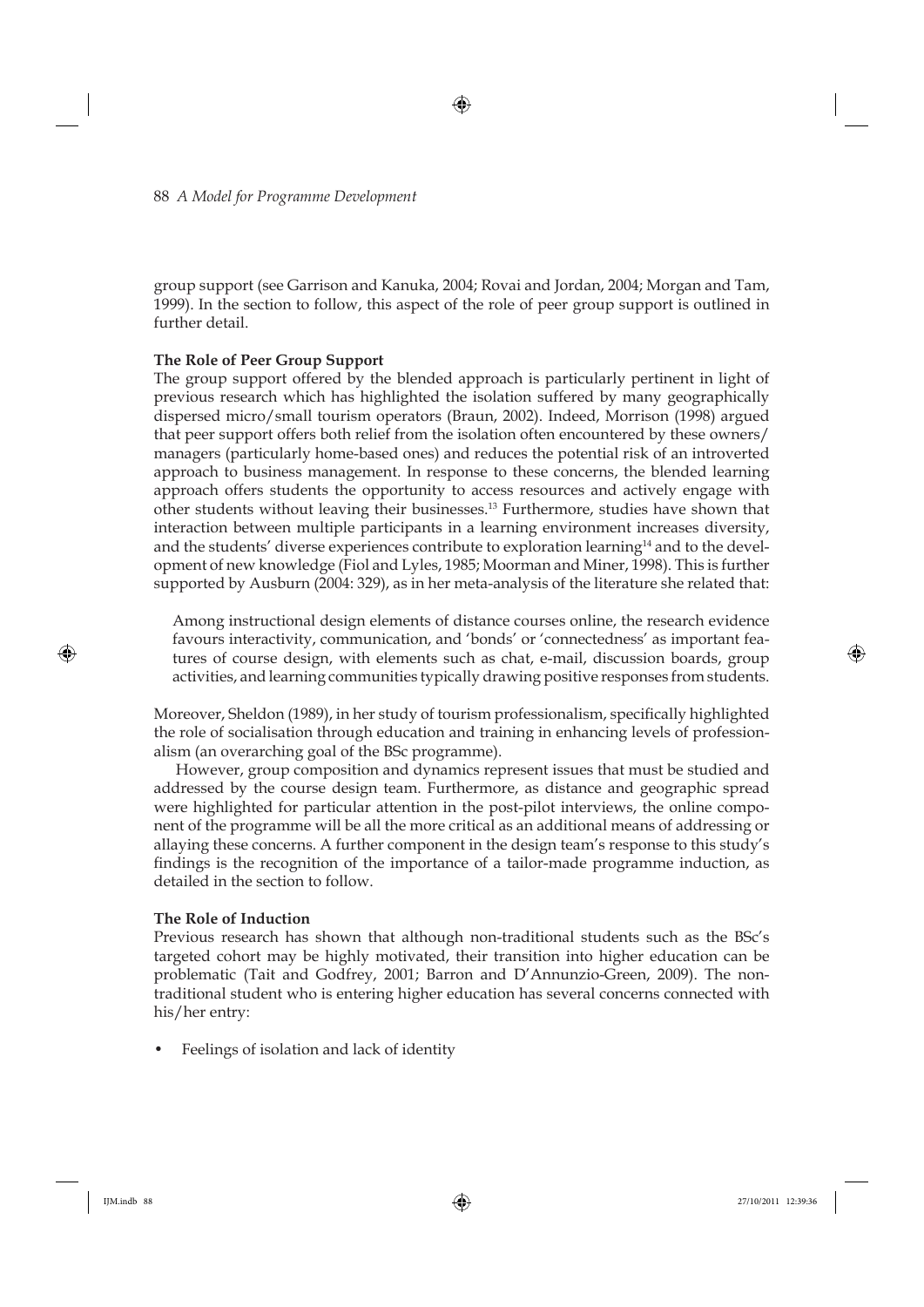- Lacking in academic self-confidence
- Fear of the level of responsibility he/she must take for his/her own learning
- Lack of knowledge concerning teaching, learning and assessment methods
- Level of work expected from him/her
- Time management
- Work–life balance
- Study skills
- Teamwork skills
- Ability to cope with higher academic level
- Financing his/her study

These aspects were mirrored in the current study's findings, in addition to the authors' own experience with the targeted BSc cohort, which indicated that writing skills and IT skills may also be of concern. Nevertheless, Barron and D'Annunzio-Green (2009) determined that students will work through their difficulties as they expect the first few weeks to be difficult, but learners also expect that support will be forthcoming from academic staff – a major finding of this study was the necessity of early intervention by the educational institute in order to enhance the learners' academic self-confidence. Research has indicated that in order to enhance the quality of the students' learning experience an induction programme which addresses the foregoing concerns is critical. Similar to the literature where induction has been acknowledged as an 'ongoing process throughout the degree programme' (Tait and Godfrey, 2001: 260), the induction programmes for nontraditional students offered in the authors' business school are scheduled for pre-semester delivery as well as delivery, when needed, throughout the first year. This same approach will be utilised for the BSc with further supports added, if and when necessary, through the further two years of the programme. The formal induction will be credited.

# **The Role of Recognised Prior Learning (RPL)**

This study found that the major concern of the targeted cohort appeared to be time to complete a degree; the recognition of prior learning was one means of addressing this concern. Recognition of the participants' prior experience and competence aids in ensuring the programme helps individuals to learn rather than imposing prescribed solutions on them (see Deakins and Freel, 1998; Gomez et al., 2004). Indeed, many higher education providers have recognised that learning 'occurs in many contexts including work, involvement in social and community activities, or learning through life experience' (Sheridan and Linehan, 2009: 1), hence there has been a growing formal recognition of this learning by third-level institutions. In line with European Union policy concerning lifelong learning, the recognition in Ireland has been driven by the Irish government as evident in its RPL guidelines published by the National Qualifications Authority of Ireland in 2006, hence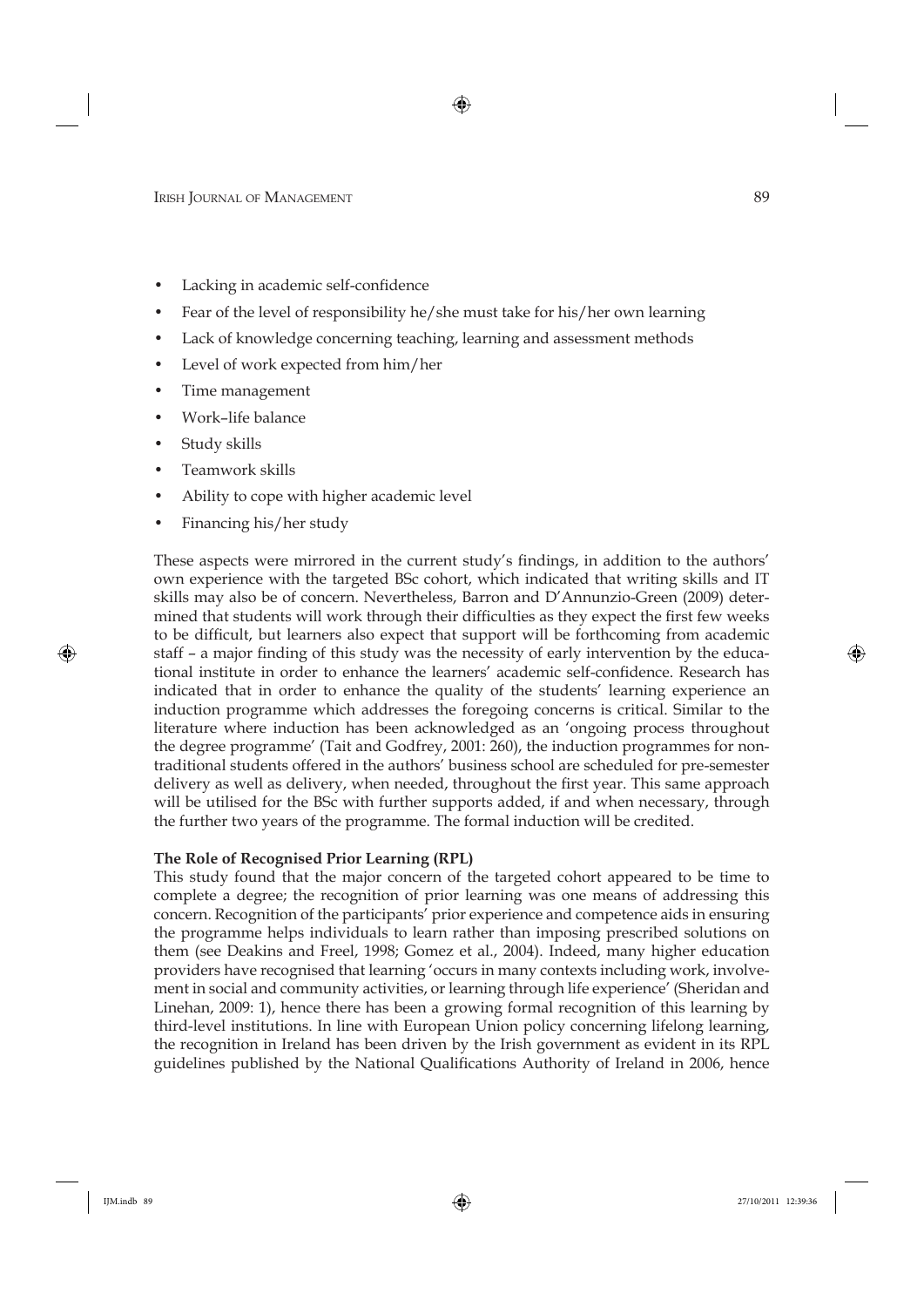

**Figure 1: A Model for Programme Development**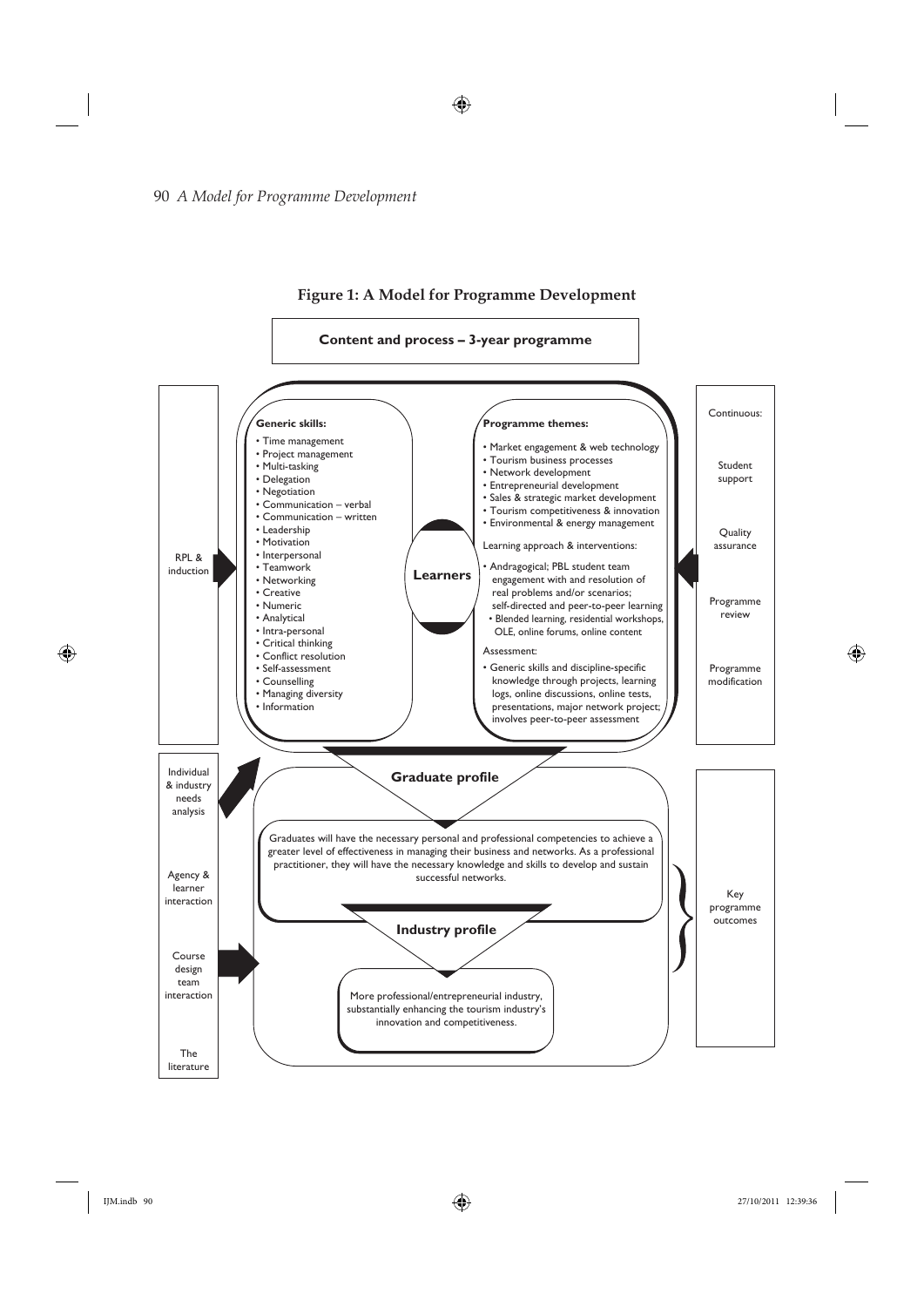the formal recognition of prior learning is relatively new. Because of its recency, the course design team had little knowledge of what RPL entailed; this then represented an area of research for the team and meetings with WIT's registrar's office in order to incorporate RPL into the BSc. The award of credits for RPL enables the School of Business to offer the threeyear full-time programme in a part-time mode, thereby easing the learners' study burden and making formal education more accessible: time for study and work–life balance are issues that have been identified previously in this paper as being of major concern for the BSc's targeted cohort.

In Figure 1, not only are RPL and induction recognised as key components, but also the expected programme impact in terms of the professional graduate and industry profile are highlighted. It also illustrates in particular the programme themes, content and expected generic skills resulting from both the PBL approach and the overall blended learning format. Space issues do not allow the authors to discuss in detail the assessment aspect of the programme development; however, it is envisaged that this will encompass the use of a variety of techniques aligned with the expected learning outcomes (including learning logs, projects, online tests and presentations), but also with practical application and relevance for the micro/small tourism operator.

#### **CONCLUSION**

The development of continuing education for micro/small tourism enterprise owners/ managers represents a particular challenge; the key focus of this paper is the development of the BSc programme to address their third-level educational needs in order to enhance the sector's professionalism. In collaboration with the programme design team, Fáilte Ireland identified several content themes; these were confirmed by practitioners in the round-table discussions (captured in Figure 1 in the generic skills and discipline specific knowledge encompassed in the BSc content). Following on from this interaction and a thorough review of the literature, the design team concluded that PBL offers the optimum balance in terms of meeting the needs of the stakeholders in terms of relevance, practice and theory. Having adopted this approach, the design team developed a pilot study to ensure that this approach was suitable for the targeted cohort; results were overwhelmingly positive. Moreover, this paper has outlined provisions made in the programme development to address issues highlighted by the stakeholders, including the use of a blended learning approach, accredited induction and recognition of prior learning.

One major challenge that now faces the course design team concerns the design of the modules to ensure these aspects can be delivered through the progressive development of skills and knowledge over the course of the three years. Furthermore, the design team is currently working in teams to ensure that programme themes will be delivered through a tightly knit and integrated curriculum. A key element of this integration is in the module development, specifically in the design of PBL triggers which are multi-disciplinary (where possible) in order to replicate the real-life problems faced by the owners/managers.

This paper has presented a model of programme development that has incorporated both the literature and an integration of the findings from the study, and specifically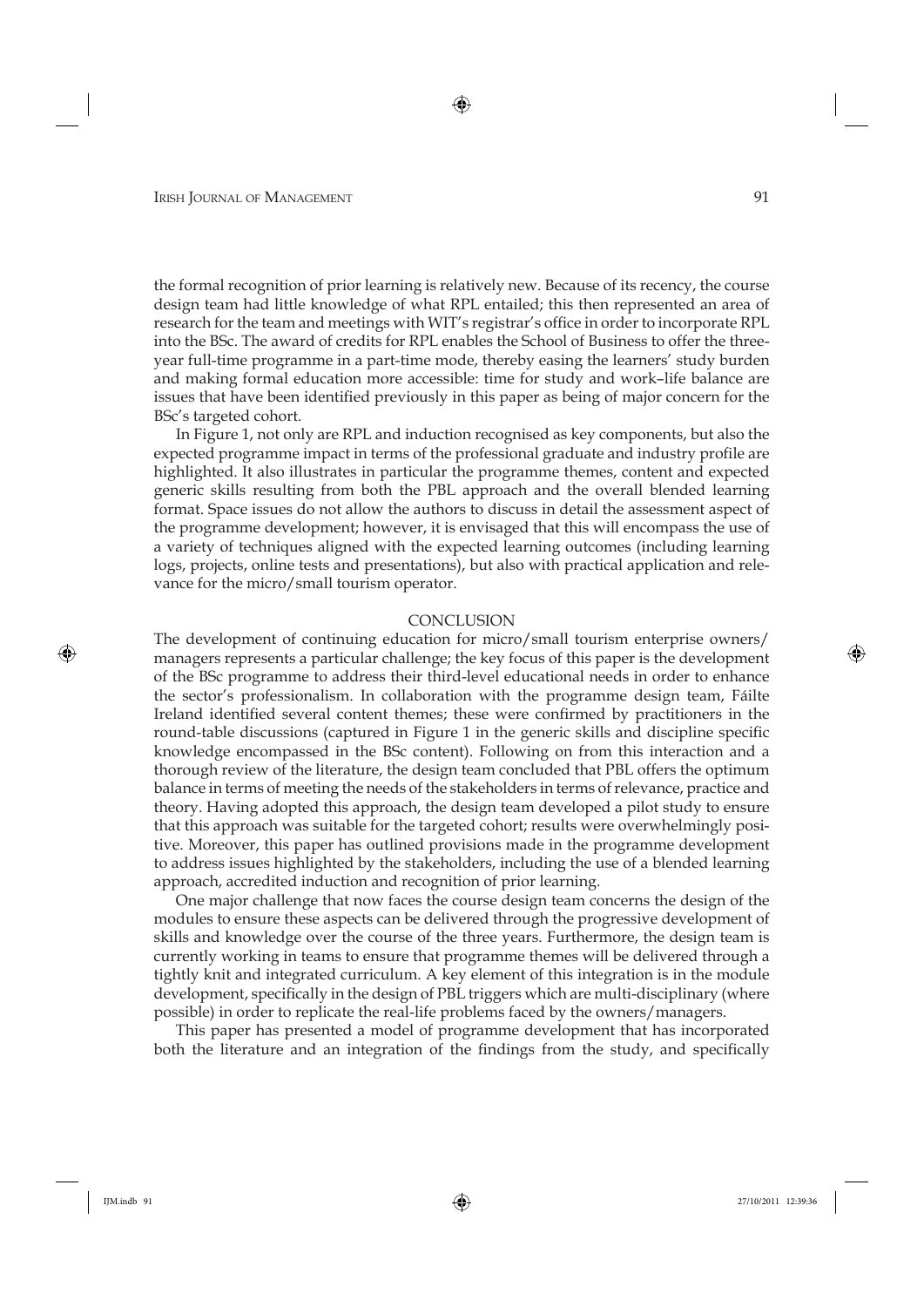#### 92 *A Model for Programme Development*

highlights the centrality of the learner and the criticality of the interaction and collaboration between major stakeholders to ensure that the professionalism of the sector is enhanced. The authors' ongoing longitudinal study seeks to evaluate whether or not the new degree programme enhances the tourism sector's professionalism. Hence, this paper represents a key stage in the development of an evaluation mechanism in this educational initiative. Although the model has been crafted for one particular programme, targeted at a particular sector, it is perceived that it should provide guidelines to other educators who are responsible for the development of higher education for adult learners who are owners and/or managers of micro/small enterprises.

#### ENDNOTES

- 1 Space issues do not allow the authors to discuss in detail the precursor to the degree previously developed and operated within Waterford Institute of Technology, namely the Tourism Learning Network (TLN) initiative. The network facilitated tourism owners'/managers' pursuit of a Certificate in Tourism Business Practice and is now in its fourth year of operation with over 210 graduates to date. Feedback from both Fáilte Ireland and these graduates through a wide range of research activities with this cohort revealed a high level of demand for a degree programme customised to their specific needs.
- 2 The course design team is comprised of 20 academic staff and the TLN's project manager.
- 3 Discussions involved the following executives from Fáilte Ireland: (1) at national level – professional development advisor, professional development manager, head of professional development, and director of HRM; and (2) at regional level – general manager and professional development advisor.
- 4 Knowles (1980) developed a model of adult education entitled andragogy, which highlighted that adult learning is distinct from the traditional pedagogy employed for facilitating learning in children. Pedagogy centralises course content and perceives students as passive learners, whereas andragogy is particularly relevant to the micro/small business context as it focuses on the application of knowledge to real life, in addition to valuing the active engagement to be gained by involving the adult learner in identifying their own development needs as 'they seek to fill the gaps of knowledge in their experience base' (Forrest and Peterson, 2006: 118).
- 5 An action learning ethos had proven successful in Fáilte Ireland's tourism learning networks programme (see, for example, Reinl and Kelliher, 2008; or Kelliher et al., 2009).
- 6 For example, Tourism Policy Review Group (2003), *New Horizons for Irish Tourism: An Agenda for Action*.
- 7 The utilisation of PBL and blended learning in the programme represents key challenges for the course design team going forward. Only two members of the design team have previous PBL experience and this experience is extremely limited: both members used PBL for the first time in the academic year 2009–2010. The BSc is the first programme in the business school to employ blended learning and no academic staff member has previously utilised this approach. A series of training workshops given by experts on PBL and blended learning was delivered over the previous academic year (2009–2010) to the course design team. Furthermore, two of the authors of this article attended a week-long summer school on e-learning in June 2009 at Dublin Institute of Technology. Despite the foregoing, the authors perceive that there exists some trepidation in connection with the delivery of the programme.
- 8 As per the National Qualifications Authority of Ireland (2006).
- 9 In return for agreeing to partake in the pilot study and the follow-up interview process, participants were promised a formal Certificate of Appreciation from WIT's Head of Graduate Business in recognition of and gratitude for their contribution.
- With the participants' written agreement, the PBL component of the pilot was recorded from this point onwards (audio and video).
- <sup>11</sup> The 'trigger' for the pilot actually involved a quote from the round-table discussion: 'I tend to wear maybe five different hats in one day; maybe if I could manage my time better and wear just two hats per day', which was also accompanied by a clip-art picture showing a man juggling different types of hats. The trigger is associated with the 'Critical Personal Skills' module which is scheduled to be delivered in the first semester of the BSc.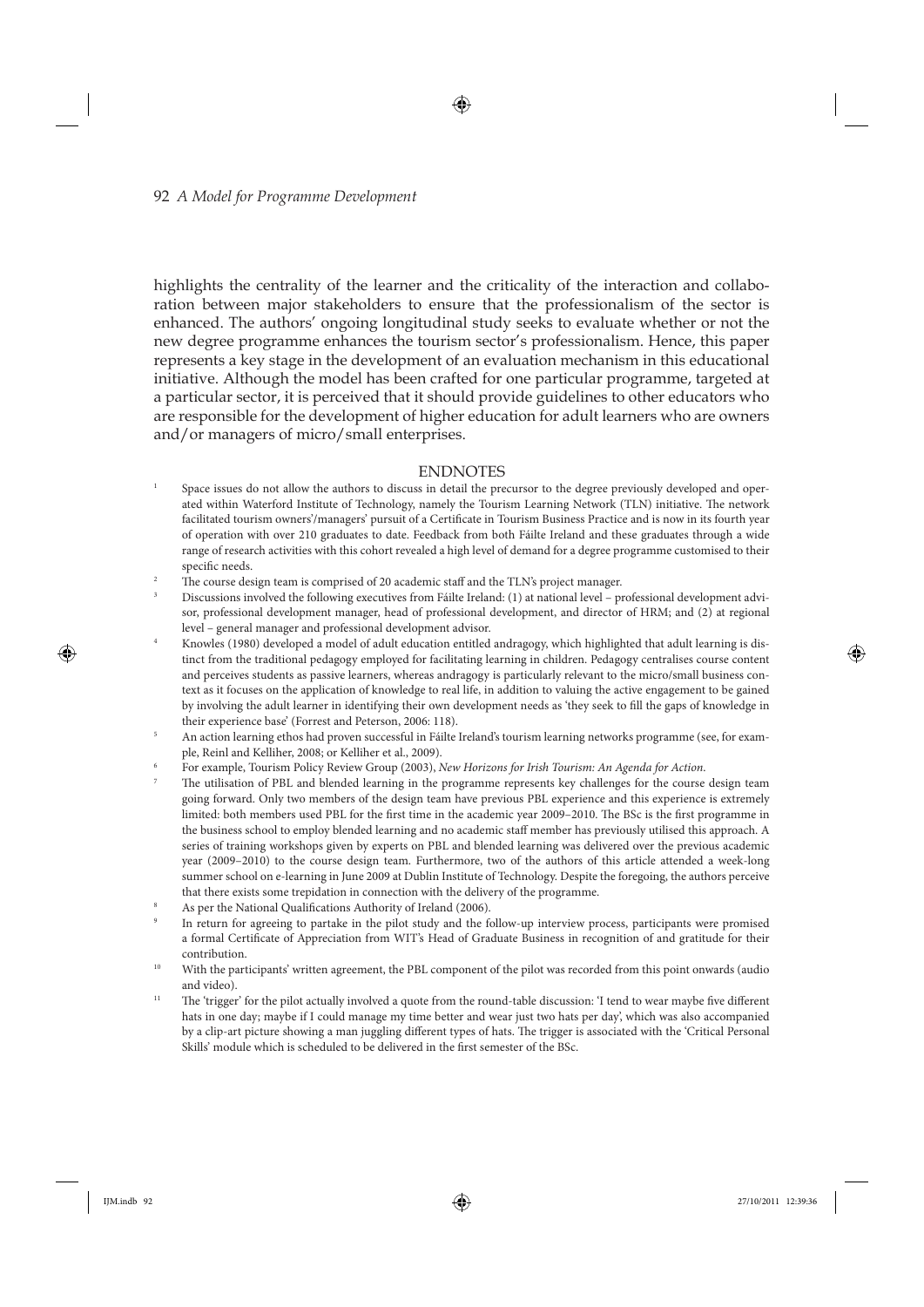- <sup>12</sup> Contact was made with the remaining pilot participant on four separate occasions; each time he indicated he was too busy to be interviewed. 13 Th e learner's time and work–life balance issues mentioned earlier also benefi t from the learner's ability to remain in their
- workplace.
- <sup>14</sup> Holmqvist (2004) described exploration learning as an element of experiential learning, incorporating such behaviours as experimentation, trialling, innovation and risk-taking.

# **Appendix 1: Stage 2 – Brief Summary of Practitioner Round-Table Discussion Comments**

| <b>Issue/Concern</b> | <b>Comments Made</b>                                                                                                                                                                                                                                                                                                                                                                                                                                                                                                                                                                                                                                                                                                                                                                                                                                                                                                                                                                                                                                                                                                                                                                                                                                                                                                                                                                                                                                                                                                                                            |  |
|----------------------|-----------------------------------------------------------------------------------------------------------------------------------------------------------------------------------------------------------------------------------------------------------------------------------------------------------------------------------------------------------------------------------------------------------------------------------------------------------------------------------------------------------------------------------------------------------------------------------------------------------------------------------------------------------------------------------------------------------------------------------------------------------------------------------------------------------------------------------------------------------------------------------------------------------------------------------------------------------------------------------------------------------------------------------------------------------------------------------------------------------------------------------------------------------------------------------------------------------------------------------------------------------------------------------------------------------------------------------------------------------------------------------------------------------------------------------------------------------------------------------------------------------------------------------------------------------------|--|
| Time management      | 'I tend to wear maybe five different hats in one day, maybe if I could manage<br>my time better and wear just two hats per day.'                                                                                                                                                                                                                                                                                                                                                                                                                                                                                                                                                                                                                                                                                                                                                                                                                                                                                                                                                                                                                                                                                                                                                                                                                                                                                                                                                                                                                                |  |
| Project management   | 'It mightn't even be the task, it might be the operation. You're straight in at<br>operation  so you might at different times of the year you will be focusing<br>on different aspects of the business '                                                                                                                                                                                                                                                                                                                                                                                                                                                                                                                                                                                                                                                                                                                                                                                                                                                                                                                                                                                                                                                                                                                                                                                                                                                                                                                                                        |  |
| Negotiation          | ' I need much better negotiation skills, particularly when it comes to trying<br>to get granting and funding '<br>' they [the tourism practitioners in pursuit of funding] feel that they're<br>worth X amount of money and then we struggle to reach that.'                                                                                                                                                                                                                                                                                                                                                                                                                                                                                                                                                                                                                                                                                                                                                                                                                                                                                                                                                                                                                                                                                                                                                                                                                                                                                                    |  |
| Finance/accounting   | 'I think the cash-flow is kind of the main '<br>' financial planning in general which was obviously the budgeting, pricing, the<br>managing the overall management of cash-flow '<br>'For finance, for funding, for grants.'<br>'Knowing your way through; knowing how to get through the massive amount<br>of forms that you have to fill in and fill them in effectively.'<br>'Yeah. That's actually quite important - to be able to actually manage them,<br>especially if you're going to the bank or anything like that or a feasibility<br>study or anything like that '<br>' how we're going to price ourselves over the next year to two/three years,<br>four years.'<br>'Accounting, cash flow and keeping track - which I'm not very good at.'<br>A comment made in regards to the recession: 'So people need to know how<br>to start all over again. Like if you go for a loan today, you're nearly asked<br>your mother's maiden name - whereas a year ago - "Good man<br>[participant's name] – pay that back, no problem at all." That's all gone out<br>the window.'<br>' people need to plan a little bit better to know their costs; there's a lot<br>of hidden costs when you're in a business that people don't understand,<br>and don't know until it comes up and bites them on the backside  it's<br>controlling your costs, controlling your sales, controlling your cash-flow '<br>' I mean the babble that comes through from Europe on a weekly basis. It's<br>still very difficult to find what funding you can actually apply for.' |  |

(*Continued*)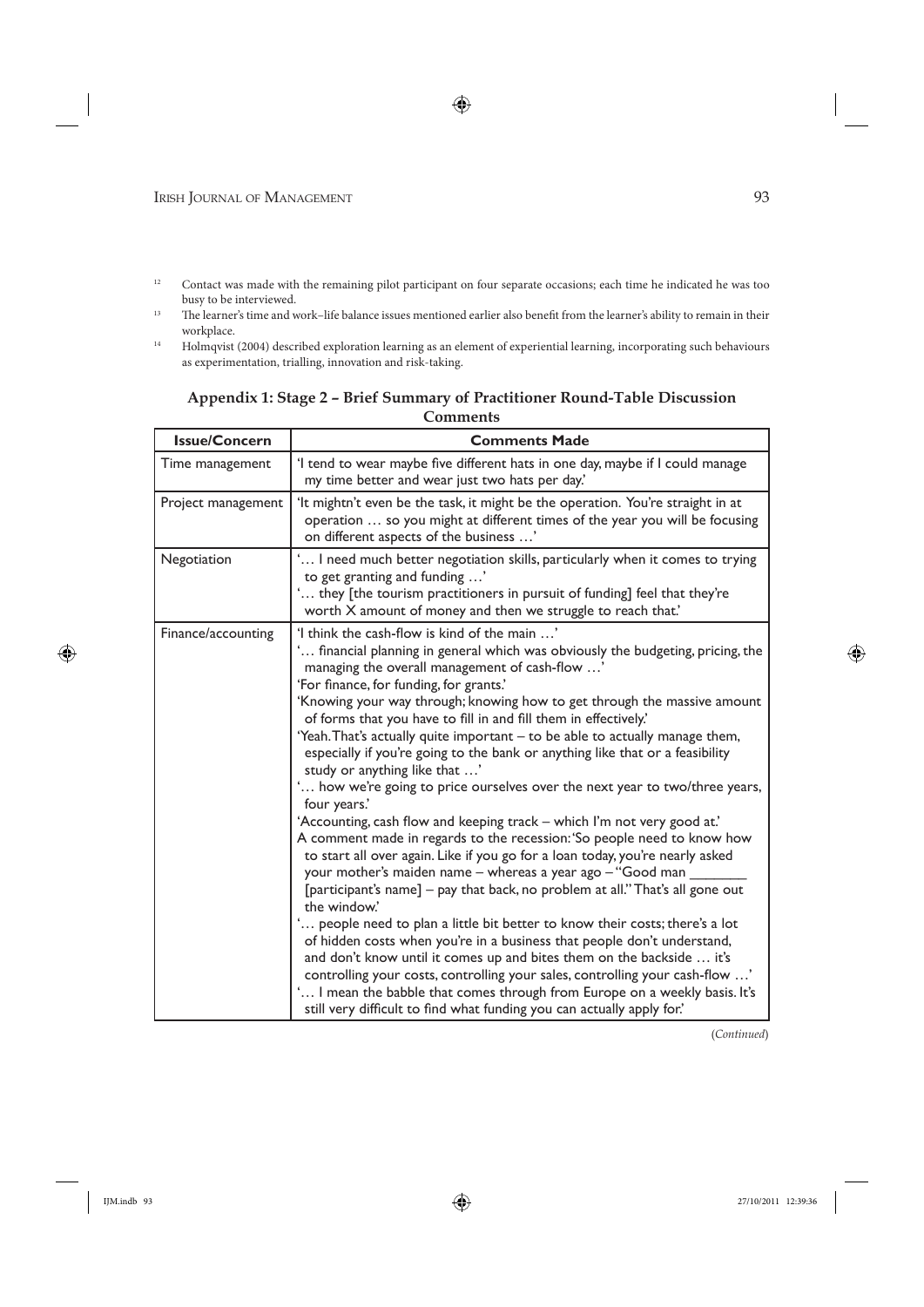| <b>Issue/Concern</b>       | <b>Comments Made</b>                                                                                                                                                                                                                                                                                                                                                                                                                                                                                                                                                                                                                                                                                                                                                                                                                            |  |
|----------------------------|-------------------------------------------------------------------------------------------------------------------------------------------------------------------------------------------------------------------------------------------------------------------------------------------------------------------------------------------------------------------------------------------------------------------------------------------------------------------------------------------------------------------------------------------------------------------------------------------------------------------------------------------------------------------------------------------------------------------------------------------------------------------------------------------------------------------------------------------------|--|
| Human resources            | ' we struggle every year to get someone to be qualified - then because of<br>that they feel that they're worth X amount of money and then we struggle<br>to reach that.'                                                                                                                                                                                                                                                                                                                                                                                                                                                                                                                                                                                                                                                                        |  |
|                            | 'Sort of around employment and that and maybe from that being able to<br>with regards to in-house courses and things like that.'                                                                                                                                                                                                                                                                                                                                                                                                                                                                                                                                                                                                                                                                                                                |  |
| <b>Business planning</b>   | ' development of the business and the direction. I suppose to what<br>direction that we'll be taking at the next step.'<br>' I find planning is the first great point because you have ideas about<br>developing. Say you have property and so on and you'd like to continue on<br>into  maybe organic '                                                                                                                                                                                                                                                                                                                                                                                                                                                                                                                                        |  |
| IT/web/social media        | ' and record keeping as in databases and things like that.'<br>' how technology could help your business as well. People did refer to<br>Twitter and all that. Personally, I can't stand the stuff but maybe there are<br>ways and means of using those kind of things to develop your business<br>without employing sales and marketing managers; maybe you can do it<br>yourself using these things.'                                                                                                                                                                                                                                                                                                                                                                                                                                         |  |
| Supply chain<br>management | 'I suppose another indication there would be creditors and giving a certain<br>timeframe - some are better than others and their pricing strategy then<br>comes into that '                                                                                                                                                                                                                                                                                                                                                                                                                                                                                                                                                                                                                                                                     |  |
| Customer service           | ' students that come up to the course - they need to know and understand<br>the customer. And you need to go and know what they want  And don't<br>be frightened to ask them what they want. There's too many people who<br>assume what their customer wants and that's their own personal perceptions.<br>Engage your customers and ask them what they physically want.'                                                                                                                                                                                                                                                                                                                                                                                                                                                                       |  |
| Conflict<br>management     | 'I had an experience with staff - having to go and having it resolved - it's quite<br>difficult.'                                                                                                                                                                                                                                                                                                                                                                                                                                                                                                                                                                                                                                                                                                                                               |  |
| <b>Business writing</b>    | 'The other thing that I find is writing skills. It sounds a bit weird but writing<br>skills - like you need to be able to put something into one line which takes<br>a paragraph - if you can understand what I mean  Like especially if you're<br>applying for funding. They want this bulk statement and I find it quite difficult<br>to bulk things like that. I'm one of those write the book people. So I think<br>really it's an education in itself to be able to put down in a short sentence.'<br>'There is a skill to actually filling out application forms and if you haven't done<br>it properly then you get put to the end of the pile.'<br>' so basically it's all about the writing. You know I'd prefer to be doing<br>anything - you know, go down and wash up or do anything rather than do<br>that - funding application.' |  |
| Verbal<br>communication    | ' dealing with people  find the level to talk to people  that's a skill<br>that has to be learned individually  You need to instil in people a joy of<br>engaging other people and finding a level '                                                                                                                                                                                                                                                                                                                                                                                                                                                                                                                                                                                                                                            |  |

**Appendix 1: (***Continued***)**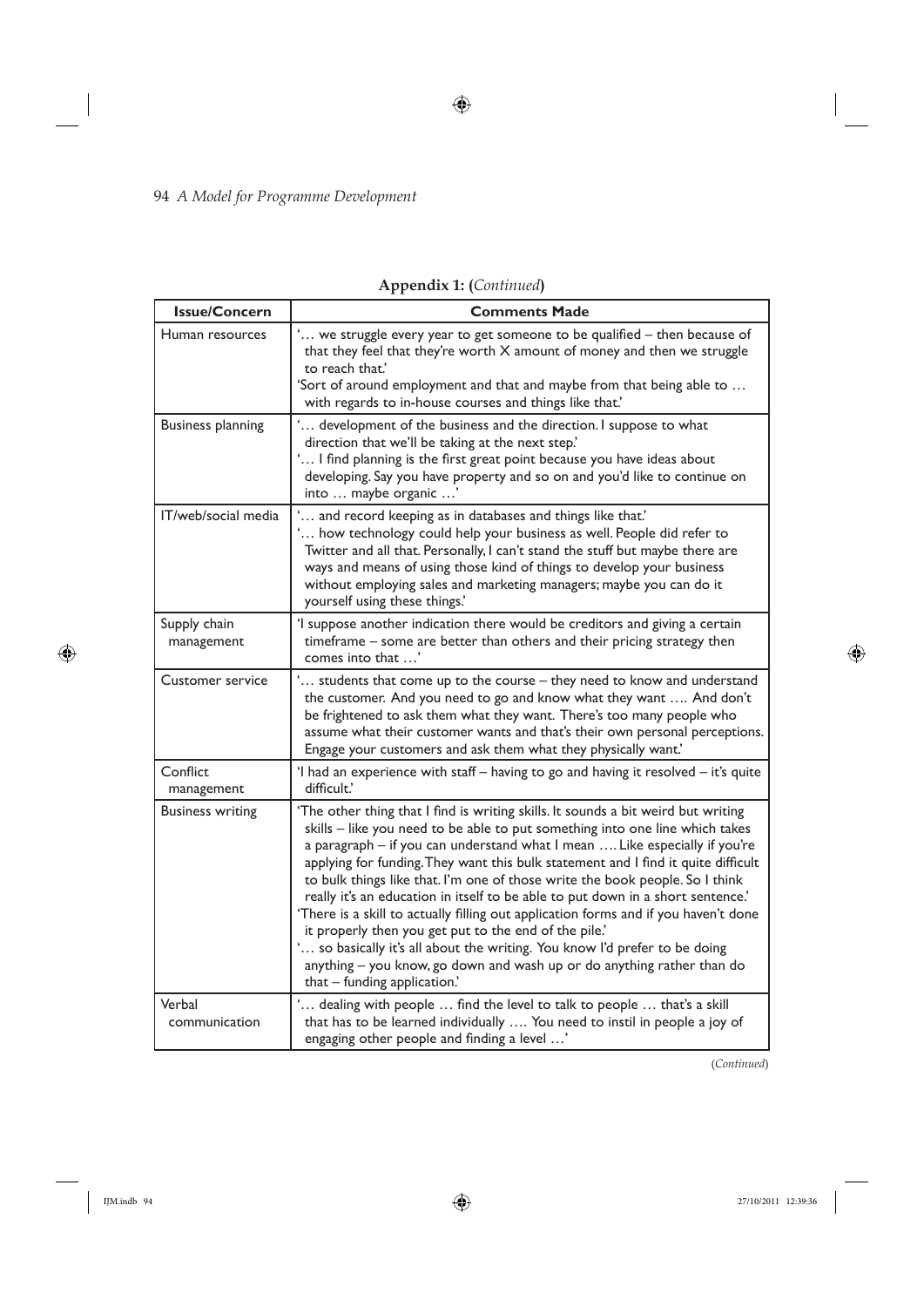| <b>Issue/Concern</b>                 | <b>Comments Made</b>                                                                                                                                                                                                                                                                                                                                                                                                                                                                                                                           |
|--------------------------------------|------------------------------------------------------------------------------------------------------------------------------------------------------------------------------------------------------------------------------------------------------------------------------------------------------------------------------------------------------------------------------------------------------------------------------------------------------------------------------------------------------------------------------------------------|
| Stakeholder<br>management            | ' dealing and communicating with the local authorities. It's very difficult to<br>get through to the local authorities and get them to do something for you<br>They don't seem to want to know you most of the time '<br>'There's only one way to deal with the local authorities. I think you need to<br>hire someone - the officials to give a tutorial and then they can explain how<br>we deal with them. Nobody seems to know.'<br>' deal with getting to know the councillors to put pressure on the officials<br>to do things for you ' |
| Marketing<br>knowledge and<br>skills | Comment made in connection to writing a marketing proposition: 'It's more<br>or less public relations - it's also the same problem would relate to having<br>to do press releases. It's the first line that's the important one.'<br>also just to put in there with regards to media - if you're doing radio<br>interviews and those types of things  they can put a slant on it differently<br>or whatever so just be aware and to deal with it.'                                                                                             |
| Environmental law/<br>regulations    | 'And legalities. You'll be just driven demented with the amount of national,<br>European bureaucracy that's coming down the line that's in existence already<br>You'll never know every single legal aspect of running your business but<br>you do need to be aware of what's there in terms of employment law, waste<br>management, energy laws  it's never ending, but it's never going to go away                                                                                                                                           |
| Change management                    | 'Huge amount of change in the way things are done in terms of planning for a<br>business, getting planning permission, legal aspects, financial - it's all changed.'<br>' continuous change  and being aware.'                                                                                                                                                                                                                                                                                                                                 |
| Leadership                           | 'What I think if you're going to be able to create people who are going to go<br>away and improve their businesses and be tourism leaders I think you need<br>to teach them leadership  Delegation is huge. There's too many people as<br>managers cling on to things  Don't be frightened to fail. You need to teach<br>that to students as well.                                                                                                                                                                                             |
| Innovation                           | 'You need to teach them to be innovative  you need to be creative  They<br>need to experiment - don't be afraid to fail.'                                                                                                                                                                                                                                                                                                                                                                                                                      |
| Keeping a positive<br>outlook        | 'I think you have to breathe positivity into people - there's too much<br>negativity around. That comes as much from the people that are teaching the<br>courses as it does the individuals that are sitting there taking notes.'<br>'Yeah, you have to be positive. I'd be positive anyway and I'd take chances and<br>all that kind of thing but when it comes down to the money and financial<br>and the banks and all this kind of thing and all the red tape. Going through all<br>this - you know you get a little bit discouraged.'     |
| Strategic perspective                | 'They need to have strategic views and views for planning.'                                                                                                                                                                                                                                                                                                                                                                                                                                                                                    |

# **Appendix 1: (***Continued***)**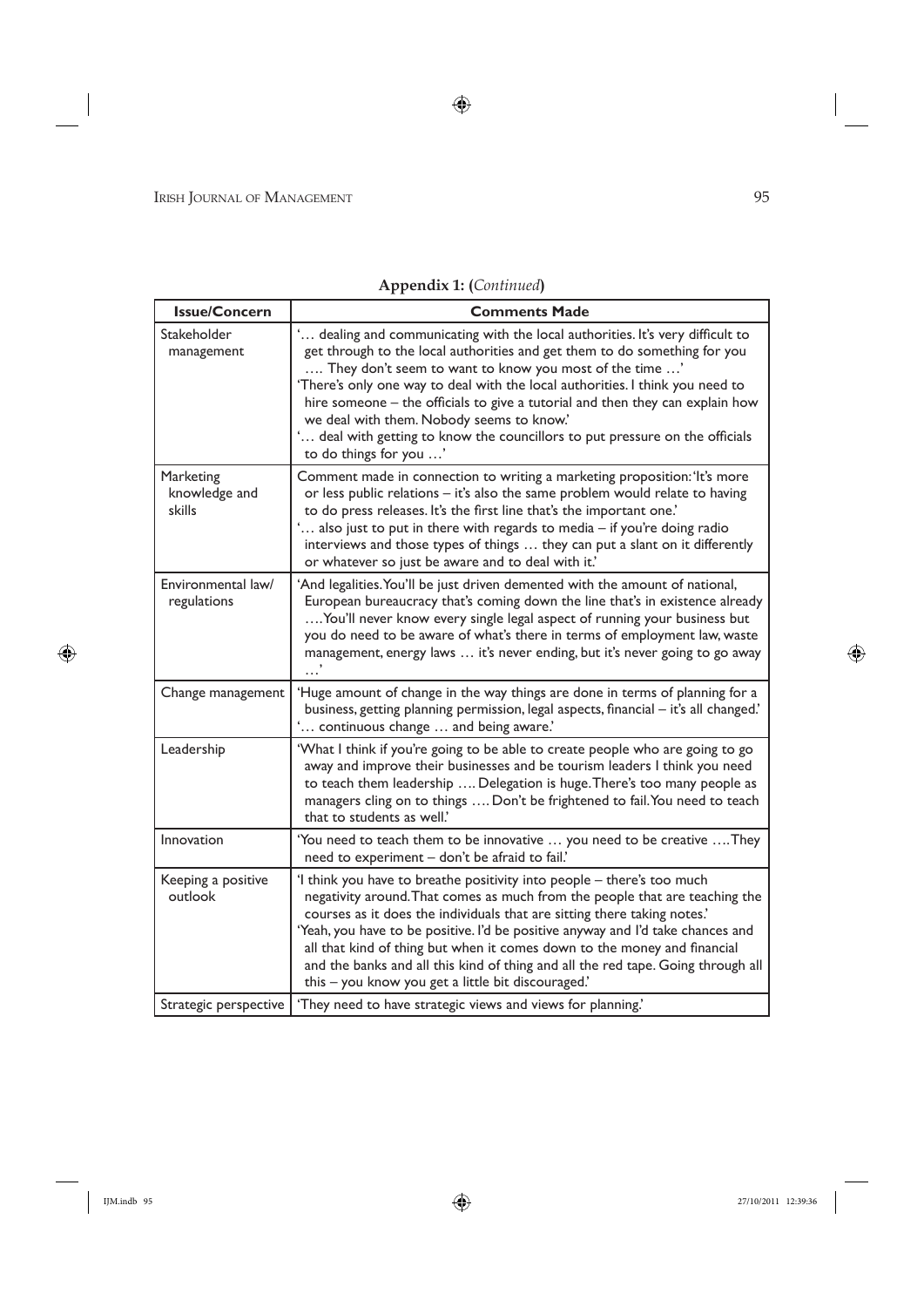#### REFERENCES

- Augier, M. and March, J. (2007) 'The Pursuit of Relevance in Management Education', *California Management Review*, 49(3), pp. 129–46.
- Ausburn, L. (2004) 'Course Design Elements Most Valued by Adult Learners in Blended Online Education Environments: An American Perspective', *Educational Media International*, 41, pp. 327–37.
- Barron, P. and D'Annunzio-Green, N. (2009) 'A Smooth Transition? Education and Social Expectations of Direct Entry Students', *Active Learning in Higher Education*, 10, pp. 7–25.
- Baum, T. (2006) 'Global Tourism Higher Education: The British Isles Experience', *Journal of Teaching in Travel & Tourism*, 5, pp. 27–38.
- Braun, P. (2002) 'Networking Tourism SMEs: e-Commerce and e-Marketing Issues in Regional Australia', *Information Technology and Tourism*, 5, pp. 13–23.
- Burns, G. and Chisholm, C. (2005) 'Graduate to Professional Engineer in a Knowledge Organisation: Does the Undergraduate Curriculum Provide the Basic Skills?', *Global Journal of Engineering Education*, 9, pp. 89–96.
- Dale, C. and Robinson, N. (2007) 'Strategic Imperatives for Tourism SMEs in Europe', in T. Rhodri and A. Marcjanna (eds.), *Tourism in the New Europe: Perspectives on SME Policies and Practices*, Oxford: Elsevier.
- Deakins, D. and Freel, M. (1998) 'Entrepreneurial Learning and the Growth Process in SMEs', *The Learning Organization*, 5(3), pp. 144–55.
- Dewey, J. (1938) *Experience and Education*, West Lafayette, IN: Kappa Delta Pi.
- Duch, B., Groh, S. and Allen, D. (2001) *The Power of Problem-Based Learning*, Sterling, VA: Stylus.
- Enterprise Strategy Group (2004) *Ahead of the Curve: Ireland's Place in the Global Economy*, Dublin: Forfás.
- Fáilte Ireland (2004) *Competing Through People: A Human Resource Development Strategy for Irish Tourism 2005-2010, Dublin: The Stationery Office.*
- Fáilte Ireland (2007) *Tourism Product Development Strategy 2007–2013*, Dublin: The Stationery Office.
- Fáilte Ireland (2009) *Tourism Facts 2008*, Dublin: The Stationery Office.
- Fiol, C. and Lyles, M. (1985) 'Organizational Learning', *Academy of Management Review*, 10, pp. 803–13.
- Foley, A., Frampton, A-M., Kelliher, F., Lally, A-M. and Whelan, S. (2007) 'Examination of the Operationalisation of the Small Firm Learning Network Model in the Fáilte Ireland MERGO CBTLN Network', paper presented at the 3rd Annual Conference on Tourism and Hospitality Research in Ireland, 12–13 June, Dundalk Institute of Technology.
- Forrest III, S. and Peterson, T. (2006) 'It's Called Andragogy', *Academy of Management Learning & Education*, 5, pp. 113–22.
- Fossati, A. and Panella, G. (2000) *Tourism and Sustainable Economic Development*, Dordrecht: Kluwer Academic Publishers.
- Garrison, D. and Kanuka, H. (2004) 'Blended Learning: Uncovering Its Transformative Potential in Higher Education', *The Internet and Higher Education*, 7, pp. 95–105.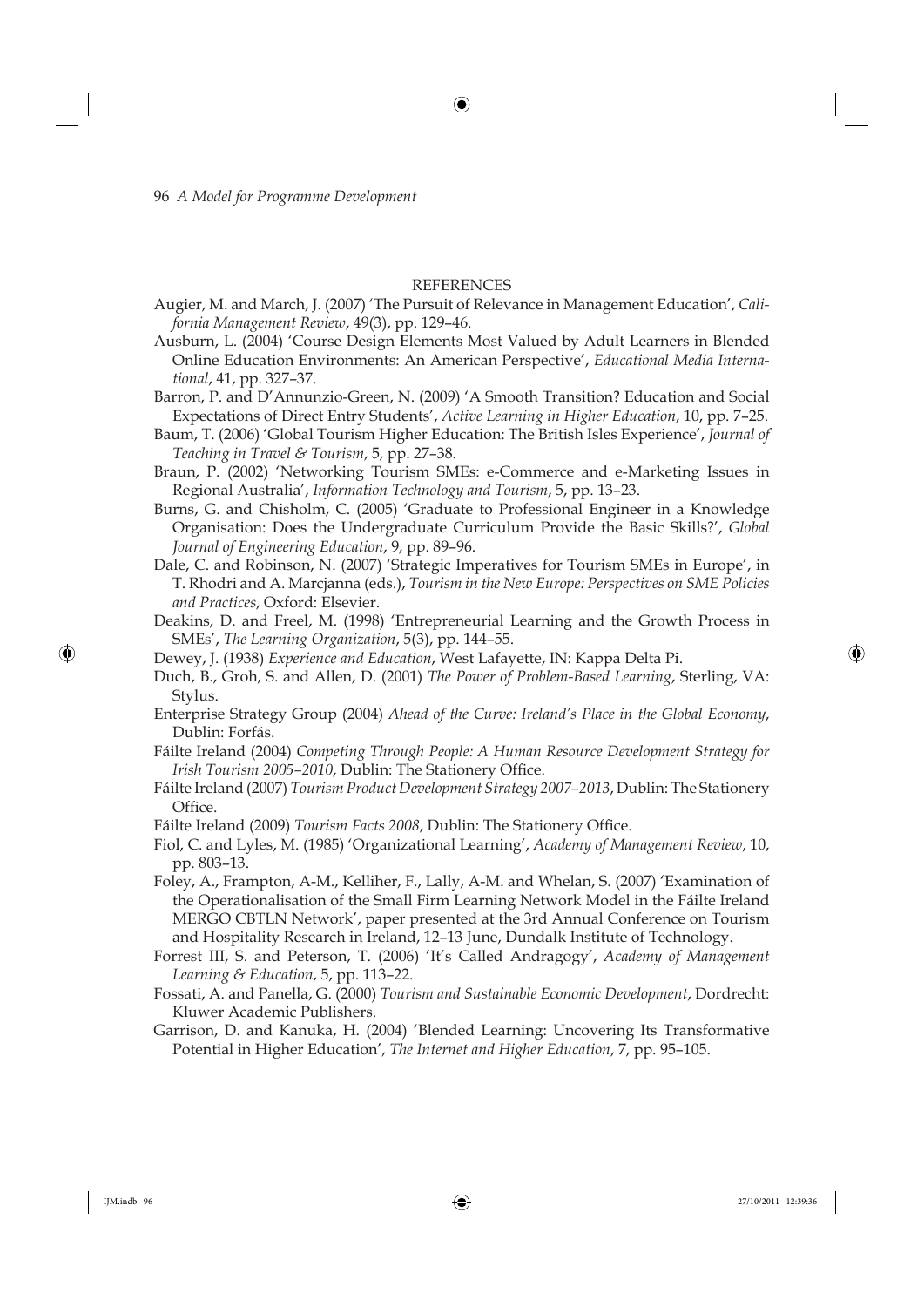- Gomez, P., Lorente, J. and Cabrera, R. (2004) 'Training Practices and Organisational Learning Capability: Relationship and Implications', *Journal of European Industrial Training*, 28, pp. 234–56.
- Government of Ireland (2007) *National Development Plan 2007–2013: Transforming Ireland*  A Better Quality of Life for All, Dublin: The Stationery Office.
- Hanke, R. (2009) 'Problem-Based Learning Entrepreneurship Education: A Preliminary Exploration', paper presented at the United States Association for Small Business and Entrepreneurship (USABE) 2009 Conference, 8–11 January, Anaheim, CA.
- Hjalager, A. (2003) 'Global Tourism Careers? Opportunities and Dilemmas Facing Higher Education in Tourism', *Journal of Hospitality, Leisure, Sport and Tourism Education*, 2(2), pp. 26–37.
- Holmqvist, M. (2004) 'Experiential Learning Processes of Exploitation and Exploration within and between Organizations: An Empirical Study of Product Development', *Organization Science*, 15, pp. 70–81.
- Hynes, B. and Richardson, I. (2007) 'Entrepreneurship Education: A Mechanism for Engaging and Exchanging with the Small Business Sector', *Education + Training*, 49, pp. 732–44.
- Inui, Y., Wheeler, D. and Lankford, S. (2006) 'Rethinking Tourism Education: What Should Schools Teach?', *Journal of Hospitality, Leisure, Sport and Tourism Education*, 5(2), pp. 25–35, available from: <http://www.heacademy.ac.uk/assets/hlst/documents/ johlste/vol5no2/0122.pdf>, accessed 10 October 2009.
- Johnson, D., Craig, J. and Hildebrand, R. (2006) 'Entrepreneurship Education: Towards a Discipline-Based Framework', *Journal of Management Development*, 25, pp. 40–54.
- Jones, O. and Tilley, F. (2003) *Competitive Advantage in SMEs: Organising for Innovation and Change*, Chichester: Wiley.
- Kelliher, F., Foley, A. and Frampton, A-M. (2009) 'Facilitating Small Firm Learning Networks in the Irish Tourism Sector', *Tourism & Hospitality Research*, 9, pp. 80–95.
- Kelliher, F. and Reinl, L. (2009) 'A Resource-Based View of Micro-Firm Management Practice', *Journal of Small Business and Enterprise Development*, 16, pp. 521–32.
- Knowles, M. (1980) *The Modern Practice of Adult Education: From Pedagogy to Andragogy*, second edition, Englewood Cliffs, NJ: Prentice Hall.
- Kolb, D. (1984) *Experiential Learning: Experience as the Source of Learning and Development*, Englewood Cliffs, NJ: Prentice Hall.
- Lave, J. and Wenger, E. (1991) *Situated Learning: Legitimate Peripheral Participation*, New York: Cambridge University Press.
- Lawless, N., Allan, J. and O'Dwyer, M. (2000) 'Face-to-Face or Distance Training: Two Different Approaches to Motivate SMEs to Learn', *Education + Training*, 42, pp. 308–16.
- Leitch, C. and Harrison, R. (1999) 'A Process Model for Entrepreneurship Education and Development', *Journal of Entrepreneurial Behaviour and Research*, 5, pp. 83–109.
- McAlister, M., Rivera, J. and Hallan, S. (2001) 'Twelve Important Questions to Answer before You Offer a Web Based Curriculum', *Online Journal of Distance Learning*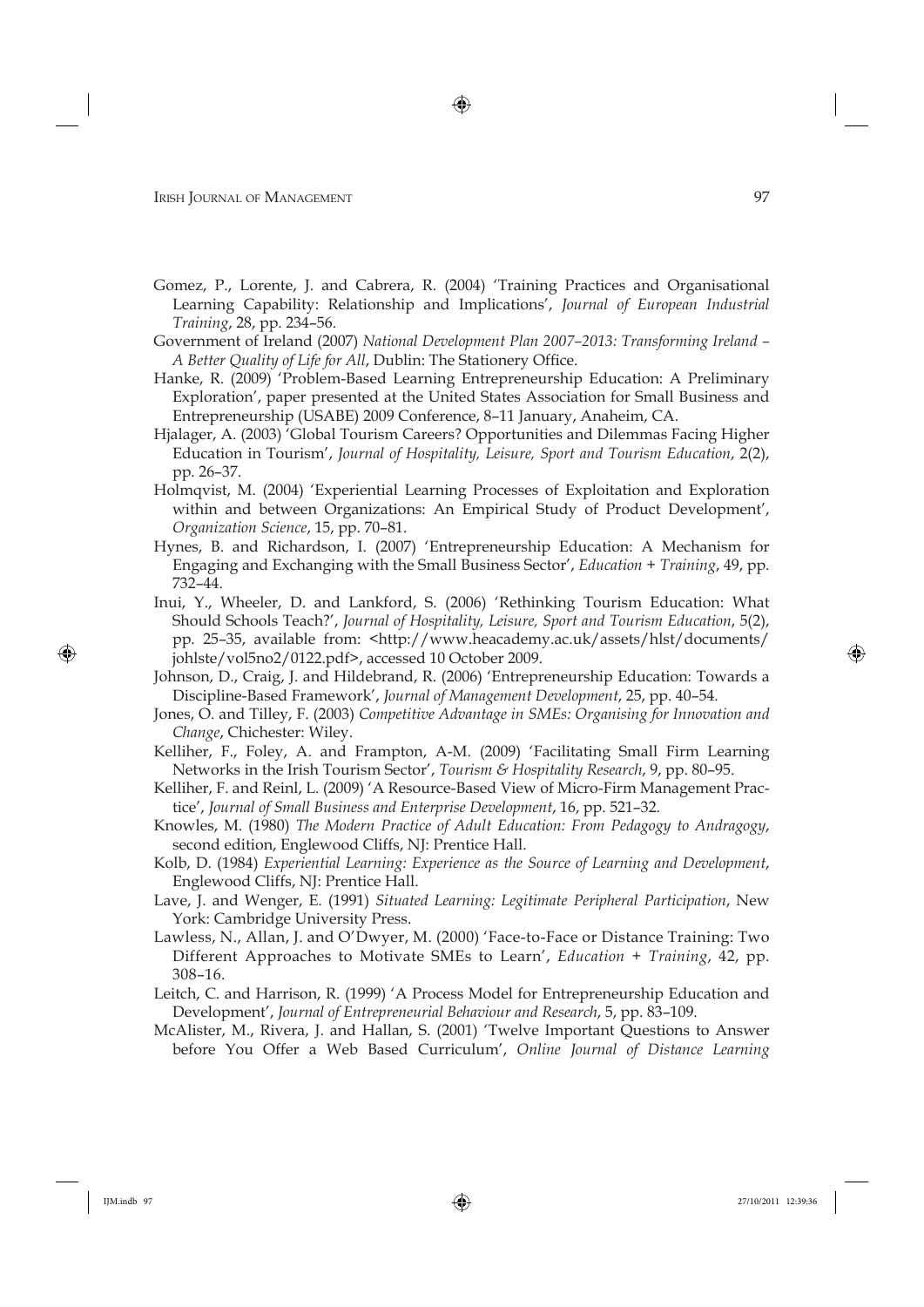*Administration*, 9(2), available from: <www.westga.edu/~distance/ojdla/summer42/ mcalister42.html>, accessed 5 January 2010.

- Moorman, C. and Miner, A. (1998) 'The Convergence of Planning and Execution: Improvisation in New Product Development', *Journal of Marketing*, 62(3), pp. 1–20.
- Morgan, C. and Tam, M. (1999) 'Unravelling the Complexities of Distance Education Student Attrition', *Distance Education*, 20, pp. 96–108.
- Morrison, A. (1998) 'Small Firm Co-Operative Marketing in a Peripheral Tourism Region', *International Journal of Contemporary Hospitality Management*, 10, pp. 191–7.
- Morrison, A. (2006) 'A Contextualisation of Entrepreneurship', *International Journal of Entrepreneurial Behavior and Research*, 12, pp. 192–209.
- Morrison, A. and Teixera, R. (2004) 'Small Business Performance: A Tourism Sector Focus', *Journal of Small Business and Enterprise Development*, 11, pp. 166–73.
- National Qualifications Authority of Ireland (2006) *Principles and Operational Guidelines for the Recognition of Prior Learning (RPL) in Further and Higher Education and Training*, Dublin: National Qualifications Authority of Ireland.
- O'Leary, S. and Deegan, J. (2005) 'Career Progression of Irish Tourism and Hospitality Management Graduates', *International Journal of Contemporary Hospitality Management*, 17, pp. 421–32.
- Reinl, L. and Kelliher, F. (2008) 'An Analysis of the Learning Relationships amongst Owner–Managers in a Micro-Firm Learning Network', paper presented at the Annual Conference of the Irish Academy of Management, 3–5 September, Dublin City University.
- Rovai, A. and Jordan, H. (2004) 'Blended Learning and Sense of Community: A Comparative Analysis with Traditional and Fully Online Graduate Courses', *International Review of Research in Open and Distance Learning*, 5(2), available from: <http://www.irrodl.org/ index.php/irrodl/article/view/192/274>, accessed 15 June 2010.
- Sharpe, R., Benfield, G., Roberts, G. and Francis, R. (2006) *The Undergraduate Experience of Blended e-Learning: A Review of UK Literature and Practice Undertaken for the Higher Education Academy*, Oxford: Oxford Brookes University for the Higher Education Academy.
- Sheldon, P. (1989) 'Professionalism in Tourism and Hospitality', *Annals of Tourism Research*, 16, pp. 492–503.
- Sheridan, I. and Linehan, M. (2009) *Recognition of Prior Learning: A Focus on Practice*, Cork: CIT Press.
- Sherman, W. and Beaty, D. (2007) 'The Use of Distance Technology in Educational Leadership Preparation Programs', *Journal of Educational Administration*, 45, pp. 605–20.
- Stokes, A. (2001) 'Using Telementoring to Deliver Training to SMEs: A Pilot Study', *Education + Training*, 43, pp. 317–24.
- Sundbo, J., Orfila-Sintes, F. and Sørensen, F. (2007) 'The Innovative Behaviour of Tourism Firms: Comparative Studies of Denmark and Spain', *Research Policy*, 36, pp. 88–106.
- Tait, H. and Godfrey, H. (2001) 'Enhancing the Student Experience for Direct Entrants to the Penultimate Year of Undergraduate Degree Programmes', *Journal of Further and Higher Education*, 25, pp. 259–65.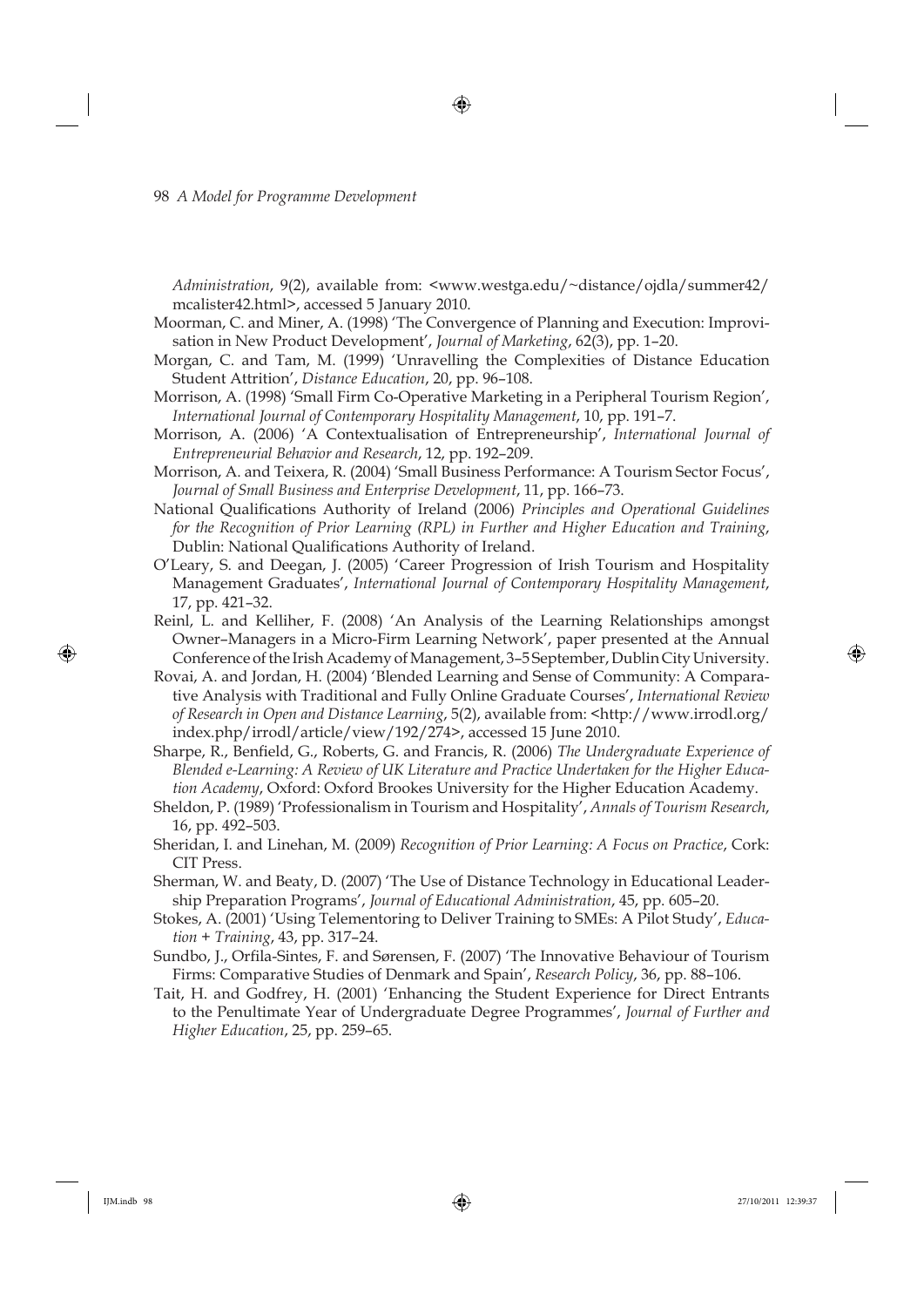- Tourism Policy Review Group (2003) *New Horizons for Irish Tourism: An Agenda for Action*, Dublin: The Stationery Office.
- Travers, J., Furlong, P., Murphy, J., O'Donoghue, M., O'Mara Walsh, E., Rooney, R. and Tansey, P. (2004) *First Progress Report of the Tourism Action Implementation Group*, Dublin: Department of Arts, Sport and Tourism.
- Westcott, L., Seymour, A. and Roberts, S. (2010) 'Developing Problem-Based Learning Curricula', in T. Clouston, S. Whitcombe, J. Riley and R. Matheson (eds.), *Problem Based Learning in Health and Social Care*, Chichester: Wiley-Blackwell.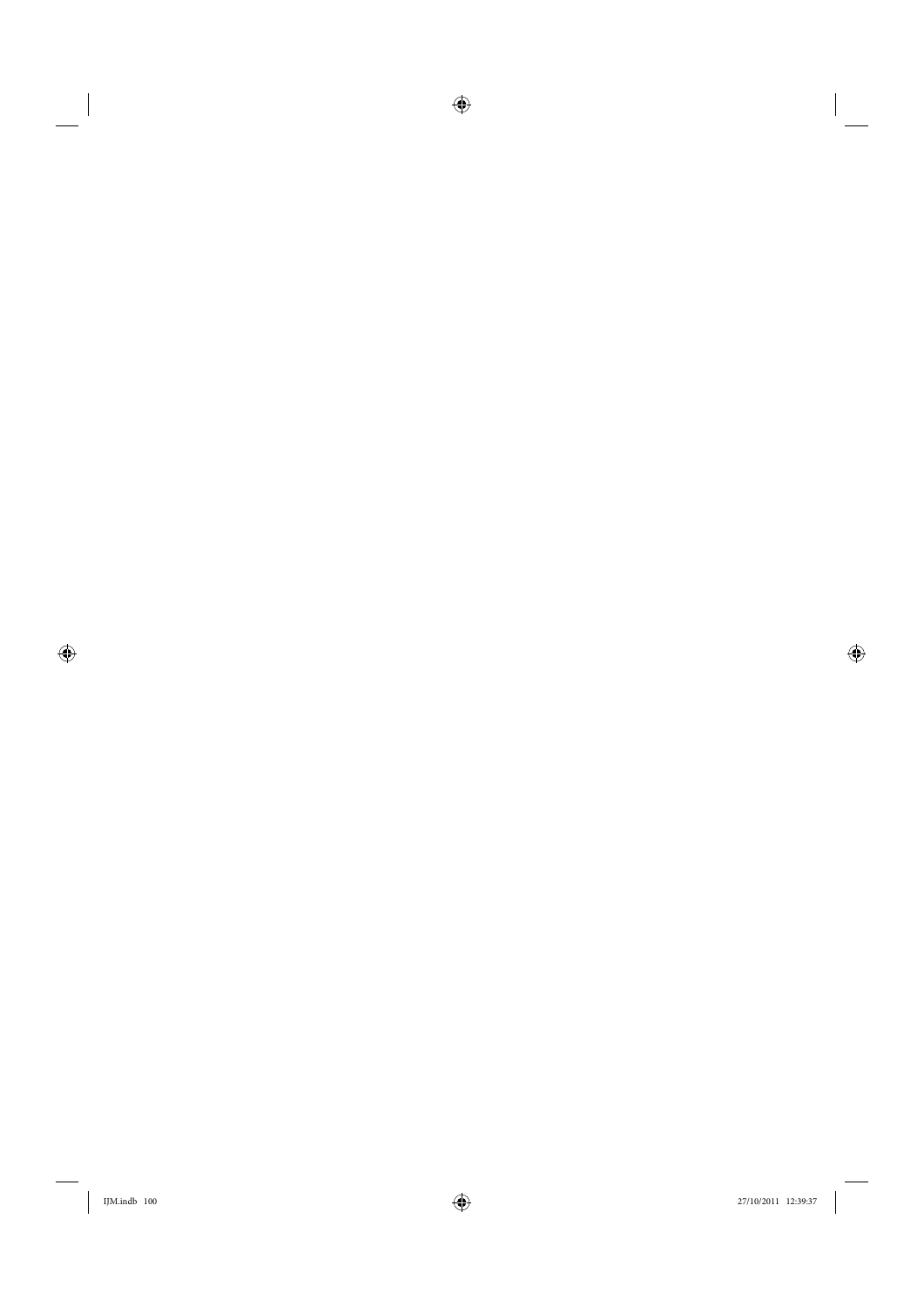## **Book Review**

*The Oxford Handbook of Comparative Institutional Analysis* Edited by Glenn Morgan, John Campbell, Colin Crouch, Ove Kai Petersen and Richard Whitley Oxford: Oxford University Press, 2010



GEOFFREY WOOD<sup>\*</sup>

This addition to the burgeoning stable of recent work on institutional effects focuses primarily on national comparisons of institutional features within contexts. In practice, this volume concentrates on a specific strand of this work: the socio-economic approaches most associated with the Society for the Advancement of Socio-Economics (SASE), its journal, the *Socio-Economic Review*, and, indeed, earlier works published within the Oxford University Press stable. Indeed, some of the papers were presented at an earlier SASE conference. This means that highly influential alternative strands of thinking, for example the private property rights centred or rational hierarchical approaches that are dominant in the economics and finance literature, and the more cognitive and legitimacy orientated approaches of writers such as DiMaggio and Powell, are, a few chapters excepted, largely dealt with through omission. This book is divided into four components. The first looks at types of institutional analysis, social action and complementarity, albeit within this somewhat selective framework. The second focuses on specific social institutions and their relationship with economic organisation and performance. The third looks at the interrelationship between institutions, and firm structures and competencies. The final section looks at new directions in comparative institutional analysis, including to relatively neglected geographical areas. It is difficult in the space of a limited review to do full justice to such a rich collection, and the reviewer has chosen to concentrate on the particular chapters that are of particular interest and contemporary relevance, whilst recognising the value of many of the other chapters.

The opening chapter, by Marie-Laure Djelic, compares and contrasts, and seeks to unpick, the theoretical origins of a number of influential strands of institutional thinking. Interestingly, the varieties of capitalism approach of authors such as Hall and Soskice is relatively neglected, perhaps on account of its theoretically lightweight nature. Somewhat

<sup>\*</sup> Management School, University of Sheffield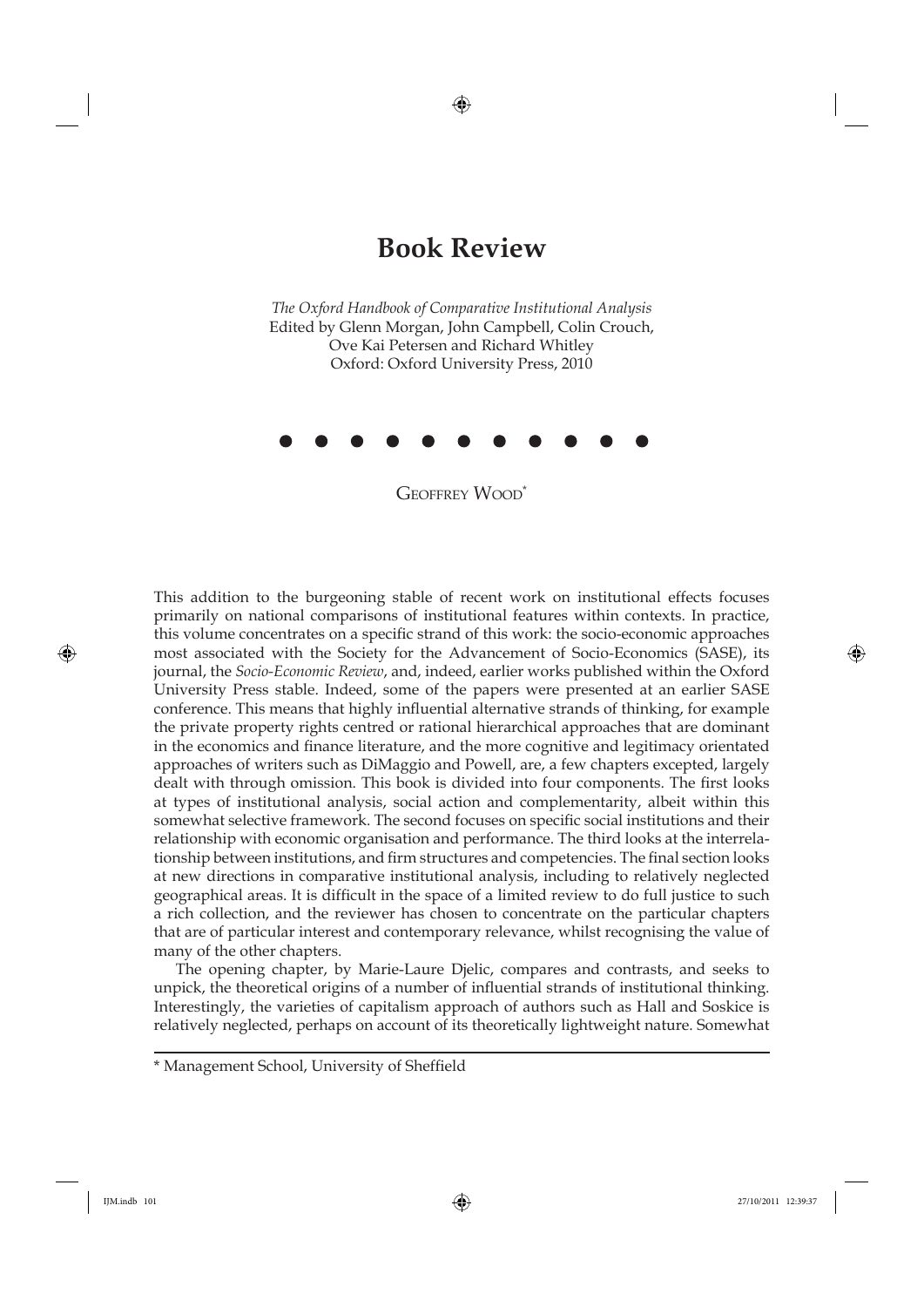stranger is the relative neglect of regulationist thinking, especially as the author stresses the need to move beyond a simplistic understanding of continuity and rupture. Gregory Jackson explores the relationship between actors and institutions. He argues that there has been a convergence in thinking towards the view that actors and institutions are co-generative. Actors' interests and identities reflect institutional settings, but, by the same manner, the institutional framework is remoulded through the role of actors and their constellations. Recent work has emphasised the diversity of organisational forms in specific national settings, and the nature of institutional change. In exploring complementarity, Colin Crouch draws a distinction between features that are functionally necessary and the use of specific systemic features by actors to gain additional benefits or advantages. Again, complementarities may become contradictions, driving change.

A most interesting chapter by Linda Weiss highlights the differences between market rhetoric and market practice. Most notably, in many areas, the US state is highly interventionist. More specifically, the techno industry relies heavily on state protection and support. For example, a wide range of areas ranging from micro-electronics to aerospace are heavily subsidised through favourable defence contracts. There is also a heavy dependence on research at least in part underwritten by not-for-profit research institutions and universities. Weiss argues that the US state is hence both liberal and statist. It combines features of laissez-faire in terms of the regulation of both financial and labour markets, with statedirected networks in line with national security and associated agendas. Even the United States' apparently good job creation record in the 1990s was buoyed by the penalisation of over two million of the poor (and, hence, their removal from the job market), the military and a bloated military–industrial complex. This highlights the limitations of a crude deployment of a liberal market archetype and the nature of variety within state systems.

Glenn Morgan explores the nature of markets in comparative terms. He argues that the deregulation of markets often requires considerable state intervention to force shifts in behaviour. This has gone hand-in-hand with massive corporate lobbying (e.g. in the US) and/or the traditional 'clubbish' self-regulation, with insiders deciding the roles for specific markets in a highly opaque manner (e.g. in the United Kingdom). Whilst aspects of the latter may have been challenged under Thatcher, it proved highly durable, and was able to alter its focus towards an ever more blatant protection of such interests. In short, reforms were combined with path dependence. More broadly speaking, globalisation means that systemic rules are open to new forms of scrutiny (for example, in terms of their protectivist features, or in terms of a stated commitment to open markets). Finally, there are growing interdependencies across markets, sectors, geographies and time periods: conflicts and crises in one market flow through to others.

A very welcome contribution by Leonard Seabrooke calls for a greater analytical pragmatism in understanding international institutional environments and frameworks. More specifically, he highlights the role of language and ideology, through which attempts to impose international order (e.g. in the reining in of tax havens) may be inverted. Hypocrisy within international financial institutions may create distortions, but also 'keeps the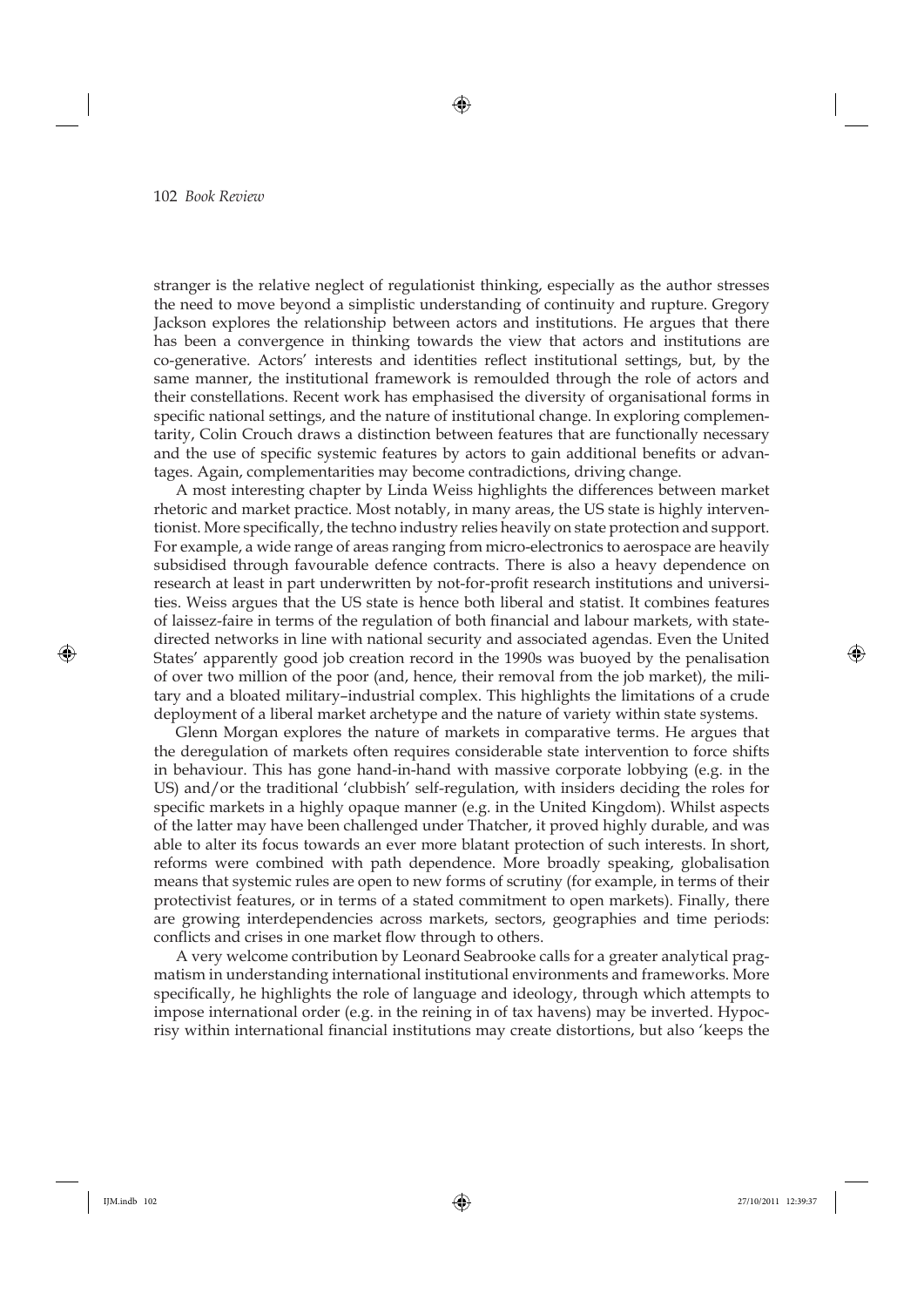operation running' (p. 265), in balancing political expediencies, ideologies and relative power imbalances. Richard Deeg looks at institutional change in financial systems. He argues a key feature of financialisation was diversity between national settings. Within coordinated markets, financialisation has been a particularly uneven process, with some of the changes being difficult to interpret, but pointing more to hybridisation than liberalisation.

Michel Goyer looks at the relationship between institutions and corporate governance outcomes. This chapter does provide a useful critique of rational–hierarchical orientated approaches. He notes that there have been fundamental changes in ownership, even if legal traditions remain the same. The view that some institutions can solve agency issues can be construed as narrowly functionalist. Countries are cast in terms of the relative extent to which they deviate from common law/liberal market best practice: this ignores the relatively strong performance of some civil law countries, the role of politics and the extent to which laws are embedded and contingent on wider institutional frameworks. Sociological approaches have a more sophisticated understanding of specific institutional features and the nature of compromises between actors, but have tended to neglect the role and impact of networks. Politics-centred approaches vary from political-ideology-centred approaches (e.g. Mark Roe's work) to the more nuanced Goervich–Shinn approaches, which draw attention to the importance of power and conflict, and the differences between formal posturing and actual beliefs.

Richard Whitley explores the specific effects of institutional features on firm practices. What is particularly interesting is his discussion of home and host country effects on multinationals from a business systems perspective. He argues that within more collaborative economies, firms are bound in long-term obligations with other firms, associations and employees. However, institutional arrangements governing these rarely go beyond national boundaries, allowing for room for divergence abroad. Again, multinational corporations (MNCs) from liberal markets will be bound by loyalty to the parent company and investors, and greater host country systemically obliged commitments to employees and other partners in more coordinated contexts are unlikely to be diffused beyond that and across the organisation. In short, national institutions are likely to make for diversity within the MNC, although, given a stronger emphasis in their country of origin on owner rights, liberal-market-origin MNCs may be under greater pressure to homogenise practices. A potentially interesting chapter by Hall on state failure is marred by a lack of attention to much of the existing literature in this area, making for a crucial lack of nuance and depth. The closing chapter by Wolfgang Streeck highlights both the dynamic nature of institutions and the constitutive role of time. Markets will inevitably undermine social structures, and in doing so will self-destructively introduce dangerously high levels of volatility and unpredictability. Markets both need some solidarity and 'consume' them (p. 680), driving cycles between obligatory order and social order. Where Streeck differs from Polanyi is in his introduction of time: every 'double movement' is different to the one before it, and it is never possible to recapture past compromises.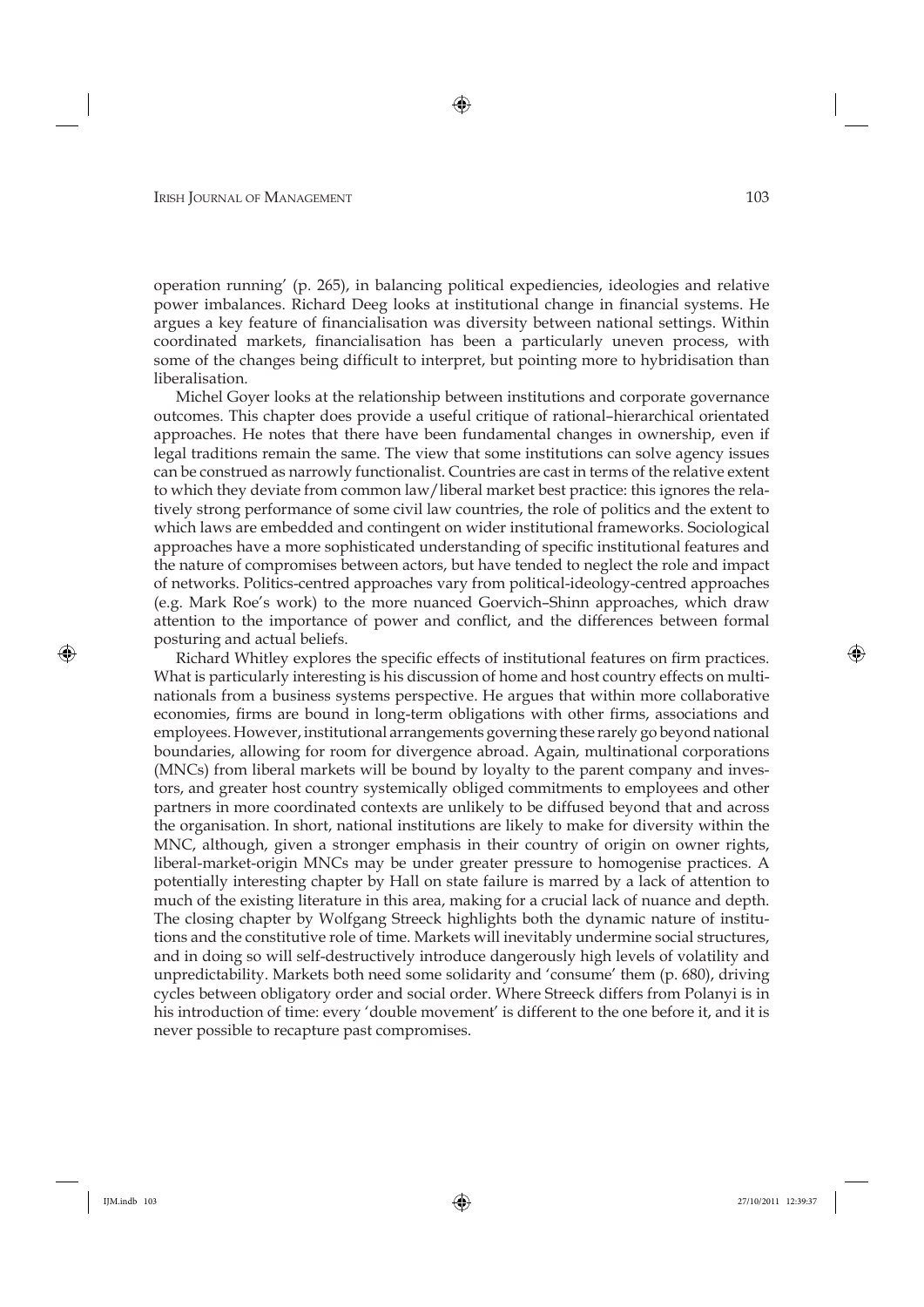There is no doubt that this is a very important book, and essential reading for all with an interest in comparative institutional analysis. Whilst its focus is at best partial, this is, in large part, a reflection of the diversity and vitality of the field. Again, although new directions, specifically those focusing on internal diversity and change, are only partially acknowledged, this reflects the rapid evolution of debates.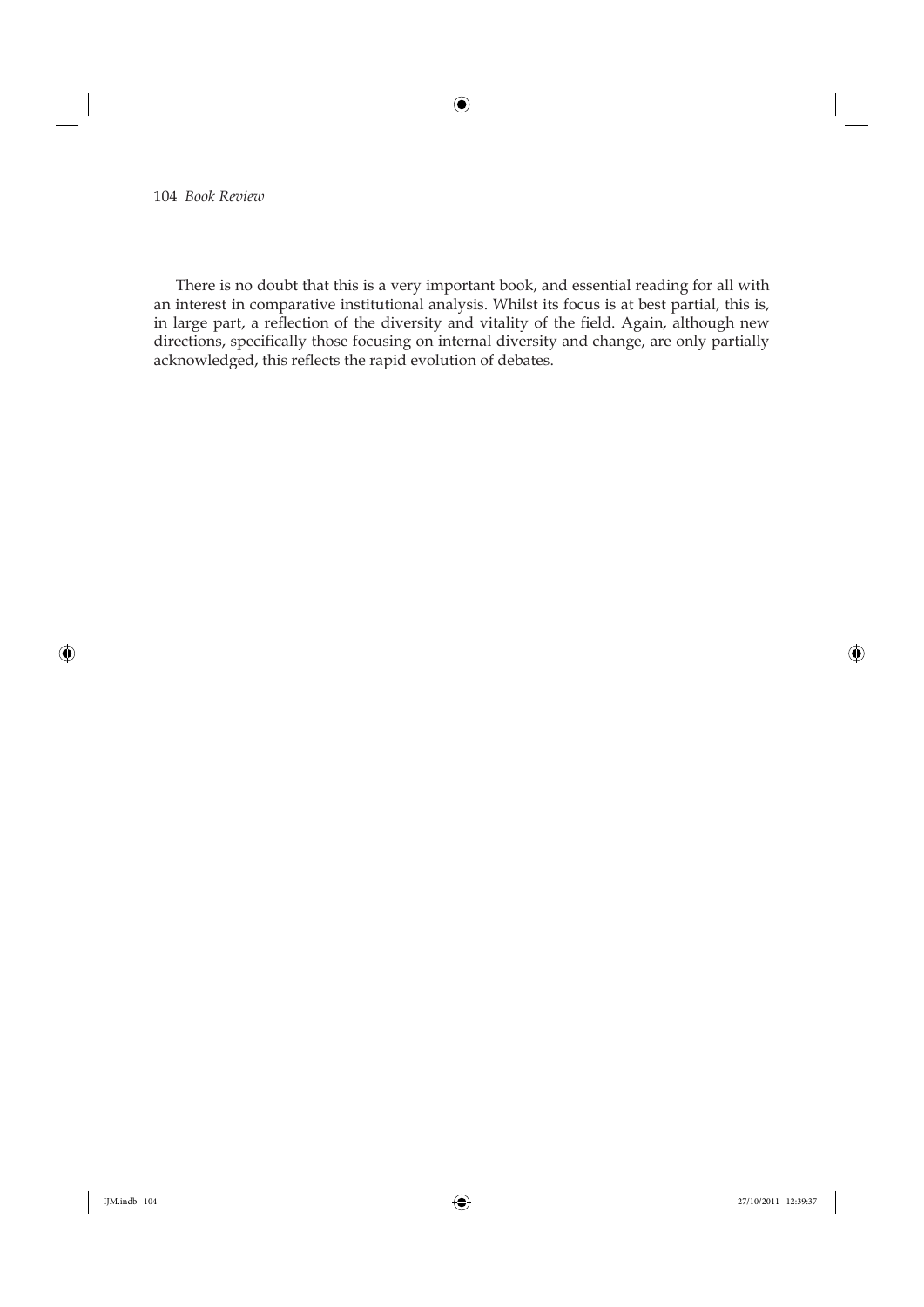## **Book Review**

*Why Most Things Fail: Evolution, Extinction and Economics* by Paul Ormerod London: Faber and Faber Ltd, 2005



**GRACE WALSH**<sup>\*</sup>

Given the pervasive nature of failure currently undermining economies, this book presents itself as a one-stop shop to dissecting the disposition of economic and societal collapse. In reality it is more a high concept book which offers little in the way of practical advice for managers of ailing firms in today's tumultuous climate. However, what the book successfully offers is a thought-provoking, fresh perspective on failure in markets, governments and societies. *Why Most Things Fail* is a fusion of ideas that draws from economics to biology, history to mathematics and psychology to physics. The author is keenly inspired by Hayek, the 1974 co-Nobel Laureate in Economics, whom he cites within the text as saying, 'An economist who is only an economist cannot be a good economist' (p. 226); it is clear from the beginning of the book that this is a mantra Ormerod strongly believes in. The text commences by introducing the reader to the Iron Law of Failure, which highlights the permeating nature of failure; according to Ormerod extinction eventually strikes, in fact, '99.99% of all biological species which have ever existed are now extinct' (p. ix). This statistic becomes increasingly daunting when the author presents a link between the extinction of biological species and the failure of companies. The juxtaposed relationship between biological species and economic organisations is the most intriguing argument presented in the book. The author puts forth his model, that the mathematical relationship which illustrates the link 'between the frequency and size of the extinction of companies … is virtually identical to that which describes the extinction of biological species in the fossil record' (p. x). While this statement sounds rather outlandish it provides a great backdrop to illustrate the grave differences between the cold, logical agents that underpin most economic theories and the complex, evolving, instinctive firms that are indicative of real life and exemplified within the text. It is also noted that a fundamental difference between biological evolution and the evolution of the firm is that companies are run by individuals

\* Centre for Innovation and Structural Change, National University of Ireland, Galway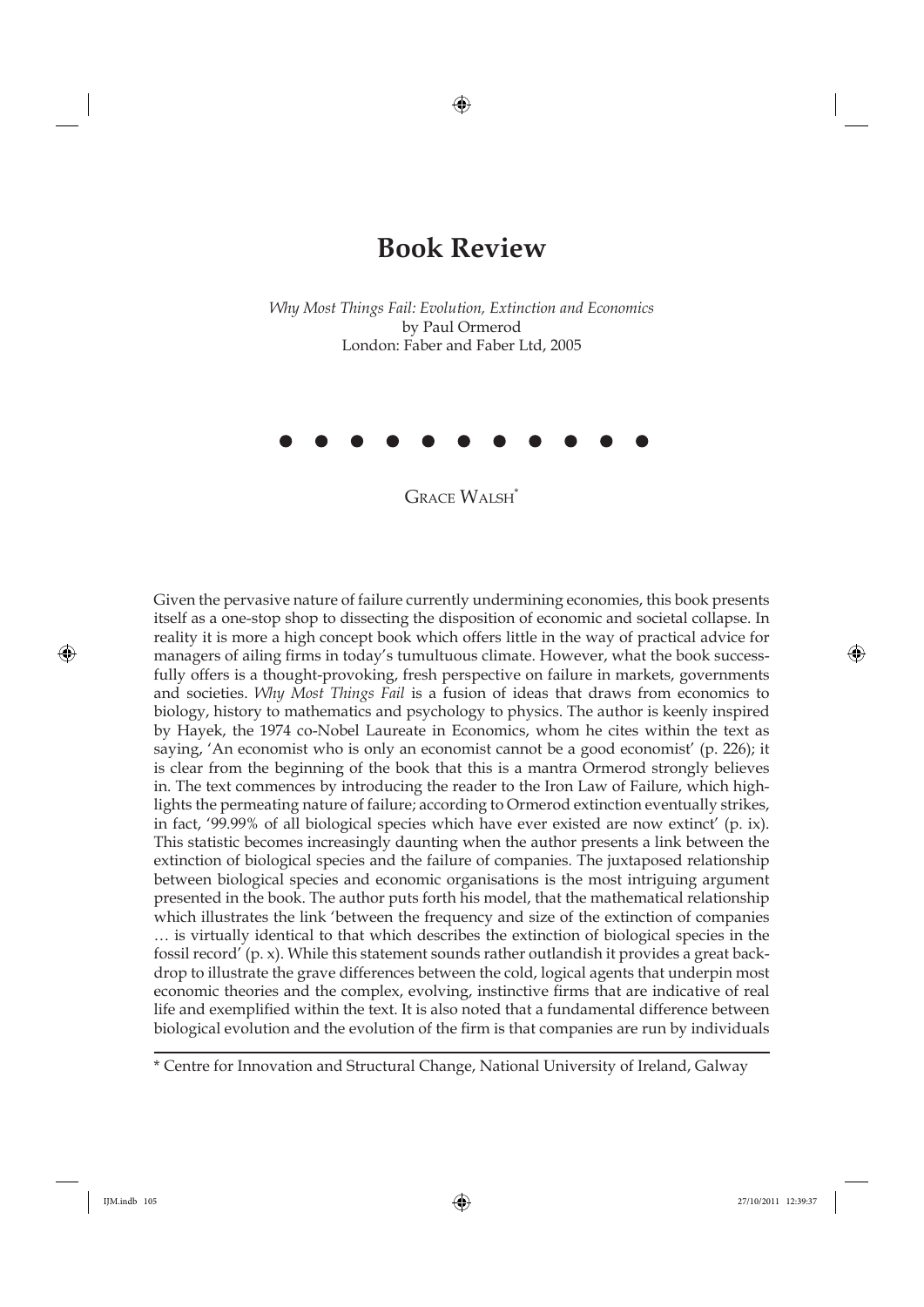acting in a strategic manner with the intent of becoming increasingly fit for survival, whereas 'the process of evolution of biological species cannot be planned' (p. xi).

The next section of the book (Chapters 2, 3 and 4) examines issues such as inequality, social segregation and poor social mobility in the context of both the economy and broader society as failure is inherent yet highly undesirable in these areas. Some thought-provoking concepts are raised in this section, such as the 'diamond back', where the minority elite live in the confines of a diamond-shaped enclosure and pass on privileges to their children, while the less fortunate majority live in their own diamond and the two diamonds are connected by a narrow isthmus which a rare few will ever cross, and although education can be and is being used as an instrument to increase the level of social mobility across the classes the rate of social mobility has been consistently falling from the late 1960s up to the present day (p. 41). Social segregation is examined using Manchester's disparate social classes and territories as an example because they remain distinctly separate to such a degree that it is very similar in 2004 to what it was in 1844, despite generations of social reformers working towards social cohesion and integration (p. 60). According to the author, the failure of policy makers to overcome these societal injustices could be explained to a degree by Schelling's geographical segregation model. Schelling's model involves a massive chessboard-style layout with an equal number of two types of agents, which populate across the board in a random, scattered fashion. The game progresses by each agent being allowed to move individually and choosing to move if there is less than a specified percentage of its neighbours of the same type as itself. The end result of this model portrays the desire for agents to be surrounded by their peers and counterparts rather than the unfamiliar and thus goes some way to explaining the undercurrent that tacitly conflicts with the policies of government to overcome these social issues (p. 73).

The core arguments of the book are put forward in Chapters 5 and 6, where a systematic attack on the core models of classical economics is launched with great vigour, clarity and a surprising amount of justification. The author, an academic economist, brands classsical economics as over-simplistic. Economic theory expects market actors to behave as rational agents in an effort to obtain equilibrium; however, realistically market decisions are based on complex interactions that evolve and change over time and cannot be reduced to a simple set of rules as portrayed by many textbooks. In fact, it is argued that the formulaic recipes for success found in economics textbooks are in the real world 'a prescription for failure' (p. 16).

The next five chapters of the book (Chapters 7 to 11) appear to be less developed than the earlier ones; they draw on examples to illustrate arguments which at times resemble an attempt to fit a round peg into a square hole and the entire flow of the book becomes more stagnated. This rainbow book of subjects also begins to come full circle by drawing on the work of modern economist Schumpeter, who pioneered the idea of creative destruction and evolutionary economics, and Darwin, the biological evolutionist. To this end, knowledge acquisition, innovative thinking and an ability to adapt to changing environments are all heralded as the best way forward to avoid failure. To governments restraint is